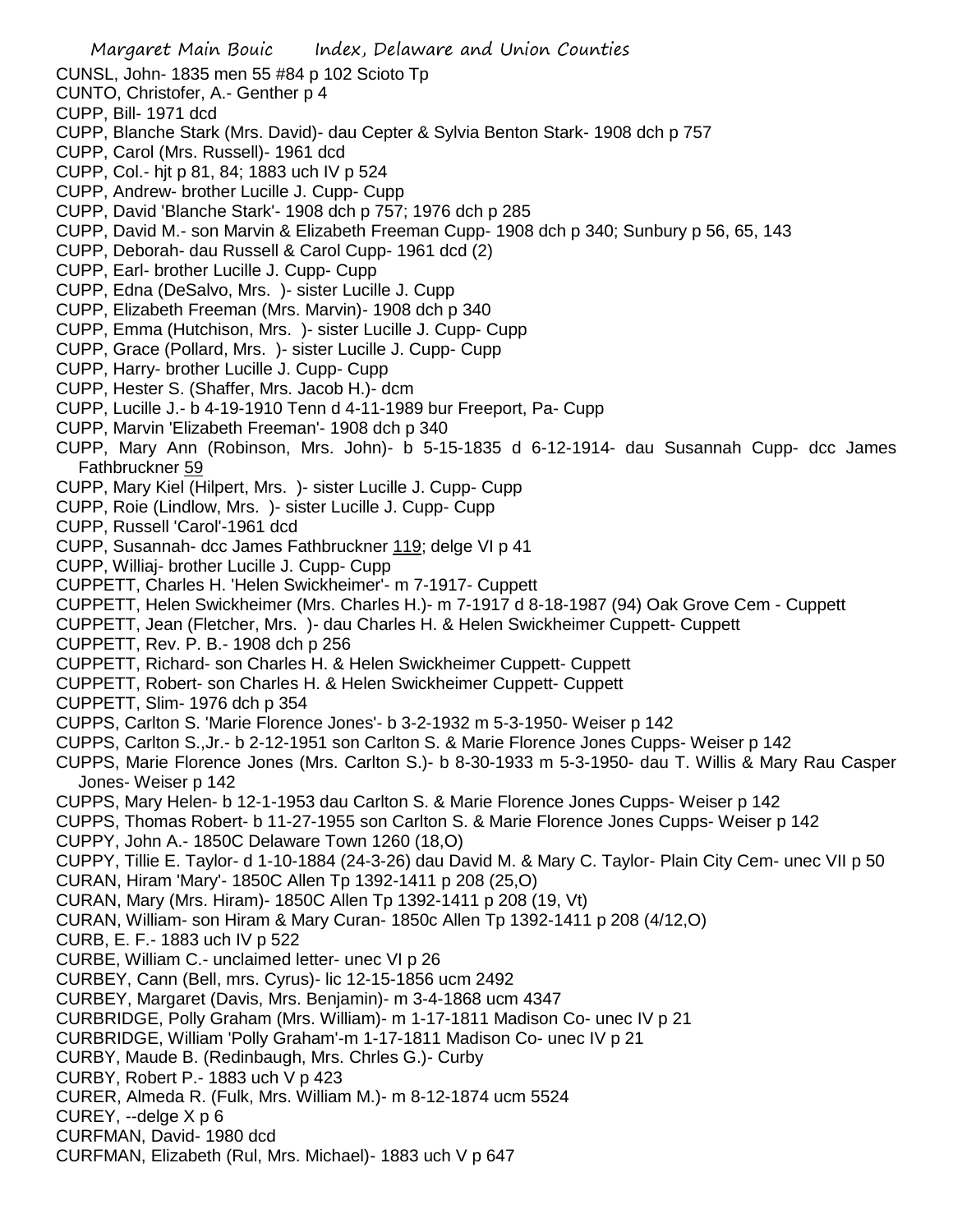CURFMAN, Esther Allen (Mrs. Loyal A.)- b 8-12-1907 d 10-5-1991 (84) dau Willis & Mary Rizor Allen- Curfman

- CURFMAN, Evelyn M. (Mrs. William E.)- 1969, 1971 dcd
- CURFMAN, Jill (Smith, Mrs. )- dau loyal A. & Esther Allen Curfman- Curfman
- CURFMAN, Loyal A. 'Esther Allen'- d 1964- Curfman
- CURFMAN, Stephen- son Loyal A. & Esther Allen Curfman- Curfman
- CURFMAN, Sue- dau Loyal A. & Esther Allen Curfman- Curfman
- CURFMAN, William E. 'Evelyn M.'- 1969, 1971 dcd
- CURICK, May- b 3-20-1881 Delaware Town dau Albert Curick- dcb
- CURITAN, Jackson- 1880C Orange Tp p 348C
- CURL, --- unec II p 47; 1973 ucd; family of Verna Willson #285; unec X p 37; Iris Gose Reams #270, unec XII p 13
- CURL, ---d 7-23-1902 SR York Cem B46 p 65
- CURL, Abner- b 4-27-1903 (71-11-12)- Southardtown Cem G1- York Cem p 15
- CURL, Abraham 'Margaret'- 1870C Marysville-Paris Tp 6 p 1 (52,O) mt 3 p 13
- CURL, Alice (Mohrman, Mrs. )- dau Orin & Nettie McGee Curl- Curl
- CURL, Allice- dau Abraham & Margaret Curl- 1870C Marysville-Paris Tp 6 p 1 (6,O)
- CURL, Allie E.- dau Abraham & Margaret Curl- 1870C Marysville-Paris Tp 6 p 1 (11,O)
- CURL, Anna- dau Abraham & Margaret Curl- 1870C Marysville-Paris Tp 6 p 1 (13,O)
- CURL, Anna L. (Inskeep, Mrs. William E.)- m 3-29-1868 ucm 4362
- CURL, Annis (Bird, Mrs. George)- m 3-10-1870 ucm 4702
- CURL, Balinda A.- dau David & Joanna Pugh Curl- 1860C York tp 1305-1313 p 176 (2,O)
- CURL, Barbara (Winchester, Mrs. )- dau Paul M. & Margaret Davis Curl- Curl CURL, Benjamin 'Clara E.'-b 9-1873 1900C Allen Tp 48-50 p 3A 926,O,O,O) m 4y
- CURL, Bertha (Fawley, Mrs. James G.)- m consent 1898- unec IV p 17
- CURL, Betty (Mrs. Staneart)- b 1856 d 1907 York Cem R11 L 46 p 39
- CURL, Beulah (English, Mrs. Louis)- dau Elmo J. & Mazy D. Reames Curl- Curl
- CURL, Alma Blanche- dau Franklin M. & Ermina Bay Curl- dumch p 346
- CURL, Blanche (Peer, Mrs. John)- dau Elmo J. & Mazy D. Reames Curl- Curl
- CURL, Brenda- b 1959 dau Marion W. & Sharon Curl- 1973, 1975 ucd
- CURL, Caroline M. Munsell (Mrs. John M.)- b 12-15-1836 d 10-6-1895 (58y9m) dau Alvin & Mary Munsell-1883 uch V p 537; 1860C York Tp 1394-1404 p 188 (23,O); 1880C York Tp 177 p 17(43,O,NY,NY)
- CURL, Catherine Williams (Mrs. Joseph)- Loveless p 9
- CURL, Charles 'Dorothy Wood'- Curl
- CURL, Charles- son Dr. Jeremiah & Sarah Curl- 1850C Marysville,Paris Tp 413-481 p 73 (5,O)
- CURL, Charles L.- son Abraham & Margaret Curl- 1870C Marysville-Paris Tp 6 p 1 (3,O)
- CURL, Charles R. 'Mary R.'- b 8-25-1877 d 12-2-5-1929/38 York Tp Cem B137 p 74
- CURL, Charlie- b 3-4-1877 son John M. & Caroline M. Munsell Curl- 1883 uch V p 537; 1880C York Tp 177 p 17 (3,O,O,O)
- CURL, Clara C. (Davis, Mrs. Finley)- m 11-3-1870 ucm 4810
- CURL, Clara E. (Mrs. Benjamin)- b 10-1872 1900C Allen Tp 48-50 p 3A (27,O,O,O); m 4 y, 2 ch, 1 living
- CURL, Clarissa F.- dau Fletcher & Rebecca Curl- 1870C York Tp 123-121 (20,O)
- CURL, Clement L.- b 1-1-1864 son John M. & Caroline M. Munsell Curl- 1883 uch V p 537; 1880C York Tp 166 p 17 (16,O,O,O)
- CURL, Cora A. (Jenkins, Mrs. George W.)- dau Henry W. & ELizabeth Johnson Curl- dumch p 158
- CURL, C. S.- 1883 uch IV p 490, 536
- CURL, Cyrus L. 'Tilla/Matilda Moffitt'- b 1848 m 3-5-1874 ucm 5452 d 1-22-1909 York Cem R15 L75 p 41; 1870C York Tp 123-121 p 16 (22,O); 1880C York Tp 249 p 24 (32,O,Va,O) p 029A
- CURL, David- d 6-8-1840 (1) Oakdale Cem  $1637(3E)$  son J. & Sarah Curl- 1883 uch V p 62
- CURL, David 'Joanna Pugh'- m 2-19-1854 ucm 2076; 1860C York Tp 1305-1313 p 176 (50, Pa); unec VIII p 19
- CURL, David 'Susannah'- 1850C York Tp 389-395 p 60 (45, Pa)
- CURL, David W.- d 6-8-1840 (1y10m) Oakdale Cem I p 51 (E-R51) son J. & Sarah
- CURL, M. Don- 1980 dcd
- CURL, Dr. Donald- son Charles & Dorothy Wood Curl- Curl
- CURL, Dorothy (Jackson, Mrs. Frank)- m 3-30-1920 d 11-7-1974- Curl; Jackson
- CURL, Dorothy Wood (Mrs. Charles)- d 8-1995 (91) cremated, bur E. Liberty- sister of Grace Wood
- CURL, J. Downey 'Rosetta'- b 1856 d 2-26-1904 York Cem A24 p 48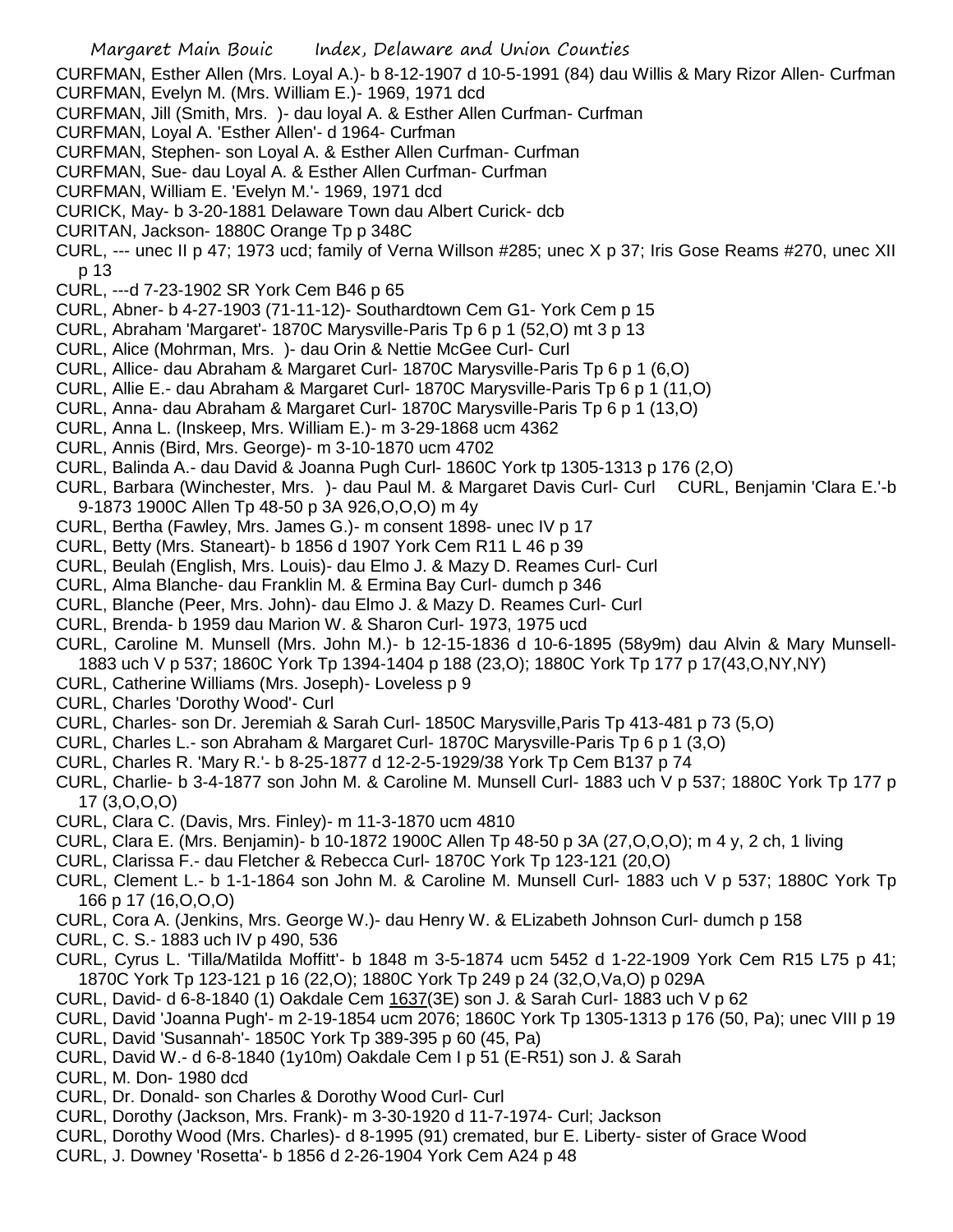- CURL, Edith (Baldridge, Mrs. )- dau Orin & Nettie McGee Curl- Curl
- CURL, Edwin A.- b 3-14-1889 d 9-11-1891 York Cem R15 L75 p 41- son Cl & M.
- CURL, E. Fletcher 'Rebecca'- d 4-18-1896 OVI York Cem L75 R15 p 41; 1870C York Tp 123-121 (44,O)
- CURL, Elias 'Rachel Ohaver'- 1985 uch p 107
- CURL, Eliza S. Rose (Mrs. Elzy S.)- b 9-8-1856 m 1876- dau James & Nancy Gordon Rose- dumch p 170, 259
- CURL, Elisabeth- 1850C York Tp 389-395 (35, Pa)
- CURL, Elisabeth (Mrs. Joshua)- 1850C York Tp 439-447 p 67 (23,O)
- CURL, Elisabeth (Mrs. William E.)- 1850C Paris Tp 655-669 p 99 (39, NY)
- CURL, Elizabeth (Mrs. John B.)- 1880C Allen Tp 126-136 p 14 (22,O,O,O)
- CURL, Elizabeth Burwell (Mrs. William F.)- b 1808 dau Jonathan & Hannah Van Gorden Burwell- unec IV p 26, XI p 50
- CURL, Elizabeth Johnson (Mrs. Henry W.)- dumch p 158, 259, 345, 423
- CURL, Elizabeth (Kar, Mrs. William)- Powers p 177
- CURL, Elizabeth McMinn (Mrs. John)- Powers p 177
- CURL, Elizabeth (Wilson, Mrs. Benjamin)- m 6-16-1842 ucm 805
- CURL, Ellen J.- dau William E. & Elisabeth Curl- 1850C Paris Tp 655-669 p 99 (11,O)
- CURL, Ellis Ray- b 11-26-1879 son William H. & Susannah Shaw Curl- dumch p 246
- CURL, Elmo J. 'Mazy D. Reames'- m 11-6-1915 d 3-5-1962- Curl
- CURL, Elzy S. 'Eliza S. Rose'- b 8-22-1851 m 1876 son Henry W. & Elizabeth Johnson Curl- dumch p 170, 259
- CURL, Emeline (Loveless, Mrs. John)- dau Joseph & Catherine Williams Curl- Loveless p 9
- CURL, Emily A.- d 12-2-1862 (6m) Southardtown Cem A6 York Tp Cem p 12- dau J. L. & Rachel M. Curl
- CURL, Emily E.- b 6-2-1861 d 12-5-1862 dau John M. & Caroline M. Munsell Curl- 1883 uch V p 537
- CURL, Emily (Shaw, Mrs. Sylvester)(Aldrich, Mrs. Reuben)- dau William Sr. & Margaret Arbagast Curl- dumch p 96, 245, 301
- CURL, Ermina Bay (Mrs. Franklin M.)- b 10-9-1857 m 3-7-1876- dau Harrison & Miranda J. Moore Bay- dumch p 346
- CURL, Ettie- b 1871 d 1888 Southardtown Cem G2 York Tp Cem p 15
- CURL, Eva Beatty (Mrs. Otto)- dumch p 96, 246
- CURL, Eva Davids- dau William H. & Rose Isler Davids- Pabst Pion I p 101
- CURL, Eveline- dau John M. & Caroline M. munsell Curl- 1880c york Tp 177 p 17 (8,O,O,O)
- CURL, Franklin M.- b 8-16-1853 m 3-7-1876 son Henry W. & Elizabeth Johnson Curl- dumch p 345
- CURL, George- 1915 uch p 318; Marysville p 22; 1880C Paris Tp 362-400 p 26 (8,O,Va,Ky) p 098A
- CURL, ---son of George- d 1-14-1897 (5m) Oakdale Cem I p 95 (D-R8-17)
- CURL, George- grandson George & Elizabeth McVey- 1880C Paris Tp 362-400 p 26 (8,O,Va,KY) p 098A
- CURL, George Anderson- son Thomas Hughes & Mary Jane Flenniken Curl- Powers p 177
- CURL, Gertrude- b 3-10-1900 d 7-23-1902 York Tp Cem B137 p 74- dau Charles R. & Mary R. Curl
- CURL, Hattie- 1860C Allen Tp 776-783 p 107 (12,O)
- CURL, Henry Harrison- son Franklin M. & Ermina Bay Curl- dumch p 346
- CURL, Henry W. 'Elizabeth johnson'- son William Sr. & Margaret Arbagast Curl- dumch p 158, 245, 259, 345
- CURL, H. M.- 1969 dcd
- CURL, Howard H.- son William D. & Lydia Irene Foster Curl- Curl
- CURL, Hulda Colver (Mrs. Joseph)- dau Charles & Olive Callander Colver- 1883 uch V p 383
- CURL, Hulda E.- b 9-15-1871 dau John M. & Caroline M. Munsell Curl- 1883 uch V p 537
- CURL, Isaac- unec VIII p 29
- CURL, J.- 1840C Marysville 815 (20-30)
- CURL, James- #230- unec VIII p 61, XII p 2, XIII p 2 (Waltz, Worbs)
- CURL, James- rec p 10 (Champaign-Logan Co)
- CURL, James- b 1838 d 1914 Southardtown Cem A4 York Tp Cem p 12; 1985 uch p 94, 180
- CURL, James Alexander- son Thomas Hughes & Mary Jane Flenniken Curl- Powers p 177
- CURL, James N.- b 11-30-1858- son John M. & Caroline M. Munsell Curl- 1860C York Tp 1394-1404 p 188  $(1, 0)$
- CURL, James- son Paul M. & Margaret Davis Curl- Curl
- CURL, James R. 'Louisa'- 1883 uch V p 537; uca p 98
- CURL, James W.- son Abraham & Margaret Curl- 1870C Marysville-Paris Tp 6 p 1 (19,O); mt 3 p 13
- CURL, Jane (Sellars, Mrs. John)- dau William Sr. & Margaret Arbagast Curl- dumch p 245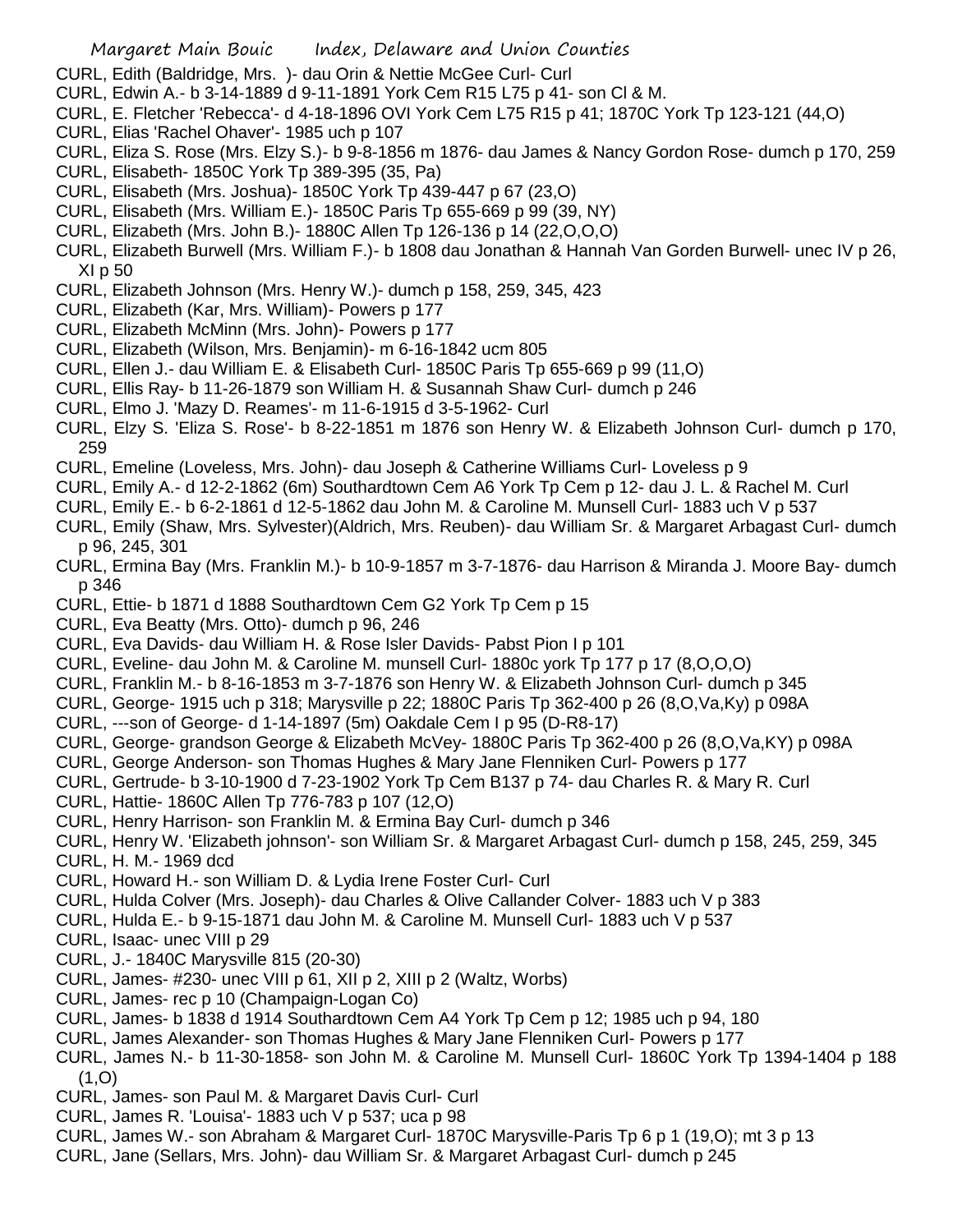CURL, Jean (Haynes, Mrs. William P.)- m 4-21-1945 dau Elmo J. & Mazy D. Reames Curl- Curl

- CURL, Jefferson D. 'Rosetta L. Cahill'- m 1-31-1880 ucm 6652 son Fletcher & Rebecca Curl- 1870C York Tp 123-121 p 16 (14,O)
- CURL, Dr. Jeremiah 'Sarah'- 1915 uch p 163, 164, 261; 1883 uch III p 397, IV p 437, V p 24, 28, 32, 57; 1850C Paris Tp Marysville 473-481 p 73 (36,O); Marysville p 48; unec X p 47, 53, XI p 66, XII p 69
- CURL, Jerry- d 1826- dumch p 245
- CURL, Joanna Pugh (Mrs. David)- m 2-19-1854 ucm 2076; 1860C York Tp 1305-1313 p 176 (37,O); unec VIII p 19
- CURL, John B. 'Elizabeth'- son William E. & Elisabeth Curl- 1850C Paris Tp 655-669 p 99 (9,O); 1880C Allen Tp 126-136 p 14 (39,O,O,O) p 056A
- CURL, John 'Elizabeth McMinn'- Powers p 177
- CURL, John Flenniken- son Thomas Hughes & Mary Jane Flenniken Curl- Powers p 177
- CURL, John 'Mary McVey'- m 9-16-1869 ucm 4601
- CURL, John M. 'Caroline M. Munsell'- d 8-19-1896 (67-5-1) York Cem B46 p 65- son James R. & Louisa Curl-1883 uch V p 537; 1860C York Tp 1394-1404 p 188 (29,O); 1880C York Tp 188 p 17 (51, O,Va,Va) p 0026; uca p 98
- CURL, John 'Mary'- 1870C Paris Tp 100-101 p 15 (28,O)
- CURL, Joseph- Loveless p 9
- CURL, Joseph 'Huldah Colver'- 1883 uch V p 383
- CURL, Joseph 'Nancy A.- 1850C York Tp 452-460 p 69 (29, Pa); unec XII p 22
- CURL, Joshua 'Elisabeth'- 1850C York Tp 439-447 p 67 (40,O)
- CURL, Kesiah A.- dau Joshua & Elisabeth Curl- 1850C York Tp 439-447 p 67 (5/12,O)
- CURL, Lemuel Otho- see Otto- b 5-10-1858- son William H. & Rebecca Johnson Curl- dumch p 96, 246
- CURL, Lena R.- b 3-27-1878 dau Elzy S. & Eliza Rose Curl- dumch p 260
- CURL, Louisa (Mrs. James R.)- 1883 uch V p 537
- CURL, Louisa- d 6-28-1836 (81-4-10) Southardtown Cem A11 York Tp Cem p 12- dau J. P.
- CURL, Lydia Irene Foster (Mrs. William D.)- b 4-24-1887 d 8-1-1963 bur Maple Grove Cem- dau Hiram & Mariah Marks Foster- Curl
- CURL, Mary Louisa- b 4-26-1857 dau John M. & Caroline M. Munsell Curl- 1883 uch V p 537; 1860C York Tp 1394-1404 p 188 (4,O)
- CURL, Lulie- dau John & Elizabeth Curl- 1880C Allen Tp 126-136 p 14 (2,O,O,O)
- CURL, Lyle- b 1956 son Marion W. & Sharon Curl- 1967, 1973, 1975, 1975 ucd
- CURL, Marg- 1971 ucd
- CURL, Margaret Ann (Draden, Mrs. )- dau Thomas Hughes & Mary Jane Flenniken Curl- Powers p 177
- CURL, Margaret Arbagast (Mrs. William,Sr.)- b 1-14-1808 m 3-1-1827 d 9-9-1889- dau Peter Arbagast- dumch p 245
- CURL, Margaret L. Davis (Mrs. Paul M.)- b 6-16-1896/8 m 7-23-1924 d 6-1-1985 (86) Claibourne Cem p 59 dau David & Nellie Waltz Davis- Curl; Davis; 1959, 1975, 1979, 1981, 1983 ucd
- CURL, Margaret O. (Myers, Mrs. C. W.)- b 3-25-1873 dau William H. & Susannah Shaw Curl- dumch p 246
- CURL, Margaret (Mrs. Abraham)- 1870C Marysville-Paris Tp 6 p 1 (40, Delaware)
- CURL, Marion W. 'Sharon K.'- 1959, 1967, 1971, 1973, 1975, 1979, 1981, 1983; 1991 ucd
- CURL, Martha (Flenniken, Mrs. James Darrah)- b 3-3-1832 m 9-28-1852 d 2-1-1900 dau John & Elizabeth McMinn Curl- Powers p 159, 177
- CURL, Mary D. Reames (Mrs. Elmo J.)- b 10-10-1894 m 11-6-1915d 11-12-1966 bur East Liberty- Curl
- CURL, Mary E.- d 8-12-1911 SR York Cem p 65 B46
- CURL, Mary Harriett (Gengnagel, Mrs. )- dau Thomas Hughes & Mary Jane Flenniken Curl- Powers p 177
- CURL, Mary (Ingram, Mrs. Ralph)- m 6-3-1939 dau Elmo J. & Mazy D. Reames Curl- Curl
- CURL, Mary Jane Flenniken (Mrs. Thomas Hughes)- b 5-5-1826 d 12-4-1908 dau John Wilkens & Hester Ann Wright Flenniken- Powers p 170, 176
- CURL, Mary- dau Dr. Jeremiah & Sarah Curl- 1850C Marysville-Paris Tp 473-481 (7,O)
- CURL, Mary (Mrs. John)- 1870C Paris Tp 100-101 p 15 (23,O)
- CURL, Mary L. (Melching, Mrs. Frederick W.)- m 3-17-1870 ucm 4705
- CURL, Mary McVey (Mrs. John)- m 9-16-1869 ucm 4602
- CURL, Mary R. (Mrs. Charles R.)- b 1880 d 1911 York Tp Cem B137 p 74
- CURL, Mary R.- dau David & Joanna Curl- 1860C York Tp 130-1313 p 176 (3,O)
- CURL, Mary (Welch, Mrs. Enos)- dau William Sr. & Margaret Arbagast Curl- dumch p 245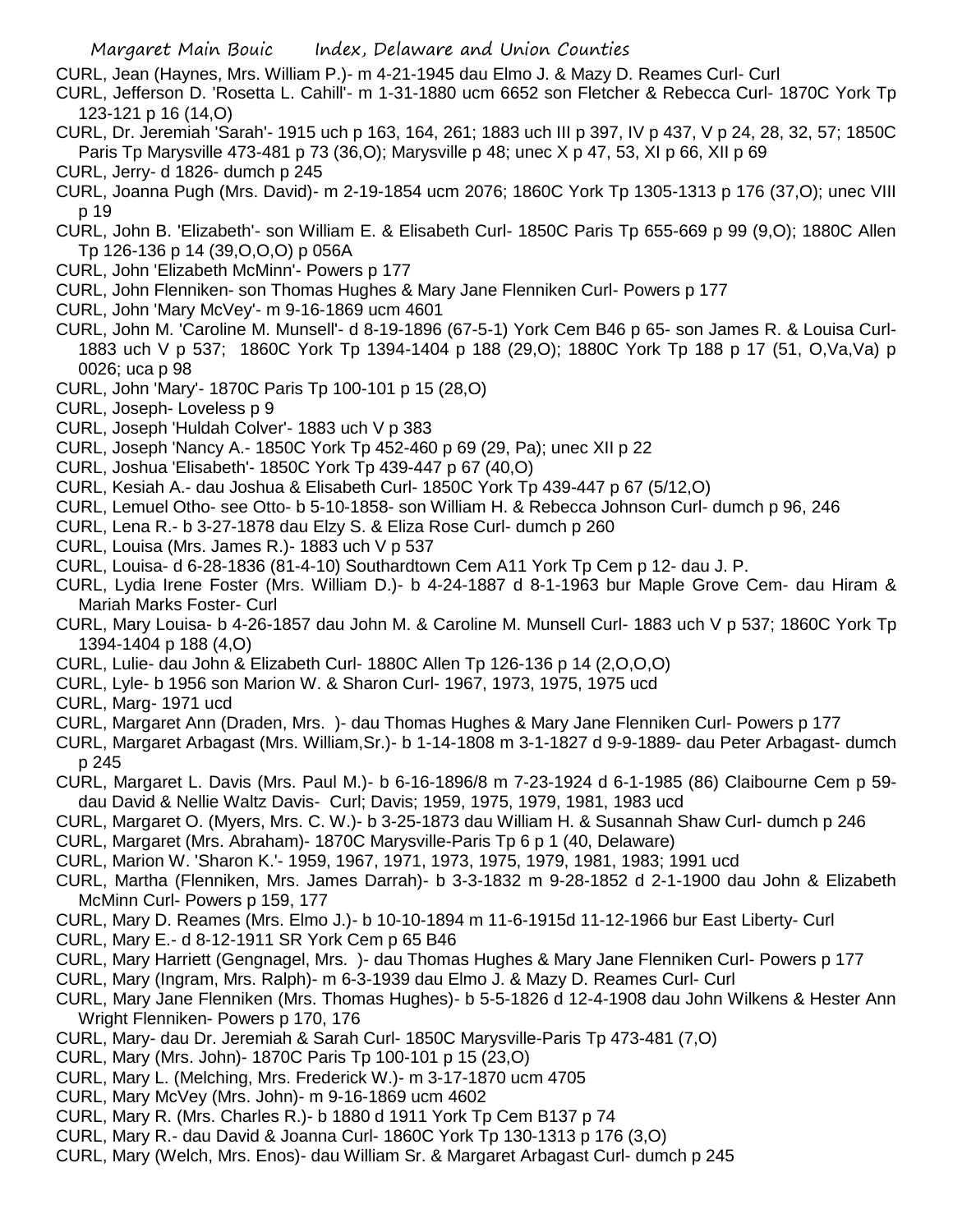- CURL, Matilda (Mrs. Cyrul L.)- b 1848 d 7-11-1883 York Cem R15 L75 p 41
- CURL, Merick- son Dr. Jeremiah & Sarah Curl- 1850C Marysville-Paris Tp 473-481 (3,O)
- CURL, Minnie- b 12-1869 dau Abraham & Margaret Curl- 1870C Marysville-Paris Tp 6 p 1 (5/12,O)
- CURL, Mollie McKibben (Mrs. P. N.)- dumch p 246
- CURL, Nancy A. (Mrs. Joseph)- 1850C York Tp 452-460 p 69 (24,O)
- CURL, Nancy E.- b 1874 Madison Co d 9-26-1902 (18y1m) Oakdale Cem 1571 (228E) I p 39 (E-R37-5)
- CURL, Nancy E.- 1860C York Tp 1293-1301 p 174 (2,O)- lived with Thomas & Elizabeth Barbee
- CURL, Nancy (Kirkpatrick, Mrs. William)- m 12-2-1830 Madison Co unec V p 47
- CURL, Nellie C.- b 8-20-1868 dau John M. & Caroline M. Munsell Curl- 1883 uch V p 537; 1880C York Tp 177 p 17 (11,O,O,O)
- CURL, Nelson- son John M. & Caroline Munsell Curl- 1880C York Tp 177 p 17 (21,O,O,O)
- CURL, Nettie McGee (Mrs. Orin)- Curl
- CURL, Orin 'Nettie McGee'- Curl
- CURL, Otto (see Lemuel Otho) 'Eva Beatty'- dumch p 96, 246
- CURL, Paul M. 'Margaret Davis'- b 10-9-1899 m 7-23-1924 d 10-31-1962 bur Claibourne Cem p 59- son Orin & Nettie McGee Curl- Curl; 1985 uch p 180; 1959, 1983 ucd
- CURL, Phebe A. (Holycross, Mrs. John)- m 9-9-1866 ucm 4032 dau William E. & Elisabeth Curl- 1850C Paris Tp 655-669 p 99 (13,O)
- CURL, Phoeba- 1860C Allen Tp 776-782 p 107 (11,O)
- CURL, P. N. 'Mollie McKibben'- b 1-30-1855 son William H. & Rebecca Johnson Curl- dumch p 246
- CURL, Rachel M. (Mrs. J. L.)- b 1844 d 1875 Southardtown Cem A5 York Tp p 12
- CURL, Rachel Malinda, a sister d 4-12-1875 Southardtown Cem A7 York Tp Cem p 12
- CURL, Rachel Ohaver (Mrs. Elias)- dau Joseph & Jemima Casebolt Ohaver- 1985 uch p 107
- CURL, Rebecca (Mrs. E. Fletcher)- d 10-15-1875 (48-10-23) York Cem L75 R15 p 41; 1870C York Tp 123-121 p 16 (42,O)
- CURL, Rebecca Johnson (Mrs. William H.)- b 2-2-1832 m 4-27-1854 d 5-9-1864 dau William Johnson- dumch p 246
- CURL, inf dau of R. M.- 1-30-1888 Oakdale Cem I p 9 (E-R11-2)
- CURL, Robert- 1969 dcd
- CURL, Robert P.- b 8-18-1866 d 3-13-1888 (21-7-5) Southardtown Cem A12 York Tp Cem p 12- son John M. & Caroline M. Munsell Curl- 1883 uch V p 537; 1880C York Tp 177 p 17 (13,O,O,O)
- CURL, Rollie M.- b 1900 Franklin Co d 6-19-1914 (14) Oakdale Cem 2663 (E228) I p 39 (E-R37-5)
- CURL, Rosetta (Mrs. J. Downey)- b 1860 d 1927 York Cem A24 p 48
- CURL, Rosetta L. Cahill (Mrs. Jefferson D.)- m 1-31-1880 ucm 6652
- CURL, Sallie- d 12-6-1898 (58-11-1) York Cem L75 R15 p 41
- CURL, Samantha- dau William E. & Elisabeth Curl- 1850C Paris Tp 655-669 p 99 (5,O)
- CURL, Samuel E.- son William E. & Elisabeth Curl- 1850C Paris Tp 655-669 p 99 (7,O)
- CURL, Samuel P.- son David & Joanna Pugh Curl- 1860C York Tp 1305-1313 p 176 (5,O)
- CURL, Samuel T.- 1860C Allen Tp 776-783 p 107 (9,O)
- CURL, Sarah- d 7-17-1929 (92-8-21) Southardtown Cem York Tp Cem p 15
- CURL, Sarah (Mrs. Dr. Jeremiah)- 1850C Paris Tp Marysville 473-481 p 73 (35,O)
- CURL, Sarah Lusena (Ossing, Mrs. Charles F.)- b 9-11-1856 d 10-27-1887- dau William H. & Rebecca Johnson Curl- dumch p 246
- CURL, Sarah Virginia (Smith, Mrs. )- dau Thomas Hughes & Mary Jane Flenniken Curl- Powers p 177
- CURL, Sharon K. (Mrs. Marion W.)- 1971, 1973, 1975, 1979, 1981, 1983 ucd
- CURL, Shirley (Heath, Mrs. )- dau Charles & Dorothy Wood Curl- Curl
- CURL, Staneart 'Betty'- b 1851 d 1882 York Cem R11 L46 p 39
- CURL, Stella Flossie- b 3-21-1885 dau William H. & Susannah Shaw Curl- dumch p 246
- CURL, Susan A.- dau Joshua & ELisabeth Curl- 1850C York Tp 439-447 p 67 (3,O)
- CURL, Susannah (Mrs. David)- 1850C York Tp 389-395 p 60 (45, Pa)
- CURL, Susannah Shaw (Mrs. William H.)- b 2-21-1841 m 9-14-1864 dau Jonathan & Mary Ann Barry Shawdumch p 246, 302
- CURL, Susannah- dau William E. & Elisabeth Curl- 1850C Paris Tp 655-669 p 99 (9,O)
- CURL, Thomas (Kearl)- Pabst Pion I p 88
- CURL, Thomas Hughes 'Mary Jane Flennikin'- Powers p 177
- CURL, Thomas Hughes son Thomas Hughes & Mary Jane Flenniken Curl- Powers p 177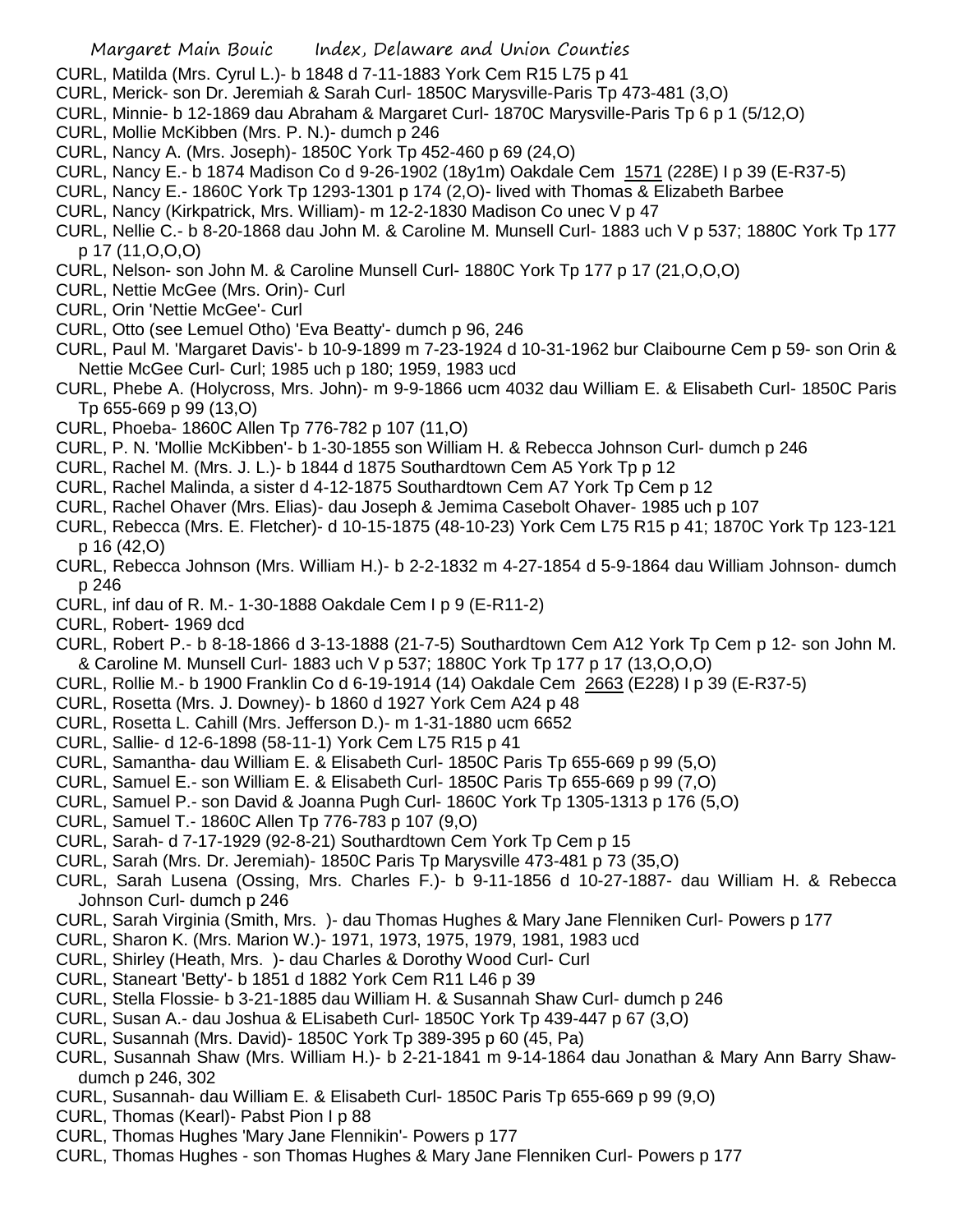CURL, Thomas- son Dr. Jeremiah & Sarah Curl- 1850C Marysville-Paris Tp 473-481 p 73 (13,O)

- CURL, Tilla Moffitt (Mrs. Cyrus L.)- m 3-5-1874 ucm 5452 dau William Moffett- 1880C York Tp 249 (32,O,NY.NY)
- CURL, Troy Walters- b 9-3-1881 son William H. & Susannah Shaw Curl- dumch p 246
- CURL, Venus M.- b 6-1899 dau Benjamin & Clara E. Curl- 1900C Allen Tp 48-50 p 3A (11/12,O,O,O)
- CURL, Virginia- dau Dr.Jeremiah & Sarah Curl- 1850C Marysville-paris Tp 473-481 p 73 (9,O)
- CURL, William- mt 10-8-1859 (66) Champaign Co; unec XIII 34
- CURL, William D. 'Lydia Irene Foster'- Curl
- CURL, William E. 'Elisabeth'- 1850C Paris Tp 655-669 p 99 (37,O); uca p 20
- CURL, William F. 'Elizabeth Burwell'- b 1812/13 d 1851/9- unec IV p 26; XI p 50
- CURL, William H.- b 5-29-1868 dumch p 246
- CURL, William H. 'Rebecca Johnson''Susannah Shaw'- b 8-9-1807 m 3-1-1827 d 4-1887 son William S. & Margaret Arbagast Curl- dumch p 245, 246, 301, 302; 1915 uch p 266; 1883 uch IV p 494
- CURL, William H.- b 8-20-1834 m 4-27-1854- son William H. & Susannah Shaw Curl- son Jerry Curl- dumch p 245, 310
- CURL, Winfield Scott- son Thomas Hughes & Mary Jane Flenniken Curl- Powers p 177
- CURLE, Mr.- Genther p 125
- CURLEY,---b 6-6-1868 Delaware Town son Wm. & Faney Curley- dcb
- CURLEY, Charles B. 'Sara Sankey'- b 7-16-1856- Weiser p 76
- CURLEY, Cora M. (Matson, Mrs. Paul B.)- b 5-25-1891 dau Charles B. & Sara Sankey Curley- Weiser p 76
- CURLEY, Ethan A.- b 11-2-1902 son Charles B. & Sara Sankey Curley- Weiser p 77
- CURLEY, Sara Sankey (Mrs. Charles B.)- b 9-20-1865 dau Samuel & Catharine Deppen Sankey- Weiser p 76
- CURLIN, Mary G.- b 10-1882 Delaware Town dau M. & Nora Connor Curlin- dcb
- CURMIN, Elizabeth (Glenn, Mrs. John)- m 9-15-1839 Madison Co unec IX p 18
- CURMODE, Andrew- b 1968 son Robert L. Jr. & Penne Ann Reed Curmode- 1969, 1980 dcd; engaged to Molly Suzanna Tyne
- CURMODE, Annie Elizabeth Warner (Mrs. George)- 1976 dch p 373; Curmode
- CURMODE, Arthur Eugene- b 8-27-1878 Liberty Tp son George & ELizabeth Warner Curmode- dcb
- CURMODE, Betty (Huff, Mrs. )- dau Joseph P. Curmode- Curmode
- CURMODE, Carolyn Joyce (Fastow, Mrs. )- dau Robert L. & Marian Stewart Curmode- 1976 dch p 373; Curmode; 1961 dcd (18)
- CURMODE, Diedre Kristan- son Robert Lee Curmode- 1976 dch p 373
- CURMODE, Edward- b 12-9-1899 Liberty Tp son Arthur & Bessie Patten Curmode- dcb
- CURMODE, Elizabeth- Pabst 0
- CURMODE, Elsworth B.- b 12-24-1897 Liberty Tp son A. E. & Bessie Patten Curmode- dcb
- CURMODE, Florence Jackson (Mrs. Joseph Pearl)- 1976 dch p 373
- CURMODE, George- 1880C Liberty Tp Del Co p 309C
- CURMODE, George- 1985 uch p 280
- CURMODE, George 'Ann Elizabeth Warner'- 1976 dch p 373; 1880C Liberty Tp p 309C; Curmode
- CURMODE, Joseph C.- son Raymond J. Curmode- Curmode
- CURMODE, Joseph Pearl 'Florence Jackson'- 1976 dch p 373
- CURMODE, Joseph P. 'Norma/Neomi L.'- 7-2-1883 Liberty Tp d 4-16-1971 (87) Oak Grove Cem son George & Anna E. Warner Curmode- Curmode; dcb; 1961 dcd
- CURMODE, Lucille (Browning, Mrs. )- dau Joseph P. Curmode- Curmode
- CURMODE, Mariam/Marion P. Stewart (Mrs. Robert L. Sr.)- m 6-9-1940 1976 dch p 373; Curmode; 1961, 1969, 1971, 1980 dcd
- CURMODE, Norma (Mangold, Mrs. )- dau Joseph P. Curmode- Curmode
- CURMODE, Norma/Neomi L. (Rhoades, Mrs. Jay)(Mrs. Joe)- b 12-31-1895 bur Millcreek Cem- Curmode; 1961 dcd
- CURMODE, Pene Ann Reed (Mrs. Robert L. Jr.)- m 9-11-1965 dau Ronald L. Reed- Curmode; 1969, 1980 dcd
- CURMODE, Raymond J. d 6-18-1974 (63) Oak Grove Cem son Joseph P. Curmode- Curmode
- CURMODE, Richard- son Joseph P. Curmode- Curmode
- CURMODE, Robert Andrew- son Robert Lee Curmode- 1976 dch p 373
- CURMODE, Robert L. Jr. 'Pene Ann Reed'- m 9-11-1965 son Robert L. & Marian Stewart Curmode,Sr.- 1976 dch p 373; Curmode; 1961 dcd (15)
- CURMODE, Robert L. Sr. 'Mariam P.Stewart'- m 6-9-1940 son Joseph Pearl & Florence Jackson Curmode-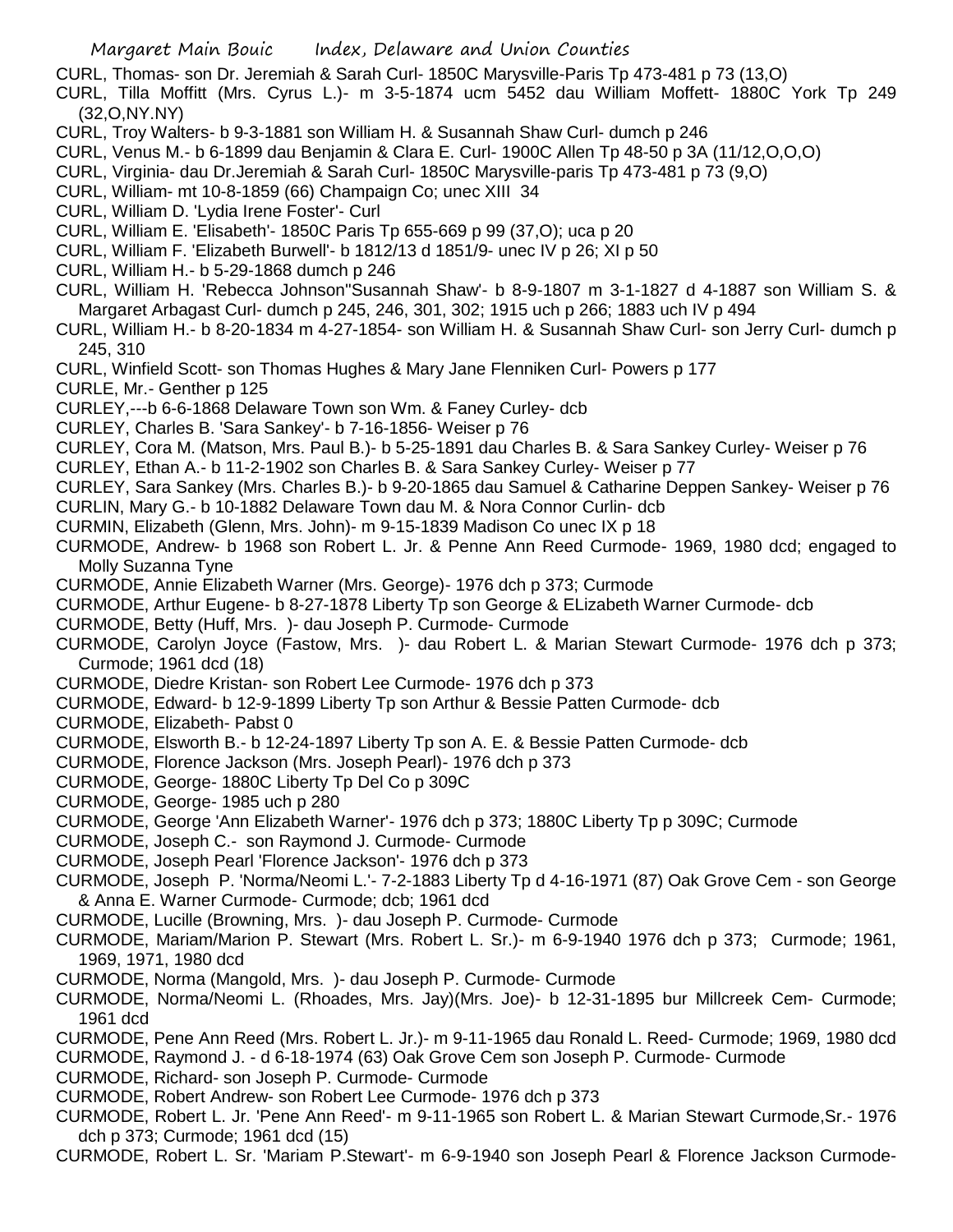1976 dch p 373; Curmode; 1961, 1969, 1971, 1980 dcd

- CURMODE, Stephen Ray b 1966 son Robert L. Jr. & Penne Ann Reed Curmode- 1976 dch p 373; 1969, 1980 dcd
- CURNEN- see Curren
- CURNETTE, Ethel Irene Griffiths (Mrs. H.)(Clark, Mrs. Sam)- dau Asa Oretus &
- Jennie Estella Davis Griffiths- dcc Judith Ellis Wrinkle- see 3
- CURNS, Sarah (Fisher, Mrs.Jacob M.0- m 4-15-1877 ucm 6054
- CURNUTT, Julia B. Simpson (Mrs. Sherman)- sister Ada Cary- 1915 uch p 1007
- CYRNUTT, Sherman 'Julia B. Simpson'- 1915 uch p 1007
- CURNUTTE, Amanda (Mrs. Hensley)- 1969, 1971 dcd
- CURNUTTE, Danny R.- 1980 dcd
- CURNUTTE, Ethel Mae (Lutz, Mrs. Herbert)- dau H. & Ethel Irene Griffiths Curnette- dcc Judith Ellis Wrinkle see 3
- CURNUTTE, H. 'Ethel Irene Griffiths'- dcc Judith Ellis Wrinkle see 3
- CURNUTTE, Hensley 'Amanda'1969, 1971 dcd
- CURR, Charles- 1880C Liberty Tp Del Co p 304A
- CURR, Elmira L. Harrison (Mrs. John M.)- m 11-28-1844 Madison Co unec X p 8
- CURR, John M. 'Elmira L. Harrison'- m 11-28-1844 Madison Co unec X p 8
- CURON, Mary G.- 1850C Jerome Tp 1814-1835 p 265 (14,O)
- CURRAN, Anna L.- 1971, 1973, 1975, 1983, 1991 ucd
- CURRAN, Anna Louise- b 11-11-1904 d 6-20-1976 Milford Cem un Al p 41 dau John & Josephine Kennington Curran- Curran
- CURRAN, Caralee Sue- b 2-25-1964 Millersport- dau Robert Bruce & Glenda Lee Dart Curran- Zimmerman 1474411 p 345
- CURRAN, Catherine Casey (Mrs. James)- ped Gweneth Kelley 21- delge II p 26
- CURRAN, Cathy Ann- b 3-23-1967 dau Robert Bruce & Glenda Lee Dart Curran- Zimmerman 1474413
- CURRAN, Chandra Dee- b 5-1-1965 dau Robert Bruce & Glenda Lee Dart Curran- Zimmerman 1474412
- CURRAN, Cornelius 'Emily Barker'- b 1823/4 d 1872 ped Shirley Gilbert Mapes #76 15- unec VI p 35
- CURRAN, Cyrus- (bibliography) McKitrick p 20
- CURRAN, Delila- dau Joyn & Rachael Curran- 1850C Taylor Tp 1099-1116 p 163 (6, Pa)
- CURRAN, Denise Ann- engaged to William George Fink- dau Dr. & Mrs. B. R. Lauer- Curran
- CURRAN, Dorothy Ann Fuller (Mrs. Dr. Thomas)- dau Virgil & Minnie Frances Murphy Fuller- White 80
- CURRAN, Elizabeth Ann (Shelly, Mrs. Ronald William)- b 2-19-1938 m 8-3-1957- Weiser p 327
- CURRAN, Emily Barker (Mrs. Cornelius)- b 1833/5 d 1893 ped Shirley Gilbert Mapes #7629 unec VI p 35
- CURRAN, Frances Kay Ringler (Mrs. Richard Lee)- b 8-28-1943 Morrow Co m 3-10-1962 Morroe Co-Zimmerman (147442) p 346 div 1974
- CURRAN, Henry Francis 'Thelma Dorothy McKittrick'- McKitrick p 414
- CURRAN, Ida (McKittrick, Mrs. Rev. Edward J.)- McKitrick p 462
- CURRAN, Gail- ch Karen Farrington Curran- 1985 uch p 133
- CURRAN, Glenda Lee Dart (Curran, Mrs. Robert Bruce)- b Ashley 5-28-1938- m Ashley 3-19-1961- Zimmerman (147441) p 345
- CURRAN, Harold, Mrs. & Mrs.- Sunbury p 52, 109, 116, 124, 144
- CURRAN, Hattie (Goble, Mrs. Joe Kahle)- Weiser p 698
- CURRAN, Henry Haldon 'Lydia Ann Brooks'- b 1869 d 1916 son Cornelius & Emily Barker Curran- ped Shirley Gilbert Mapes #76 14; unec VI p 35
- CURRAN, Jack- son Karen Farrington Curran- 1985 uch p 133
- CURRAN, James 'Catherine Casey'- b Irel. ped Gweneth Kelley 20 -delge II p 26
- CURRAN, James N.- son John & Rachael Curran- 1850C Taylor Tp 1099-1116 p 163 (3, Pa)
- CURRAN, Janess Bennett (Mrs. )- delge IX p 69
- CURRAN, Jeannette G.- Sunbury p 52, 53, 113, 117k 124
- CURRAN, Jennifer Rae- b 2-19-1971 Morrow Co dau Richard Lee & Frances Kay Ringler Curran- Zimmerman 1474423
- CURRAN, John C. 'Mary Sullivan'- b 5-1-1847 Irel m 1865 d 10-18-1916 (69) Bellefontaine- son James & Catherine Casey Curran- ped Gweneth Kelley 10 -delge II p 26
- CURRAN, John Henry 'Josephine Kennington'- b 1870 d 1958 Milford Cem Un Al p 41
- CURRAN, John P.- son John & Rachael Curran- 1850C Taylor Tp 1099-1116 p 163 (11, Pa)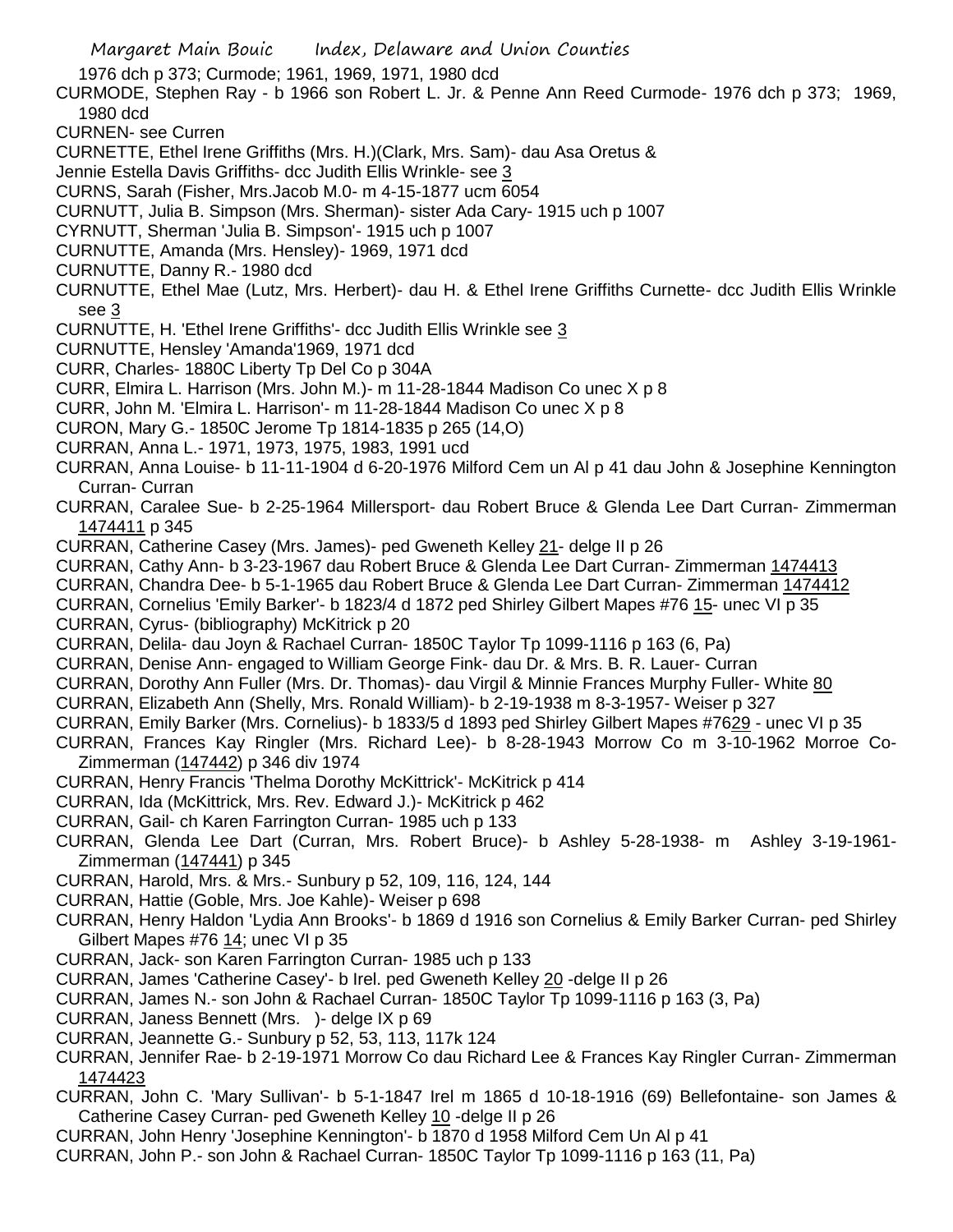- CURRAN, John 'Rachael'- 1850C Taylor Tp 1099-1116 p 163 (50, Pa)
- CURRAN, Joseph- 1908 dch p 470
- CURRAN, Josephine Kennington (Mrs. John)- b 1870 d 1947 Milford Cem Un Al p 41- Curran
- CURRAN, Julia (Connor, Mrs. Michael)- m 3-2-1853 dcm
- CURRAN, Justin- son Karen Farrington Curran- 1985 uch p 133
- CURRAN, Karen Farrington (Mrs. )- dau Robert & Vivian Harris Farrington- 1985 uch p 133
- CURRAN, Katherine Elizabeth- b 11-26-1900 d 2-8-1993 (920 Milford Cem- dau John & Josephine Kennington Curran- Curran; 1979, 1981 ucd
- CURRAN, Kay Frances Ringler (Mrs. Robert A.)- m 3-10-1962- dau William Ringler- Curran
- CURRAN, Kelly Renee- b 12-28-1967 dau Richard Lee & Frances Kay Ringler Curran- Zimmerman 1474421
- CURRAN, Kristine Lynn- b Ashley 8-25-1962 dau Richard Lee & Frances Kay Ringler Curran- Zimmerman 1474421
- CURRAN, Lydia Ann brooks (Mrs. Henry Haldon)- b 1870 d 1931 dau Daniel & Mary Elizabeth Haxton Brooksped Shirley Gilbert Mapes #76 15; unec VI p 35
- CURRAN, Marie (McAuliffe, Mrs. John)- dau John & Josephine Kennington Curran- Curran
- CURRAN, Mary- Sunbury p 53, 124, 144
- CURRAN, Mary Monica (Kelley, Mrs. John F.)- b 10-1-1876 m 11-28-1900 d 2-3-1941 (64) Bellefontaine- dau John C. & Mary Sullivan Curran- ped Gweneth Kelley 5- delge II p 26
- CURRAN, Mary Sullivan (Mrs. John C.)- b 5-7-1846 Ireland m 1865 d 5-9-1933 dau Bartholomew & Mary Sullivan- ped Gweneth Kelley 11- delge II p 26
- CURRAN, Megan Jilene- b 10-18-1977 Millersport dau Richard Lee & Shirley Jean Williams Curran-Zimmerman 1474424
- CURRAN, Modest- dau John & Rachael Curran- 1850C Taylor Tp 1099-1116 p 163 (1, Pa)
- CURRAN, Ona Bell (Nohl, Mrs. George Henry)- b 1896 d 1976 dau Henry Haldon & Lydia Ann Brooks Curranped Shirley Gilbert Mapes #76 7; unec VI p 35
- CURRAN, Patrick Ryan- b 9-29-1979 Millersport- son Richard Lee & Shirley Jean Williams Curran-Zimmerman 1474425
- CURRAN, Rachael (Mrs. John)- 1850C Taylor Tp 1099-1116 p 163 (32, Pa)
- CURRAN, Reuben- son John & Rachael Curran- 1850C Taylor Tp 1099-1116 p 163 (8, Pa)
- CURRAN, Richard Lee 'Frances Kay Ringler''Shirley Jean Williams'- b 8-8-1942 Detroit m(1) 3-10-1962 Morrow Co div 1974 m(2) 2-14-1976 son Robert Arnold & Thelma Darlene Zimmerman Curran- Zimmerman 147442
- CURRAN, Robert Arnold 'Thelma Darlene Zimmerman'- b 6-13-1914 Cols. m 7-21-1935 Delaware-Zimmerman (14744) p 345
- CURRAN, Robert Bruce 'Glenda Lee Dart'- b 12-4-1936 Detroit m 3-19-1961 Ashley- son Robert Arnold & Thelma Darlene Zimmerman Curran- McKitrick p 147441
- CURRAN, Robert Christopher- b 11-8-1974 Pa- son Robert Bruce & Glenda Lee Dart Curran- Zimmerman 1474414
- CURRAN, Shirley Jean Williams (Mrs. Richard Lee)- b 9-9-1949 m 2-14-1976- Zimmerman (147442) p 346
- CURRAN, Thelma Darlene Zimmerman (Mrs. Robert Arnold)- b 3-8-1915 m 7-21-1935 Delaware- dau Dorrance Homer & Lillie Pearl Ogle Zimmerman- Zimmerman 14744 p 339
- CURRAN, Thelma Dorothy Mckittrick (Mrs. Henry Francis)- b 6-3-1915 dau John Francis Jr. & Hazel Elizabeth Schiescz Mckittrick- McKitrick p 414
- CURRAN, Dr. Thomas 'Dorothy Ann Fuller'- White (80)
- CURRAN, Tracy Lee- b d 12-23-1963 ch Richard Lee & Kay Frances Ringler Curran- Curran
- CURRELL, Joseph 'Nancy Cahill'- m 8-6-1843 ucm 894; unec VI p 4
- CURRELL, Nancy Cahill (Mrs. Joseph)- m 8-6-1843 ucm 894; unec VI p 4
- CURREN/MORRIS- notebooks of David Morris, found in Delaware County Genealogical Library
- CURREN, Albert 'Martha E.'- b 1846 son Nehemiah & Sarah Willey Curren- Curren/Morris; 1850C (4,O); 1860C Westfield Tp (15,O)
- CURREN, Almira- dau Jesse & Malinda Curren- 1850c Marlborough Tp 46 p 184 (8,O)
- CURREN, Amanda J.- b 1854 d 1944 Marlborough Cem p 172
- CURREN, Amos 'Mary Maine'- b 1-1850 m 11-21-1868- Asp (1320) son Nehemiah & Sarah Willey Curren-1850C (5/12,O); 1860C Westfield Tp (10,O)
- CURREN, Ariel- dau Eli W. & Elizabeth Hipple Curren- Curren/Morris; 1880C Westfield Tp Morrow Co 7,O,O,Pa)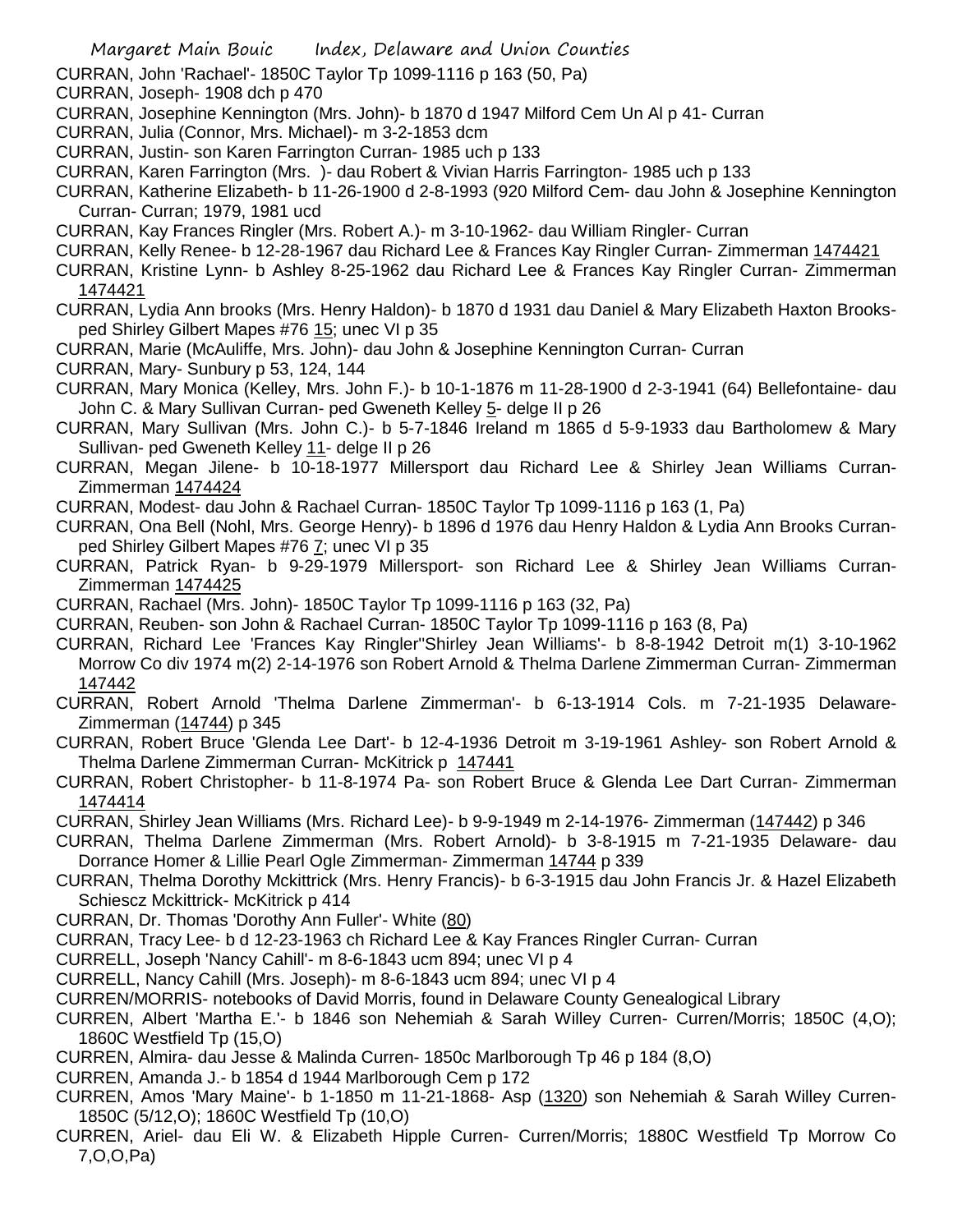CURREN, Arthur J.- son Joseph F. & Mary Gavitt Curren- 1908 dch p 786; delge IX p 69

- CURREN, Bert 'Nina Belle Faucett'- m 1899 d 1-28-1969- Curren
- CURREN, Bishop G.- d 4-10-1847 (10m26d) Marlborough Cem p 162 son S. & C. Curren
- CURREN, Byron- Oak Grove Cem Powell p 429
- CURREN, Carinda- b 1843 dau Robert & Susannah Willey Curren- Curren/Morris; 1850C Westfield Tp Morrow Co (7,O); 1860C Westfield Tp Morrow Co (18,O)
- CURREN, Carrie (Worline, Mrs. )- sister Bert Curren- Curren
- CURREN, Catherine Ellen (Wolfley, Mrs. John M.)- b 6-27-1843 d 1923 dau Isaac & Nancy Worline Curren-1850C Radnor Tp 29 p 176 (2,O); dcw Bk 4 p 208(23); Curren/Morris
- CURREN, Catherine- b 1841 1850c Westfield Morrow Co (9,O); 1860C Westfield Tp Morrow Co (19,O)
- CURREN, Cecilia (Van Wormer, Mrs. William N.)- m 10-9-1859 dcm
- CURREN, Celestia (Gray, Mrs. )- dau Stephen & Clarissa Curren- delge X p 57
- CURREN, Charles W.- Curren
- CURREN, Chauncy- son Nehemiah & Sarah Willey Curren- Curren/Morris- 1860C Westfield Tp (6,O); 1870C Westfield Tp (16,O)
- CURREN, Christian- b 1775 d 1780 ?son of Robert/Thomas & Margaret Curren- Curren/Morris
- CURREN, Clara L.- b 1865 dau Eli W. & Elizabeth Hipple Curren-Curren/Morris; 1870C Westfield Tp Morrow Co (5,O); 1880C Westfield Tp Morrow Co (15,O,O,Pa)
- CURREN, Clarinda- b 1848 dau Robert & Susannah Willey Curren- Curren/Morris; 1850C Westfield Tp Morrow Co (2,O); 1860C Westfield Tp Morrow Co (12,O)
- CURREN, Clarissa (Mrs. Stephen)- 1850C Marlborough Tp 22 p 183 (31,O); delge X p 57
- CURREN, Claude E. 'Martha A.'- son J. Coy & Violet M. Curren- Curren; 1971, 1980 dcd
- CURREN, Clay W.- b 1879 d 1927- Marlborough Cem p 190
- CURREN, J. Coy 'Violet M.'- d 2-17-1977 Ashley union Cem- son Bert & Mina Belle Faucett Curren- Curren; 1971 dcd
- CURREN, David 'Elizabeth Coleman'- m 3-12-1843 dcm
- CURREN, David 'Enice Marinda'- b 1859 d 1940 Shawtown Cem Powell p 361
- CURREN, Della K.- b 1876 d 1927- Marlborough Cem p 190
- CURREN, Dolores (Camp, Mrs. Theodore)- dau J. Coy & Violet M. Curren- Curren
- CURREN, Ed 'Josie E.'- brother Bert Curren- Curren
- CURREN, Eddie- son Ed & Josie E. Curren- Curren
- CURREN, Edgar L. Oak Grove Cem Powell p 429
- CURREN, Edward- 1908 dch p 391
- CURREN, Elen E.- d 12-6-1844 (20d) Marlborough Cem p 162- dau S. & C. Curren
- CURREN, Eli- Powell p 368 Civil War
- CURREN, Eli W. 'Elizabeth Hipple'- b 2-14-1836- d 7-17-1872 (36-5-3) Westfield Bapt. Cem Powell p 353; son Robert & Susannah Willey Curren- Curren/Morris; 1850C Westfield Tp Morrow Co (16,O); 1860C Waldo Tp,Marion Co (24,O), 1870C Westfield Tp Morrow Co (33,O)
- CURREN, Eliza- b 1836 dau Nehemiah & Sarah Willey Curren- Curren/Morris; 1850C (14,O)
- CURREN, Elizabeth- dau Nehemiah & Sarah Willey Curren- Curren/Morris; 1860C Westfield Tp (8,O); 1870C Westfield Tp (18,O)
- CURREN, Elizabeth Coleman (Mrs. David)- m 3-12-1843 dcm
- CURREN, Elizabeth (Graves, Mrs. Bishop D.)- m 3-2-1843 dcm
- CURREN, Elizabeth (Griffiths, Mrs. John)-1880 dch p 755
- CURREN, Elizabeth Hipple (Mrs. Eli W.)- b 1834- Curren/Morris; 1860C Waldo Tp Marion Co (26,Pa); 1870C Westfield Tp Morrow Co (36,O); 1880C Westfield Tp Morrow Co (46,Pa,Pa,Pa)
- CURREN, Elizabeth Hopkins (Mrs. Joseph)- b 3-1785 Tenn d 9-9-1845 (60) Marlborough Cem p 153 Powell p 290; delge VIII p 69, X p 21
- CURREN, Ella E.- dau Nehemiah & Susannah Willey Curren- Morris; 1860C Westfield Tp (4,O); 1870C Westfield Tp (13,O)
- CURREN, Emily Wood (Mrs. Stephen H.)- b 3-6-1837 d 11-23-1872 Westfield Bapt. Cem Powell p 353, 354
- CURREN, Enice Marinda (Mrs. David A.)- b 1859 d 1940 Shawtown Cem- Powell p 361
- CURREN, Eva- b 11-26-1872 Delaware Town dau J. F. & M. A. Curren- dcb
- CURREN, Exa L. J. Thornburgh (Mrs. Thomas Jeff)- d 3-16-1871 (23-10-11) Westfieold Bapt. Cem Powell p 353, 364
- CURREN, Flora O.- b 2-18-1864 d 9-29-1888 Westfield Bapt. Cem Powell p 354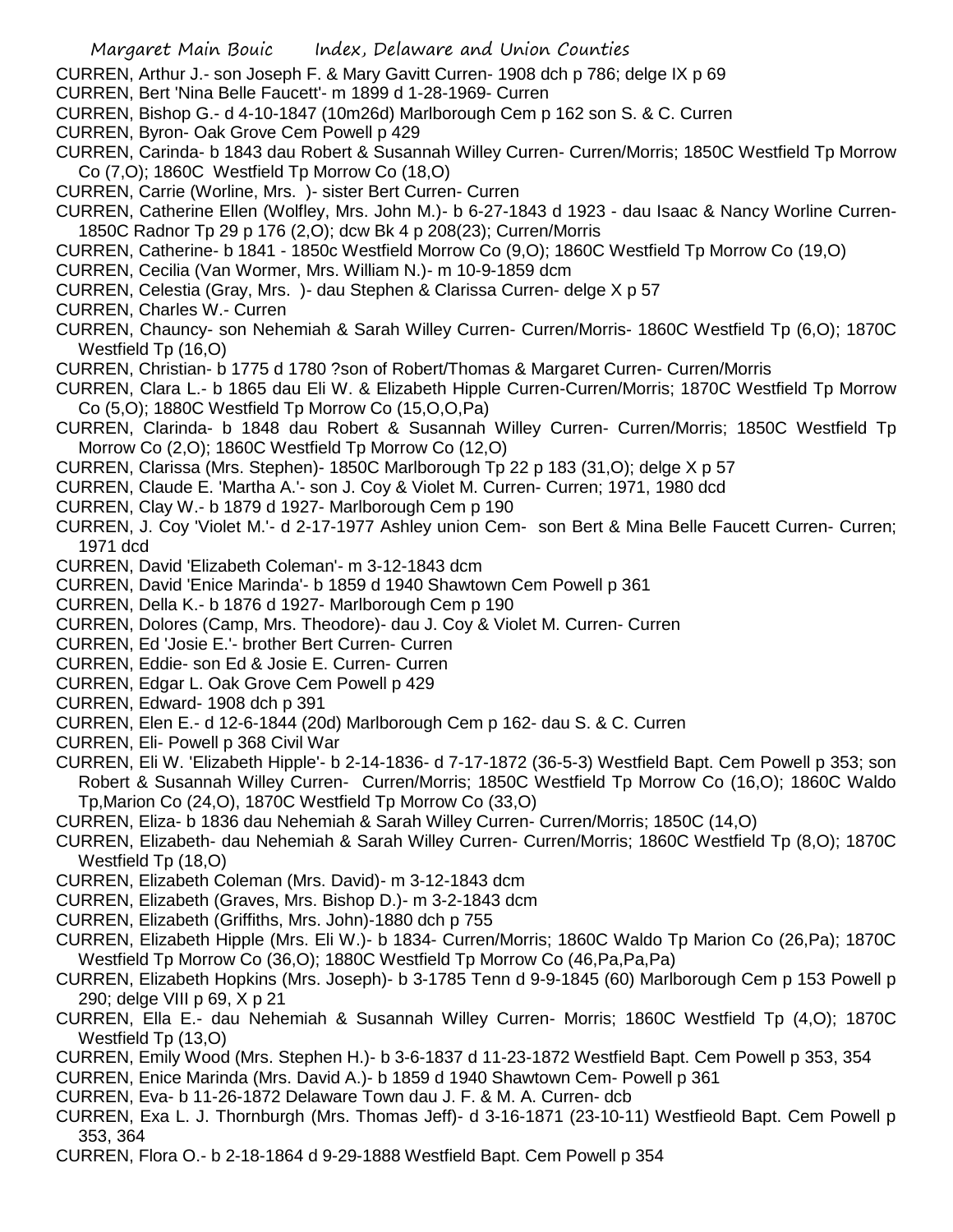- CURREN, Flossie (Patterson, Mrs. )- dau Ed & Josie E. Curren-Curren
- CURREN, Forrest- son Ed & Josie E. Curren- Curren
- CURREN, Francis M.- son Jesse & Malinda Stratton Curren- 1850C Marlborough Tp 46 p 184 (7,O); Powell p 364
- CURREN, Gary M.- son Charles W. Curren- Curren
- CURREN, George W.- b 1843 d 1-20-1863 Powell p 368, Civil War- son Nehemiah & Sarah Willey Curren-Curren/Morris; 1850C (7,O); 1860C Westfield Tp (19,O)
- CURREN, Gertrude (Main, Mrs. )- sister Bert Curren- Curren
- CURREN, Gilbert J.- son Arthur J. Curren- delge IX p 69
- CURREN, Grace M.- d 10-18-1961 Marlborough Cem- Curren
- CURREN, Hannah Lewallen (Mrs. Joseph)- m 9-24-1846 dcm
- CURREN, Hannah (Smith, Mrs. Elijah W)- m 2-26-1852 dcm
- CURREN, Harold Eugene/Tiny 'Jeannette E.'- d 2-22-1977 (61) bur Sunbury Mem. Park- Curren; Mr. & Mrs. Sunbury p 52, 109, 116, 124, 144; 1969, 1971 dcd
- CURREN, Harriet- b 1844- dau Nehemiah & Sarah Willey Curren- Curren/Morris; 1850C (6,O); 1860C Westfield Tp (17,O)
- CURREN, Harriet (Gray, Mrs. )- dau Stephen & Clarissa Curren- 1850C Marlborough Tp 22 p 183 (2/12,O); delge X p 57
- CURREN, Heidi Lynn- b d 2-18-1975 Ashley Union Cem- dau Joseph & Nancy Richardson Curren- Curren
- CURREN, Henry- 1908 dch p 391
- CURREN, Henry- son Isaac & Nancy Curren- 1850C Radnor Tp 29 p 176 912,O); dcw Bk 4 p 208 (23)
- CURREN, Henry W. 'Melinda Cushman'- b 7-23-1837 m 9-2-1858 dcm d 12-24-1878 son Isaac & Nancy Worline Curren- Curren/Morris
- CURREN, Hiram/Pat Gayland- d 5-15-1971 (68) bur Rivercliff Cem- Curren
- CURREN, Hiram/Sonny- son Hiram Gayland Curren- Curren
- CURREN, Ilo Belle (Deisch, Mrs. )- dau Ed & Josie E. Curren- Curren
- CURREN, Isaac 'Nancy Worline'- b 8-10-1812 m 11-6-1834 d 6-24-1865 Radnor Cem Powell p 226; will dcw Bk 4 p 208(23); 1840C Radnor Tp 105 (20-30); 1850C Radnor Tp 29 p 176 (37,O); Pabst 0
- CURREN, Isaac- 1835 men 41 #102 p 74 Marlborough Tp
- CURREN, Isaac- 1840C Radnor Tp delge IV p 5
- CURREN, Isaac Shelby- son stephen & Clarissa Curren- delge X p 57
- CURREN, Isaac W. 'Margaret'- b 4-19-1834 d 5/4-16-1907 (73y27d) Shawtown Cem Powell p 359- son Robert & Susannah Willey Curren- Curren/Morris; 1840C Westfield Tp (5-10); 1850C Westfield Tp Morroe Co (16,O); 1860C Westfield Tp (26,O); 1870C Westfield Tp (37,O); 1880C Westfield Tp (37,O)
- CURREN, Jackie J.- ch Vernon & Wilma June Taylor Curren- Curren
- CURREN, James C.- query- Clifton Miller- delge X p 80
- CURREN, James M.- d 9-2-1875 (25-7-26) Westfield Bapt. Cem Powell p 353- son Jesse & Malinda Curren-1850C Marlborough Tp 46 p 184 (7/12,O)
- CURREN, James- b 1845- son Robert & Susannah Willey Curren- Curren/Morris; 1850c Westfield Tp Morrow Co (5,O); 1860C Westfield Tp Morrow Co (16,O) 1870C Morrow Co (26,O)
- CURREN, Jeannette E/G. (Mrs. Harold Eugene)- Curren; Sunbury p 52, 53, 113, 117, 124; 1969, 1971, 1980 dcd
- CURREN, Jesse 'Melinda Stratton'- b 6-6-1819 m 2-11-1841 dcm; Powell p 364; 1850C Marlborough Tp 46 p 184 (31,O)
- CURREN, J. F.- dg 1-7-1908, delge VIII p 13
- CURREN, John- 1848 delge VII p 46
- CURREN, John- 1840C Marlborough Tp p 252 (20-30)
- CURREN, John- son John Curren- dcw Bk 3 p 21
- CURREN, John- son Joseph Curren- dcw Bk 3 p 21 will; 1850C Marlborough Tp 22 p 183 (39,O)
- CURREN, John 'Margaret Moses'- b 10-7-1810 d 9-5-1848 son Joseph & Elizabeth Hopkins Curren-Curren/Morris; ped David Morris 30; delge IV p 69
- CURREN, John R.- b 1862 son Eli W. & Elizabeth Hipple Curren- Curren/Morris; 1870C Westfield Tp Morrow Co (8,O), 1880C Westfield Tp Morros Co (19,O,O,Pa)
- CURREN, John W.- b 5-14-1845 d 10-4-1862 son Isaac & Nancy Worline Curren- dcw Bk 4 p 208 (23); 1850C Radnor Tp 29 p 176 (5,O); Curren/Morris
- CURREN, Joseph 'Elizabeth Hopkins'- b 9-2-1783 Irel d 9-5-1849 (66-0-3) Marlborough Cem p 155- son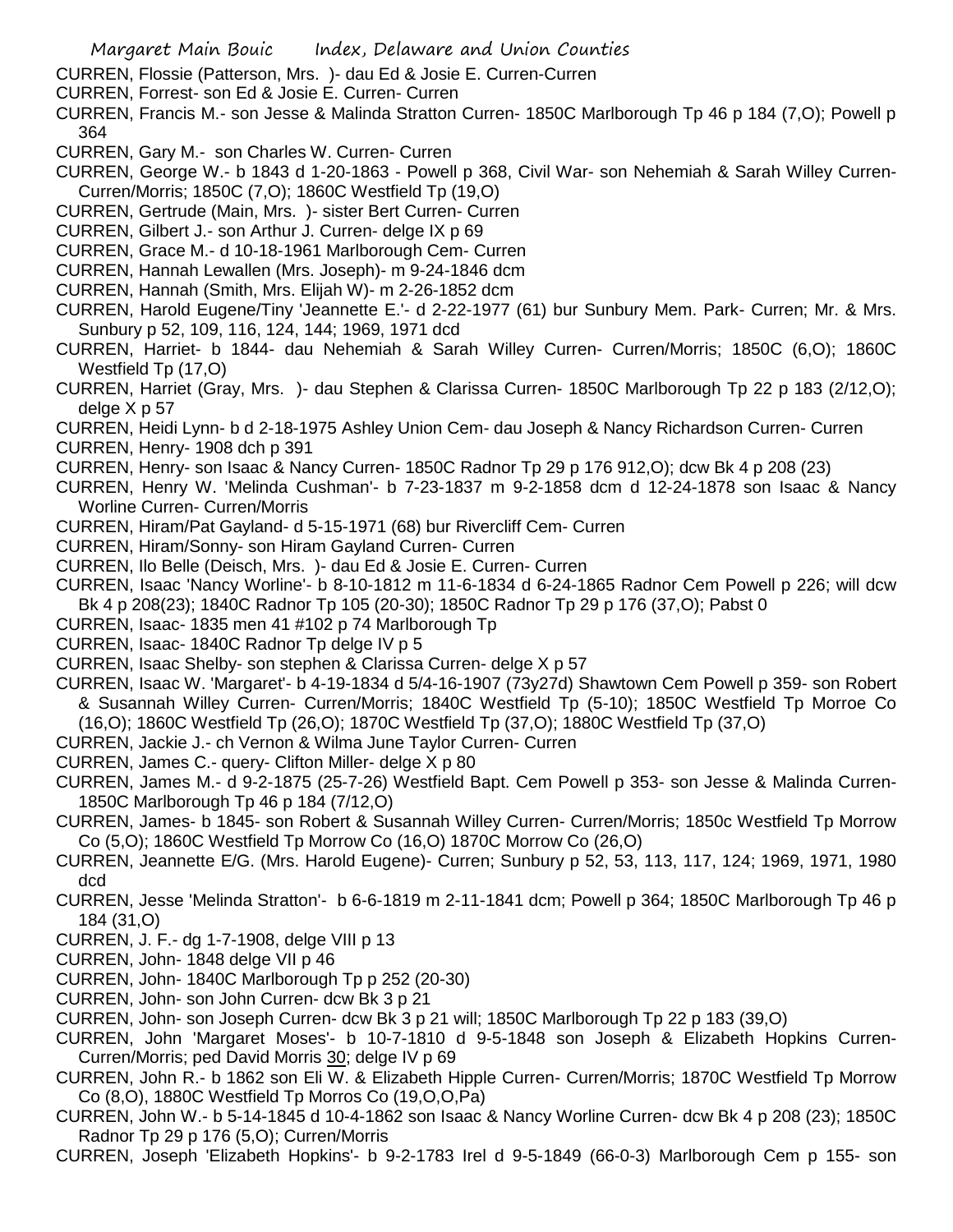Robert/Thomas & Margaret Curren- 1880 dch p 194, 288, 519; 1908 dch p 380, 391, 492; 1820C Marlborough Tp; 1835 men 42 #121 p 75 Mlb Tp (Curnen); 1840C Marlb. Tp 248 (50-60); dcw Bk 3 p 21; Powell p 177, 290; hadc p 38; Curren/Morris; delge VI p 57, VIII p 55, 69

- CURREN, Capt. Joseph F. 'Mary A.Gavitt'- m 2-1-1866 d 6-1917- son Stephen Curren- 1908 dch p 391, 434, picture 784, 785; lpr; 1976 dch p 140; delge X p 32; 1850C Marlborough Tp 22 p 183 (11,O); 1880C Delaware Town p 494C
- CURREN, Joseph 'Elizabeth Hopkins'- b 1783 Irel d 1849 Del Co.- delge X p 27
- CURREN, Joseph 'Hannah Lewallen'- m 9-24-1846 dcm

CURREN, Joseph 'Mary Jane Powell'- b 9-2-1839 m 1-3-1861 d 10-23-1912 son Isaac & Nancy Worline Curren- Curren/Morris; 1850C Radnor Tp 29 p 176 (9,O); dcw Bk 4 p 208 (23)

- CURREN, Joseph 'Nancy Richardson'- son Claude Curren- Curren
- CURREN, Josephine M. (Mrs. ) d 11-13-1972(87) bur Marlborough Cem- Curren; 1969, 1971 dcd
- CURREN, Josie E. (Mrs. Ed)- d 1-15-1986 (96)- Curren
- CURREN, Kenneth- b 2-5-1912 d 11-2-1988 (76) bur Glendale Cem- son Ed & Josie E. Curren- Curren
- CURREN, Larry D. 'Rachel C.'- son Ruth E. Clark Curren- Curren; 1980 dcd
- CURREN, Lelestia- ch Stephen & Clarissa Curren- 1850C Marlborough Tp 22 p 183 (3,O)
- CURREN, Lena C. (Roby, Mrs. John W.)- dau Joseph F. & Mary Gavitt Curren- grad DHS 1889 delge VII p 20; 1908 dch p 786
- CURREN, Leslie R.- d 1-24-1883 (3-9-25) Shawtown Cem Powell p 361
- CURREN, Loren A. 'Melissa B. Shaw'- b 1858 d 8-7-1944 (86) Ashley Union Cem-son Isaac & Margaret Curren- Curren/Morris; dumch p 302; 1860C Westfield Tp Morrow Co (2,O); 1870C Westfield Tp (12,O); 1880 Westfield Tp (22,O,O,O)
- CURREN, Louis Cass- son stephen & Clariessa Curren- delge X p 87
- CURREN, Maria L.- dau Jesse & Malinda Stratton Curren- 1850c Marlborough Tp 46 p 184 (2,O)
- CURREN, Malinda/Melinda Stratton (Mrs. Jesse)- m 2-11-1841 dcm d 10-9-1878/6? Westfield Baptist Cem Powell p 353, 364; 1850C Marlborough Tp 46 p 184 (33, Vt); 1880C Delaware Tp p 511A
- CURREN, Margaret (Brown, Mrs. James N.)- m 8-30-1846 dcm
- CURREN, Margaret (Mrs. Isaac W.)- b 3-1-1838 d 7-14-1910 (72-4-13) Shawtown Cem Powell p 359; 1860C Westfield Tp Morrow Co (24,O); 1870C Westfield Tp (30,O); 1880 Westfield Tp (41,O,Va,Va)
- CURREN, Margaret/Maggie- dau Loren & Malissa B. Shaw Curren- dumch p 302; Curren/Morris- 1880C Westfield Tp (8/12,O)
- CURREN, Margaret Moses (Mrs. John)- b 12-17-1807 d 1848 dau John & Susannah Stevens Moses- ped David Morris 31- delge IV p 69, V p 73
- CURREN, Margaret- b 1839- dau Nehemiah & Sarah Willey Curren- Curren/Morris; 1850C (11,O); 1860C Westfield Tp Morrow Co (20,O)
- CURREN, Margaret (Mrs. Robert/Thomas)- b Ireland- Curren-Morris; dcw Walter Cole 19
- CURREN, Maria (Cashman/Cushman, Mrs.Stephen)- b 9-3-1835 d 9-1880 dau Isaac & Nancy Worline Curren-Curren/Morris; dcw Bk 4 p 208(23) 1850C Radnor Tp 29 p 176 (14,O)
- CURREN, Marie- dau Joseph F. & Mary Gavitt Curren- 1908 dch p 786
- CURREN, Marie (Minter, Mrs. John)- m 1-11-1855 dcm
- CURREN, Marie (Smith, Mrs. )- sister Hiram Curren- Curren
- CURREN, Marry- dau John Curren- dcw Bk 3 p 21
- CURREN, Martha- dau John Curren- dcw Bk 3 p 21
- CURREN, Martha A. (Mrs. Claude E.)- 1980 dcd
- CURREN, Mary- hadc p 113 Oxford Tp
- CURREN, Marty A. Gavitt (Mrs. Joseph F.)- m 2-1-1866 dau Rev. Ezekiel & Elizabeth Gavitt- 1908 dch p 169, 286; 1850C Oxford Tp 2770 p 155 (7,O); delge III p 14, X p 32
- CURREN, Mary Ann (Lodwig/Lodwin, Mrs. William L.)- b 2-28-1842 m 11-2-1864 dcm d 11-11-1919- dau Isaac & Nancy Worline Curren- Curren/Morris; dcw Bk 4 p 208(23); 1850C Radnor Tp 29 p 176 (6,O)
- CURREN, Mary C. (Bloch, Mrs. )- dau Harold Eugene & Jeannette E. Curren- Curren; Sunbury p 52, 124, 144
- CURREN, Mary (Cole, Mrs. Joseph Sr.)- b 7-7-1778 Ireland d 7-6-1865 Del Co- dau Robert/Thomas & Margaret Curren- Curren/Morris; dcw Walter Cole 9; Pauline Nash 25; Asp p 160
- CURREN, Mary (Grooms, Mrs. )- dau Hiram Curren- Curren
- CURREN, Mary Jane Powell (Mrs. Joseph)- b 7-3-1843 m 1-3-1861 d 10-3-1923- Curren/Morris
- CURREN, Mary Maine (Mrs. Amos)- b 11-8-1850 m 11-21-1868 dau Sabeers & Anna Aldrich Maine- Asp 1893ah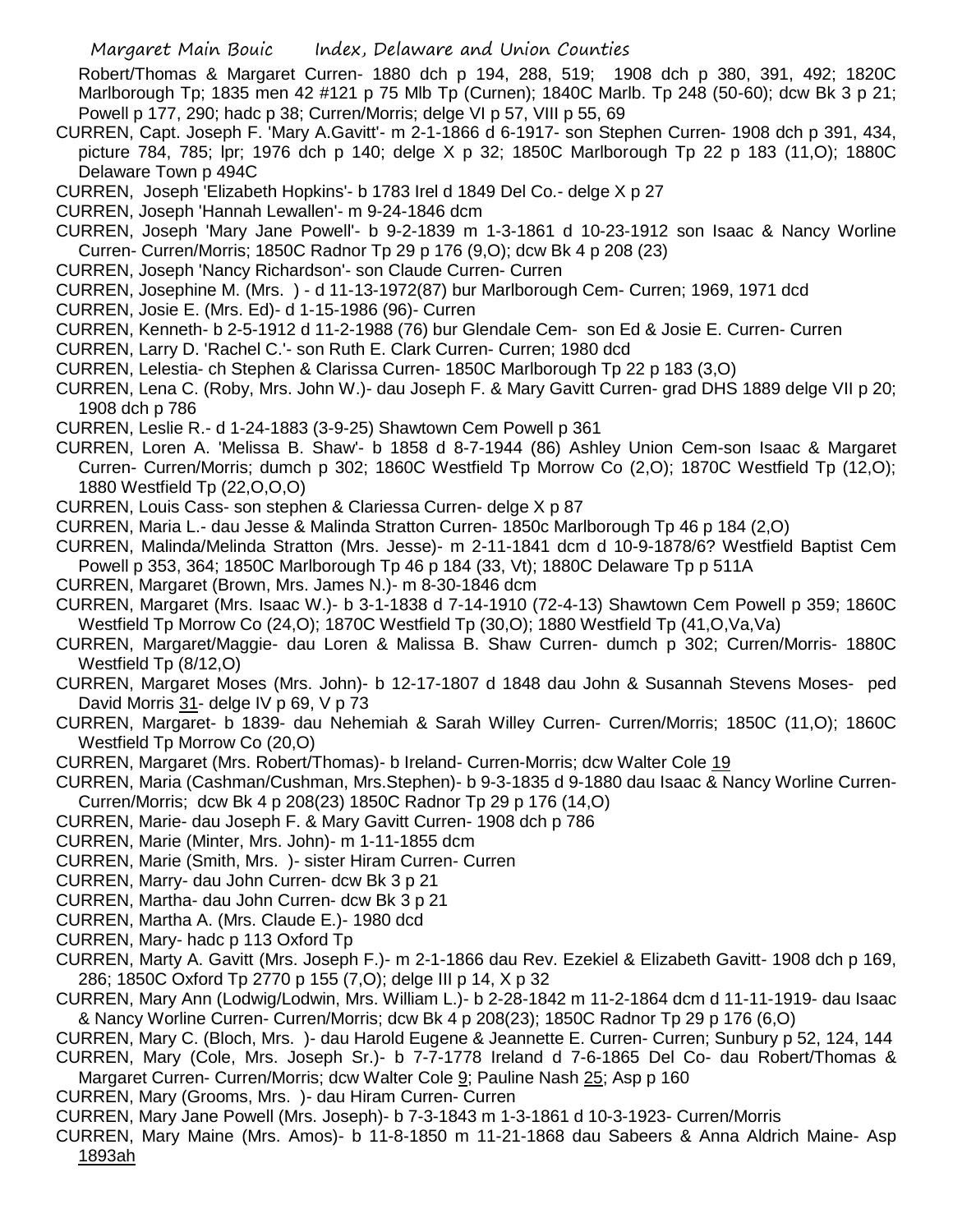- CURREN, Mary (Miller, Mrs. Adolphys)- b 1-18-1834/36 m 1-2-1853 d 8-15-1899 dau John & Margaret Moses Curren- 1880 dch p 762; ped David Harris 15; delge IV p 69
- CURREN, Mary M. (Smallwood, Mrs. William B.)- m 10-30-1845 dcm
- CURREN, Mary Ruth (Moodispaugh, Mrs. )- dau Ed & Josie E. Curren- Curren
- CURREN, Melissa B. Shaw (Mrs. Loren)- dau jonathan Jr. & Mary Ann Barry Shaw- Curren/Morris; dumch p 302 1880C Westfield Tp (22,O,O,Md)
- CURREN, Melinda Cushman (Mrs. Henry W.)- m 9-2-1858 dcm- Curren/Morris
- CURREN, Michael- Columbia Co- delge VI p 53
- CURREN, Mike E. 'Misty L.'- 1980 dcd
- CURREN, Misty L. (Mrs. Mike E.)- 1980 dcd
- CURREN, Myer- 1835 men 66 #125 p 123 Westfield Tp
- CURREN, Nancy Worline (Mrs. Isaac)- b 12-14-1813 d 8-19-1895 Radnor Cem Powell p 226- dau Henry & Katharine Cline Worline; dcw Bk 4 p 208(23); Curren/Morris; 1850C Radnor Tp 29 p 176 (36,O); 1880C Radnor Tp p 479C
- CURREN, Nancy Richardson (Mrs. Joseph)- dau David Richardson- Richardson
- CURREN, Nemiah/Nehemiah 'Sarah Willey'- b 7-18-1807 m 3-1-1835 d 9-14-1885 Westfield Bapt. Cem Powell p 353; son Joseph & Elizabeth Hopkins Curren- Curren/Morris; 1840C Oxford Tp Del Co (30-40); 1850C (42, Tenn); 1860C Westfield Tp Morrow Co (53,Tenn); 1870C Westfield Tp (63)
- CURREN, Nina Belle Faucett (Mrs. Bert)- m 1899 d 8-10-1963- Curren
- CURREN, Nolan A.- b 6-22-1902 d 3-4-1912 Shawtown Cem Powell p 359- son L. A. & M. B.
- CURREN, Olive"Maggie'- b 1868 dau Eli W. & Elizabeth Hipple Curren- Curren/Morris; 1870C Westfield Tp Morrow Co (1,O); 1880C Westfield Tp Morrow Co 911,O,O,Pa)
- CURREN, Pearley- b 4-6-1884 Marion Co Gre Tp son Lewis & Ann Smith Curren- dcb
- CURREN, Phebe A. Brenizer (Mrs. Stephen H.)- b 3-8-1838 d 9-29-1888 Westfield Baptist Cem Powell p 353
- CURREN, Pheraby (Bishop, Mrs. Elisha)- b 2-24-1790 Irel d 10-29-1848 dau Robert/Thomas & Margaret Curren- Curren/Morris; 1880 morch p 632
- CURREN, Rachel C. (Mrs. Larry D.)- 1980 dcd
- CURREN, Raviah (Clatterbuck, Mrs. William)- m 11-18-1922- Howison (807)
- CURREN, Rebecca- b 1839 dau Robert & Susannah Willey Curren- Curren/Morris; 1850C Westfield Tp Morrow Co (15,O)
- CURREN, Robert 'Susannah Willey'- b 1-28-1802 d 1-28-1863 (60-8-25) Westfield Bapt. Cem- Powell p 353; son Joseph & Elizabeth Hopkins Curren- Curren/Morris; 1835 men 66 #125 p 123 Westfield Tp (Curnen); 1860C Westfield Tp Morrow Co (57, Tenn)
- CURREN, Robert- son J. Coy & Violet M. Curren- Curren
- CURREN, R. S.- 1835 men 26 #278 p 43 Delaware Tp
- CURREN, Ruth Clark (Mrs. )- b 1-17-1925 Delaware d 12-1988 Oak Grove Cem Curren
- CURREN, Samuel D. b 5-15-1850 d 8-4-1851 (1-2-19) Marlborough Cem p 153 Powell p 290- son Isaac & Nancy Worline Curren- Curren/Morris; 1850C Radnor Tp 19 p 176 (2/12,O)
- CURREN, Sarah Willey (Mrs. Nemiah)- b 2-24-1817 d 7-8-1864 (47-4-14) Westfield Bapt. Cem Powell p 353; Curren/Morris- 1850C (33,O); 1860C Westfield Tp Morrow Co (43)
- CURREN, Scott M.- son Vernon & Wilma June Taylor Curren- Curren
- CURREN, inf son S. H. & E.- b 10-7-1869 d 10-14-1869 Westfield Bapt. Cem Powell p 354
- CURREN, inf son S. H. & Phebe- b 6-19-1876 d 6-20-1876 Westfield Bapt. Cem Powell p 354
- CURREN, Shad- b 1979 ch mike E. & Misty L. Curren- 1980 dcd
- CURREN, Stephen 'Clarissa'- son Joseph Curren- 1908 dch p 785; Pabst Pion I p 117; dcw Bk 4 p 142(16) witness; 1840C Marlborough Tp p 250 (20-30); 1850C Marl. Tp 22 p 183 (33,O); delge X p 57
- CURREN, Stephen H. 'Emily Wood''Phebe A. Brenizer'- b 10-11-1837 d 11-29-1925 Westfield Bap. Cem-Powell p 353- son Nehemiah & Sarah Willey Curren- Curren/Morris- 1850C (12,O)
- CURREN, Susannah- dau John Curren- dcw Bk 3 p 21
- CURREN, Susannah Willey (Mrs. Robert)- b 1808 m 1-5-1828 d 10-27-1874- Curren/Morris; 1860C Westfield Tp Morrow Co (52, Pa); 1870C Westfield Tp (60, Pa)
- CURREN, Syntha Ann- dau John Curren- dcw Bk 3 p 21
- CURREN, Teresa A.- dau Vernon & Wilma June Taylor Curren- engaged to Joe D. Birchfield- Curren; 1979, 1981 ucd
- CURREN, Terry- b 1967 ch Larry D. & Rachel C. Curren- 1980 dcd
- CURREN, Thomas Jeff 'E. Thornburgh'- b 1-31-1845 d 1927 Marlborough Cem p 172 son Jesse & Malinda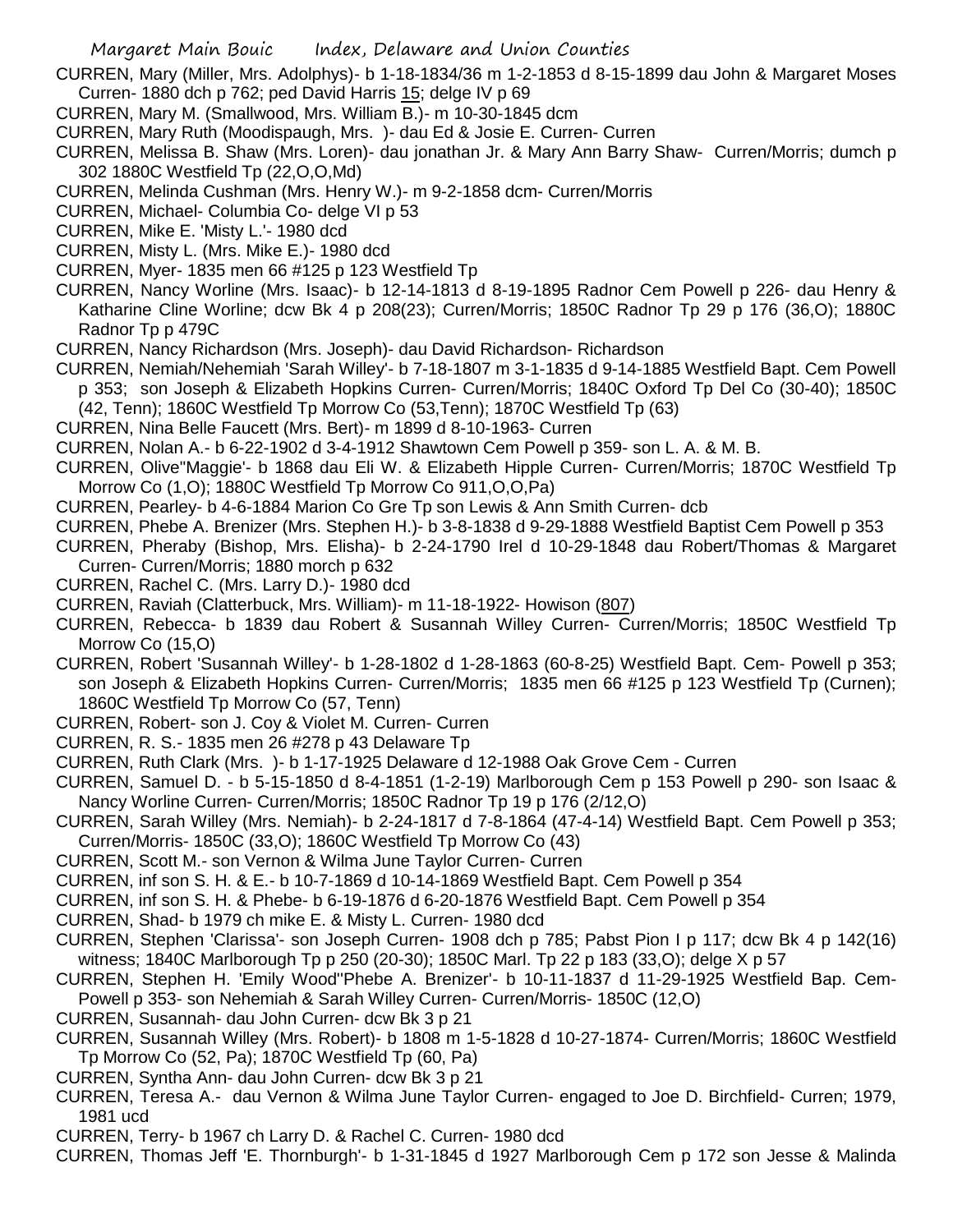Stratton Curren- 1850C Marlborough Tp 46 p 184 (5,O)

- CURREN, Thomas- d inf son Joseph & Elizabeth Hopkins Curren- Curren/Morris
- CURREN, Thomas 'Mary''Margaret'- dcw Walter Cole 18
- CURREN, Van Doren- son Loren A. & Melissa B. Shaw Curren- dumch p 302; Curren
- CURREN, Vernon, Jr.- son Vernon & Wilma June Taylor Curren- Curren
- CURREN, Vernon 'Wilma June Taylor'- d 10-10-1976 (42)- son Charles W. Curren- Curren
- CURREN, Violet M. (Mrs. J. Coy)- d 4-26-1984 (77) bur Ashley Union Cem- Curren
- CURREN, Walter- b 1889 d 1895 Shawtown Cem Powell p 361
- CURREN, Willice J.- son David A. & Enice Marinda Curren- Shawtown Cem Powell p 361
- CURREN, Wilma June Taylor (Mrs. Vernon)- d 10-10-1976 (39) Ashley Union Cem- dau Ralph & Virginia Taylor- Curren
- CURREN, W. M.- 1908 dch p 427
- CURREN & Worline- delge III p 17
- CURRENANS, Michael- unec XI p 4, Columbiana Co, O.
- CURRENS, Mary- 1880C Delaware Town p 540C
- CURRENT, Abigail (Bale, Mrs. Henry Jr.)- b 10-19-1772 m 1794 d 7-17-1883 dau William Current- dcc Robert Wells 25; dcq Forrest Bale 17
- CURRENT, Aericka Jaysche b 10-19-1989-twin dau Don & Lorie Bischoff Current- Current
- CURRENT, Aerrinn Chasche- b 10-19-1989 twin dau Don & Lorie Bischoff Current- Current
- CURRENT, Alice (Roundy, Mrs. )- dau Stanley M. Current- Current
- CURRENT, Barbara Sue (Swinning, Mrs. Randy Eldon)- b 1963 m 11-9-1978 dau Everett E. Harriette A. Vance- Current; 1973, 1975 ucd
- CURRENT, Barbara Sue- dau Everett Earl Current- Current
- CURRENT, Betty (Payne, Mrs. )- dau Stanley M. Current- Current
- CURRENT, Bonnie (Mrs. Vernon)- Current
- CURRENT, David 'Michelle Thornburg'- m 4-3-1993 son Vernon & Bonnie Current- Current
- CURRENT, David 'Tracy'- b 1971 son Russell L. & Elaine Current- 1983 ucd
- CURRENT, Deborah (Gowin, Mrs. john)- dau Stanley M. Current- Current
- CURRENT, Don 'Lori Bischoff'- son Vern Current- Current
- CURRENT, Donna M. Hurdle (Mrs. Stanley M.)- m 7-19-1955- Current
- CURRENT, Elaine (Mrs. Russell L.)- d 6-13-1995 (44) Woodside Cem- dau Buster/Baack & Carrie Current-Current; 1983 ucd
- CURRENT, Emma (Mrs. Everett Earl)- 1949 ucd
- CURRENT, Everett Earl 'Harriette Ann Kitchen''Emma'- b 2-6-1919 d 3-7-1964 Oakdale Cem II p 135 (M-R2-15)- son William & Sarah E. Williams Current- Current; 1949 ucd
- CURRENT, Gary L.- 1981, 1983 ucd
- CURRENT, Genevive (Shadoan/Shadcan, Mrs. Mack)- dau Roy C.& Mima Williams Current- Current
- CURRENT, Harriet Ann Kitchen (Mrs. Everett Earl)- Current
- CURRENT, Harriette (Mrs. Everett E.)(Vance, Mrs. )- Current
- CURRENT, James- son William & Sarah E. Williams Current- Current
- CURRENT, Jessie Shadley (Mrs. Stanley M.)- d 1953- Current
- CURRENT, Lori Bischoff (Mrs. Don)- dau Fred Bischoff- Current
- CURRENT, Louise (Cumbie, Mrs. Alan)- dau Stanley M. Current- Current
- CURRENT, Martha (Kimble, Mrs. )- dau Stanley M. Current- Current
- CURRENT, Matt- son Stanley M. Current- Current
- CURRENT, Michelle Thornburg (Mrs. David V.)- m 4-3-1993 dau Richard C. & Deborah Thornburg-**Thornburg**
- CURRENT, Mike- son Stanley M. Current- Current
- CURRENT, Mima Williams (Mrs. Roy C)- b 10-20-1910 m 1927 d 6-30-1975 (64) bur St. Paris- dau Henry & Effie Brown Williams- Current
- CURRENT, Noy- son William & Sarah E. Williams Current- Current
- CURRENT, Phyllis (Spires, Mrs. Richard)- dau Roy C. & Mima Williams Current- Current
- CURRENT, Roy C. d 1-11-1981 (79) bur St. Paris- Current
- CURRENT, Roy Leon- son Roy C. Current- Current
- CURRENT, Russell L. 'Elaine'- 1981, 1983 ucd
- CURRENT, Sarah Elizabeth Williams (Mrs. William H.)- b 6-21-1880 d 6-19-1965 dau Wilson & Mary A.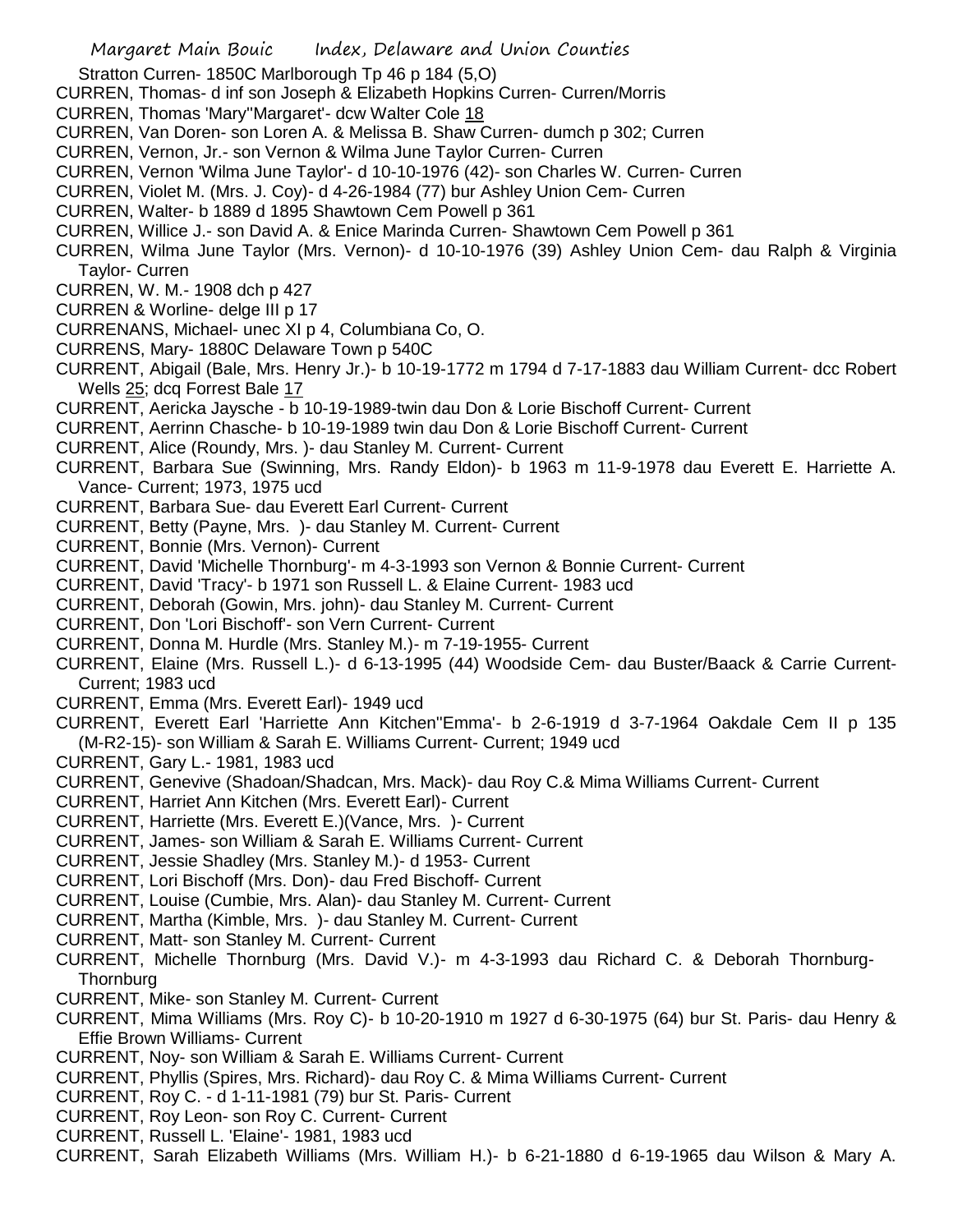Chestnut Williams- Current; 1949 ucd

- CURRENT, Sharon Jeannine (Lawson, Mrs. Russell)- m 6-6-1961 dau Everett Earl & Mrs. LaVern Welch-Current; 1949 ucd
- CURRENT, Stanley M. 'Jessie Shadley''Donna M. Hurdle'- b 5-9-1910 d 9-2-1990 (80)- son William & Sarah Williams Current- Current
- CURRENT, Stanley- son Stanley M. Current- Current
- CURRENT, Starlie- ch William & Sarah E. Williams Current- Current
- CURRENT, Terry- son Stanley M. Current- Current
- CURRENT, Stephanie (Watson, Mrs. )- b 1976 dau Russell L. & Elaine Current- 1983 ucd
- CURRENT, Tracy (Mrs. David)- Current
- CURRENT, Vernon Dean 'Bonnie'- ch William & Sarah E. Williams Current- Current
- CURRENT, Vienna (Stout, Mrs.)- dau William & Sarah E. Williams Curren- Current
- CURRENT, Welcon/Weldon- son William & Sarah E. Williams Current- Current
- CURRENT, William- dcc Robert Wells 50
- CURRENT, William 'Sarah Williams'- Current
- CURRENT, William H. 'Sara'- 1949 ucd
- CURRER, Mary (Beaver, Mrs. Nathaniel)- m 7-23-1867 ucm 4213
- CURREY, Hiram M.- unec II p 36
- CURREY, Julie (Bates, Mrs. S. C.)- hmp p 305
- CURREY, Polly (Reed, Mrs. Thomas)- 1880 dch p 814
- CURRID, Darla Jean- b 9-5-1952 dau William & Jeanine Grace Osborne Currid- Weiser p 67
- CURRID, Jeanine Grace Osborne (Wykoff, mrs. Charles)(Mrs. William)(Beckner, Mrs. Joe)- b 4-28-1931 m
- 9-16-1947 (2) 9-23-1950 (3) 5-8-1957- Weiser p 67
- CURRID, William 'Jeanine Grace Osborne'- b 12-23-1928 m 9-23-1950- Weiser p 67
- CURRIE, William (Cunie?)- unec II p 19
- CURRIER, see Courier
- CURRIER, Almeda- dau Andrew & Eliza Currier- 1870C Jerome Tp 91 p 12 (16,O)
- CURRIER, Andrew J. 'Eliza'- 1870C Jerome Tp 91 p 12 (40, Vt); DJ p 97
- CURRIER, Betty (Brodt, Mrs. Richard)- dau Frank J. & Grace Currier- Currier
- CURRIER, Caroline (Bishop, Mrs. James W.)- m 1-14-1875 ucm 5626; dau Andrew & Eliza Currier- 1870C Jerome Tp 91 p 12 (14,O); mt 3 p 7
- CURRIER, Carrie- dau David Ellsworth & Melissa Michael Currier- 1985 uch p 37
- CURRIER, Charles 'Minnie'- son Andrew & Eliza Currier- 1870C Jerome Tp 91 p 12 (6,O); 1900C Jerome Tp 286-295 p 12B (36,O,O,O)
- CURRIER, Cordelia- d age 21- dau George W. & Elizabeth Edwards Currier- 1915 uch p 712; 1880C Jerome Tp 212-228 p 24 (12,O,Maine,Pa)
- CURRIER, David Ellsworth 'Melissa Michael'- b 1-22-1863 d 4-7-1937 son George Washington & Elizabeth Edwards Currier- 1985 uch p 37; 1915 uch p 712; 1870C Jerome Tp 74 p 10 (7,O); 1880C Jerome Tp 312- 228 p 24 (17,O,Maine,Pa)
- CURRIER, Diad Ruhlen (Mrs. George A.)- dau Samuel H. & Susan Dort Ruhlen- 1915 uch p 712
- CURRIER, Dortha- b 12-1898 dau Charles & Minnie Currier- 1900C Jerome Tp 286-293 p 12B (1,O,O,O)
- CURRIER, Electa (Mitchell, Mrs. Dixon)- Genther p 138
- CURRIER, Eliza (Mrs. Andrew J.)- 1870C Jerome Tp 91 p 12 (40, Mass); DJ p 97
- CURRIER, Elizabeth- d 3-30-1988 (84) Oak Grove Cem -dau Rev. J. Albert Currier- Currier
- CURRIER, Elizabeth (Edwards, Mrs. George Washington)- dau Jessie & Abrilla Stephens Edwards- 1915 uch p 712; 1985 uch p 37; 1870C Jerome Tp 74 p 10 (29, Pa); 1880C Jerome Tp 212-228 p 24 (40, Pa,Pa,Pa); 1900C Jerome Tp 382-294 p 17A (60,Pa,Pa,Pa) m 40y, 9 ch, 4 living
- CURRIER, E (Mrs. G.)- DJ p 97
- CURRIER, Ethel- b 4-1887 dau Charles & Minnie Currier- 1900C Jerome tp 286-295 p 12B (13,O,O,O)
- CURRIER, Everett 'Mary'- d 5-2-1978 (73) bur Ashley Union Cem- brother Ruth M. Currier- Currier
- CURRIER, Flora (Bowman, Mrs. H.)- dau George Washington & Elizabeth Edwards Currier- 1915 uch p 712; 1880C Jerome Tp 212-228 p 24 (15,Wisc,Me,Pa)
- CURRIER, Florence Liebendorfer (Mrs. Jesse J.)-d 8-18-1995 (86) dau Fred & Olive C. Liebendorfer- Currier
- CURRIER, Frank- son David Ellsworth & Melissa Michael Currier- 1985 uch p 37
- CURRIER, Frank J. 'Grace'- d 3-8-1976 (87) bur Forest Grove- Currier
- CURRIER, Franklin- d 10-3-1877 (9-4-2) Jerome Cem DJ p 97- son Andrew J. & Eliza Currier; 1870C Jerome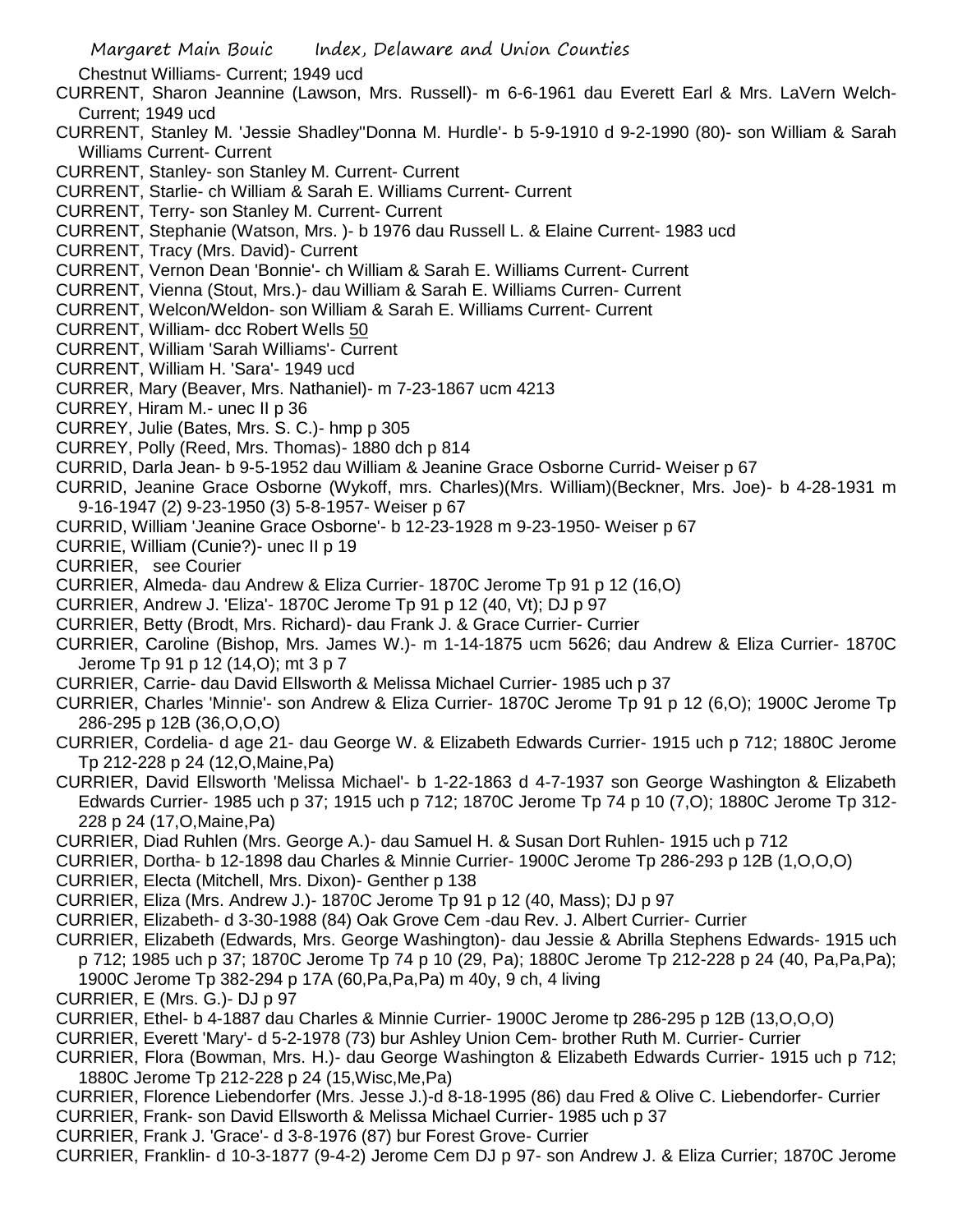Tp 91 p 2 (2,O)

- CURRIER, George A. 'Diad Ruhlen''Nella M. Cosgray'- b 1875- son George Washington & Elizabeth Edwards Currier- 1915 uch p 712, picture 713; 1900C Jerome Tp 382-394 p 17A (24,O,Maine,Pa)
- CURRIER, G. 'E'- DJ p 97
- CURRIER, George Washington 'Elizabeth Edwards'- son Samuel & Mehitable Stevens Currier- 1985 uch p 37; 1915 uch p 712; uca p 22; 1870C Jerome Tp 74 p 10 (35, Maine); 1880C Jerome Tp 212-228 p 24 (45, Maine,Me,Me); 1900c Jerome Tp 382-394 p 17A (64,Me,Me,Vt) m 40y
- CURRIER, Grace (Mrs. Frank J.)- Currier
- CURRIER, inf dau G. & E.- d 4-17-1880 (3d) Jerome Dem DJ p 97
- CURRIER, Harriet E. (Meseness, Mrs. William T.)- m 12-4-1873 ucm 5388
- CURRIER, Howard S.- son George Washington & Elizabeth Edwards Currier- 1915 uch p 712
- CURRIER, Hylas Tinney 'Nancy Darling Rice'- b 10-26-1809 m 3-12-1838 d 5-25-1843- ped Rex Finley 18 delge III p 50
- CURRIER, Isabel- 1860C Washington Tp 1475-1485 p 300 (26, Ind)
- CURRIER, James 'Mary P.'- 1969, 1971 dcd
- CURRIER, Jeanette- dau George Washington & Elizabeth Edwards Currier- 1870C Jerome Tp 74 p 10 (9,O) see Nettie
- CURRIER, Rev. Jesse Albert- b 1-7-1872 d 10-2-1967 son George Washington & Elizabeth Edwards Currier-1915 uch p 712; Currier
- CURRIER, Jesse J. 'Florence Liebendorfer'- d 7-22-1969 Oak Grove Cem son Rev. Jesse Albert Currier-**Currier**
- CURRIER, John- son Frank J. & Grace Currier- Currier
- CURRIER, Dr. John McNab 'Susan Havens Powers'- b 8-4-1832 m 8-8-1860- Powers Pat p 217
- CURRIER, Joseph 'Susanah'- b 9-1869- 1900C Jerome Tp 49-52 p 2B (30,O,O,O) m 6y
- CURRIER, Joseph W.- b Sept 1869 d age 32- son George Washington & Elizabeth Edwards Currier- 1915 uch p 712; 1870C Jerome Tp 74 p 10 (8/12,O)
- CURRIER, Kitty (Dixon, Mrs. Dean)- dau Frank J. & Grace Currier-Currier
- CURRIER, Linn Powers- dau Dr. John McNab & Susan Havens Powers Currier- Powers Pat p 217
- CURRIER, Martha (Mrs. Samuel)- 1860C Jerome Tp 162-163 p 24 (22,O)
- CURRIER, Mary D. (Mrs. Everett)- d 2-16-1986 (79) bur Ashley Union Cem- Currier
- CURRIER, Mary D. (Mrs. James)- 1969, 1971, 1980 dcd
- CURRIER, Mary F.- dau George Washington & Elizabeth Edwards Currier- 1870C Jerome Tp 74 p 10 (5, Wiscon)
- CURRIER, Mary R.- b 1903 dau George A. & Diad Ruhlen Currier- 1915 uch p 712
- CURRIER, Mehitable Stevens (Mrs. Samuel)- 1985 uch p 37
- CURRIER, Melissa Michael (Mrs. David Ellsworth)- b 2-4-1858 dau Joseph William & Evaline Coon Michael-1985 uch p 37
- CURRIER, Minnie (Mrs. Charles)- b 9-1873 1900C Jerome Tp 286-295 p 12B (26,O,O,O)
- CURRIER, Nancy Darling Rice (Mrs. Hylas Tinney)- b 5-4-1820 m 3-12-1838 d 3-2-1906 ped Rex Finley 19 delge III p 50
- CURRIER, Nellie Maye (Cron, Mrs. Roy Wellington) dau David Ellsworth & Melissa Michael Currier- Currier
- CURRIER, Nettie (Kramer, Mrs. Charles)- Current; mother of Dexxie Davis
- CURRIER, Nettie- dau George Washington & Elizabeth Edwards Currier- 1880C Jerome Tp 212-228 p 24 (18,O,Maine,Pa)
- CURRIER, Opal May- b 1912- dau George A. & Diad Ruhlen Currier- 1915 uch p 712
- CURRIER, Phebe C.- dau George Washington & Elizabeth Edwards Currier- 1870C Jerome Tp 74 p 10 (3,O)
- CURRIER, Rella M. Cosgray (Mrs. George A.)- m 1914 dau Moses & Jennette Postle Cosgray- 1915 uch p 713
- CURRIER, Robert- son Frank J. & Grace Currier- Currier
- CURRIER, R. S.- Pabst 2 p 44
- CURRIER, Ruth M. d 2-13-1975 (73) bur Green Mound, Kilbourne-sister Everett Currier- Currier
- CURRIER, Samuel 'Martha'- 1860C Jerome Tp 162-163 p 24 (26, Me)
- CURRIER, Samuel 'Mehitable Stevens'- 1985 uch p 37
- CURRIER, Sarah P.- 1850C Marysville 519-528 p 79 (20, Vt)
- CURRIER, Susa- dau Dr. John McNab & Susan Havnes Powers Currier- Powers Pat p 217
- CURRIER, Susan Havens (Mrs. Dr. John McNab)- b 4-3-1838 m 8-8-1860 dau John D. & Jane B. Carleton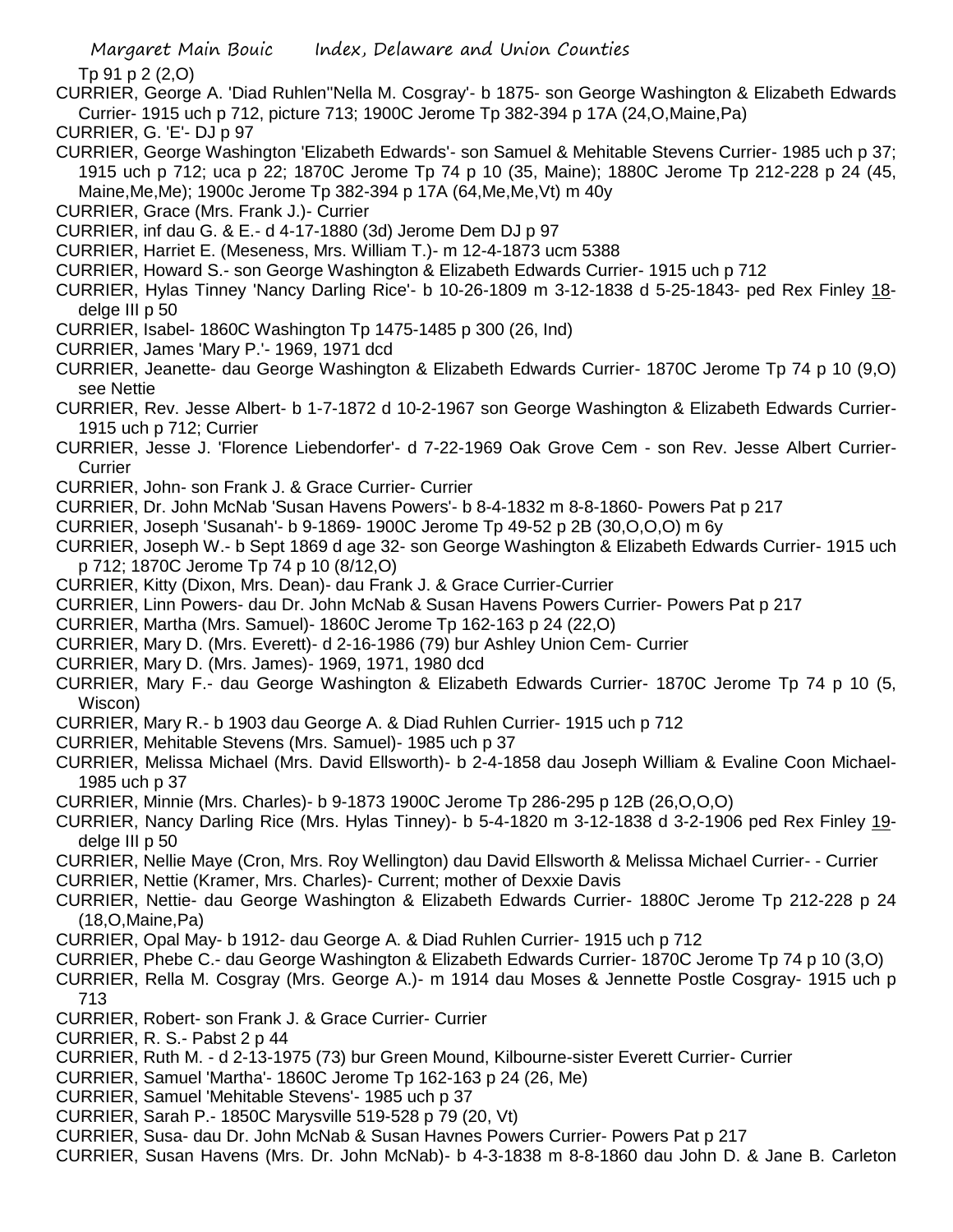```
 Margaret Main Bouic Index, Delaware and Union Counties
```
Powers- Powers Pat p 216, 217

CURRIER, Susanah (Mrs. Joseph)- b 7-1860 m 6 y no ch- 1900C Jerome Tp 49-52 p 2B (39,O,O,O)

- CURRIER, Suvada- dau Samuel & Martha Currier- 1860C Jerome Tp 162-163 p 24 (1,O)
- CURRIER, Vienna Celestia (Finley, Mrs. Isaac)- b 2-12-1859 m 3-16-1859 d 3-28-1919- dau Hylas Tinney & Nancy Darling Rice Currier- ped Rex Finley 9; delge III p 50
- CURRIER, William- son Andrew & Eliza Currier- 1870C Jerome Tp 91 p 12 (10,O)
- CURRIN, Clarence W.- b 8-6-1871 Marlborough Tp son F. M. & Mary Buntey Currin- dcb
- CURRIN, Edward- from Ireland NAT 6-13-1868,d elge VIII p 59
- CURRY---Lee & unec XI p 16
- CURRY, --- hjt p 10,20, 31, 34, 175; 1915 uch p 242; Marysville p 10; delge III p 37; family of Beverly Brummett #101-unec B p 13, VI p 1, VII p 1, IX p 1, XI p 1; Mary Kuckelman #57 unec V p 2, VI p 2, VII p 2, IX p 2; family of Robert Ruggles #37 unec V p 2, IX p 1; Betty Tripp unec X p 3,4, XI p 3, XII p 3
- CURRY, Attorney- Curry & Allison- unec VIII p 45
- CURRY, --- b 2-2-1874 Delaware Town dau James S. & Martha Mayo Curry- dcb
- CURRY, Aaron S. 'Mary Elizabeth Brooks'- m 8-17-1842 Madison Co unec IX p 56
- CURRY, ---(Chapman, Mrs. Charles)- dau Anson & Amanda Bending Chapman- Chapman
- CURRY, Ad(d)ison 'Elizabeth Wright'- son William W. & Catharine Nonemaker Curry- 1883 uch IV p 535,V p 607 1880 dch p 621; hjt picture 184, 195, 200; 1870C Jerome Tp 54 p 8 (3,O); 1880C Jerome Tp 37 p 5 (13,O,O,O)
- CURRY, Adison- son James & Phoebe Winget Curry- 1850C Jerome Tp 1917-1938 p 280 (7,O)
- CURRY, Addison 'Rosett'- b 6-1868 1900C Darby Tp 65-70 p 3A (31,O,O,O) m 8y
- CURRY, Adolph C.- b 4-11-1883 Delaware Town son Flairvous & Josephine Day Curry- dcb, colored
- CURRY, Agnes- Pabst 5 p 10
- CURRY, Agnes R. Chapman (Mrs. David W.)- m 9-18-1871 ucm 4980
- CURRY, Albert- 1880C Delaware Town p 497C; Pabst 0
- CURRY, Albert Ellsworth 'Viola May Weiser'- b 9-22-1887 m 2-9-1916 d 2-2-1936- Weiser p 502
- CURRY, Albert- son Robert Burns & Sarah Beard Curry- 1883 uch V p 274
- CURRY, Alice (Robinson, Mrs. )- dau Samuel & Elizabeth Roberts Curry- Curry
- CURRY, Allen T.- 1860C Jerome Tp 166-167 p 25 (14,O); 1870C Jerome Tp 207-198 p 27 (24,O)
- CURRY, Allie (McCampbell, Mrs. James D.)- m 2-22-1881 ucm 6920
- CURRY, Amanda- 1880C Delaware Town p 482C
- CURRY, Georgianna Ann C. Robinson (Mrs. Ottowa)- 1880C Claibourne Tp 174-186 p 199A (33,O,O,O)
- CURRY, Ann I.- dau Robert Burns & Sarah Beard Curry- 1883 uch V p 274; 1850C Jerome Tp 1858-1879 p 272 (7,O)
- CURRY, Ann McConnell (Mrs. John) 1883 uch V p 295; unec III p 15
- CURRY, Ann R.- dau John & Ann McConnell Curry- unec III p 15
- CURRY, Bell (Howison, Mrs. Edwin)-Howison (520)
- CURRY, Belmone- 1883 uch V p 295
- CURRY, Bertha May Landis (Mrs. Howard W.)- b 1869- dau James Miller & Emma Merinda Good Landis-Weiser p 832
- CURRY, Bertha- dau William W. & Nancy Jean Harris Curry- 1880C Jerome Tp 37 p 5 (4,O,O,O)
- CURRY, Bertie- 1883 uch V p 575
- CURRY, Bessie Blanch- b 7-1-1880 Thomson Tp dau John W. & ROxie Finley Curry- dcb
- CURRY, Betty Jane (Schooff, Mrs. Kenneth)- dau John Blair & Dorothy Lieder Curry- Curry
- CURRY, Birdy- dau John W. & Leny Curry- 1880C Jerome Tp 48 p 6 (2,O,O,O)
- CURRY, Birty- b 3-4-1879 Delaware Tp dau George W. & Birty Andous Curry- dcb
- CURRY, Blanche (Holt, Mrs. )- dau Samuel & ELizabeth Roberts Curry- Curry
- CURRY, C.- uca p 92
- CURRY, Carla Renee Faurote (Mrs. Thomas Edison II)- m 6-19-1976 d 9-14-1979 dau Edward & Opal Faurote- Curry
- CURRY, Carol- b 1960 ch William O. Jr. & Irma Curry- 1967, 1971, 1973, 1975, 1979 ucd
- CURRY, Catharine Nonemaker (Mrs. William)- b 1840 m 9-17-1861 ucm 3222 d 3-1-1871- New California Cem DJ p 92; 1883 uch V p 306; 1870C Jerome Tp 54 p 7 (30,O)
- CURRY, Celinly- b 4-1-1876 Delaware Town- dau George & Maud Curry- dcb
- CURRY, Charles E.- b 9-23-1873 Thomson Tp d 6-4-1876 (2-8-12) Shoup Cem son James H. & Mary Rowrix Curry- Powell p 265; dcb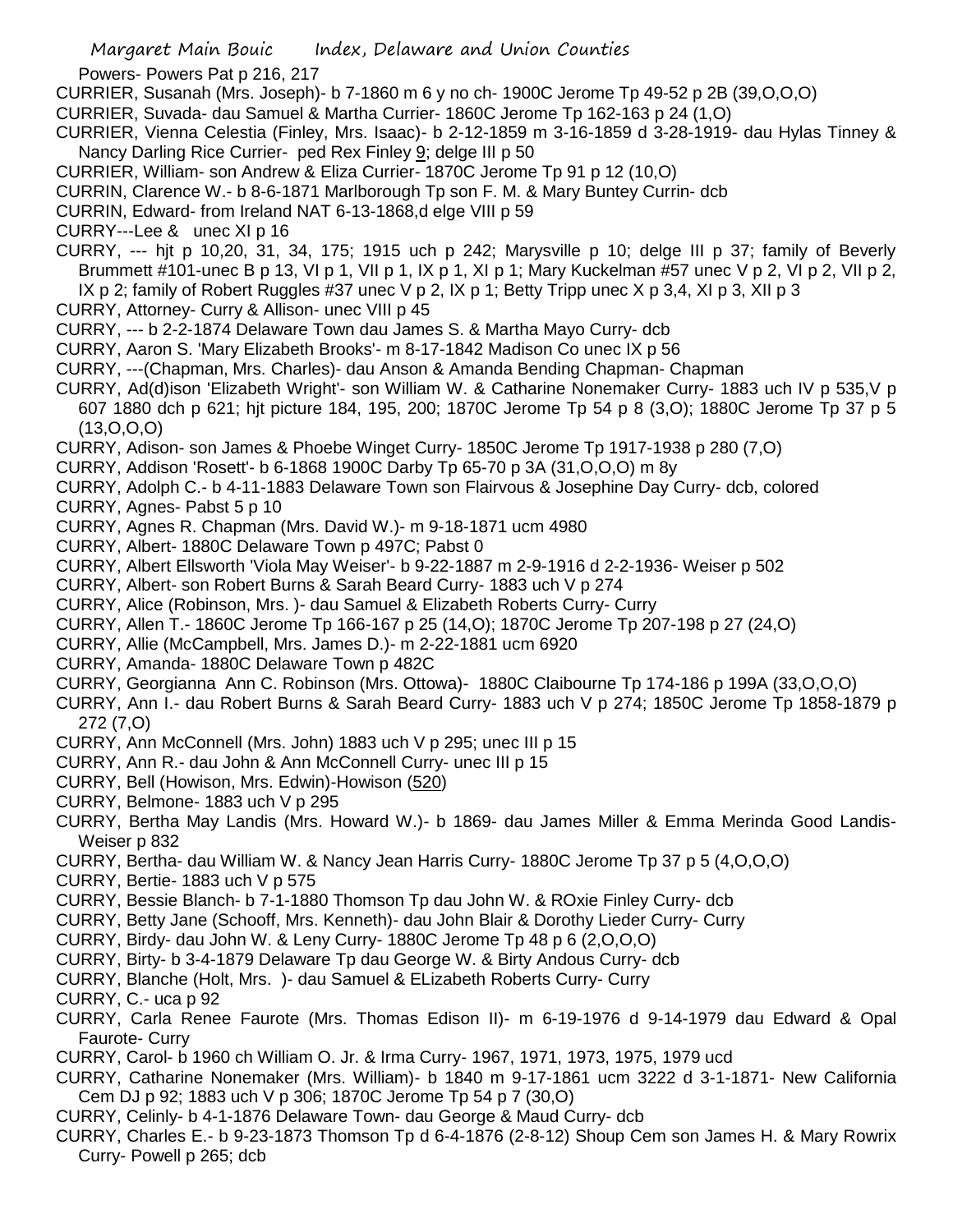- CURRY, Charles E. 'Flora A.'- son William W. & Catharine Nonemaker Curry- 1883 uch V p 306; 1870C Jerome Tp 54 p 7 (7,O); 1880C Jerome Tp 37 p 5 (17,O,O,O); 1900C Darby Tp 249-258 p 13A (37,O,O,O); m 16y
- CURRY, Charles- b 1959 son Frank M. & Wilma Curry- 1969, 1971 dcd
- CURRY, Cheryl (Swisher, Mrs. )- dau George F. Curry- Curry
- CURRY, Christine Sheets (Mrs. John)- dau Sidney Sheets- Curry
- CURRY, Christina I. Houck (Mrs. James R.,Jr.)- Curry
- CURRY, C. L.- hjt p 56, 61; 1915 uch p 247
- CURRY, Clarrie- dau Mary Curry- 1880C Richwood 295-312p 28 (7,O,O,O)
- CURRY, Clary/Mary- dau Stephenson & Sarah D. Robinson Curry- 1850C Jerome Tp 1920-1941 p 280 (7,O); 1860C Jerome Tp 200-202 p 29 (16,O)
- CURRY, Lord Clon- 1883 uch V p 295
- CURRY, Clue?- son Thomas & Cornelia Maddex Curry- 1880C Jerome Tp 115-117 p 13 (2,O,O,O); 1900C Jerome Tp 161-170 p 7B (22,O,O,O)
- CURRY, Connie E. Van Brimmer (Mrs. David A.)- m 1-17-1976 dau Donald C. Van Brimmer- Curry; 1980 dcd CURRY, Cora Farrell (Mrs. Kenny)- Abshire; Curry
- CURRY, Cordelia- dau James & Diana Curry- 1850C Harlem Tp 572 p 53 (1,O)
- CURRY, Cordin- 1860C Liberty Tp Un Co 1054-1064 p 144 (13,O); 1880C Richwood 303-320 p 28 (31,O,O,O)
- CURRRY, Cordine- 1880C Claibourne Tp p 204A
- CURRY, Cynthia- b 1957 dau Frank M. & Wilma Curry- 1969, 1971 dcd
- CURRY, Cornelia Maddex (Mrs. Thomas H.)- m 1-2-1877 ucm 6006; 1880C Jerome Tp 115-117 p 13 (28,O,-,O); 1900C Jerome Tp 161-170 p 7B (48,O,Md,O)
- CURRY, Dana- b 1973 son Garland E. & Debbie J. Curry- 1980 dcd
- CURRY, Daniel- son George F. Curry- Curry
- CURRY, Daphne- b 1973 ch Garland E. & Debbie J. Curry- 1980 dcd
- CURRY, David- Curry
- CURRY, David A. 'Connie E. VanBrimmer'- m 1-17-1976 son John W. Curry,Sr- Curry; 1980 dcd
- CURRY, David- son James A. & Phoebe Winget Curry- 1883 uch IV p 454, 506, V p 285; 1915 uch p 283, 547, 645; uca p 97; 1850C Jerome Tp 1917-1938 p 280 (11,O); 1860C Jerome 165-166 p 24 (21,O); 1870C Jerome 53 p 7 (31,O)
- CURRY, David Ryan- b 10-22-1981 son David Curry- Curry
- CURRY, David W. 'Agnes R. Chapman'- m 9-18-1871 ucm 4980
- CURRY, Rev. D. D.- son Stephenson Curry- hmp p 167, 309
- CURRY, Debby J. (Mrs. Garland E.)- 1980 dcd
- CURRY, Della M. Rickert (Mrs. Ernest S.)- b 9-1877 1915 uch p 870; 1900C Richwood 174-182 p 7A (22,O,Penn,Penn) m 2y
- CURRY, Diana (Mrs. James)- 1850C Harlem Tp 572 p 53 (38,O)
- CURRY, Diana Lynn- dau Thomas E. Curry- engaged to Frank A. Chafins- Curry
- CURRY, Donald J.- Curry
- CURRY, Don/Donnie Grant- b 1868 Un Co d 9-27-1870 (2y5m) Oakdale Cem I p 71 (D-R1-20)- son William L. & Martha Jane Robinson Curry- 1915 uch p 883
- CURRY, Donna- d 9-27-1870 (2y5m) Oakdale Cem 358- dau John M. & Winifred Douglas Curry- 1915 uch p 646
- CURRY, Donna Mae- dau Donald J. Curry- engaged to William Brian Fellows- Curry
- CURRY, Donovan W.- b 1894 d 1915 Unionville Cem DJ p 36
- CURRY, Dorothy Leider (Mrs. John Blair)- Curry
- CURRY, Dorothy Langstaff (Mrs. Oscar)- dau Henry & Delia A. Hunt Langstaff- Maugans Anc p 219
- CURRY, Earl'Ella Mitchell'- b 1-1869 son John & Tabitha Gill Curry- 1880C Jerome Tp 33-34 p 4 (12,O,O,O); 1900c Jerome Tp 214-223 p 9B (32,O,O,O)
- CURRY, Earnest S. Jr.- son Ernest S. & Edna Gene O'Donnell Curry- Curry
- CURRY, Easter (Chapman, Mrs. )- dau Kenny & Cora Farrell Curry- Abshire; Curry
- CURRY, Edna Gene O'Donnell (Mrs. Ernest S.)- Curry; 1980 dcd
- CURRY, Effa- dau William W. & Nancy Jean Harris Curry- 1880C Jerome Tp 37 p 5 (6,O,O,O)
- CURRY, Elizabeth- b d 1872 Oak Grove Cem Powell p 429
- CURRY, Elizabeth- 1880C Delaware Town p 501C
- CURRY, Elizabeth Ann Wright (Mrs. Addison)- 1880 dch p 621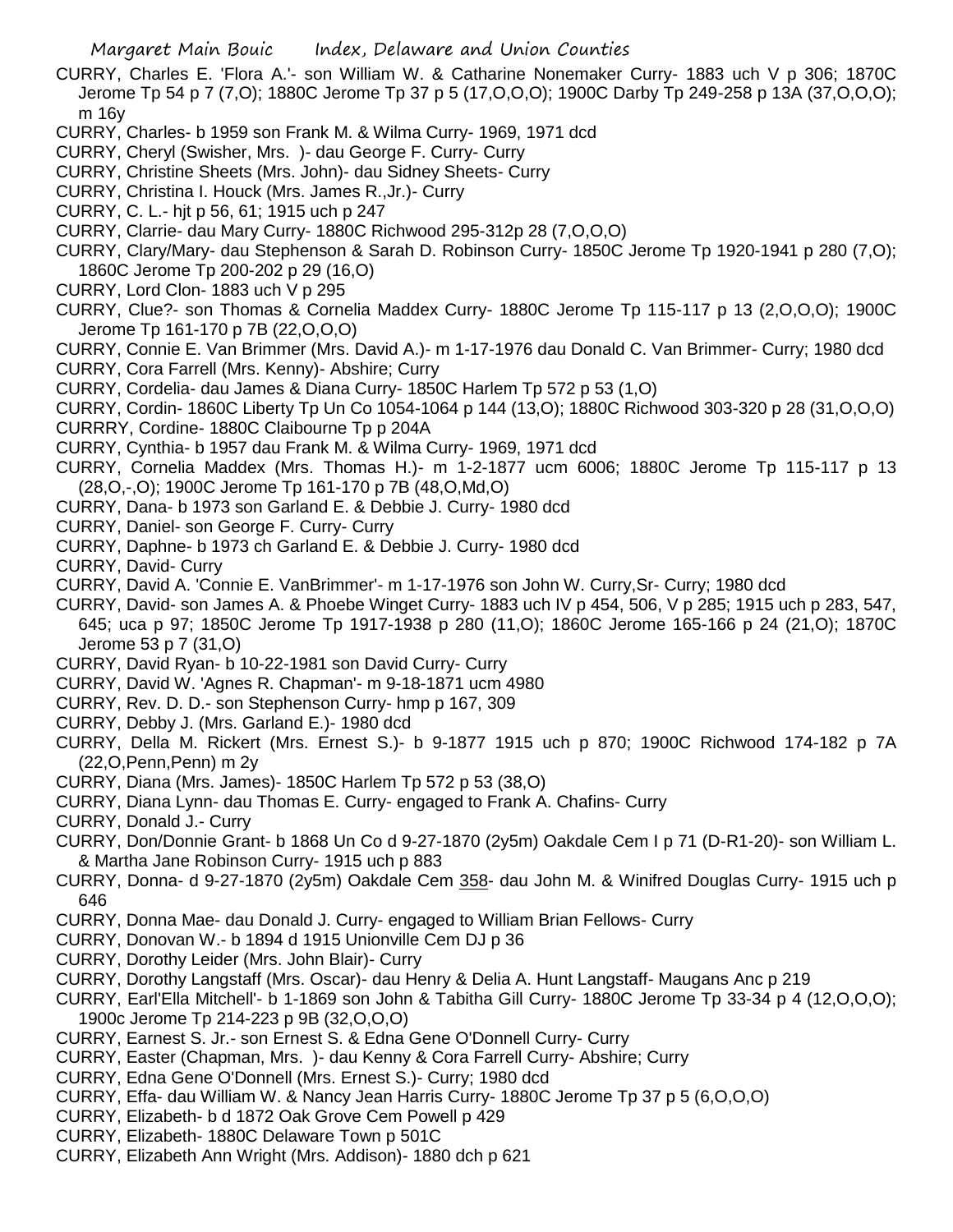- CURRY, Elizabeth (Calloway, Mrs. )- dau Kenny & Cora Farrell Curry- Abshire; Curry
- CURRY, Elizabeth Fegley (Mrs. Samuel)(Fegley, Mrs. Jacob)- b 12-14-1873 m(2) 10-20-1926 d 9-24-1958- **Curry**
- CURRY, Elizabeth (Mrs. John G.)- 1850C Thomson Tp 122 p 190 (37,O)
- CURRY, Elizabeth L. Sebring (Mrs. Ralph Edward)- Curry
- CURRY, Elizabeth (Welch, Mrs. )- dau James R.,Sr. & Imogene L. Shuster Curry- Curry
- CURRY, Elizabeth W.- b 1837 NY d 2-14-1876 (39y9m) Oakdale Cem 180 I p 72 (D-R1-21)
- CURRY, Ella (Cleaver, Mrs. Samuel M.)- dau Thomas Curry- 1908 dch p 576
- CURRY, Ella Mitchell (Mrs. L/J Earl)- b 10-15-1869 d 12-12-1968 Oakdale Cem I p 72 (D-R1-21)- dau Calvin & Sophia Ashbaugh Mitchell- 1915 uch p 613; 1949 ucd; 1900C Jerome Tp 214-223 p 9B (29,O,O,O) m 1y, 1 ch
- CURRY, Ella- dau Robert Burns & Sarah Beard Curry- 1883 uch V p 274
- CURRY, Ellen- 1880C Delaware Town p 482C
- CURRY, Elmer- grad DHS 1889- delge VII p 20
- CURRY, Emoline (Curry/Curvey, Mrs. )- 1860C Claibourne Tp 655-636 p 87 (14,O)
- CURRY, Ernest S. 'Edna Gene O'Donnell'- d 1-7-1984 (59) bur Fairview Mem Pk- Curry; 1980 dcd
- CURRY, Ernest S. 'Della Rickert'- son Capt. Otway & Georgianna Robinson Curry- 1883 uch V p 616; 1915 uch p 870; 1880C Claibourne Tp 1740186 p 199A; 1900C Richwood 174-182 p 7A (25,O,O,O); m 2y
- CURRY, Ersa (Foster, Mrs. )- dau Kenny & Cora Farrell Curry- Abshire; Curry
- CURRY, Ethel- 1888 DJ p 95
- CURRY, Ethel M. (Young, Mrs. Oscar W.)- b 1-22-1913 d 5-25-1980 Oakdale Cem -dau Silas & Rebecca Curry- Curry
- CURRY, Etta V.- b 3-3-1873 Delaware Town---- dcb
- CURRY, Eugene- son John C. & Ivadell Lowry Curry- Curry; 1980 dcd
- CURRY, E. W. (Justice of Peace)- unec VI p 15
- CURRY, E. W. B.- 1976 dch p 191; African-American Teacher, Delaware HS
- CURRY, Flavius J. 'Josephine Day'- m 9-1-1871 ucm 4962- 1880C Delaware Town p 501C
- CURRY, Flora A. (Mrs. Charles E.)- b 3-1863 1900C Darby Tp 249-258 p 13A (26,O,O,O) m 16y, 1 ch
- CURRY, Floyd- son John W. & Leny Curry- 1880C Jerome Tp 48 p 6 (5,O,O,O)
- CURRY, Francis M.- ch James & Diana Curry- 1850C Harlem Tp 572 p 53 (7,O)
- CURRY, Frank B.- d 11-28-1907 (55y1m) Oakdale Cem 2083/2-(76D)
- CURRY, Frank R.- b 9-3-1852 Un Co d 11-28-1907 Oakdale Cem I p 78 (D-R2-20)- son John & Tabitha Gill Curry- 1915 uch p 547, 612, 645 picture; 1883 uch V p 305; 1860C Jerome Tp 166-167 p 25 (8,O); 1870C Jerome Tp 207-198 p 27 (17,O);
- CURRY, Frank- son Ralph Sr. & Lucille Curry- Curry; 1980 dcd
- CURRY, Frank M.- son Frank Curry,Sr- engaged to Beth Stewart- Curry
- CURRY, Frank M.- son Ralph Edward,sr. & Elizabeth L. Sebring Curry- Curry
- CURRY, Frank M. 'Wilma'- 1969, 1971 dcd
- CURRY, Frank,Jr.- 1971 dcd
- CURRY, Fred 'Virginia'- b 1902 d 1985 Claibourne Cem p 99
- CURRY, Garland E. 'Debbie J.'- 1980 dcd
- CURRY, Gayle A. (Mrs. John W.)- 1980 dcd
- CURRY, George- 1883 uch V p 575
- CURRY, George- 1880C Delaware Town p 502A
- CURRY, George F.- b 2-4-1924 d 9-16-1994 son Ralph Edward & Elizabeth L. Sebring Curry- Curry
- CURRY, George,Jr.- son George F. Curry- Curry
- CURRY, George- son Ralph Sr. & Lucille Curry- Curry
- CURRY, Rev. George W. 'Julia Frances Andrews'- son Addison & Elizabeth Ann Wirght Curry- 1908 dch p 259, 260, 412; 1880 dch p 621
- CURRY, Georgianna Robinson (Mrs. Capt. Otway)- b 2-1847 m 7-30-1868- day James Dixon & Martha Eliza Mitchell Robinson- unec XIII p 33; 1883 uch V p 616; 1915 uch p 827; 1870C Claibourne -Richwood 66-62 (23,O); 1900C Richwood 205-218 p 8A (53,O,O,O) wid, 2 ch
- CURRY, Goldie (Hargrove, Mrs. )- dau Kenny & Cora Farrell Curry- Curry
- CURRY, Hannah- Pabst 0
- CURRY, Harold Eugene 'Vivian Kay Hartsock'- m 12-10-1977 son Ivadel Davids- Curry
- CURRY, Harold son J. Earl & Ella mitchell Curry- 1915 uch p 613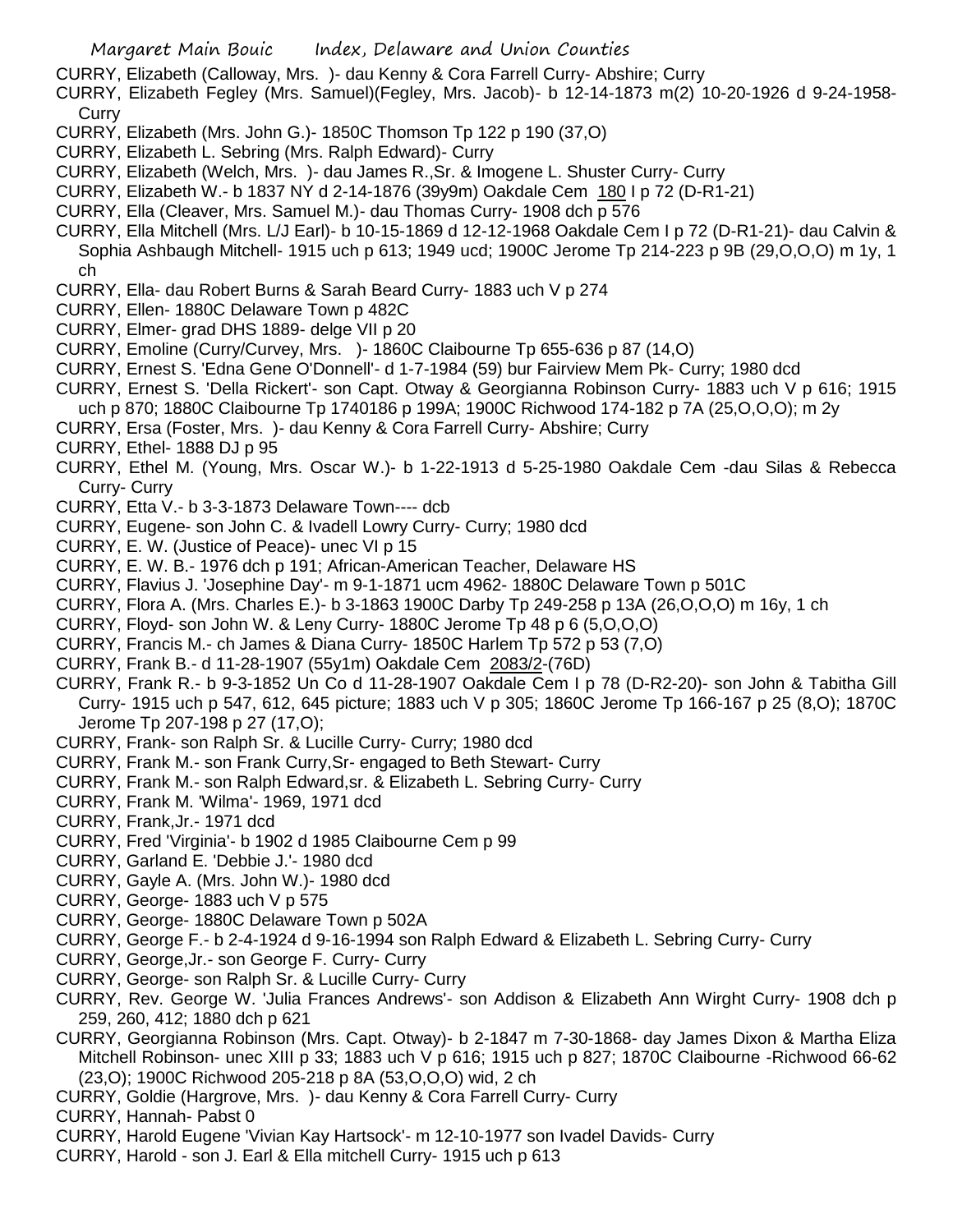- CURRY, Harriet (Beard/Baird, Mrs. William)- m 2-28-1838 ucm 482 dau James A. & Phoebe Winget Curry-1915 uch p 541, 645; 1883 uch V p 305; unec III p 30
- CURRY, Harriet (Beaver, Mrs. William)- m 2-28-1838 ucm 482
- CURRY, Harriet S. (Buck, Mrs. James)- b 6-7-1791 m 3-3-1812 Madison Co d 8-10-1845- dau Col. James & Marie Burns Curry- 1883 uch V p 273, 301; 1915 uch p 428; unec IV p 21
- CURRY, Harriet- dau Robert Burns & Sarah Beard Curry- 1883 uch V p 274
- CURRY, Harriette Emma- b 1895 dau Howard W. & Bertha May Landis Curry- Weiser p 832
- CURRY, Harrison 'Sarah Mahaffy'- m 9-5-1836 Madison Co unec VII p 24
- CURRY, Helen D.- b 11-1899 dau Addison & Rosett Curry- 1900C Darby Tp 65-70 p 3A (6/12,O,O,O)
- CURRY, Helen L. (Mrs. Marion)- b 1910 York Cem p 86
- CURRY, Helison- son James A. & Phoebe Winget Curry- 1860C Jerome Tp 165-166 p 24 (17,O)
- CURRY, Henderson- 1880C Dover Tp 89-95 p 28 (??)
- CURRY, Henry- 1840C Darby Tp (30,) unec V p 62
- CURRY, Hester- b 3-1900 dau J. Earl & Ella Mitchell Curry- 1915 uch p 613; 1900C Jerome Tp 214-223 p 9B (2/12,O,O,O)
- CURRY, Hezekiah- 1880C Delaware Town p 505C
- CURRY, Hiram Mirrick 'Sarah'- dcga p 13 Franklin Chronicle
- CURRY, Hiram M. ' Lane'- m Columbus dcga p 15 Franklin Chronicle
- CURRY, ---Lane (Mrs. Hiram M.0- m Columbus dcga p 15 Fr Chron
- CURRY, Rev. H. M.- 1883 uch V p 465
- CURRY, Howard W. 'Bertha May Landia'- Weiser p 832
- CURRY, Imogene L. Shuster (Mrs. James R)- m 2-16-1954 Curry
- CURRY, Inez- 1969, 1971, 1980 dcd
- CURRY, Irma (Mrs. William O. Jr.)- 1967, 1971, 1973, 1975, 1979, 1981, 1991 ucd
- CURRY, Isaac- son E. d 8-18- (3-7-15) Powell Cem Powell p 265
- CURRY, Isaac- b 3-14-1872 Delaware Town dau James & Mattie Mayo Curry- dcb
- CURRY, Ivadell Lowry (Mrs. John)(Davids, Mrs. Newell)- b 4-30-1917 m(2) 5-31-1949 d 8-8-1992 (75) **Curry**
- CURRY, Ivaloo (Hainesl Mrs. Lowell Barkdull)- unec XIII p 44
- CURRY, Ivaloo (Hord, Mrs. Lorin)- dau Col. William L. & Martha Jane Robinson Curry- 1915 uch p 883; 1883 uch V p 103; 1880C Marysville 210-227 p 11 (6,O,O,O); 1900C Marysville 4th Ward (26,O,O,O) no ch
- CURRY, J.- uca p 31 J.A.- uca p 45 James- uca p 13, 17, 18, 31, 100
- CURRY, James- hjt p 199; 1883 uch III p 261, 309, V p 277, 287, 285
- CURRY, James- d 8-1839 (12y4m) New California Cem DJ p 92
- CURRY, James- 1880C Delaware Town p 502A
- CURRY, James A.- d 10-2-1863 1883 uch IV p 493, 521 DJ p 92, 95 son James A. & Phebe Winget Curry- bur Crab Orchard, Kansas- 1915 uch p 547, 645; 1883 uch V p 305
- CURRY, James A.- b 3-30-1787 d 3-1-1874 son James & Marie Burns Curry- 1883 uch V p 301, 302; 1915 uch p 272, 645; 1820C Darby Tp; 1840C Jerome Tp 1223 (50-60); 1860C Jerome Tp 165-166 p 24 (73, Va) CURRY, James A.- 1915 uch p 246, 540
- CURRY, Capt.James Addison 'Phebe Winget'- d 3-1-1874 (86y11m) New California Cem DJ p 92, 95-son James & Maria Magdalena Burns- b 3-30-1787 m 3-18-1817 d 3-1-1874' hjt p 41, 46, 54, 75, 118, 175, 176, 179, 210, 204; 1915 uch p 276, 277, 428, 548, 612, 645; 1883 uch III p 369, 371, 374, 409, IV p 427, 428, 429, 430, 433, 434, 435, 437, V p 153, 254, 273, 285, 305; 1820C Darby Tp 298 (26-45); 1850C Jerome Tp 1917-1938 p 280 (62, Va); 1870C Jerome Tp 53 p 7 (83, Va); unec II p 30, V p 14, 30, 41, VIII p 63, 71, XIII p 7; ped Mary Kuckelman #57 22; mt 2-21-1855; uca p 14, 17, 97
- CURRY, James 'Diana'- 1850C Harlem Tp 572 p 53 (41, Pa)
- CURRY, James D.- son Robert Burns & Sarah Beard Curry- 1883 uch V p 274; 1850C Jerome Tp 1858-1879 p 272 (14,O)
- CURRY, James E.- son John & Tabitha W. Curry- 1883 uch V p 305; 1870C Jerome Tp 207-198 p 27 (2,O)
- CURRY, James H.- son John G. & Elizabeth Curry- 1850C Thomson Tp 122 p 190 (2/12,O); 1880C Thompson Tp p 295A
- CURRY, James- son Kenny & Cora Farrell Curry- Abshire; Curry
- CURRY, James M.- Curry
- CURRY, Col. James 'Marie Burns'- b 1-29-1752 m 11-20-1784 d 7-5-1834- son James & Warwick Curry- hjt p 10, 16, 17, 58, 75, 179, 180, 181, 185, 201, 202; 1908 dch p 100, 259; 1915 uch p 78, 94, 112, 131, 132,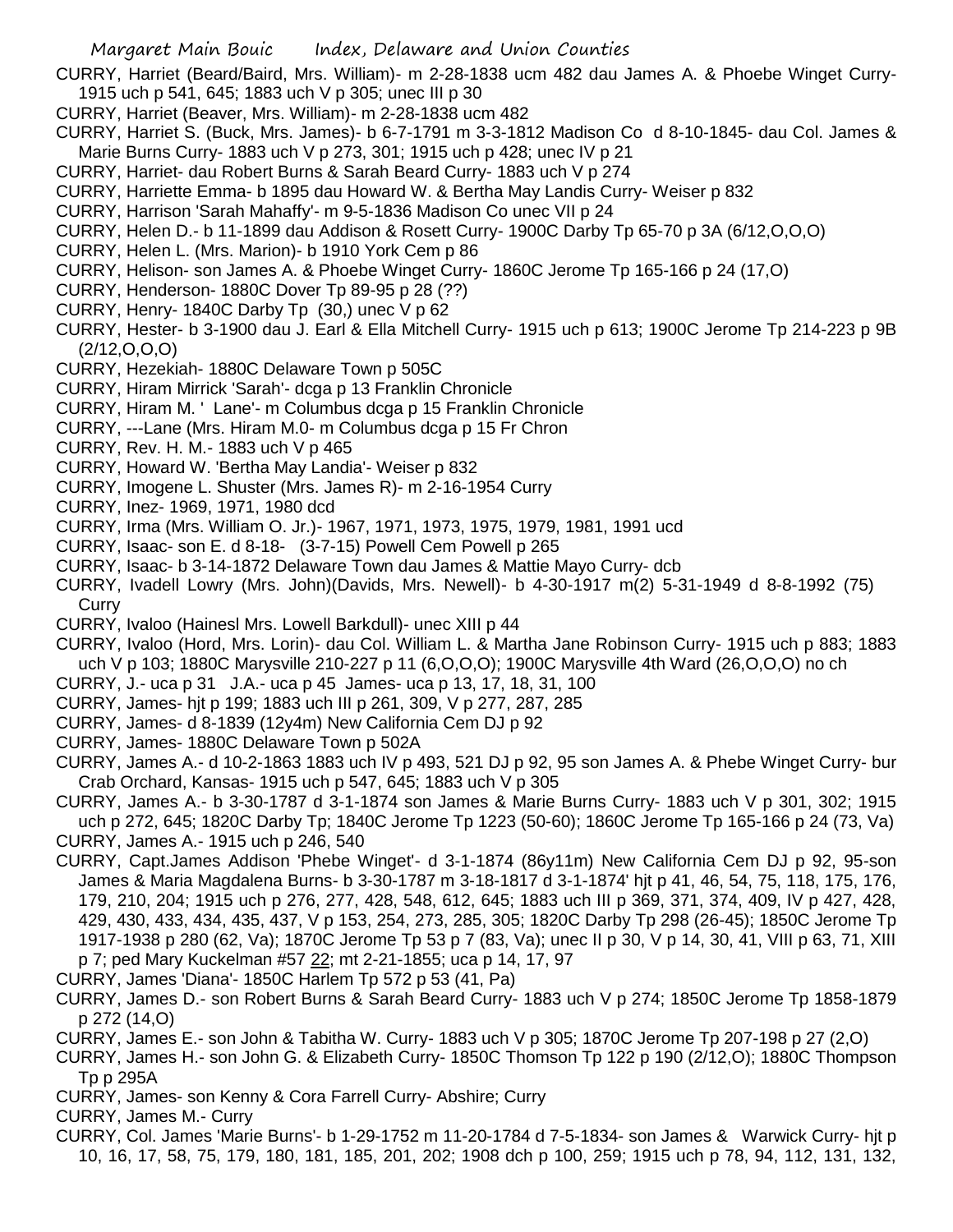185, 186, 246, 296, 270., 271, 355, 385, 413, 427, 428, 449, 798, 880; 1883 uch V p 91, 102, 273, 294, 295, 296, 297, 298, 300, 303, 306; Pabst 115; MRCAR p 8; 1820C Darby Tp 298 (45+); 1830C Jerome Tp 1 (70-80); unec III p 15, IV p 23, V p 41

- CURRY, James- son Ralph E. Curry- Curry
- CURRY, James R.'Imogene L. Shuster'- m 2-16-1954 son Ralph Sr. & Lucille Curry- Curry
- CURRY, James R. Jr.'Christinea I. Houck'- son James R. & Imogene Curry- Curry
- CURRY, James W.- 1835 men 30 #43 p 52 Harlem Tp
- CURRY, Rev. James W. 'Jennie Cook''Maggie A. Sloan'- b 3-13-1847/1-4-1842 m 12-19-1872 (2) 9-30-1873 son Stephenson & Sarah D. Robinson Curry- hjt p 31, 36, 53, 54, 60, 185; 1915 uch p 206, 419, 882; 1883 uch V p 103, 415, 435, 607; 1850C Jerome Tp 1920-1941 p 280 (9,O)
- CURRY, James ' Warwick'- b 1732 d 1824 1915 uch p 798, 881; 1883 uch V p 294; unec III p 15, IV p 23
- CURRY, Jane Herriott- b 1862 d 1895 New California Cem DJ p 92
- CURRY, Jane/Jennie (Lavender, Mrs. Ruben)- m 4-29-1865 dcm; Pabst 5 p 20; 1880 dch p 803
- CURRY, Jane (Brophy, Mrs. William) (Randall, Mrs. Taber)- b 8-1833 m 9-18/14-1855 ucm 2329 m(2) 11-13/15-1860 d 1928- dau Stephenson & Sarah D. Robinson Curry- hjt p 31; 1915 uch p 882; 1883 uch V p 132, 306; Maugans Anc p 115; mt 10-24-1855; 1850C Jerome Tp 1920-1941 p 280 (16,O); unec VIII p 34
- CURRY, Jane Mitchell (Mrs. Moses)- lic 4-24-1838 ucm 491- unec III p 30
- CURRY, Jane- dau Robert Burns & Sarah Beard Curry- 1883 uch V p 275; 1850C Jerome Tp 1858-1879 p 272 (12,O)
- CURRY, J. E.- unec III p 18
- CURRY, J. Earl 'Ella Mitchell'- b 1868 d 1938 Oakdale Cem I p 78 (D-R2-20)- son John & Tabitha Gill Curry-1915 uch p 547, 612, 613, 645 picture
- CURRY, Jean Landis- b 1897 dau Howard W. & Bertha may landis Curry- Weiser p 832
- CURRY, Jennie- d 1879 New California Cem DJ p 92
- CURRY, Jennie Cook (Mrs. James)- 1883 uch V p 435
- CURRY, Jennie C. (Stultz, Mrs. Phineas)- b 2-18-1870 m 12-23-1886 d 11-23-1926 (56-9-3) Stultz Bible Cowgill p 24; 1985 uch p 35; unec XI p 32
- CURRY, Jennie Harris (Mrs. William W.)- d 1-3-1879 dau Guy & Nancy Harris- 1883 uch V p 306
- CURRY, Jennie (Rickard, Mrs. Clark)-b 10-19-1862 dau John & Tabitha W. Gill Curry- 1883 uch V p 305; Curry; Rickard
- CURRY, Jesse G.'Lydia A.'- son John & Tabitha Gill Curry- hjt p 49; 1915 uch p 547, 612, 645; 1883 uch V p 278, 305; 1860C Jerome Tp 166-167 p 25 (2,O); 1870C Jerome Tp 207-198 p 27 (12,O); 1880C Jerome Tp 33-34 p 4 (22,O,O,O); 1900C Jerome Tp 187-196 p 8B (42,O,O,O) m 3y
- CURRY, J. M.- hjt p 56 Mrs. J. M.- hjt p 62
- CURRY, Job- b 9-1883 son William W. Curry- 1900C Jerome Tp 191-200 p 9A (16,O,O,O)
- CURRY, John- uca p 22, 31; mt 9-4-1850; hjt p 15, 52, 77; 1915 uch p 111, 246, 352, 748; 1883 uch V p 86, 263, 265; 1908 dch p 260; unclaimed letter unec IV p 35
- CURRY, John- 1949, 1967, 1971, 1973, 1975 ucd
- CURRY, John- 1870C Richwood, Claibourne Tp 66-62 p 7 (23,O)
- CURRY, John Blair 'Dorothy Leider'- b 4-14-1908 m 8-4-1934 d 3-22-1987 (780 son John P. & Harriet Rosell Curry- Curry
- CURRY, John C.'Elizabeth'- Shoup Cem Powell p 265; hadc p 121; 1880C Thompson Tp p 295A; 1900 Thompson Tp
- CURRY, John 'Christine Sheets'- son Ralph E. Curry,Sr.- Curry
- CURRY, John C.- b 11-8-1907 d 6-1977 Oakdale Cem I p 78 (D-R2-20)- son James Earl & Ella M. Mitchell Curry- Curry; 1949, 1959 ucd
- CURRY, John E. 'Elizabeth'- b 12-1-1883 (76-11-19) Shoup Cem Powell p 263
- CURRY, John F.- son John W. & Marie Curry- Curry
- CURRY, John F.- b 10-1-1872 Thomson Tp son John W. & Roxanna Finey Curry- dcb
- CURRY, John P. 'Harriet Rosell'- Curry
- CURRY, John D.- son Ralph E. Curry- Curry
- CURRY, John 'Ann McConnell'- son James & Warwick Curry- 1883 uch V p 295; unec III p 15
- CURRY, John G. 1844- delge VII p 46
- CURRY, John 'Ivadell Lowry'- Curry
- CURRY, Rev. John G. 'Elizabeth'- son John & Laura I. Curry- hmp p 85, 141, 144, 164, 306, picture 307; 1880 dch p 547; 1908 dch p 269, 279, 291; Pabst 0, Pabst 1 p 79; 1840C Thompson Tp p 110; 1850C Thomson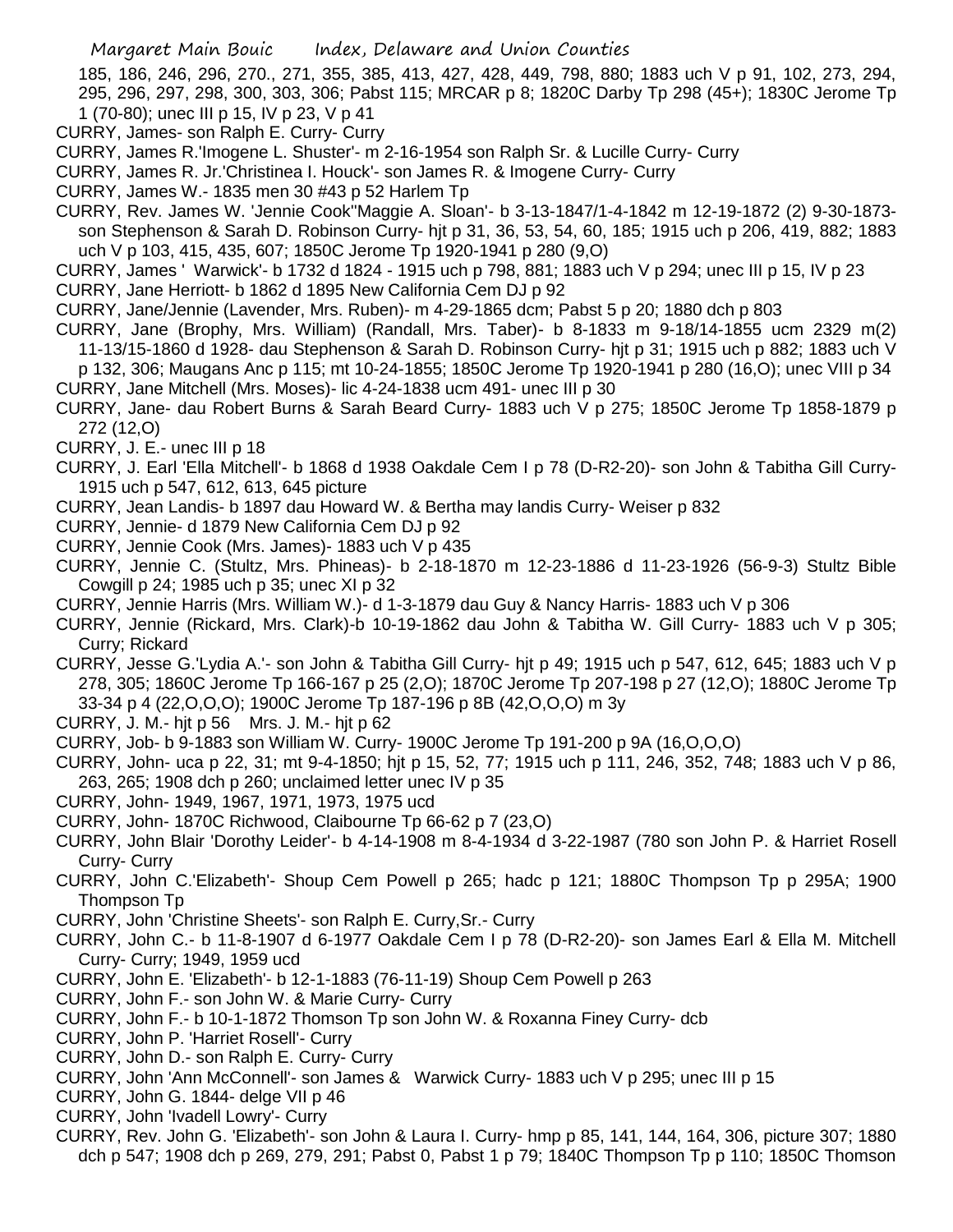- Tp 122 p 190 (42, Pa); 1880C Thompson Tp p 295A; delge IV p 31
- CURRY, John- son J. Earl & Ella Mitchell Curry- 1915 uch p 613
- CURRY, John M.- son John & Tabitha W. Gill Curry- 1883 uch V p 305
- CURRY, John M.- b 1871 son John & Winifred Douglas Curry- 1915 uch p 547, 612, 645, 646
- CURRY, John M. 'Winifred Douglas'- b 5-1871- Curry; 1900C Jerome Tp 215-224 p 9B (29,O,O,O) m 4y
- CURRY, John- son Ralph Sr. & Lucille Curry- Curry
- CURRY, John Roger- son John C. Curry- Curry
- CURRY, John 'Roxanna Finley'- m 9-1-1865 dcm
- CURRY, John 'Tabitha Gill'- b 12-22-1817 m 12-9-1845 ucm 1082 d 4-27-1904(86y4m) Oakdale Cem 1868 I p 78 (D-R2-20)- son James A. & Phoebe Winget Curry- 1985 uch p 54, 116; 1915 uch p 547, 645 picture; 1883 uch V p 254, 305, 311; 1850C Jerome Tp 1918-1939 p 280 (23,O); 1860C Jerome Tp 166-167 p 25 (49,O); 1870C Jerome Tp 207-198 p 27 (52,O); 1880C Jerome Tp 33-34 p 4 (62,O,Va,Pa) p 140A; 1900C Jerome Tp 296-305 p 13A (82,O,Va,Pa) m 54y
- CURRY, John W. 'Gayle A.'- 1980 dcd
- CURRY, John W.- son John G. & Elizabeth Curry- 1850C Thomson Tp 122 p 190 (6,O); unclaimed letter 1863 delge VII p 10
- CURRY, John W. 'Marie'- b 1913 Claibourne Cem p 98; Curry
- CURRY, John W. 'Mary J. Cook'- m 12-19-1872 ucm 5190
- CURRY, John W.'Leny'- son Stephenson & Sarah D. Robinson Curry- hjt p 49; 1915 uch p 882; 1883 uch V p 306; unec VII p 5; 1850C Jerome Tp 1920-1941 p 280 (4,O); 1860C Jerome Tp 200-202 (13,O); 1880C Jerome Tp 48 p 6 (33,O,O,O) p 141A
- CURRY, John William 'Mary Isabel Malott'- Maugans Anc p 3
- CURRY, John W. son Ralph Edward,sr. & Elizabeth Lucille Sebring Curry- Curry
- CURRY, Josephine Day (Mrs. Flavius J.)- m 9-1-1871 ucm 4962
- CURRY, Judith Ann (Smith, Mrs. Gary E.) (Ohnsman, Mrs. Ellsworth Larry)- m(2) 1984 dau John Blair & Dorothy Lieder Curry- Curry; 1985 uch p 107
- CURRY, Julia Frances Andrews (Mrs. Rev. George W.)- 1880 dch p 621
- CURRY, Julia M. (Bates, Mrs. Rev. S. C.)- hmp p 305
- CURRY, Julia W.- Pabst 0
- CURRY, Karen L.(Snyder, Mrs. Charles L.)- m 11-13-1982 dau James R. Curry- Curry
- CURRY, Karen L.(Cunningham, Mrs. Steven A.) -m 8-30-1991 dau James & Imogene Shuster Curry- Curry
- CURRY, Kate M.- b 9-1885 dau Charles E. & FLora Curry- 1900C Darby Tp 249-258 p 13A (14,O,O,O)
- CURRY, Kathleen (Hall, Mrs. )- dau Thomas E. Curry- Curry
- CURRY, Katrina dau John W. Curry,Sr.- engaged to Daniel Adams- Curry
- CURRY, Kenneth- son John P. & Harriet Rosell Curry- Curry
- CURRY, Kenny 'Cora Farrell'- Curry
- CURRY, Laura (Brough/Burroughs, Mrs. )- dau Samuel & Elizabeth Roberts Curry- Curry
- CURRY, Laura Virginia (Jennings, Mrs. Thomas W.)- b 1907 m 11-21-1927 dau Perry Rutledge & Olive Howison Fletcher Curry- Howison 1725
- CURRY, Laurie L.- dau James R. & Imogene L. Shuster Curry- Curry engaged to Tracey Stevenson
- CURRY, Lena T. (Horn, Mrs. A. V.)- b 1-1871 dau Otway & Georgianna Robinson Curry- 1915 uch p 870; 1883 uch V p 616; 1880C Claibourne Tp 174-186 p 199A (9,O,O,O); 1900C Richwood 205-215 p 8A (29,O,O,O)
- CURRY, Leny (Mrs. John W.)- 1880C Jerome Tp 48 p 6 (25,O,O,O)
- CURRY, Lewis/Louis C.-b 1844 Un Co d 10-2-1921 Oakdale Cem I p 72 (D-R1-21)- son John & Tabitha Gill Curry- 1915 uch p 547, 548, 612, 645; 1883 uch V p 291, 305; 1850C Jerome Tp 1918-1939 p 280 (3,O); 1860C Jerome Tp 166-167 p 25 (12,O); 1870C Jerome Tp 207-198 p 27 (22,O); 1880C Jerome Tp 33-34 p 4 (32,O,O,O)
- CURRY, Linda- 1969 dcd
- CURRY, Linda (Reed, Mrs. Eugene)- dau John W. & Marie Curry- Curry
- CURRY, Liz (James, Mrs. )- dau James R. & Imogene L. Shuster Curry- Curry
- CURRY, Lizzie- Pabst 5 p 20
- CURRY, Maj. Llewellyn B.- d 9-4-1887 (55y9m) Oakdale Cem 348- son Otway & Mary Noteman Curry- 1883 uch IV p 533, V p 93, 277, 285; Marysville p 26; hjt p 41, 51, 53, 74, 160, 200, 245, 245; 1850C Marysville 519-528 p 79 (17,O)
- CURRY, Lonny Lee- son John W. Curry,Sr.- Curry engaged to Deborah Kaye Jervis- Curry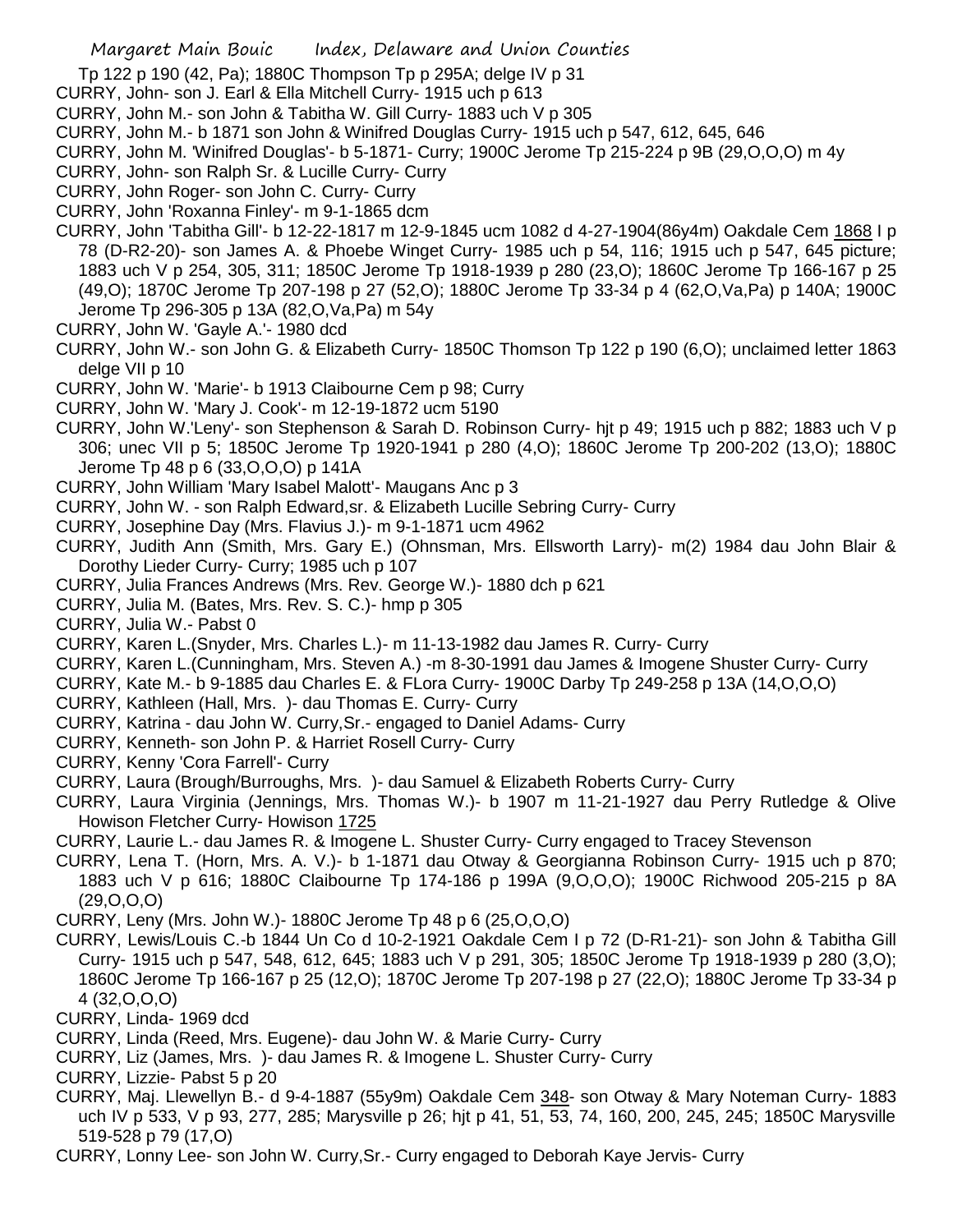CURRY, Loring- dau John & Tabitha Gill Curry- 1880C Jerome Tp 33-34 p 4 (17,O,O,O)

- CURRY, Louisa (Cone, Mrs. Nelson)- b 7-25/21/24-1807 m 11-22-1831 ucm 241- dau Col James & Maria Magdalena Burns Curry- 1915 uch p 428; 1883 uch V p 274, 293, 303; unec II p 34
- CURRY, Louisa (Thompson, Mrs. William)- m 11-13-1851 ucm 1735 dau Stephenson & Sarah D. Robinson Curry- 1883 uch V p 301, 306; 1850C Jerome Tp 1920-1941 p 280 (19,O); Thompson- mt 3 p 25; unec XIV p 66
- CURRY, Lowell B.- b 7-1870; 1900C Marysville 4th ward 388-401 p 15B (29,O,O,O)
- CURRY, Lowry- 1883 uch V p 294
- CURRY, Lucille C. (Jeannot, Mrs. Frederick C.)- b 6-1881 dau Col. William L. & Martha Jane Robinson Curry-1915 uch p 883; 1883 uch V p 103; 1900C Marysville 4th ward 388=401 p 15B (18,O,O,O)
- CURRY, Elizabeth Lucille Sebring (Mrs. Ralph, Sr.)- d 8-7-1981 (80) bur Oller Cem- Curry
- CURRY, Lucy H. (Robinson, Mrs. )- b 12-14-1895 d 10-21-1974 (78) bur Oller Cem- dau Samuel & Elizabeth Roberts Curry- Curry; Robinson
- CURRY, Lula- dau William W. & Catharine Nonemake Curry- 1880C Jerome Tp 37 p 5 (16,O,O,O)
- CURRY, Lulu M. (Ketch, Mrs. Dexter)- m 6-14-1884 Ketch Bible- unec VI p 39
- CURRY, Lydia A. (Mrs. Jesse g.)- b11-1862; 1900c Jerome Tp 187-196 p 8B (37,Pa,Ger,Ger)
- CURRY, Lynn- dau William O. Jr. & Irma Curry- 1967, 1971, 1973, 1975, 1979, 1981, 1983, 1991 ucd
- CURRY, Mabel Elsie (Smith, Mrs. John)- m 5-31-1918 dau John William & Mary Isabel Malott Curry- Maugans Anc p 3
- CURRY, Maggie A. Sloan (Mrs. James)- m 9-30-1873- 1883 uch V p 103
- CURRY, Mantie- dau John & Tabitha W. Gill Curry- 1883 uch V p 305; 1915 uch p 645, picture; 1880C Jerome Tp 233-34 p 4 (15,O,O,O)
- CURRY, Margaret A.- d 9-2-1860 (1-10-11) Shoup Cem- dau J. G. & E.- Powell p 265
- CURRY, Margaret- 1967, 1971, 1973, 1975, 1979, 1981, 1983, 1991 ucd
- CURRY, Margaret Chapman (Mrs. William)- m 9-21-1848 Madison Co, unec XI p 8
- CURRY, Margaret D.- b 12-22-1904 d 10-5-1994 (89) Forest Grove Cem- dau John Mace & WInnie Douglas Curry- Curry
- CURRY, Margaret- dau James & Diana Curry- 1850C Harlem Tp 572 p 53 (11,O)
- CURRY, Margaret J.- b 12-1-1874 Thomson Tp dau james H. & Mary Bowers Curry- dcb
- CURRY, Margaret- dau John M. & Winifred Douglas gs- 1915 uch p 646
- CURRY, Maria Magdalena Burns (Mrs. Col. James)- b 10-10-1759 m 11-20-1784 d 1-10-1826 Oakdale Cem I p 71 (D-R1-20)- dau Capt. Robert Burns- 1915 uch p 799, 881; 1883 uch V p 298, 301; Marysville p 26; 1820C Darby Tp 298 (45+)
- CURRY, Mariah Burns (Woodburn, Mrs. John Barr)- b 1824 m 1-27-1846 ucm 1105, unec VI p 32 d 1905 dau James Addison & Phoebe Winget Curry- 1883 uch V p 305; ped Mary Turner Kuckelman #57 11- ped Robert Ruggles #37 9- unec III p 15, IV p 3, V p 30
- CURRY, Marie (Mrs. John W.)- b 1917 d 8-24-1972 bur Claibourne Cem p 98- Curry
- CURRY, Marie- b 6-1892 dau William H. & Nellie Curry- 1900C Claibourne Tp 65-70 p 3B (7,O,O,O)
- CURRY, Marion 'Helen L.'- 1906 d 1977 York Cem p 86
- CURRY, Marjerie- b 11-1895 dau William H. & Nellie Curry- 1900C Claibourne Tp 65-70 p 3B (4,O,O,O)
- CURRY, Martha- 1908 dch p 259
- CURRY, Martha Jane Robinson (Mrs. Col. William L.)- b 4-12-1843/4 Champaign Co m 1865 d 1-22-1924 (80y) Oakdale Cem 3610 (D74) I p 71 (D-R1-20)- dau James D & Martha Eliza Mitchell Robinson- 1915 uch p 827, 883; 1883 uch V p 103; J. Robinson; Marysville p 28; mt 2-12-1896; 1880C Marysville 21--227 p 11 (33,O,O,O); 1900C Mar. 4th ward 388-401 p 15B (56,O,O,O) m 34y, 3 ch, 2 living; unec XIII p 33
- CURRY, Mary- 1880C Claibourne Tp-Richwood 295-312 p 28 (27,O,O,O) p 204A
- CURRY, Mary A.- dau John G. & Elizabeth Curry- 1850C Thomson Tp 122 p 190 (14,O)
- CURRY, Mary Aletha (Cooper, Mrs. William)- b 9-21-1829 m 6-24-1846 ucm 1141d 3-18-1872 dau Otway & Mary Noteman Curry- Marysville p 26
- CURRY, Mary Ann (Mow, Mrs. Shedrick)- m 4-10-1847 Madison Co unec X p 63
- CURRY, Mary (Brown, Mrs. Richard)- 1880 dch p 768
- CURRY, Mary (Crawford, Mrs. )(Mrs. William)- m(2) 10-17-1850 Madison Co unec XI p 46
- CURRY, Mary E.- dau James & Diana Curry- 1850C Harlem Tp 572 p 53 (8,O)
- CURRY, Mary Eleanor- b 8-1908 dau Perry Rutledge & Olive Howison Fletcher Curry- Howison 1726
- CURRY, Mary Elizabeth Brooks (Mrs. Aaron S.)- m 8-17-1842 Madison Co unec IX p 56
- CURRY, Mary Elsie (Smith, Mrs. John Wesley)- m 5-31-1918 dau John William & Mary Isabel Malott Curry-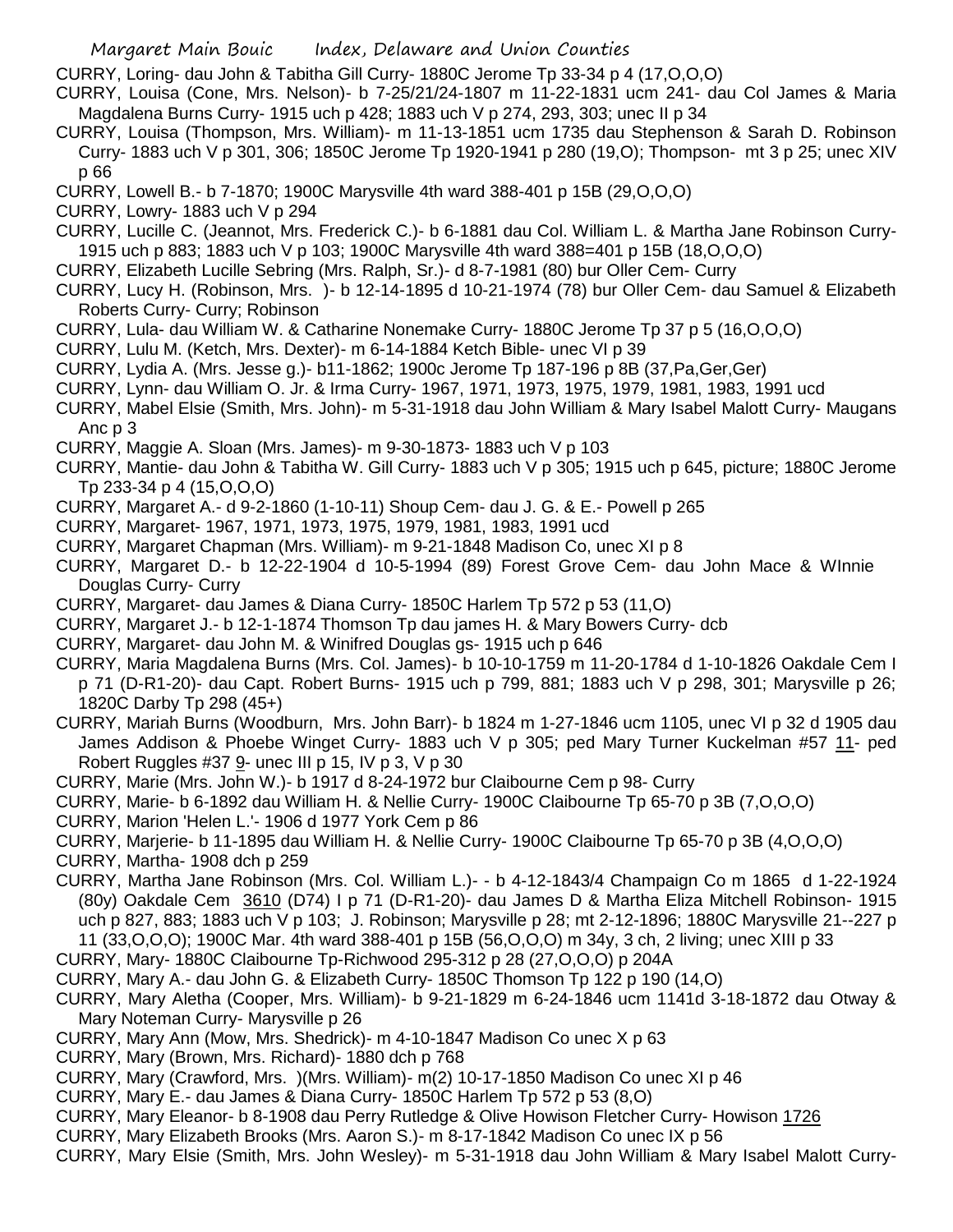Maugans Anc p 3

- CURRY, Mary (Gill, Mrs. Andrew)- m 4-9-1868 ucm 4366 dau Stephenson & Sarah D. Robinson Curry- 1883 uch V p 311; hjt p 31, 88;
- CURRY, Mary Isabel Malott (Mrs. John William)- Maugans Anc p 3
- CURRY, Mary L.- dau William W. & Catharine Nonemaker Curry- 1883 uch V p 307; 1870C Jerome Tp 55 p 8 (6,O)
- CURRY, Mary M.- dau Robert Burns & Sarah Beard Curry-1850C Jerome Tp 1858-1879 p 272 (2,O)
- CURRY, Mary Noteaman (Mrs. Otway)- b 8-13-1806 Un Co m 12-17-1828 or 2-10-1829 ucm 162 d 4-21-1856(59) Oakdale Cem 182 I p 72 (D-R1-21)- dau Andrew & Elizabeth Brown McCune Noteman - 1985 uch p 105; 1883 uch III p 288, V p 63, 91, 273; unec II p 26, 46; 1850C Marysville 519-528 p 79 (38,O); Marysville p 26; mt 2-21-1855
- CURRY, Mason- son John & Tabitha Gill Curry- 1915 uch p 645,picture; 1880C Jerome Tp 33,34 p 4 (9,O O,O)
- CURRY, May Newhouse (Mrs. Frank)- dau William Leander & Lorinda Decker Newhouse- Newhouse p 84 13931
- CURRY, Meda (Decker, Mrs. Charles Lee)- m 1914 d 1966 Curry
- CURRY, Meda- b 12-1890 dau William H. & Nellie Curry- 1900C Claibourne Tp 65-70 p 3B (9,O,O,O)
- CURRY, Mildred (Thompson, Mrs. John)- dau James Earl & Ella M. Mitchell Curry- Curry; 1915 uch p 613
- CURRY, Minnie- dau Mary Curry- 1880C Richwood 295-312 p 28 (10,O,O,O)
- CURRY, M. J.- 1883 uch V p 582
- CURRY, Moses 'Jane mitchell'- lic 4-24-1838 ucm 491, unec III p 30
- CURRY, Nancy A. Bain (Mrs. William W.)- b 7-13-1840 m 2-10-1880 ucm 6657 d 1926 New California Cem DJ p 92; dau Joseph & Sarah Bain- 1883 uch V p 306; hjt p 31
- CURRY, Nancy Jennie Harris- (Mrs. William W.)- m 2-18-1873 ucm 5226; 1880C Jerome Tp 37 p 5 (40,O,O,O); 1900C Jerome Tp 191-200 p 8B (60,O,O,O) m 20y, no ch
- CURRY, Nancy (Robinson, Mrs. Samuel)- b 1-19-1822 m 1-19/20-1841/2 ucm 693 d 4-10-1865 Mitchell Cem dau James A. & Phoebe Winget Curry- 1883 uch V p 254, 305, 321; 1915 uch p 547; 1860C Darby Tp 335-337 p 48 (37,O); unec IV p 44, V p 37
- CURRY, Nancy Jane (Abshire, Mrs. Virgil)- b 12-27-1919 d 8-18-19 bur Waverley- dau Kenny & Cora Farrell Curry- Curry
- CURRY, Nellie C.- b 2-16-1874 Thomson Tp dau Flavis & Josephine Day Curry- dcb
- CURRY, Nellie F. Fegley (Mrs. Samuel)- b 7-31-1907 m 8-1-1925 d 5-22-1962- Curry
- CURRY, Nettie/Nellie M. (Mrs. William H.)- b 6-1870 d 1947 Claibourne Cem p 46; 1900C Clabiourne Tp 65-70 p 3B (29,O,O,O) 4 ch
- CURRY, Ollie/Olive (McCampbell, Mrs. I. Delmore)- dau John & Tabitha Gill Curry- hjt p 187; 1915 uch p 547, 548, 612, 645 picture; 1883 uch V p 305; 1860C Jerome Tp 166-167 p 25 (5,O); 1870C Jerome Tp 207-198 p 27 (15,O); 1880C Marysville 262-282 p 16 (25,O,O,O) p 093A
- CURRY, Olive Howison Fletcher (Mrs. Perry Rutledge)- b 11-4-1881 m 2-20-1906 dau Westwood & Laura Thornberry FletcherE- Howison 1066
- CURRY, Olive Patton- McKitrick p 388
- CURRY, Orway (poet) b 1804 d 1855,unec XII p 19 see Otway
- CURRY, Oscar 'Dorothy Langstaff'- Maugans Anc p 220
- CURRY, Ottawa- 1880C Claibourne Tp p 019A
- CURRY, Capt. Otway 'Georgianna Robinson'- b 8-5-1835 m 7-30-1868 son Stephenson & Sarah D. Robinson-1915 uch p 827, 870, 883; 1883 uch III p 333, 371, 373, 379, 383, 384, 387, 403, 407, IV p 437,V p 28, 32, 44, 45, 48, 298, 306, 558, 591, 592, 515, 615, 616; Marysville p 22, 26, 35, 37, 57; 1850C Jerome Tp 1920-1941 p 280 (15,O); 1870C Richwood,Claibourne Tp 66-62 p 7 (33,O); 1880C Claibourne Tp 174-186 p 199A (44,O,O,O) p 019A; mt 10-13-1851, 2-20-1855
- CURRY, Otway- b 3-30-1789 d age 3 son Col James & Maria Magdalene Burns Curry- 1883 uch V p 285, 301
- CURRY, Otway 'Mary Noteman'- b 3-26-1804 Highland Co m 12-17-1828 or 2-10-1829 ucm 162 d 2-15-1855(51) Oakdale Cem 181 I p 72 (D-R1-21)- son Col James & Maria Magdalene Burns Curry- 1985 uch p p 105; 1883 uch III p 258, 288, IV p 504, 506, V p 63, 91-102, 271, 273, 302, 304, 306, 683; Marysville p 25, 26, 37, 57, 127; dumch p 71; hjt p 41, 49, 58, 75, 134, 179, picture 185, 197, 200; 1915 uch p 131, 135, 189, 191, 192, 193, 250, 251, 355, 359, 361, 365, 381, 428, 511, 528, 738, 744; 1840C Marysville 815 (20-30); 1850C Marysville 519-528 p 79 (44,O); uca p 13, 18, 19, 21, 92, 93, 96; mt 8-21-1850, 2-21-1855, 2-28-1855; unec II p 26, 46, IV p 34; hmp p 94; Justice Peace- unec III p 29, 39, 61,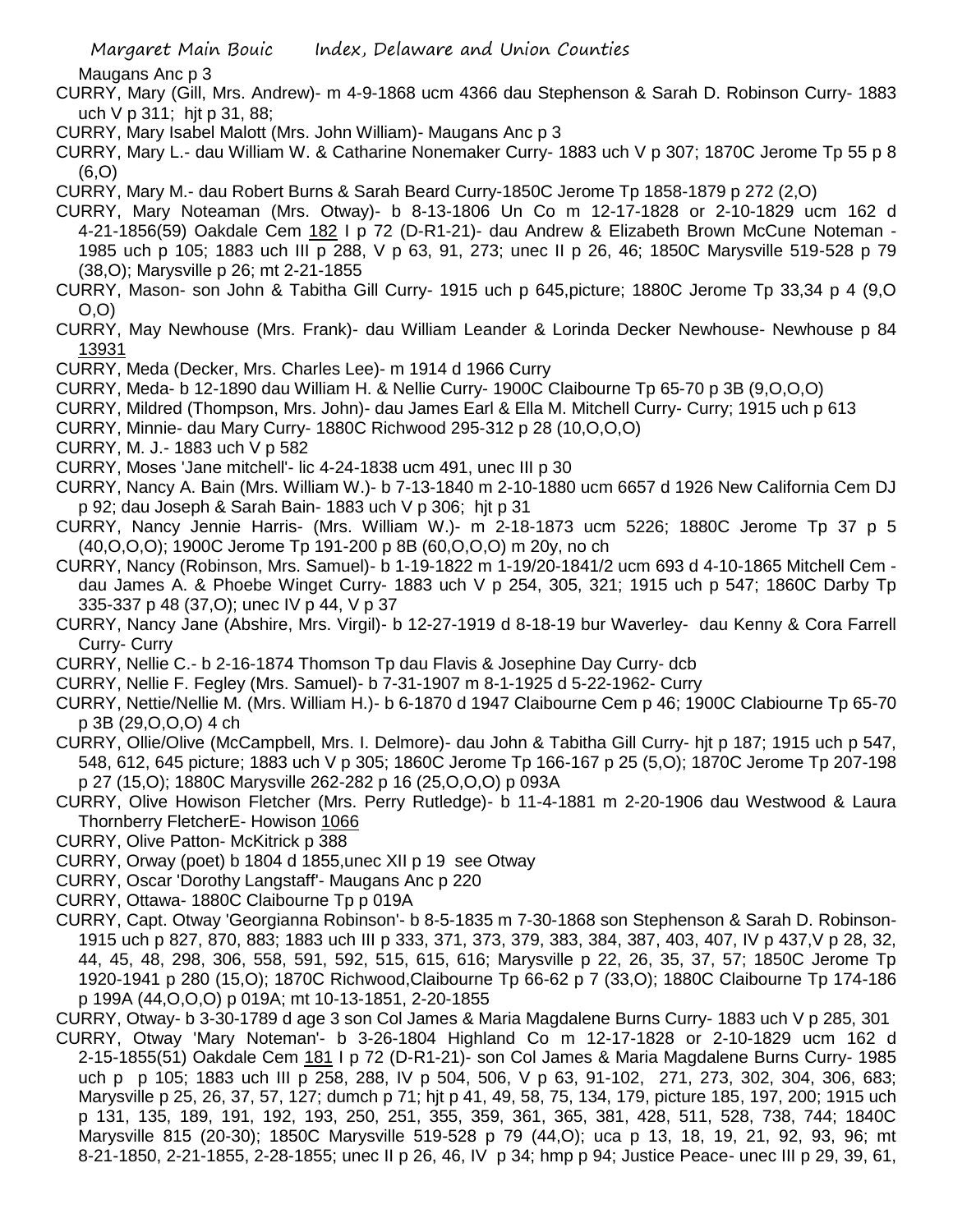XI p 11, XII p 56, 57

- CURRY, Owen- b 5-1899 son William H. & Nellie Curry- 1900C Claibourne Tp 65-70 p 3B (1,O,O,O)
- CURRY, Pamela Jo (Stone, Mrs. Jeffrey Allen)- b 1958 m 9-2-1978 dau William & Irma Curry- Curry; 1967, 1971, 1973, 1975 ucd
- CURRY, Patty- dau John C. & Ivadell Lowry Curry- Curry
- CURRY, Pauline (Roberts, Mrs. Allan John)- d 1983- 1985 uch p 118; Curry; Roberts
- CURRY, S. Pearl- b 1870 d 1871 New California Cem DJ p 92
- CURRY, Perry- unclaimed letter- delge X p 65
- CURRY, Perry Louise- b 2-7-1923 ch Perry Rutledge & Olive Howison Fletcher Curry- Howison 1688
- CURRY, Perry Rutledge 'Olive Howison Fletcher'- m 2-20-1906- Howison (1066)
- CURRY, Phebe Jane (Rickard, Mrs. Clarke)- b 10-19-1862 m 10-3-1889- dau John & Tabitha Gill Curry- 1915 uch p 547, 612, 645; hjt p 188; 1985 uch p 116; Rickard Bible- unec VI p 42, 43; 1870C Jerome Tp 207-198 p 27 (7,O)
- CURRY, Phebe (Williams, Mrs. William H.)- m 6-10-1879 ucm 6497 dau James A. & Phoebe Winget Curry-1915 uch p 547; hjt p 31; 1883 uch V p 305, 328; 1850C Jerome Tp 1917-1938 p 280 (14,O); 1860C Jerome Tp 165-166 (24,O);1870C Jerome Tp 53 p 7 (34,O)
- CURRY, Phoebe Winget (Mrs. James Addison)- d 12-28-1891 (91-8-21) New California Cem DJ p 92; dau Stephen & Hannah Carey Winget- 1915 uch p 547, 645; 1883 uch V p 153, 254, 273, 305; unec II p 30, V p 14, 30; ped Mary Turner Kuckelman 23; unec VIII p 63, XIII p 7; 1850C Jerome Tp 1917-1938 p 280 (56,O); 1860C Jerome Tp 165-166 p 24 (61, Va); 1870C Jerome Tp 53 p 7 (71, Va); 1880C Jerome Tp 31-32 p 4 (81, Va,-,-)p 140A
- CURRY, Polly (Harmonson, Mrs. Wallace)- dau James & Warwick Curry- 1883 uch V p 295; unec III p 15
- CURRY, Ralph Edward,Sr. 'Elizabeth L. Sebring'- Curry
- CURRY, Ralph Sr. 'Elizabeth Lucille Sebring'- d 2-20-1969 bur Oller Cem- son Samuel & Elizabeth Curry-**Curry**
- CURRY, Ralph E. Jr. 'Clyde'- d 3-11-1978 (56) bur Tuscon- son Ralph Curry,Sr.- Curry
- CURRY, Ralph III- son Ralph E. Jr. & Clyde Curry- Curry
- CURRY, Ralph- b 7-1890 son Jesse G. & Lydia A. Curry- 1900C Jerome Tp 187-196 p 8B (8,O,O,O)
- CURRY, Rebecca (Cummings, Mrs. Thomas)- dcq Thomas Graham 49
- CURRY, Rebecca (Erwin, Mrs. John)- dau James & Warwick Curry- 1883 uch V p 295; unec III p 15
- CURRY, Rebecca (Mrs. Silas)- Curry
- CURRY, Relief S. Olney (Mrs. James)- m 7-23-1846 Madison Co unec X p 18
- CURRY, Robert Burns- b 11-2-1785 d 12-7-1805 son Col. James & Maria Magdalene Burns- 1883 uch V p 301
- CURRY, Robert Burns 'Sarah Beard'- b 6-3-1811 son Col James & Maria Magdalene Burns Curry- 1883 uch IV p 435, 437, V p 273, 303; 1915 uch p 246, 278,418, 881, 1428; hjt p 29, 46, 52; uca p 18; 1840C Jerome Tp 1222 (20-30); 1850C Jerome Tp 1858-1879 p 272 (39,O); unec XII p 66
- CURRY, Robert L.- d 8-14-1906 (3y3m) Oakdale Cem 2072 76D) I p 78 (D-R2-20)
- CURRY, Robert Lee- son J. Earl & Ella Mitchell Curry- 1915 uch p 613
- CURRY, Robert N.- son Samuel & Nellie F. Fegley Curry- Curry
- CURRY, Robin (Lusby, Mrs. Bernard) dau James R. & Imogene L. Shuster Curry- Curry
- CURRY, Roger- son John & Ivadell Lowry Curry- Curry
- CURRY, Rose/Rosett M.(Mrs. Addison)- b 9-1868 d 1910 Unionville Cem DJ p 36, 46; interred 9-10-1910; 1900C Darby Tp 65-70 p 3A (31,O,Ind,O) 4 ch, 2 living
- CURRY, Roxanna Finley (Mrs. John)- m 9-1-1865 dcm
- CURRY, Roxanna- b 11-1-1876 Delaware Town dau George & Buston Curry- dcb, col
- CURRY, Ruth- b 9-1889 dau Jesse G.& Lydia L. Curry- 1900C Jerome Tp 187=196 p 8B (10,O,O,O)
- CURRY, S.- uca p 48
- CURRY, Samantha (Cruikshank, Mrs. J. D.)- dau John & Tabitha Gill Curry- 1915 uch p 547, 612, 645; 1870C Jerome Tp 207-198 p 27 (5,O)
- CURRY, Samantha Winget (Willcutt, Mrs. Charles L.)- b 9-10-1829 m 10-5-1847 ucm 1259 d 3-31-1864 dau James Addison & Phoebe Winget Curry- 1915 uch p 547, 645; 1883 uch V p 305 unec II p 30,V p 14; unec VII p 26, V p 4
- CURRY, Samuel- 1830C Jerome Tp
- CURRY, Samuel- b 1832 d 1880 Oak Grove Cem Powell p 429
- CURRY, Samuel 'Elizabeth Roberts'- Curry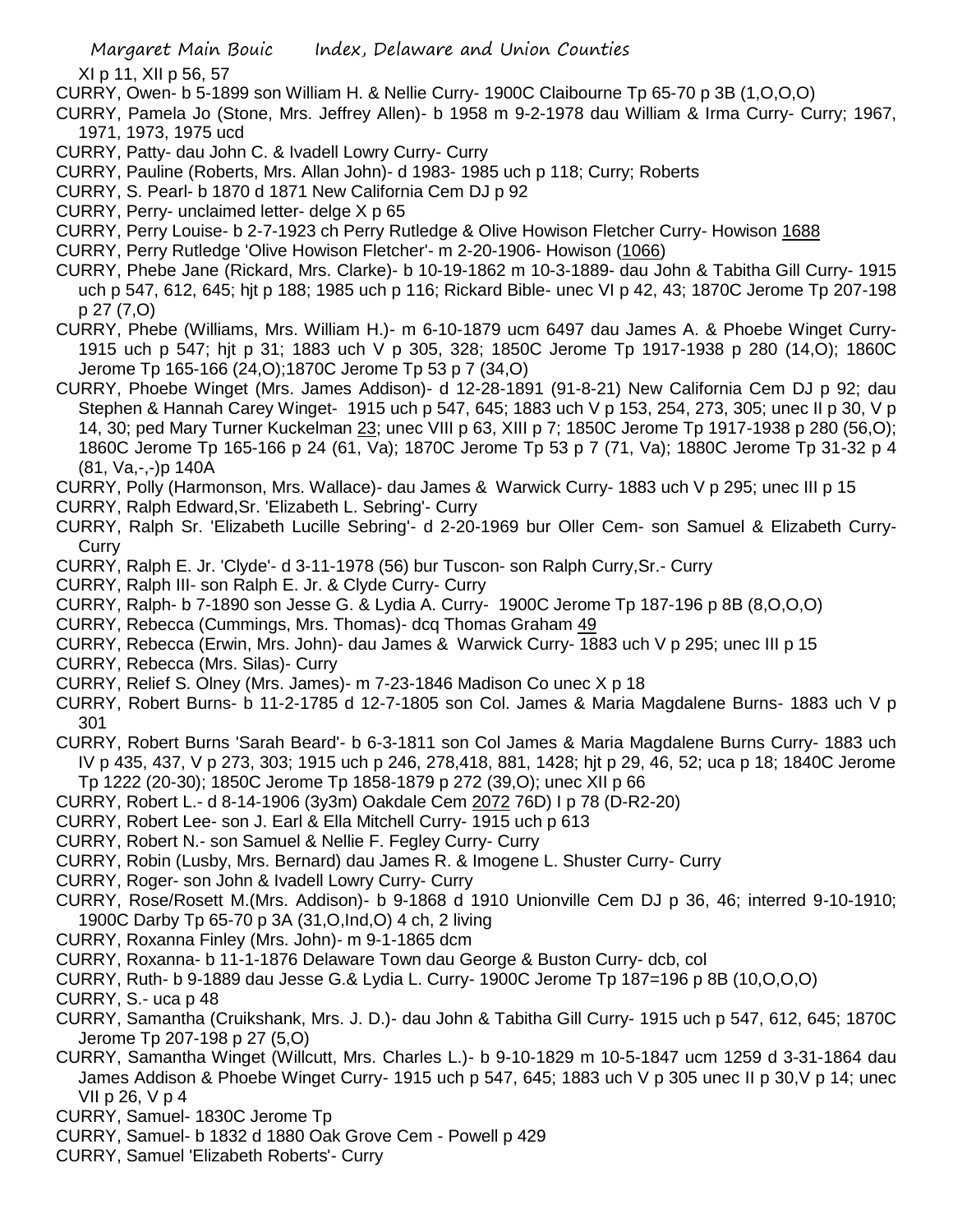CURRY, Samuel- d 2-13-1857 (18-6-?) Shoup Cem- son John G. & Elizabeth Curry- Powell p 265; 1850C Thomson Tp 122 p 190 (12,O)

- CURRY, Samuel- b 8-25-1899 Delaware Town son Morris & Lizzie Roberts Curry- dcb
- CURRY, Samuel 'Nellie Fegley'- b 8-25-1899 d 11-15-1988 (89) Oller Cem- son Samuel & Elizabeth Roberts Curry- Curry

CURRY, Sarah- 1880C Delaware Tp p 500A

- CURRY, Sarah Ann Madden (Mrs. M. W. William)- m 6-25-1841 Madison Co unec IX p 55
- CURRY, Sarah Beard (Mrs. Robert Burns)- 1883 uch V p 274; 1850C Jerome Tp 1858-1879 p 272 (33, Va)
- CURRY, Sarah Bell b 6-20-1882 Delaware Town dau H. & Sarah Lee Curry- dcb,col
- CURRY, Sarah D.Robinson (Mrs. Stephenson)- b 4-14-1806 m 12/11-18-1830 or 2-11-1831 ucm 224- dau James & Jane Morrison Robinson; 1915 uch p 405, 527, 882; 1883 uch V p 102, 103, 224, 273, 306, 311, 435; unec II p 27; 1850C Jerome Tp 1920-1941 p 280 (44,O); 1860C Jerome Tp 200-202 p 29 (54,O); 1880C Paris Tp 378-351 p 23 (73, O,Pa,Pa) p 0097
- CURRY, Sarah E. (Love, Mrs. Volantine)- b 7-3-1853 m 2-10-1874 d 6-1-1912 Claibourne Cem- Maugans Anc p 181
- CURRY, Sarah (Mrs. Hiram Mirrick)- m 12-2-1920 dcga p 13 Franklin Chronicle
- CURRY, Sarah Mahaffy (Mrs. Harrison)- m 9-5-1836 Madison Co unec VII p 24
- CURRY, Sarah- dau Robert Burns & Sarah Beard Curry- 1883 uch V p 274
- CURRY, Sharon Marie (Howath, Mrs. Edward Joseph)- m 3-15-1980 dau James M. Curry- Curry
- CURRY, Silas 'Rebecca'- Curry
- CURRY, Stella (Covrett, Mrs. )- dau Samuel & Elizabeth Curry- Curry
- CURRY, Stephenson 'Sarah D. Robinson'-b 12-3-1801 m 12-18-1830 or 2-11-1831 ucm 224 d 4-2-1861 (59y4m) New California Cem son James & Maria Magdalena Burns Curry- unec II p 27, XII p 65; hjt picture p 8, 36, 179; 1915 uch p 205, 206, 273, 405, 428, 527; 1883 uch V p 26, 91, 102, 103, 224, 301, 302, 304, 305, 311, 435; 1840C Jerome Tp 1147 (30-40); 1850C Jerome Tp 1920-1941 p 280 (48,O); 1860C Jerome Tp 200-202 p 29 (58,O); uca p 18; hmp p 305
- CURRY, Stevenson/Stephenson- b 1860- son John & Tabitha Gill Curry- 1915 uch p 547, 612, 645; 1870C Jerome Tp 207-198 p 27 (9,O); 1880C Jerome Tp 33-34 p 4 (19,O,O,O); unec XII p 66
- CURRY, Susan (Erwin, Mrs. William)-- dau James Curry & Warwick Curry- 1883 uch V p 295; unec VII p 15, 16
- CURRY, Susanna Alexander (Mrs. William)- m 12-6-1846 dcm
- CURRY, Tabitha Gill (Mrs. John)- b 2-14-1808 Un Co m 12-9-1845 ucm 1082- d 3-29-1904 (76y1m) Oakdale Cem 861 76-D) I p 78 (D-R2-20); 1915 uch p 612; 1850C Jerome Tp 1918-1939 (21,O); 1985 uch p 116 1860C Jerome Tp 166-167 p 25 (45,O); 1870C Jerome Tp 207-198 p 27 (42,O); 1880C Jerome Tp 33-34 p 4 (52, O,O,Pa); 1900C Jerome Tp 296-305 p 13A (72,O,O,Pa) 11 ch, 10 Living m 54y
- CURRY, Tammy Jo (Gardner, Mrs. Robert Lon II)- dau James R.& Imogene L. Shuster Curry- Curry

CURRY, T. C.- uca p 93

- CURRY, Tera Elizabeth- b 8-1979 dau Thomas Edison II & Carla Renee Faurote Curry- Curry
- CURRY, Teresa Robyn (Lusby, Mrs. Bernard Leroy)- dau James R. Curry- Curry
- CURRY, Thomas- 1908 dch p 576
- CURRY, Thomas H. 'Cornelia Maddex'-m 1-2-1877 ucm 6006 son John & Tabitha Gill Curry- hjt p 180; 1915 uch p 547, 612, 645; 1883 uch V p 305; 1850C Jerome Tp 1918-1939 p 280 (1,O); 1860C Jerome Tp 166-167 p 25 (10,O); 1870C Jerome Tp 207-198 p 27 (20,O); 1880C Jerome Tp 207-198 p 27 (30,O) p 0145 ; 1900C Jerome Tp 161-170 p 7B (50,O,O,O) m 23y
- CURRY, Thomas- son Ralph Sr. & Lucille Curry- Curry
- CURRY, Thomas Edison II 'Carla Renee Faurote' m 6-19-1976 d 9-14-1979 (24) Oak Grove Cem son Thomas E. Curry- Curry
- CURRY, Thomas W.- Pabst 5 p 20
- CURRY, Thurman- 1915 uch p 645 picture
- CURRY, Vesta (Varney, Mrs. )- dau Kenny & Cora Farrell Curry- Curry
- CURRY, Viola May Weiser (Mrs. Albert Ellsworth)- b 6-15-1893 m 2-9-1916 d 2-23-1955- dau George Washington & Annie May Hoover Weiser- Weiser p 502
- CURRY, Virginia Ima (Myers, Mrs. )- unec XII p 71
- CURRY, Virginia W. (Mrs. Fred)- b 1906 Claibourne Cem p 99
- CURRY, Vivian Ky Hartsock (Mrs. Harold Eugene)- m 12-10-1977 dau Milo W. Hartsock- Curry
- CURRY, Walter- b d 1887 Oak Grove Cem Powell p 427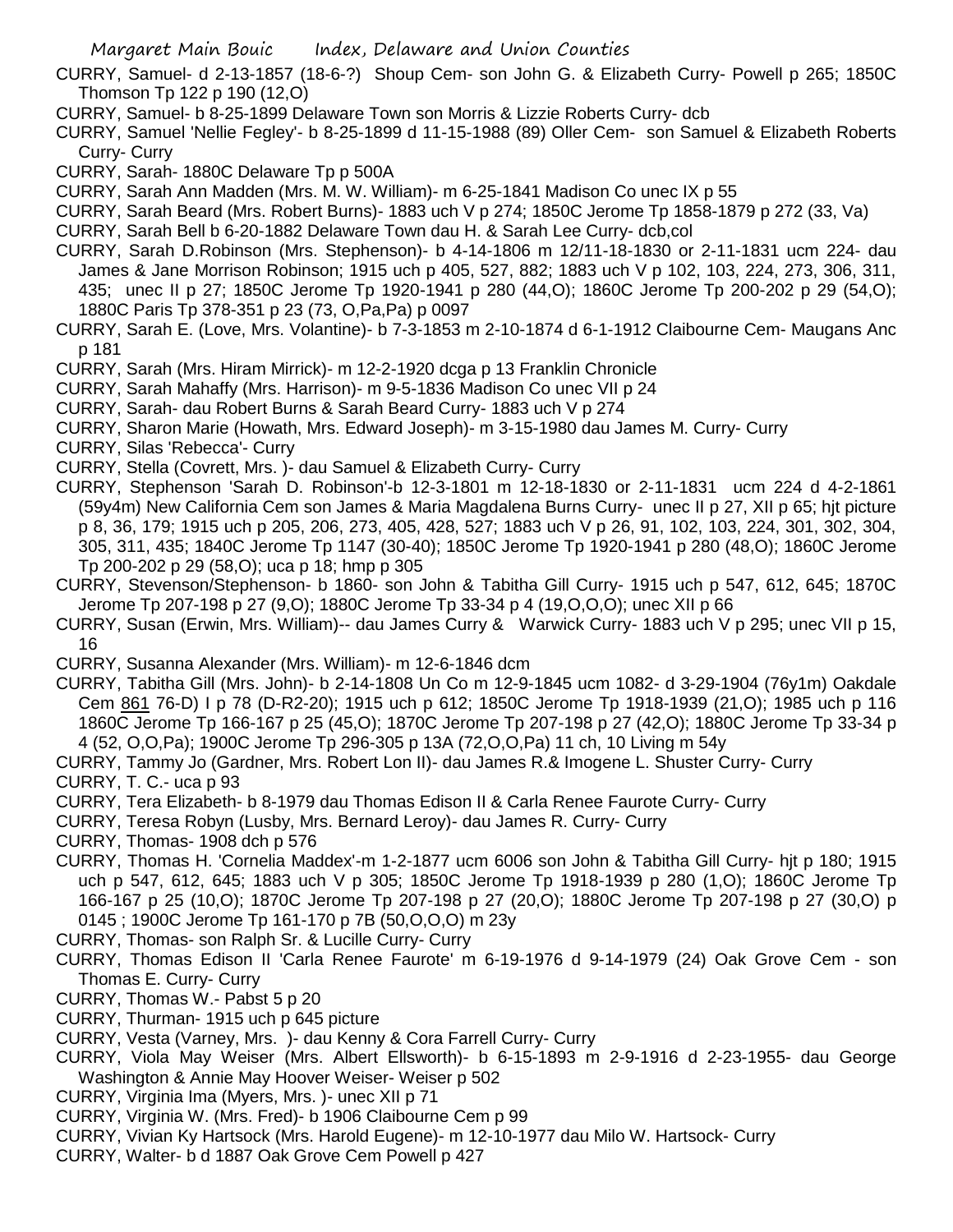CURRY, W. V.- 1908 dch p 427

- CURRY, William- 1908 dch p 391
- CURRY, William- Curry
- CURRY, William D.- b 2-1894 son Addison & Rosett Curry- 1900C Darby Tp 65-70 p 3A (6,O,O,O)
- CURRY, William- son John G. & ELizabeth Curry- 1850C Thomson Tp p 190 (8,O)
- CURRY, William G.- son Robert Burns & Sarah Beard Curry- 1883 uch V p 274; 1850c Jerome Tp 1858-1879 p 272 (9,O)
- CURRY, William H.- d 2-7-1849 Powell p 263
- CURRY, William H. 'Nettie M.'- b 6-1868 d 1933 Claibourne Cem p 46; 1900C Clabiorune Tp 65-70 p 3B  $(31, 0.0, 0)$
- CURRY, William 'Mary'- m 11-17-1850 unec XI p 46
- CURRY, William Llewellyn- Genther p 186, 187, 188, 189
- CURRY, William 'Margaret chapman'- m 9-21-1848 Madison Co unec XI p 8
- CURRY, William O. Jr. 'Irma'- Curry; 1967, 1971, 1973, 1975, 1979, 1981, 1983, 1991 ucd; 1969 dcd
- CURRY, William 'Susanna Alexander'- m 12-6-1846 dcm
- CURRY, William W. 'Catharine Nonemaker''Nancy Jennie Harris''Nancy A. Bain'- b 4-11-1832 m(1) 9-17-1861 (2) 2-18-1873 ucm 5226 m(3) 2-10-1880 ucm 6657- d 1907 New California Cem DJ p 92; 3rd son James A. & Phoebe Winget Curry- hjt p 75; 1915 uch p 547, 645; 1883 uch V p 285, 302, 305, 306- 1850C Jerome Tp 1917-1938 p 280 (17,O); 1860C Jerome Tp 165-166 p 24 (27,O); 1870C Jerome Tp 54 p 7 (38,O); 1880C Jerome Tp 37 p 5 (48, O,Va,Pa) p 0141; 1900C Jerome Tp 191-200 p 8B (68,O,Va,Pa)
- CURRY, Col William Leontis 'Martha Jane Robinson' b 6-25-1839 m 12-25-1865 ucm 3877 d 4-25-1927 (88y) Oakdale Cem 3912 D74) I p 71 (D-R1-20); son Stephenson & Sarah D. Robinson Curry- hjt p 49, 58, 61, 64, 75, 78, 80, 84, 163, 165, 180, picture p 185, 191, 200; 1883 uch III p 261, 301, 322, 323, 371, 411, IV p 446, 523, 524, 526, 536, 553, 555, 556, 557, V p 26, 38, 102, 103, 285, 291, 582, 593, 598, 615; 1915 uch p 132, 269, 272, 315, 316, 317, 318, 328, 330, 355, 415, 535, 543, 827, 880, 883 picture; Marysville p 27, 28, 38, 51; 1850C Jerome Tp 1920-1941 p 280 (13,O); 1860C Jerome Tp 200-202 p 29 (20,O); 1880C Marysville 210-227 (39,O,O,O) p 0091; 1900C Marysville 4th ward 388-401 p 15B (59,O,O,O) m 34y; uca p 24, 93, 96; unec X p 50
- CURRY, M. B. William 'Sarah Ann Madden'- m 6-25-1841 Madison Co unec IX p 55
- CURRY, W. W.- uca p 31
- CURRY, Wilma (Mrs. Frank M.)- 1971 dcd
- CURRY, Wilmer Olive- b 1918 son Perry Rutledge & Olive Howison Fletche Curry- Howison 1727
- CURRY, Winifred Douglas (Mrs. John M.)- dau Perry & Lovisa Ketch Douglass- 1915 uch p 646
- CURRY, W. S.- unec VIII p 29
- CURSHELL, T. B.- 1915 uch p 266
- CURTAIN, Clarence- unec VIII p 29
- CURTICE, Elizabeth (Gould, Mrs. Zaccheus)- b 12-1-5-1679 m 1-21-1701 d 6-21-1740 dau John Curtice- dcc Eulalie Cook Greene 249
- CURTICE, John- dcc Eulalie Cook Greene 498
- CURTIN, Alice (Tierney, Mrs. )- sister Forrest Jerome Curtin- Curtin
- CURTIN, Catherine Dell (Mrs. )- d 6-25-1963 (80) bur Prospect- Curtin
- CURTIN, Clarissa (Benjamin, Mrs. William)- m 3-19-1829 Madison Co unec V p 39
- CURTIN, Donald A/ R. 'Judith Fidler'- m 6-14-1959 son Forrest Jerome & Dorothy Curtin- Curtin; 1969, 1971, 1980 dcd
- CURTIN, Donald A. 'Ellen Lynn Doup'- m 9-9-1977 son Mr. & Mrs. Robert West- Curtin
- CURTIN, Dorothy (Mrs. Forrest J.)- Curtin; 1969, 1971 dcd
- CURTIN, Ellen Lynn Doup (Mrs. Donald A.)- m 9-9-1977- dau Mr. & Mrs. L. R. Oller- Curtin
- CURTIN, Forest- Pabst 0
- CURTIN, Forrest J. d 2-3-1977 (86) bur St. Mary's Cem, Del.- Curtin
- CURTIN, Forrest Jerome 'Dorothy'- d 6-1970 (63) bur Fairview Memorial- son Catherine Dell Curtin- Curtin; 1969, 1971 dcd
- CURTIN, Forrest (Jerry)- son Forrest J. Curtin- Curtin
- CURTIN, James- son Catherine Dell Curtin- Curtin
- CURTIN, Jerry- b 1858 d 1890 Oak Grove Cem Powell p 430
- CURTIN, Johanna- b 1828 d 1888 Oak Grove Cem Powell p 430
- CURTIN, John- 1908 dch p 391; Pabst O; Powell p 430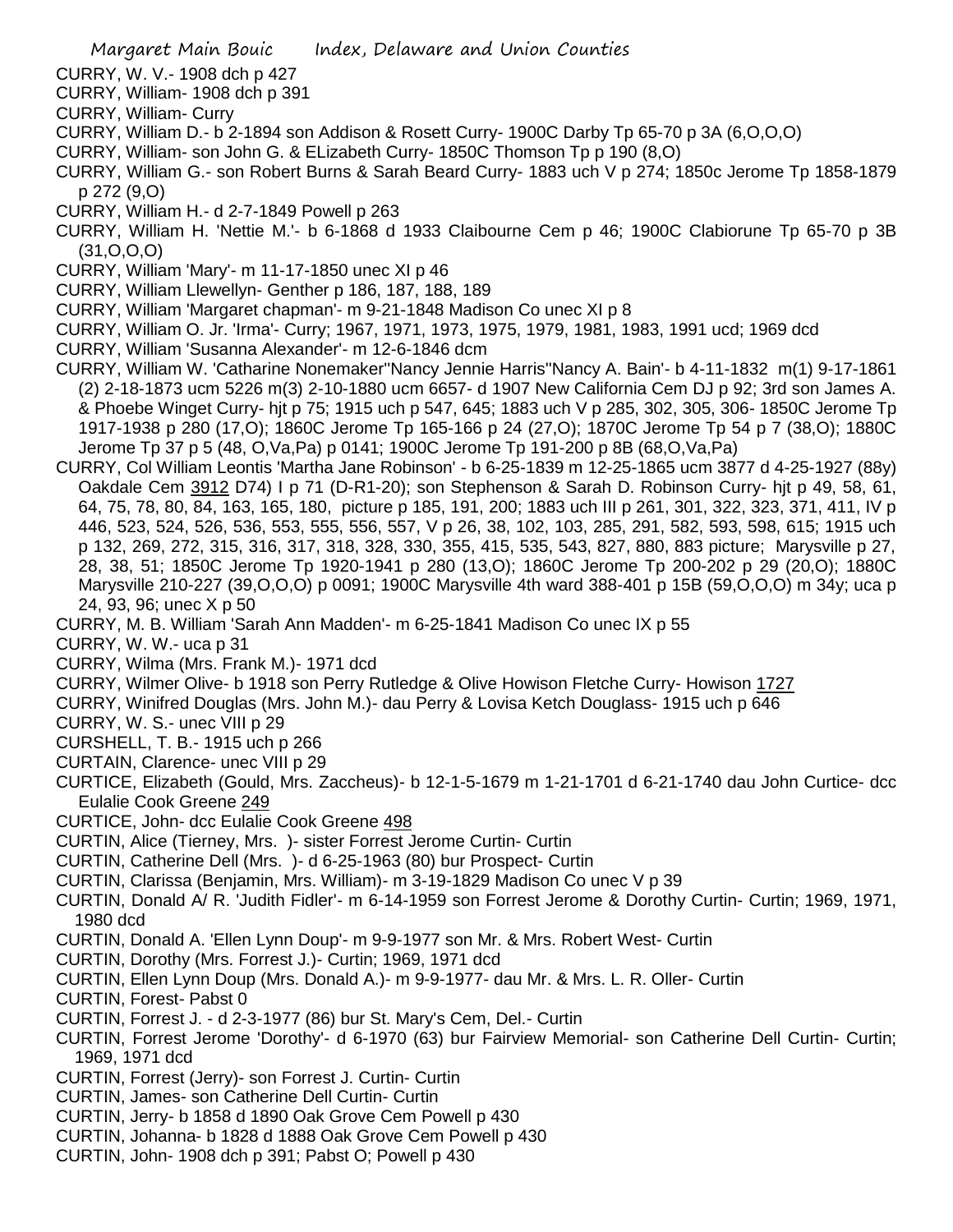CURTIN, John- b 5-29-1881 Delaware Tp son Michael & Mary Curtin- dcb CURTIN, Judith Fidler (Mrs. Donald R.)- m 6-14-1959 dau Fred Fidler- Curtin; 1969, 1971, 1980 dcd CURTIN, Kathryn- 1961 dcd CURTIN, Leo E.-b 7-25-1888 Delaware Tp son M. J. & Nora Connor Curtin- dcb; Pabst 0 CURTIN, Marcia West (Mrs. Rob)- dau Bob & Dorothy West- Curtin CURTIN, Mary Gertrude- b 1882 d 1889 Oak Grove Cem Powell p 430 CURTIN, Michael W.- b 1885 d 1886 Oak Grove Cem Powell p 430; 1880C Delaware Town p 550A; Pabst 0 CURTIN, Nora- b 1860 d 1902 Oak Grove Cem Powell p 430 CURTIN, Pat Watkins (Mrs. Phil)- dau Warren Watkins- Curtin CURTIN, Peg (Grannon, Mrs. John)- dau Forrest J. Curtin- Curtin CURTIN, Phil 'Pat Watkins'- Curtin CURTIN, Robert- b 1964 son Donald R. & Judith Curtin- 1969, 1980 dcd CURTIN, Robert E.- son Forrest J. Curtin- Curtin CURTIN, Tim- b 1967 son Donald R. & Judith Curtin- 1980 dcd CURTIN, Timothy J.- b 1861 d 1888 Oak Grove Cem Powell p 430 CURTIN, ----(Tierney, Mrs. John)- dau Catherine Dell Curtin- Curtin CURTIN, Vincent Allen- b 2-10-199- sonRob & Marcie West Curtin CURTIS- see Curtiss CURTIS, --- 1880 dch p 481, 573; 1908 dch p 436; Pabst 7 p 103; Sand p 4, CURTIS, Ada Frye (Mrs. Alva E.)- dumch p 173 CURTIS, Adrian 'Mabel Culp'- b 5-3-1900 son George & Mabel Thompson Curtis- Genther p 197 CURTIS, Alan Lee- b 8-12-1937 Ill. son George & Edna Hoffman Curtis- Genther p 197 CURTIS, Albert- 1880C Delaware Town p 498A CURTIS, Albert F.- 1908 dch p 391 CURTIS, Albert W.- b 3-10-1879 Delaware Tp son Albert F. & Emagene Westfall Curtis- dcb CURTIS, Alfred- brother William O. Curtis- Curtis CURTIS, Alfred- son Mary Curtis- Curtis CURTIS, Alice (Gale, Mrs.)- dau Ansel & Verna Curtis- Curtis CURTIS, Alice (Mrs. Henry L.)- Curtis CURTIS, Allie 'Jeannette'- Curtis CURTIS, Alphonso D. 'Jesse Reynolds'- b 5-17-1854 m 5-9-1883 d 3-11-1925 son Joseph & Catherine Magie Curtis- dcq Daisy Collins Boylan 2 CURTIS, Alta B.-b 1-11-1861- dau Henry C. & Augusta Norton Curtis- 1880 dch p 848 CURTIS, Alva E. 'Ada Frye'- son Presley & Harriet H. Romans Curtisdumch p 173

- CURTIS, Amy (Suver, Mrs. Martin)- m 3-16-1845 Madison Co unec X p 17
- CURTIS, Ancel 'Verna'- b 3-9- m 12-26-1908 d 7-28-1969 (86) brother Stanley C urtis- Curtis; 1961 dcd
- CURTIS, Ardelia L.- dau Charles & Martha P. Higley Curtis- 1850C Radnor Tp 37 p 176 (2,O)
- CURTIS, Arthur L. 'Clara Patterson'- b 12-15-1887 Delaware Tp son Albert & Emagene Westfall Curtis- dcb; **Curtis**
- CURTIS, Augusta Norton (Mrs. Henry C.)- m 1-17-1860 dcm d 12-22-1875 (39y8,) Curtis Cem Powell p 109- 1880 dch p 848
- CURTIS, Augustus A.- 1880C Radnor Tp p 474A
- CURTIS, Augustus 'Jane Wheatly'- m 6-23-1842 dcm d 12-29-1863 (57-7-27) Curtis Cem Powell p 109- hmp p 119; will dcw Bk 4 p 229 (25); hadc p 48; 1850C Genoa Tp 304 p 31 (44, Conn); Pabst 0
- CURTIS, Augustus W.'Melissa J.'- 1880C Millcreek Tp 9 p 17 (42,O,NY,Pa) p 0163
- CURTIS, Avery R.- b 1-14-1900 Berkshire Tp -- & Ella Johnson Curtis- dcb
- CURTIS, A. W. 'M. J.'- d 8-8-1892 (55-11-10) 32nd Ohio Inf Price Cem djlm p 33
- CURTIS, Barbara (Barnhart, Mrs. )- sister Lloyd C. Curtis- Curtis
- CURTIS, Barbara Jean- b 4-22-1942 dau Robert Floyd & Mary Margaret Pflueger Curtis- Weiser p 30
- CURTIS, Barnabas- dumch p 172
- CURTIS, Benjamin R.- Powers Pat p 67
- CURTIS, Benjamin- b 1977 son Robert Allen & Janice E. Curtis- 1980 dcd
- CURTIS, Bernard Earl- son Stanley & Dorothy Morton Curtis- Curtis
- CURTIS, Bertha E. (Maine, Mrs. Willis E.)- m 10-5-1892- Asp (2327)
- CURTIS, Betsey Ann Elliott (Mrs. Nicholas)- m 2-25-1808 d 4-27-1830- dcq Martha Curtis Burns 9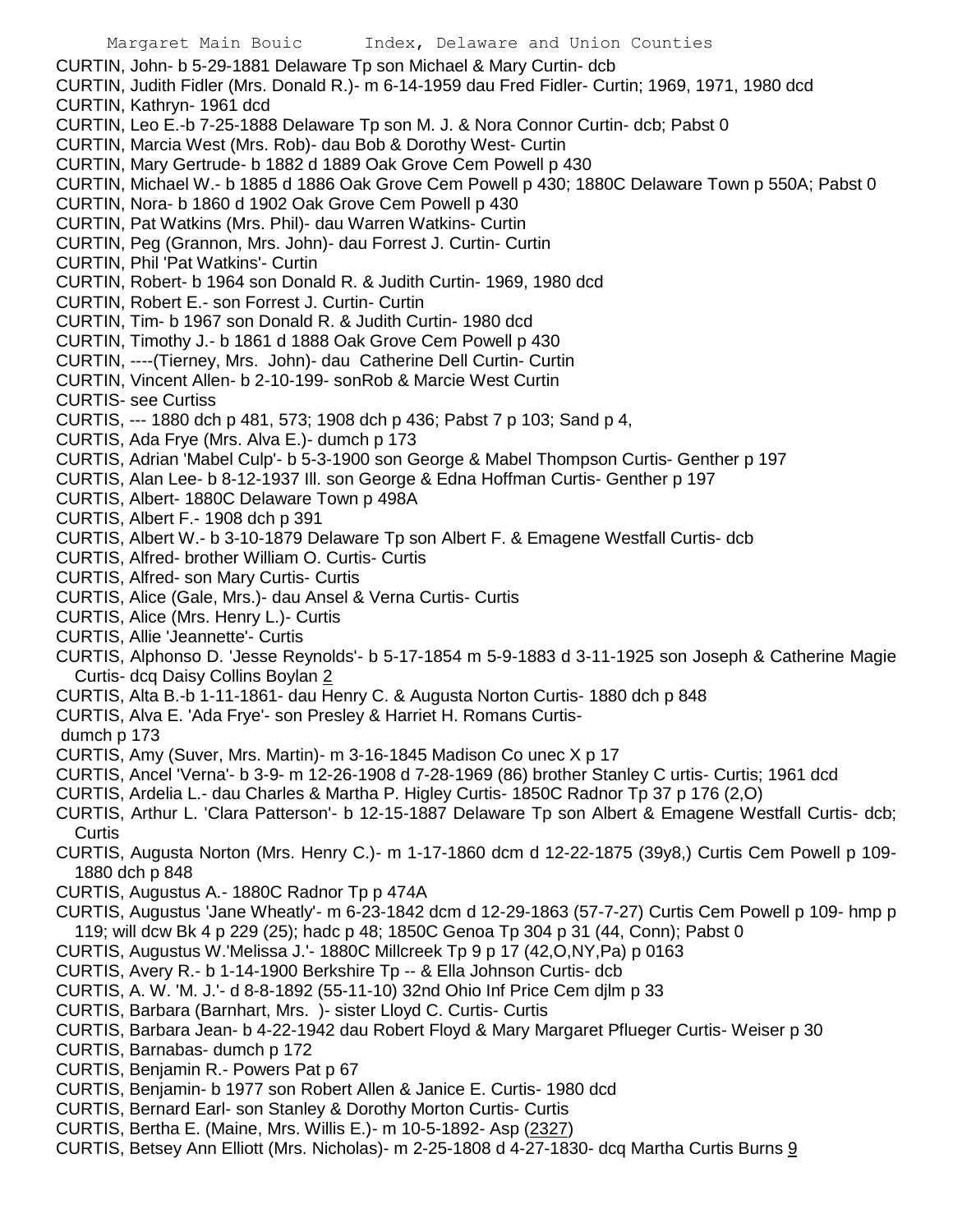- CURTIS, Betsey (Mrs. Horatio N.)- div 3-7-1833 Reed Abst, delge IX p 36
- CURTIS, Betty A. (Mrs. Joseph F.)- 1959 ucd
- CURTIS, Betty Canterbury, Mrs. )- dau William O. & Grace Curtis- Curtis
- CURTIS, Betty (Mrs. Clifford L.)- 1961, 1969, 1980 dcd
- CURTIS, Betty Hinton (Mrs. )- dau C. L. & Marie Ramsy Hinton- Hamilton 155413; Graham 1455413
- CURTIS, Betty M. (Mrs. John Ralph)- Curtis; 1961, 1969, 1971 dcd
- CURTIS, Betty (Smith, Mrs. )(Shank, Mrs. )- dau Ancel & Verna Curtis- Curtis
- CURTIS, Bob- 1991 dcd
- CURTIS, Bonnie (Gealeazzi, Mrs. )- dau Lloyd C. Curtis- Curtis
- CURTIS, Bonnie (Hardy, Mrs. )- dau George & Cora Thurman Curtis- Curtis
- CURTIS, Brenda Kay- b 5-26-1958 dau Donald Dale & Jane Ellen Werts Curtis- Weiser p 724
- CURTIS, Brenda (Roberts, Mrs. )- dau William P. Curtis- Curtis
- CURTIS, Carlos- 1820C Kingston Tp ; 1880 dch p 340, 356; 1908 dch p 265; Pabst 6 p 29; Powers p 59, 63, 280; 1835 men 34 #49 p 60 Kingston Tp; Pabst Pion II p 211; dcga p 8, 41; delge VI p 38, 39
- CURTIS, Caroline C. (Mason, Mrs. Edward Jr.)- m 2-3-1842 dcm
- CURTIS, Caroline (Mrs. Frank)- 1969, 1971, 1980 dcd
- CURTIS, Carrie M. (Mrs. Ray)- 1969, 1971, 1980 dcd
- CURTIS, Casey Lynn- b 3-10-1993 dau James & Diana Curtis- Curtis
- CURTIS, M. Catharine A. (Sherman, Mrs. John F.)- m 9-11-1853 dcm
- CURTIS, Catherine Magie (Mrs. Joseph)- m 9-26-1837- dcw Martha Curtis Burns 5
- CURTIS, Catherine (Roberts, Mrs. B. C.)- dau Charles Curtis- 1880 dch p 764
- CURTIS, Celia J.- b 11-1858 1900C Magnetic Springs 337-340 p 114A (41,O,Va,Va)
- CURTIS, Charles- 1880 dch p 764; 1880C Radnor Tp p 474A
- CURTIS, Charles- delge X p 51, Kingston Tp
- CURTIS, Charles- d 9-6-1813 (15m) Curtis Cem Powell p 112
- CURTIS, Charles A.- son Augustus W. & Melissa J. Curtis- 1880C Millcreek Tp 9 p 17 (8,O,O,O)
- CURTIS, Charles A. 'Lillian M.'- b 1871 d 1941 Price Cem djlm p 41; 1900C Richwood 422-453 p 16B (28,O,O,) m 6y
- CURTIS, Charles- son Leonard & Rosile Curtis- 1961 dcd (7)
- CURTIS, Charles 'Maria Downing'- Powell p 225
- CURTIS, Charles Wilbur- son Stanley & Dorothy Morton Curtis- Curtis
- CURTIS, Charlotte (Benedict, Mrs. Kirby)- m 10-22-1835 dcm
- CURTIS, Chattlee 'Mattie Skaggs;- Curtis
- CURTIS, Chloe H.- dau Augustus W. & Melissa J. Curtis- 1880C Millcreek Tp 9 p 17 (6/12,O,O,O)
- CURTIS, Christine (Mrs. John)- Curtis
- CURTIS, Clara K. Patterson (Mrs. Arthur)- d 12-17-1963 (76)- Oak Grove Cem- Curtis
- CURTIS, Clara Swisher (Mrs. Jeffrey)- Curtis
- CURTIS, Clarence Scofield 'Mary Noble'- b 8/9-15-1881 m 5-20-1903 dau Dwight Cornish & Emma Jane Scofield- Pabst Pion II p 245; dcb
- CURTIS, Clarie H.- dau Melissa Curtis- 1900C Jackson Tp 16 p 1B (20,O,O,O)
- CURTIS, Clifford 'Betty'- son George W. & Cora Thurman Curtis- Curtis; 1961, 1969, 1980 dcd
- CURTIS, Clifford- b 1957 son Clifford & Betty Curtis- 1961, 1969 dcd
- CURTIS, Clifford L. 'Florence A.'- b 8-5-1922 d 3-19-1990 (67) Radnor Cem- Curtis; 1961, 1969, 1971, 1980 dcd
- CURTIS, Clifton G.- b 7-3-1881 Delaware Town son A. F. & Emegene Westfall Curtis- dcb
- CURTIS, Clifton- son Jack A. & Luella E. Curtis- Curtis; 1961 dcd (16)
- CURTIS, Cloe- b 11-1879 1900C Richwood 363-389 p 14B (20,O,O,O)
- CURTIS, Connie (Hardymon, Mrs. )- dau Lloyd C. & Mildred Curtis- Curtis
- CURTIS, Cora Thurman (Mrs. George W.)- Curtis; 1961 dcd
- CURTIS, Curtis- son Lloyd C. & Mildred Curtis- Curtis
- CURTIS, Dale M.-b 1956 son John Ralph & Betty Curtis- Curtis; 1961, 1969, 1971 dcd
- CURTIS, Daniel J. 'Sandra'- 1969, 1980 dcd
- CURTIS, Danielle Angeline- b 12-4-1986 dau Scott & Jackie Curtis- Curtis
- CURTIS, Danny- son William O. & Grace Curtis- Curtis; 1961 dcd (11), 1969 dcd
- CURTIS, Darlene (Strawser, Mrs. Donald)- Curtis
- CURTIS, David 'Jan'- Curtis (Delaware Library); delge II p 34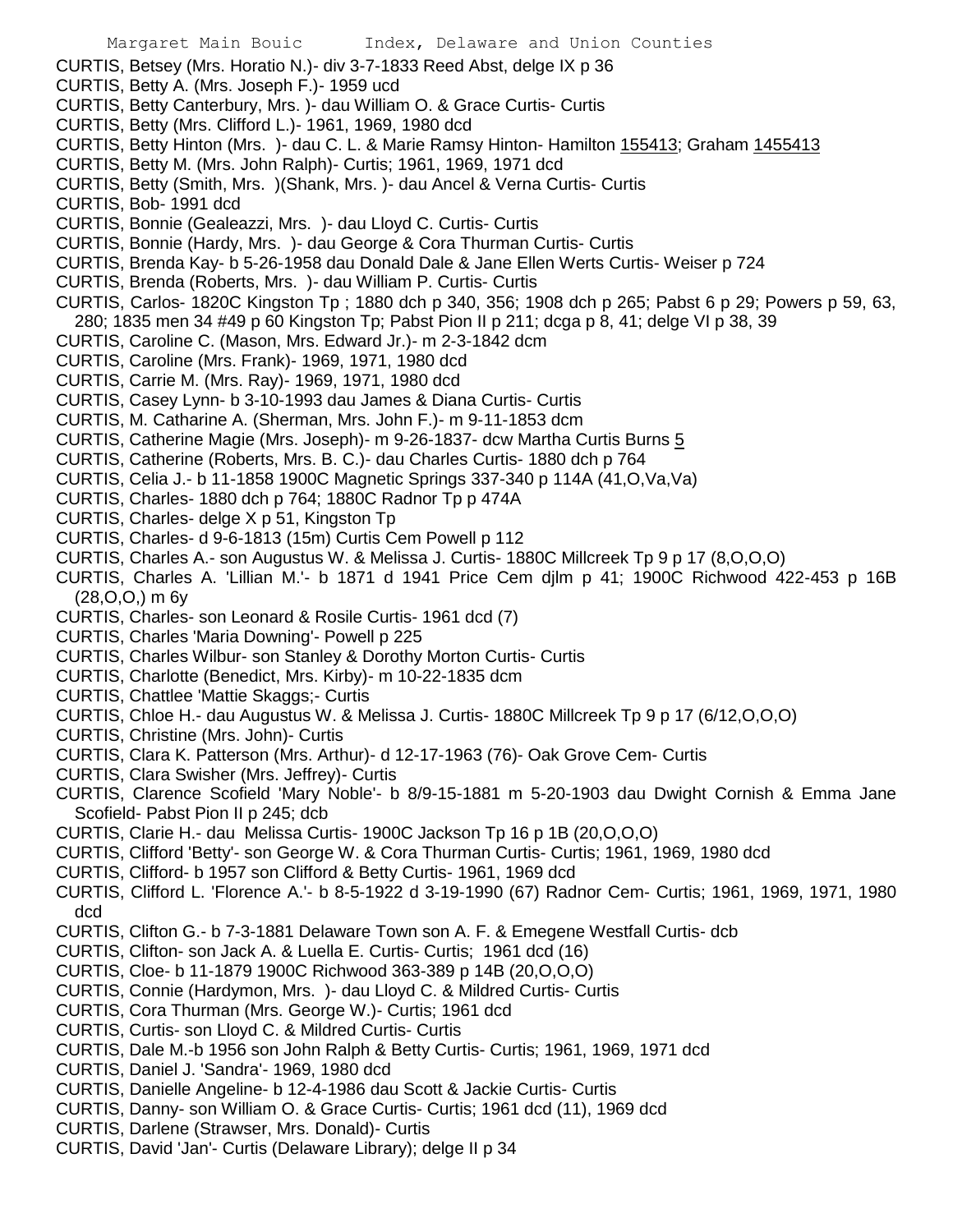- CURTIS, David- son Leonard & Rosile Curtis- 1961 dcd (8), 1980 dcd
- CURTIS, Dawn- delge VII p 53, 65, IX p 44, researching Still
- CURTIS, Debra K.- dau Ronald & Betty Curtis- Curtis; engaged to Raymond Belcher
- CURTIS, Debra Lyn- b 3-3-1958 dau George & Frances Wirick Curtis- Curtis; 1961 dcd (3), 1969, 1971 dcd
- CURTIS, Delbert E.- b 1-1880 son Clia J. Curtis- 1900C Magnetic Springs 337-340 p 14A (20,O,Va,Va)
- CURTIS, Diana (Mrs. James)- Curtis
- CURTIS, Donald- son Ancel & Verna Curtis- Curtis
- CURTIS, Donald Dale 'Jane Ellen Werts'- b 12-23-1938 m 5-6-1957- Weiser p 724
- CURTIS, Donna May (Frye, Mrs. )- dau Stanley Curtis- Curtis
- CURTIS, Donna Sue- b 1-13-1961 dau George & Frances Wirick Curtis- Curtis; 1961 dcd (7m), 1969, 1971 dcd
- CURTIS, Doris (Mrs. Franklin)- 1949 ucd
- CURTIS, Doris- sister Lloyd C. Curtis- Curtis
- CURTIS, Dorothy Morton (Mrs. Stanley)- b 1907 d 5-3-1988 Oak Grove Cem Curtis
- CURTIS, Dorothy (Rader, Mrs. Lawrence Carlton)- b 7-21-1910sister Stanley Curtis; Curtis; Zimmerman (14763) p 364
- CURTIS, Dr.- Fowler p 69
- CURTIS, Drayton M.- 1820C Orange Tp; Pabst 7 p 2
- CURTIS, Dustin Allen- b 7-7-1986 son John & Christine Curtis- Curtis
- CURTIS, Dwight Cornish 'Emma Jane Schofield'- b 12-17-1844 d 10-20-1917 son Leonard & Mary A. Hough Curtis- 1880 dch p 847; 1908 dch p 391, 410, 427; Pabst 3 p 30, 6 p 10; Pabst Pion II p 244; 1850C Genoa Tp 305 p 32 (5,O)
- CURTIS, Durwood L. 'Patricia J.'- 1980 dcd
- CURTIS, Dwaine- son Allie & Jeannette Curtis- Curtis
- CURTIS, Edna- b 1-3-1847 dau Leonard & Mary A. Hough Curtis- 1880 dch p 848
- CURTIS, Edna Hoffman (Mrs. George)- m 7-19-1927- Genther p 197
- CURTIS, Edward- son George W.& Cora Thurman Curtis- Curtis
- CURTIS, Edward P.- Pabst 0
- CURTIS, Edwin- son Walter M. Curtis- Curtis
- CURTIS, Elizabeth (Cady, Mrs. Eleazor)- Asp (31-4)
- CURTIS, Elizabeth S. (Plimpton, Mrs. John G)- m 3-19-1845 dau H. B. Curtis- unec XI p 16
- CURTIS, Ellen Cormier (Mrs. Max Lee)- m 6-17-1967 dau Basil Cormier- Curtis
- CURTIS, Ellen Sue (Price, Mrs. )- dau William O. & Grace Curtis- Curtis; 1961 dcd (15)
- CURTIS, Elsie G.(Breece, Mrs. )- b 9-11-1904 Radnor Tp dau Acley & Mary Bailey Curtis- dcb; Curtis
- CURTIS, Elsie Mae Fish (Mrs. Leslie L.)- b 9-8-1890 m 8-10-1913 bur Carson City, Mich.-dau William & Doris Fish- Curtis
- CURTIS, Emma- Pabst 1 p 64
- CURTIS, Emma Jane Scofield (Mrs. D. C.)-- b 7-25-1854 m 10-25-1875 d 10-27-1930 Pabst Pion I p 244; Pabst 3 p 30, 6 p 10
- CURTIS, Rev. Emmet H. 'Lizzie Stanley'- son Presley & Harriet H. Romans Curtis- dumch p 43, 173
- CURTIS, Ernest Guy- b 10-11-1885 d 10-9-1886- son Lena Maine Curtis- Asp 2215a
- CURTIS, Esther (Hawk, Mrs. )- sister Lloyd C. Curtis- Curtis
- CURTIS, Ethel (Hoos/Haas, Mrs. )- sister Walter M. Curtis- Curtis
- CURTIS, Evelyn Elizabeth- dau Stanley & Dorothy Morton Curtis- Curtis
- CURTIS, Florence A. (Mrs. Clifford L.)- 1961, 1969, 1971, 1980 dcd
- CURTIS, Frances C. Wirick (Mrs. George A.- 1961, 1969, 1971, 1980 dcd
- CURTIS, Frank F.- Pabst 0
- CURTIS, Frank 'Caroline'- 1969, 1971, 1980 dcd
- CURTIS, Franklin 'Doris'- 1949 ucd
- CURTIS, Fred C.- b 1-7-1883 Genoa Tp son Henry & Virginia Furnise Curtis- dcb; Pabst 0
- CURTIS, Frederick E. d 3-10-1961/2 son Walter M. Curtis- Curtis
- CURTIS, Freeman 'Minerva Spooner'- m 7-4-1874- Genther p 197
- CURTIS, Gary- son Joseph F. & Betty A. Curtis- 1959 ucd (4 1/2)
- CURTIS, Gene Arthur- b 3-17-1947 son Vilas & Ruth Lucille Ruebush Curtis- Maugans Anc p 154
- CURTIS, Genet C. (Mrs. William T.)- 1850C Delaware Town 1089 p 84 (26, Vt)
- CURTIS, George A. 'Frances C. Wirick'- son George & Cora Thurman Curtis Curtis; 1961, 1969, 1971, 1980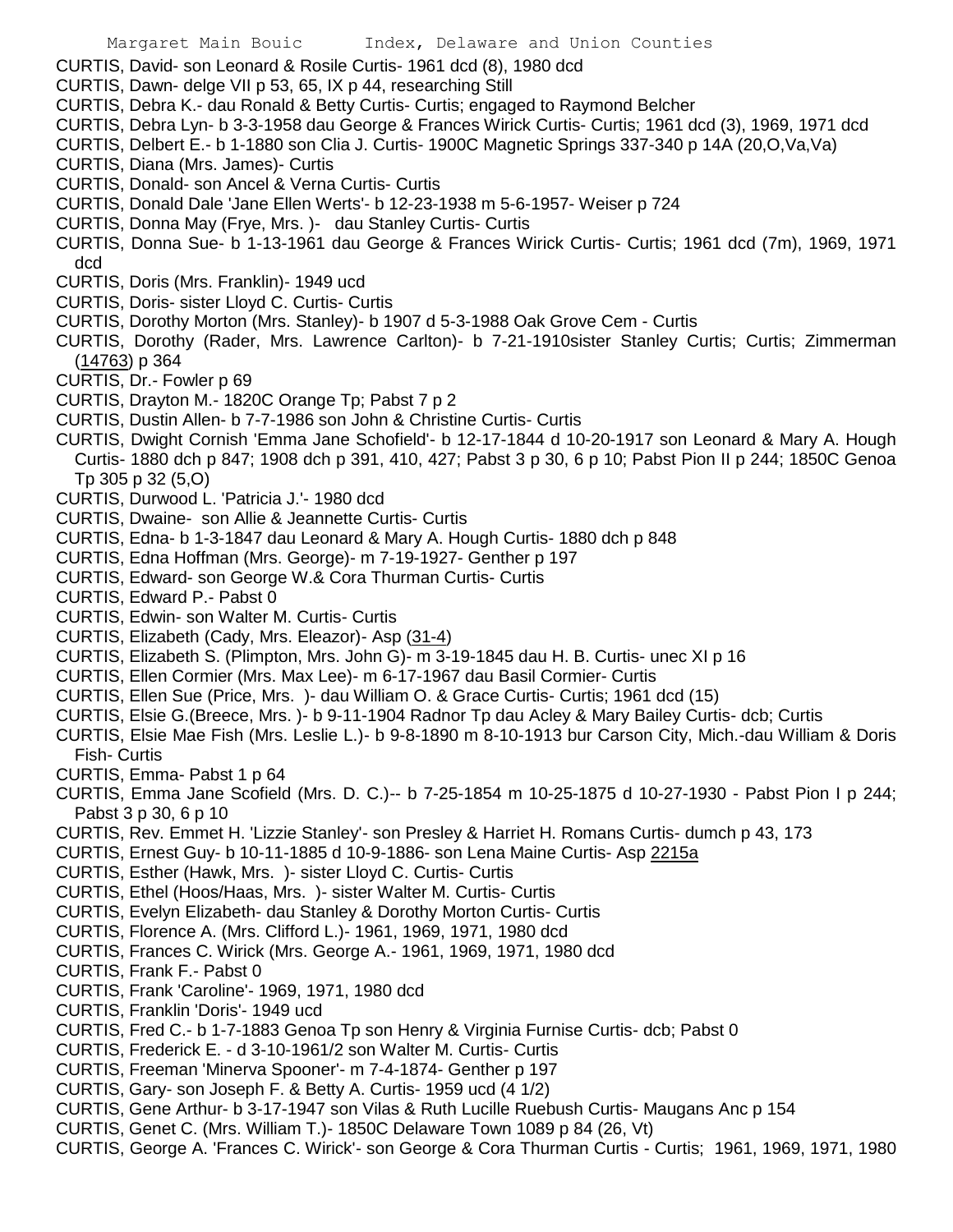dcd

- CURTIS, George D. 'Jeraldine L.'- d 10-12-1965 bur Union Cem Columbus- Curtis
- CURTIS, George- son George W. Curtis- Curtis
- CURTIS, George 'Mabel Thompson''Edna Hoffman'- b 5-16-1875 m(1) 12-27-1898 (2) 7-19-1927 son Freeman & Minerva Spooner Curtis- Genther p 197
- CURTIS, George 'Noley'- Curtis
- CURTIS, George W.- Powers Pat p 65
- CURTIS, ---(Hardy, Mrs. Paul)- dau George W. Curtis- Curtis
- CURTIS, ---(Smalley, Mrs. Lloyd)- dau George W. Curtis- Curtis
- CURTIS, George W. 'Cora'- b 6-29-1873 d 8-24-1959 bur Peebles,O- son Henry C. & Augusta Morton Curtis-1880 dch p 848; Pab 0; Curtis
- CURTIS, George- son Walter M. & Nettie Curtis- Curtis
- CURTIS, Gerald- brother George D. Curtis- Curtis
- CURTIS, Gladys F. (Mrs. William E.)- 1961 dcd
- CURTIS, Glen C.- b 1895 d 1963 Price Cem djlm p 41 son Charles A. & Lillian M. Allen Curtis- 1900C Richwood 422-453 p 16B (5,O,O,O)
- CURTIS, Goldie M. (King, Mrs. John M.)- b 2-14-1926 m 7-20-1942 d 8-3-1986 (60) bur Sunbury Mem.- dau Chattlee & Mattie Skaggs Curtis- Curtis
- CURTIS, Goldie (Morgan, Mrs. )- dau Ancel & Verna Curtis- Curtis
- CURTIS, Grace (Mrs. William O.)- b 8=14=1915 d 2-3-1991 bur Fairview Mem Pk- sister of Dan Bowen-Curtis; 1961, 1969, 1971 dcd
- CURTIS, Grandma- b 1811 d 1888 Oak Grove Cem Powell p 430
- CURTIS, Hannah- 1870C Jerome Tp 110 p 15 (14, NY)
- CURTIS, Hannah Rosecrans (Mrs. William H.)- m 10-29-1829 dau Jacob C. Rosecrans- dcga p 48; dcw Bk 3 p 53
- CURTIS, Harold- 1980 dcd
- CURTIS, Harold- son Chattlee & Mattie Skaggs Curtis- Curtis
- CURTIS, Harriet H. Romans (Mrs. Presley)- b 1-25-1834 dau Harrison D. & Louisa Haynes Romans- dumch p 173
- CURTIS, Harriet (Meeker, Mrs. Capt.)- m Marlborough Tp Nov. 1823 dcga p 22 Del Patr & Fr Chron 11-12-1823
- CURTIS, Harriet Wheatly, Miss- dpc p 44; dcw Bk 4 p 229(25)
- CURTIS, Harry F.- b 12-16-1889 Delaware Town son Albert F. & Emogene L. Westfall Curtis- dcb
- CURTIS, Hattie- hmp p 119
- CURTIS, H. B.,Esq- unec XI p 16
- CURTIS, Helen Leota (Fitch, Mrs. )- dau Stanley & Dorothy Morton Curtis- Curtis
- CURTIS, Helen (Grim, Mrs. )- sister Lloyd C. Curtis- Curtis
- CURTIS, Henry- Pabst 7 p 103, Pabst 0
- CURTIS, Henry B.- delge VI p 10
- CURTIS, Henry B.- son Henry L. & Alice Curtis- Curtis
- CURTIS, Henry C. 'Augusta Norton''Jennie H. Forniss;- b 5-12-1838 m 1-17-1860 (2) 8-5-1877- son Leonard & Mary A. Hough Curtis- 1880 dch p 847; Pabst 0; 1850C Genoa Tp 305 p 31 (12,O)
- CURTIS, Henry C. b 6-27-1867 d 1944 Galena Cem Powell p 28- son Henry C. & Augusta Norton Curtis-1880 dch p 848
- CURTIS, ---- b 12-5-1880 Genoa Tp son Henry C. & Virginia H. Furnise Curtis- dcb
- CURTIS, Henry D.- 1880 dch p 258
- CURTIS, Henry L. 'Alice'- b 11-18-1912 d 12-9-1993 (81) bur Mt. Vernon- son Walter C. & Mary E. Curtis-**Curtis**
- CURTIS, Henry 'Silence Janes'- m 1725- Maugans Anc p 144
- CURTIS, Howard- Harlem Tp 1899 delge IV 2i
- CURTIS, Howard- son Lena Maine Curtis- Asp 2217
- CURTIS, Hoyt L. 'Lucy'- d 9-1943 bur Galena- Curtis
- CURTIS, Icie Mae (Mayes, Mrs. )- dau George & COra Thurman Curtis- Curtis
- CURTIS, Ione (Mahaffey, Mrs. Jack)- b 4-19-1906 dau George & Mabel Thompson Curtis- Genther p 197
- CURTIS, Isaac- son Samuel & Melinda Sinclair Curtis- dumch p 173
- CURTIS, Ivan- brother Lloyd C. Curtis- Curtis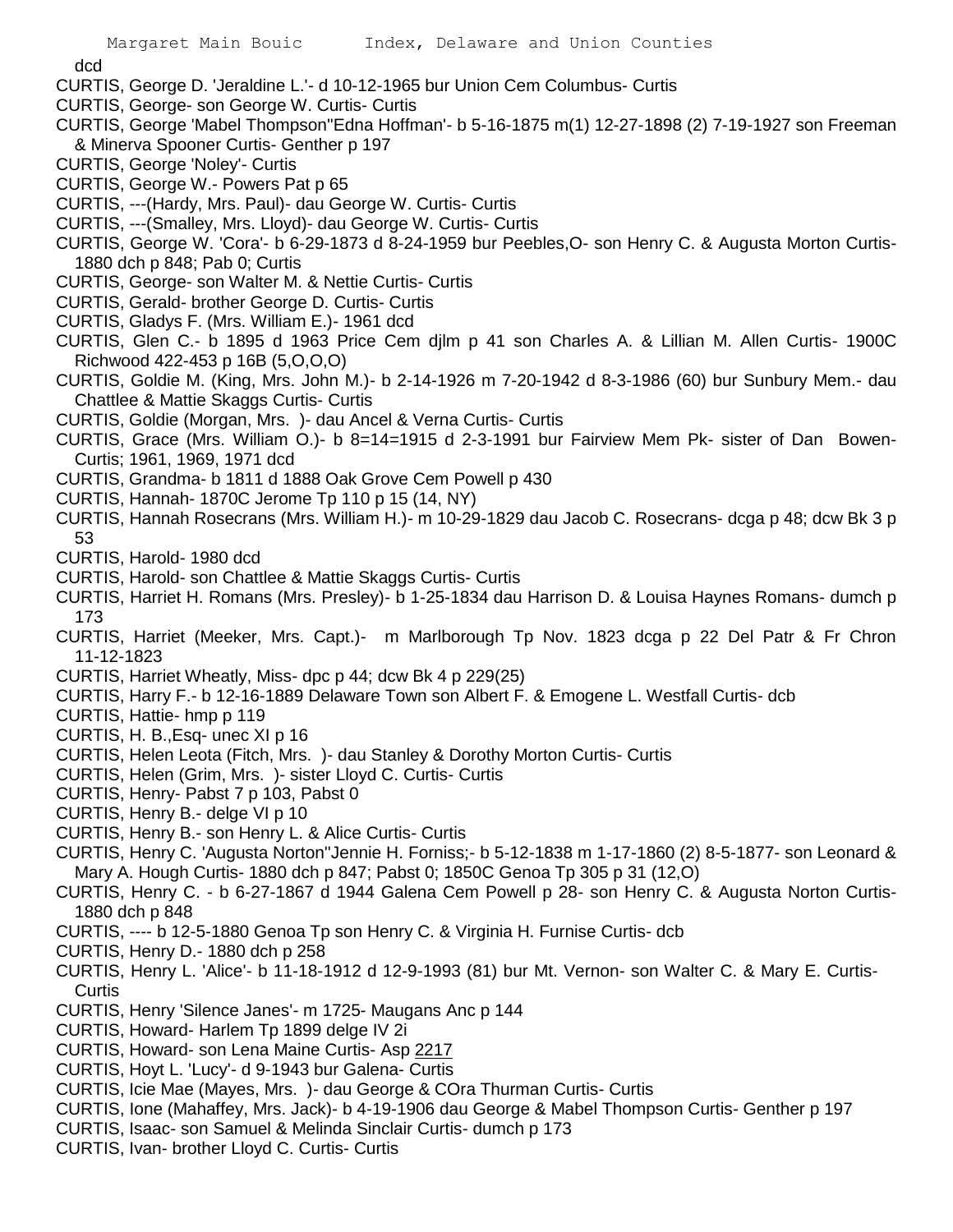CURTIS, Jack A. 'Luella E.'-b 11-7-1914 d 12-30-1991 (77) bur Fairview Mem.-son Arthur & Clara K. Curtis-Curtis; 1961, 1969, 1971, 1980 dcd

- CURTIS, Jack- b 1972 son Daniel J. & Sandra Curtis- 1980 dcd
- CURTIS, Jackie (Mrs. Scott)- Curtis
- CURTIS, James- son Chattlee & Mattie Skaggs Curtis- Curtis
- CURTIS, James 'Diana'- Curtis
- CURTIS, James M. 'Rouie'- son John Ralph & Betty Curtis- Curtis; 1961 dcd (10), 1969, 1971 dcd
- CURTIS, Jan (Mrs. David)- Curtis
- CURTIS, Jane- 1880C Radnor Tp p 474A
- CURTIS, Jane- 1870C Brown Tp 106-109 (70, Eng)- delge II p 40
- CURTIS, Jane- 1850C Berkshire Tp 185 p 18 (46, Eng)
- CURTIS, Jane Ellen Werts (Mrs. Donald Dale)- b 5-5-1940 m 5-6-1957 dau Ray Denver & Edith Luella Rabold Werts- Weiser p 724
- CURTIS, Janet (Jones, Mrs. )- dau Clifford L. & Florence Curtis- 1961 dcd (11), 1969 dcd
- CURTIS, Janet- b 1970 dau Durwood L. & Patricia J. Curtis- 1980 dcd
- CURTIS, Janice Elaine Black (Mrs. Robert Allen)- m 8-17-1974 dau Dwight Black- Black; 1980 dcd
- CURTIS, J. C.- 1908 dch p 391
- CURTIS, Jean (Monteleone, Mrs. )- b 1952- dau Clifford L. & Florence Curtis- 1961, 1969 dcd
- CURTIS, Jeannette (Mrs. Allie)- Curtis
- CURTIS, Jeffrey 'Clara Swisher'- Curtis- Curtis
- CURTIS, Jemima (Beach, Mrs. Nathan)- m 9-29-1713, unec XIV p 43, 71
- CURTIS, Jennie H. Forniss (Smith, Mrs. Jay D.)(Mrs. Henry C.)- b 12-19-1845 m 8-14-1870 (2) 8-5-1877- dau Samuel S. & Julia A. Forniss- 1880 dch p 848
- CURTIS, Jeraldine (Mrs. George D.)- dau George W. Curtis- Curtis
- CURTIS/CURTISS, Jeremiah- delge II p 22, 36
- CURTIS, Jeremiah- father of John- 1880 dch p 605, 606, 611; 1908 dch p 132, 140, 453; Pabst 1 p 8; dcw Bk 4 p 268(29); delge VII p 62, VIII p 54, 55
- CURTIS, Jerry- son William O. & Grace Curtis- Curtis
- CURTIS, F. Jessamine (Huecker, Mrs. Rev. Samuel M.)- hmp p 300
- CURTIS, Jesse/Jessie A.- 1969, 1971 dcd
- CURTIS, Jesse E.- son George W. & Cora Thurman Curtis- Curtis
- CURTIS, Jessie- b 1873 d 1886 Oak Grove Cem Powell p 430
- CURTIS, Jessie Reynolds (Mrs. Alphonso E.)- b 10-15-1856 m 5-9-1883 d 3-9-1892 dau Richard & Harriet Bixby Reynolds- dcq Martha Curtis Burns 3
- CURTIS, Jim- son Lloyd C. & Mildred Curtis- Curtis
- CURTIS, Jimmy- d 1959 son William & Grace Bowen Curtis- Curtis
- CURTIS, John- 1880C Delaware Town p 542A
- CURTIS, Capt. John- d 5-27-1866 (71-3-23) Curtis Cem Powell p 112; 1880 dch p 214, 259, 605, 609; 1908 dch p 83, 91, 92, 100, 275, 378, 453; Pabst 6 p 27, 36, 45, 46, 52; dcq Benjamin Curtiss 16;1820C Genoa Tp; 1830C Genoa Tp; 1835 men 28 #110 p 48 Genoa Tp; 1840C Genoa Tp, delge IF p 67; hadc p 26; Pabst 0 see Curtiss
- CURTIS, John- 1850C Genoa Tp 298 p 31 (54,Ct)- perhaps son of Rachel Curtis; delge V p 67, VI p 8
- CURTIS, John- 1880C Brown Tp p 381C (47, Ire,Ire,Ire); delge X p 70
- CURTIS, John C.- son Henry L. & Alice Curtis- Curtis
- CURTIS, John 'Christine'- Curtis
- CURTIS, John- b 1956 son Clifford & Betty Curtis- 1961, 1969 dcd
- CURTIS, John Luther 'Susie Queen'- b 8-6-1883 m 12-27-1937 son Freeman & Minerva Spooner Curtis-Genther p 197
- CURTIS, John P- Pabst 0
- CURTIS, John R.- 1820C Sunbury Tp
- CURTIS, John Ralph 'Betty M.'- d 11-25-1975 (63)-WWII- Oak Grove Cem- son Ancel & Verna Curtis- Curtis; 1961, 1969, 1971 dcd
- CURTIS, John Robert- b 7-7-1943 son Robert Floyd & Mary Margaret Pflueger Curtis- Weiser p 30
- CURTIS, John 'Sarah'- son Jeremiah Curtis- will dcw Bk 4 p 268(29)
- CURTIS, John- son Walter M. & Nettie Curtis- Curtis
- CURTIS, Joseph 'Catherine Magie'- b 6-23-1811 m 9-26-1837 d 1885 son Nicholas & Betsey Ann Elliott Curtis-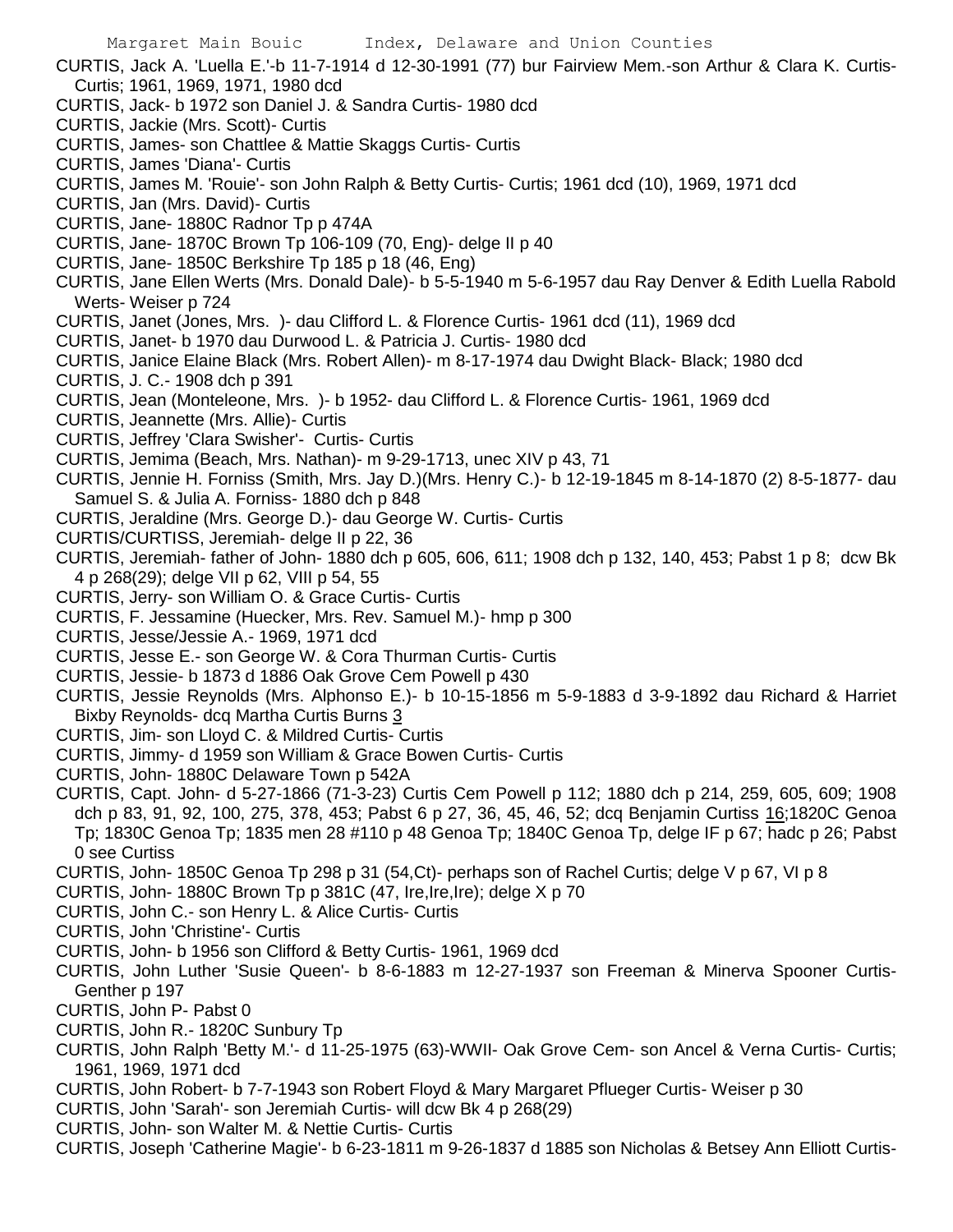- dcq Martha Curtis Burns 4
- CURTIS, Joseph- b 1960 son Clifford & Betty Curtis- 1961, 1969 dcd
- CURTIS, Joseph F. 'Betty A.'- 1959 ucd
- CURTIS, Josephine (Leatherman, Mrs. Daniel L.)- Maugans Anc p 78
- CURTIS, Josie (Sherrill, Mrs. Marshall)(Wilson, Mrs. Henry)- b 3-17-1903 m(1) 1921 (2) 3-19-1924 dau George & Mabel Thompson Curtis- Genther p 197
- CURTIS, Joyce Elaine (Milum, Mrs. )- dau Stanley Curtis- Curtis
- CURTIS, J. R. 'Minnie Harrington'- Newhouse p 82 (13813)
- CURTIS, Judy- b 1966 dau Daniel J. & Sandra Curtis- 1980 dcd
- CURTIS, Judy- b 1952 dau John Ralph & Betty Curtis- Curtis; 1961, 1969, 1971 dcd
- CURTIS, Junior- son Leonard & Rosilee Curtis- 1961 dcd(9)
- CURTIS, Kelly- b 1977 ch Steven L. & Theresa J. Curtis- 1980 dcd
- CURTIS, Kevin- son Joseph F. & Betty A. Curtis- 1959 ucd (4m)
- CURTIS, L.- Powell p 119 (In Genoa Tp 1811)
- CURTIS, Lanson- 1915 uch p 124, 131; 1883 uch III p 342, 371, V p 195
- CURTIS, LaVerne- b 5-22-1928 ch George & Edna Hoffman Curtis- Genther p 197
- CURTIS, Lena- 1961 dcd
- CURTIS, Lena L.- dau Augustus W. & Melissa J. Curtis- 1880C Millcreek Tp 9 p 17 (13,O,O,O)
- CURTIS, Lenia L.- d 8-25-1885 (18-2-26) Price Cem djlm p 33 dau A. W. & M. J.
- CURTIS, Leo D.- b 5-21-1871 son Henry C. & Augusta Norton Curtis- 1880 dch p 848; Pabst 0
- CURTIS, Leonard Alden- son Stanley & Dorothy Morton Curtis- Curtis
- CURTIS, Leonard- 1961 dcd
- CURTIS, Leonard 'Rosilee'- 1961 dcd
- CURTIS, Lena Maine (Mrs. )- b 1862 dau Delos Leroy & Hannah Brewer Maine- Asp 1530
- CURTIS, Leslie L. 'Elsie Mae Fish'- m 8-10-1913- Curtis
- CURTIS, Lester Fenton- Pabst 0
- CURTIS, Lester J.- son Henry & Virginia Furnace Curtis dcb
- CURTIS, Lila Jean (Wolfe, Mrs. )- dau Stanley & Dorothy Morton Curtis- Curtis
- CURTIS, Lillian Marie (Chaffin, Mrs. )- dau Stanley & Dorothy Morton Curtis- Curtis
- CURTIS, Lillian- dau Lena Maine Curtis- Asp 2216
- CURTIS, Lillian M. Allen (Mrs. Charles M.)- b 9-1871 d 1952 Price Cem djlm p 41 -dau James Harvey & Sarah Perry Allen- 1985 uch p 6; 1900C Richwood 422-453 p 16B (28,O,O,Vt) m 6y
- CURTIS, Linda- dau Leonard & Rosilee Curtis- 1961 dcd (10)
- CURTIS, Lisa- b 1969 dau Daniel J. & Sandra Curtis- 1980 dcd
- CURTIS, Lizzie Stanley (Mrs. Emmett H.)- dau F. C. Stanley dumch p 173
- CURTIS, Lloyd C. 'Mildred'- d 12-12-1986 (64) bur Fulton Cem- Curtis
- CURTIS, Lloyd- son George & Nole
- Ann- b 10-21-1964 dau George A. & Frances C. Wirick Curtis- 1969, 1971, 1980 dcd
- CURTIS, Louella- Curtis
- CURTIS, Lucinda (Case, Mrs. Augustus)- 1908 dch p 800
- CURTIS, Lucy- d 7-9-1813 (9y) Curtis Cem Powell p 112
- CURTIS, Lucy Francis Hughes (Mrs. Hoyt)- b 8-31-1883- Pabst Pion II p 245; Curtis
- CURTIS, Lucy Jane- dau Donald Curtis- engaged to Paul Cumston- Curtis
- CURTIS, Luella E. (Mrs. Jack A.)- Curtis; 1961, 1969, 1971, 1980 dcd
- CURTIS, Lydia Marie Barnhill (Gates, Mrs. Frank)(Mrs. )- b 9-30-1898- Weiser p 462
- CURTIS, Mabel Culp (Mrs. Adrian)- Genther p 197
- CURTIS, Mabel Thompson (Mrs. George)- d before 1927- Genther p 197
- CURTIS, Marcus- 1810 delge VII p 62, VIII p 54, 55, X p 33
- CURTIS, Margaret- Pabst 0
- CURTIS, Margaret Ann (Forman, Mrs. )- dau Samuel & Malinda Sinclair Curtis- dumch p 173
- CURTIS, Margaret (Bowman, Mrs. )- sister Lloyd C. Curtis- Curtis
- CURTIS, Maria Downing (Mrs. Charles)- b 12-7-1833 d 5-5-1898 Radnor Cem Powell p 225- 1880 dch p 751
- CURTIS, Maria (Thurston, Mrs. Abiel)- Asp (183-12)
- CURTIS, Marietta (Wilson, Mrs. Elias,Jr.)- m 10-2-1859 dcm
- CURTIS, Marilyn Loy- b 11-8-1945 dau Robert Floyd & Mary Margaret Pflueger Curtis- Weiser p 30
- CURTIS, Marilyn (Jones, Mrs. )- b 1954 dau Clifford L. & Florence Curtis- 1961, 1969, 1971 dcd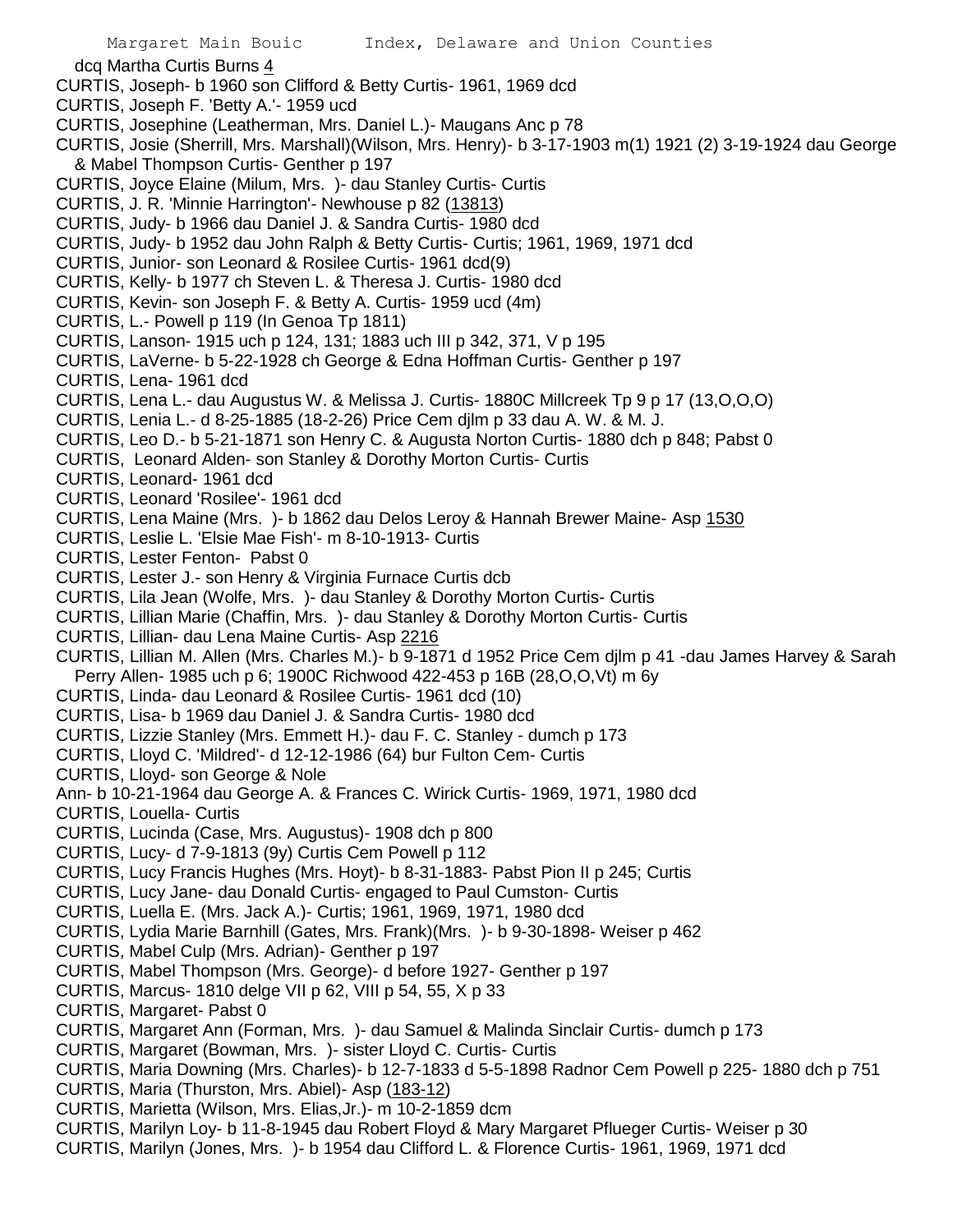- CURTIS, Marilyn June (Simpkins, Mrs. )- dau Stanley & Dorothy Morton Curtis- Curtis
- CURTIS, Marjorie (Kidwell, Mrs. )- dau Ancel & Verna Curtis- Curtis
- CURTIS, Mark- b 1967 son Daniel J. & Sandra Curtis- 1980 dcd
- CURTIS, Martha A. (Stimson, Mrs. Benjamin C.)- m 7-20-1842 dcm
- CURTIS, Martha (Burns, Mrs. Warren E.)- b 9-28-1889 m 11-15-1911 dau Alphonso D. & Jessie Reynolds Curtis- dcq Martha Curtis Burns 1
- CURTIS, Martha (Longbrake, Mrs. William Arthur)- b 6-9-1946 m 8-23-1970- Longbrake p 77
- CURTIS, Martha (Mrs. William)- 1850C Thomson Tp 15 p 186 (47, Ct)
- CURTIS, Martin- 1820C Big Rock Tp
- CURTIS, Martin- brother Lloyd C. Curtis- Curtis
- CURTIS, Mary- hadc p 117; 1900 Radnor Tp
- CURTIS, Mary (Mrs. )- d 8-19-1966 (72) Oak Grove Cem Curtis
- CURTIS, Mary Abby (Wilson, Mrs. Seth Abraham)- Asp (71-6-6)
- CURTIS, Mary Ann (Morris, Mrs. Francis A.)- m 4-5-1838 Madison Co unec IX p 6
- CURTIS, Mary (Babcock, Mrs. Jonathan)- Asp p 64
- CURTIS, Mary (Mrs. )(Beach, Mrs. Orson C.)- delge VI p 13
- CURTIS, Mary C.- 1880C Delaware Town p 498A
- CURTIS, Mary Elizabeth Stanley (Mrs. E. H.)- dau Francis Clymer & Sarah Ann Hicklen Stanley- dumch p 43
- CURTIS, Mary E. (Mrs. Walter)- Curtis
- CURTIS, Mary (Hopkins, Mrs. Archibald)- Fisher p 5
- CURTIS, Mary (Jones, Mrs. )- dau Samuel & Melinda Sinclair Curtis- dumch p 173
- CURTIS, Mary Luella (Mrs. Henry C.)- b 1876 d 1937 Galena Cem Powell p 28
- CURTIS, Mary Margaret Pflueger (Mrs. Robert Floyd)- b 11-22-1916 m 6-15-1940 dau Edward B. & Helen Ada Schuh Pflueger- Weiser p 30
- CURTIS, Mary Noble (Mrs. Clarence Scofield)- m 5-20-1903 Pabst Pion II p 245
- CURTIS, Mary R. Hazzard (Mrs. Solon)- m 1-2-1845 Madison Co unec X p 8
- CURTIS, Mary Alice (Shaw, Mrs. )- dau George W. & Cora Thurman Curtis- Curtis
- CURTIS, Mary (Throop, Mrs. Daniel H.)- dcq Richard Foreman 29
- CURTIS, Mary- d 1977 dau William & Grace Curtis- Curtis
- CURTIS, Matthew- b 1962 son Clifford L. & Betty Curtis- 1969 dcd
- CURTIS, Mattie Skaggs (Mrs. Chattlee)- Curtis
- CURTIS, Max Lee 'Ellen Cormier'- m 6-17-1967- son Walter M. & Nettie Curtis- Curtis
- CURTIS, May (Mayes, Mrs. )- dau George W. Curtis- Curtis
- CURTIS, Melinda- b 1955 dau Clifford & Betty Curtis- 1961, 1969 dcd
- CURTIS, Melinda (5-1987)- dau David & Jan Curtis- Curtis
- CURTIS, Melinda Sinclair (Mrs. Samuel)- b 1789 Va d 1872- dumch p 172
- CURTIS, Melissa J. ((Mrs. Augustus W.)- 1880C Millcreek Tp 9 p 17 (40,O,O,O); 1900C Jackson Tp 16 p 1B (59,O,Va,Conn) wid, 3 ch,2 living
- CURTIS, Merle Richard- son Stanley & Dorothy Morton Curtis- Curtis
- CURTIS, Michael- Radnor Tp 1826- delge VII p 19
- CURTIS, Milburn- son George & Noley Curtis- Curtis
- CURTIS, Mildred (Mrs. Lloyd C.)- Curtis
- CURTIS, Minerva Spooner (Mrs. Freeman)- Genther p 197
- CURTIS, Minnie Harrington (Mrs. J. R.)- dau William & Nancy Swick Harrington- Newhouse p 82
- CURTIS, M.J. (Mrs. A. W.)- djlm p 33
- CURTIS, Nancy Elaine- b 3-29-1949 dau Vilas & Ruth Lucile Ruebush Curtis- Maugans Anc p 154, 155
- CURTIS, Nancy (Mrs. William P.)- d 1982- Curtis
- CURTIS, Nettie (Mrs. Walter M.)- Curtis
- CURTIS, Nicholas 'Betsey Ann Elliott'- b 1-9-1787 m 2-25-1808 d 10-26-1847- dcq Martha Curtis Burns 8
- CURTIS, Nicholas William- b 1-31-1979 son Robert Allen & Janice Elaine Black Curtis- Black; 1980 dcd
- CURTIS, Nola Nora (Brown, Mrs. ) (Smith, Mrs. )- b 4-5-1909 d 11-30 1985 dau George & Cora Thurman Curtis- Curtis
- CURTIS, Noley (Mrs. George)- Curtis
- CURTIS, Norma Ellen (Christian, Mrs. )- dau Stanley & Dorohty Morton Curtis- Curtis
- CURTIS, O. H. 'Sarah Wurtsbaugh'- m 3-4-1860 ucm 2998; 1860C Leesburg Tp 527 (30,NY)
- CURTIS, Okie (Smalley, Mrs. )- dau George & Cora Thurman Curtis- Curtis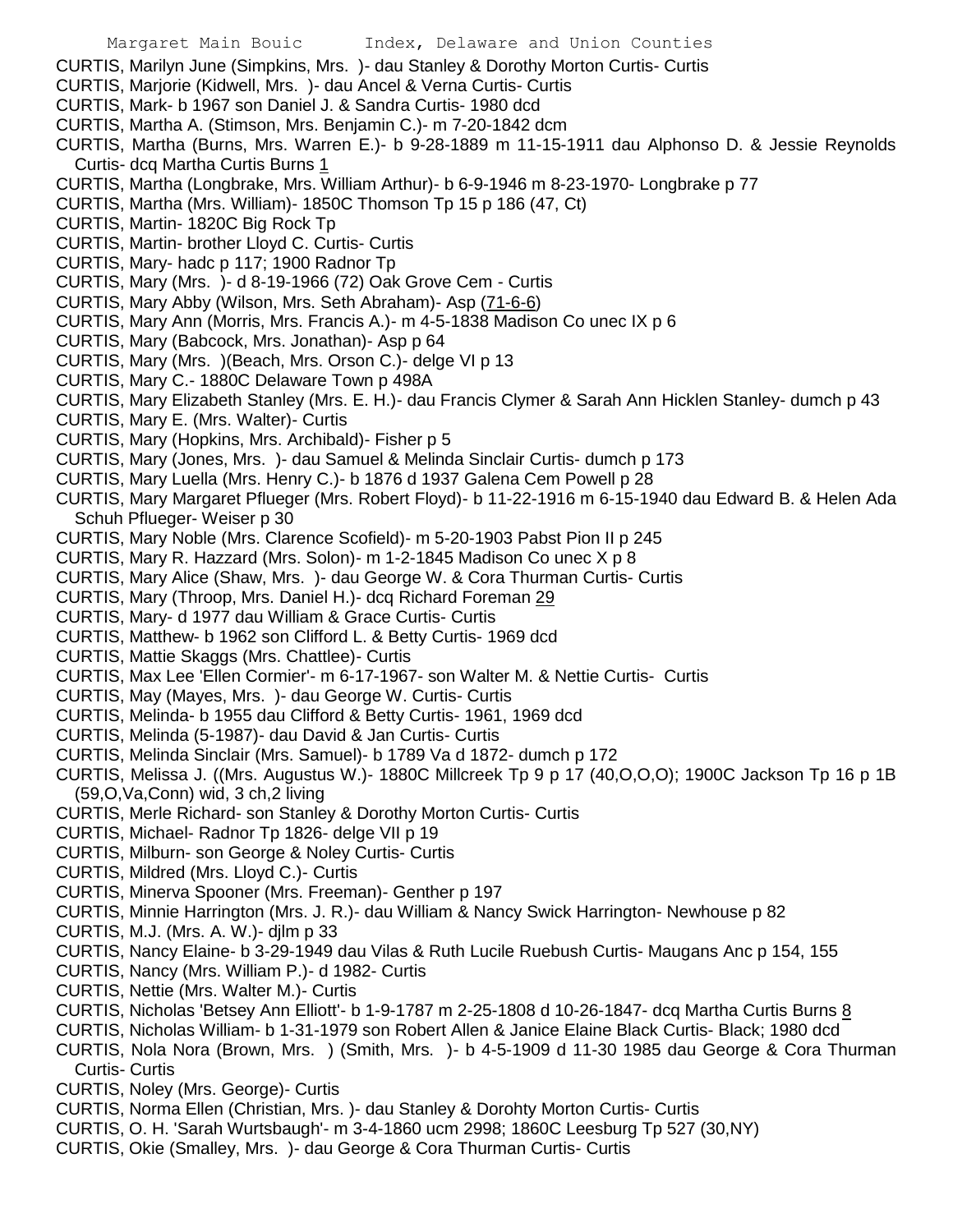CURTIS, Oliva Maria (Freeman, Mrs. Daniel C.)- m 6-10-1838 Madison Co unec IX p 6

- CURTIS, Ophelia (Gormon, Mrs. )- sister Stanley Curtis- Curtis
- CURTIS, Pamela- dau Jack A. & Luella E. Curtis- Curtis; 1961 dcd (13), 1971 dcd
- CURTIS, Pamela J.- dau Leonard & Rosilee Curtis- 1961 dcd (1), 1969, 1980 dcd
- CURTIS, Pamela Marie- b 9-10-1959- dau George & Frances Wirick Curtis- Curtis; 1961, 1969, 1971, 1980 dcd
- CURTIS, Patricia J. (Mrs. Durwood L.)- 1980 dcd
- CURTIS, Phedima (Clark, Mrs. Daniel)- Maugans Anc p 177
- CURTIS, Polly (Hall, Mrs. William)- b 2-24-1792 d 9-17-1848 Curtis Cem Powell p 110; 1908 dch p 608; 1908 dch p 455
- CURTIS, Presley 'Harriet H. Romans'- b 5-24-1830 m 1-1856 son Samuel & Melinda Sinclair Curtis- dumch p 172, 173
- CURTIS, Rachel (Mrs. Jeremiah)- d 3-6-1858 (86y) Curtis Cem Powell p 112- 1880 dch p 609; 1908 dch p 275; 1850C Genoa Tp 298 p 31 (77, Ct)
- CURTIS, Rachel Morgan (Mrs. Thomas)- bap 4-19-1697 m 3-17-1715 dau Capt. John & Elizabeth Jones Morgan- Powers Pat p 129
- CURTIS, Ray 'Carrie M.'- 1969, 1971, 1980 dcd
- CURTIS, Rebecca (King, Mrs. Henry)- Curtis; King
- CURTIS, Richard- son Walter M. & Nettie Curtis- Curtis
- CURTIS, Ricky- son William & Grace Curtis- 1961 dcd
- CURTIS, R. L.- 1980 dcd
- CURTIS, Robert Allen 'Janice Elaine Black'- b 1955 m 8-17-1974 son Clifford & Florence Curtis- Black; 1961, 1969, 1971, 1980 dcd
- CURTIS, Robert Floyd 'Mary Margaret Pflueger'- b 5-7-1913 m 6-15-1940 d 11-21-1958- Weiser p 30
- CURTIS, Robert Owen- b 1-11-1948 son Robert Floyd & Mary Margaret Pflueger Curtis- Weiser p 30
- CURTIS, Robert Stanley- son Stanley & Dorothy Morton Curtis- Curtis
- CURTIS, Ronald Arthur- son Stanley & Dorothy Morton Curtis- Curtis
- CURTIS, Ronnie Lee- b 2-13-1948 son Vilas & Ruth Lucile Ruebush Curtis- Maugans Anc p 154, 155
- CURTIS, Rosilee (Mrs. Leonard)- 1961 dcd
- CURTIS, Ross Layne- b 4-16-1932 son George & Edna Hoffman Curtis- Genther p 197
- CURTIS, Rouie (Mrs. James M.)- 1971 dcd
- CURTIS, Roxanna M.- b 11-29-1863 dau Henry C. & Augusta Norton Curtis- 1880 dch p 848
- CURTIS, Roy- son Samantha J. Curtis- Curtis
- CURTIS, Ruth Ellen (Hing, Mrs. Kenneth W.0- dau Clifford & Florence Curtis- Curtis; 1961 dcd (12)
- CURTIS, Ruth K.- b 3-29-1883 dau George & Ida Adams Curtis- dcb
- CURTIS, Ruth Lucile Ruebush (Mrs. Vilas)- b 2-18-1911 m 11-25-1945 dau Fred Ernest & Mary Martha Zoll Ruebush- Maugans Anc p 154
- CURTIS, S.- delge IV 3i Porter Tp
- CURTIS, Sally (Rose, Mrs. William)- m 1-12-1806- dcc Gerald Phillips 49
- CURTIS, Samantha J. Cantrell (Mrs. )- d 3-27-1960 (56) bur Berkshire Cem Curtis
- CURTIS, ---(Thompson, Mrs. Charles)- dau Samantha J. Cantrell Curtis- Curtis
- CURTIS, Samuel 'Melinda Sinclair'- b Va 1794 d 1868 son Barnabas Curtis- dumch p 172
- CURTIS, Samuel- son Samuel & Melinda Sinclair Curtis- dumch p 173
- CURTIS, Sandra (Mrs. Daniel J.)- 1980 dcd
- CURTIS, Sarah- d 9-22-1869 (71y5m23d) Curtis Cem Powell p 112
- CURTIS, Sarah (Mrs. John)- dcw Bk 4 p 29; Pabst 0; 1850C Genoa Tp 298 p 31 (50, Pa)
- CURTIS, Sarah Wurtsbaugh (Mrs. O. H.)- m 3-4-1860 ucm 2998; 1860C Leesburg Tp 527 (19,O)
- CURTIS, Scott 'Jackie'- Curtis
- CURTIS, Sharon (Strain, Mrs. )- dau Lloyd C. Curtis- Curtis
- CURTIS, Silence Janes (Mrs. Henry)- b 1708 m 1725 d 11-2-1745 dau Benjamin & Hanah Hinsdale Janes-Maugans Anc p 143, 144
- CURTIS, Solon 'Mary R. Hazzard'- m 1-2-1845 Madison Co unec X p 8
- CURTIS, Stanley 'Dorothy Morton'- b 3-20-1900 Orange Tp son A. C. & Mary Bailey Curtis- dcb d 7-6-1967(67) Oak Grove Cem - Curtis
- CURTIS, Steve- b 1953 son Ray & Carrie Curtis- 1969, 1971 dcd
- CURTIS, Steven- b 1956 son Clifford L. & Florence Curtis- 1961, 1969, 1971 dcd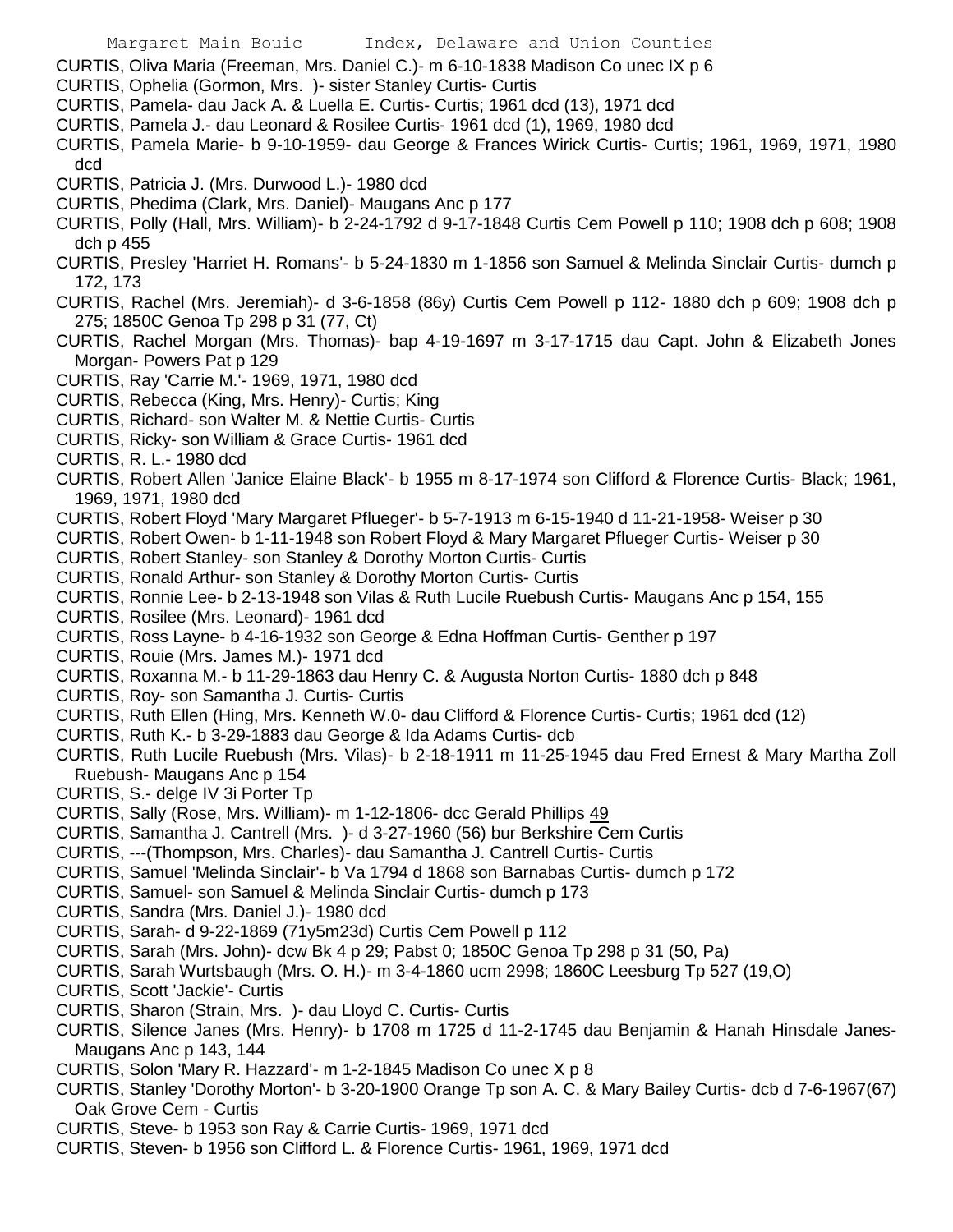- CURTIS, Steven L. 'Theresa J.'- 1980 dcd
- CURTIS, Steven- b 1980 son Steven L. & Theresa J. Curtis- 1980 dcd
- CURTIS, Sturgis- 1880C Porter Tp p 448A
- CURTIS, Susanna (Hartshorn, Mrs. John)- 1915 uch p 998
- CURTIS, Susie Queen (Mrs. John Luther)- m 12-27-1937- Genther p 197
- CURTIS, Suzanne (7-1987) dau David & Jan Curtis- Curtis
- CURTIS, Theresa J. (Mrs. Steven L.)- 1980 dcd
- CURTIS, Thomas H.- son Henry L. & Alice Curtis- Curtis
- CURTIS, Thomas 'Rachel Morgan'- m 3-17-1715 Powers Pat p 129
- CURTIS, Tricia (Casto, Mrs. )- dau William O. & Grace Curtis- Curtis
- CURTIS, Tyrone- son Walter M. & Nettie Curtis- Curtis
- CURTIS, Verna (Mrs. Ansel)- b 1-2- m 12-26-1908- Curtis; 1961 dcd
- CURTIS, Vicki(e) Lynn- b 1952 dau William O. & Grace Curtis- Curtis; 1969 dcd
- CURTIS, Vicky (Helman, Mrs. )- dau John Ralph & Betty Curtis- Curtis; 1961 dcd (13), 1971 dcd
- CURTIS, Vilas 'Ruth Lucile Ruebush'- b 11-22-1908 m 11-25-1945 son John & Nancy E. Davidson Curtis-Maugans Anc p 154
- CURTIS, Virginia- b 1952 dau Clifford & Betty Curtis- 1961, 1969 dcd
- CURTIS, Walter C.- son Walter C. & Mary E. Curtis- Curtis
- CURTIS, Walter C. 'Mary E.'- Curtis
- CURTIS, Walter- brother Stanley Curtis- Curtis
- CURTIS, Walter M. 'Nettie'- d 6-12-1986 (73) bur Oak Grove Cem- Curtis
- CURTIS, Wendell- son Allie & Jeannette Curtis- Curtis
- CURTIS, William- 1835 men 34 #50 p 60 Kingston Tp
- CURTIS, William E. 'Gladys'- 1961 dcd
- CURTIS, William- son George W. Curtis- Curtis
- CURTIS, William H. 'Hannah Rosecrans'- m 10-29-1829 dcga p 48 Del Pat & Fr Chronicle
- CURTIS, William 'Martha'- 1850C Thomson Tp 15 p 186 (52, Ct)
- CURTIS, William O. 'Grace'- d 4-14-1986 (72) bur Fairview Mem. Park- son Mary Curtis- Curtis; 1961, 1969, 1971 dcd
- CURTIS, William P. 'Nancy'- b 4-4-1920 d 9-29-1991 (71) Oak Grove Cem- son George & Cora Thurman Curtis- Curtis
- CURTIS, William T. 'Genet C.'- 1850C Delaware Town 1089 p 84 (30,O)
- CURTISS, ---delge IV p 18 see Curtis
- CURTISS, Mrs. Sunbury p 10
- CURTISS, Augustus- b 1806 d 1863 Oak Grove Cem Powell p 430; 1835 men 28 #125 p 48 Genoa Tp
- CURTISS, Augustus H.- son Charles & Martha P. Higley Curtiss- 1880 dch p 609, 751; 1908 dch p 275, 276; 1850C Radnor Tp 37 p 176 (3/12,O)
- CURTISS, Augustus- son Marcus Curtiss- dcw Bk 4 p 420(44)
- CURTISS, Benjamin- son John Curtiss- unec XIV p 55
- CURTISS, Benjamin Wilbur- b 9-14-1894 d 1-13-1987 (92) bur Galena- son Gaius & Mary Elizabeth Wilcox Curtiss- dcq Benjamin Curtiss 1; dcc Leta Curtiss 1; Pabst 6 p 78; Sunbury p 16, 79; 1969, 1971 dcd
- CURTISS, Carina- b 1971 dau Michael A. & Sydelle C. Curtiss- 1983 ucd
- CURTISS, Catherine (Katie) Newell (Mrs. Marcus)- b 8-18-1782 m 11-1804 d 9-10-1870 (88y 23d) Curtis Cem Powell p 109- dau Isaac & Mary Warren Newell- 1880 dch p 609, 751, 764, 847; 1908 dch p 275; onwq II p 7; 1850C Genoa Tp 290 p 30 (68, Ct) dcq Benjamin Curtiss  $9$
- CURTISS, Catherine- dau William & Martha Curtiss- 1850C Thomson Tp 15 p 186 (21, Ct)
- CURTSISS, Cathy- dau Marcus Curtiss- dcw Bk 4 p 420(44)
- CURTISS, Charles 'Martha Porter Higley''Marie Downing'- b 1-30-1816 m 1-22-1845 (2) 10-29-1877 d 5-5-1904 Powell p 211, 226- son Marcus & Catherine Newell Curtiss-1880 dch p 242, 609, 751; 1850C Radnor Tp 37 p 176 (32,O); hadc p 48, 91, 101; dcq Benjamin Curtiss 4; dcc Leta Curtiss 4; dcw Bk 4 p 420(44)
- CURTISS, Claude Wilcox b 1-10-1892 d 3-26-1913 son Gaius & Mary Elizabeth Wilcox Curtiss- dcc Leta Curtiss 1
- CURTISS, Cornelia Wadsworth (Deming, Mrs. Frederick)- b 3-29-1838 m 5-15-1860 d 9-19-1921- dcc Pamela Wickham Docherty 19
- CURTISS, D. C.- 1880C Genoa Tp p 410A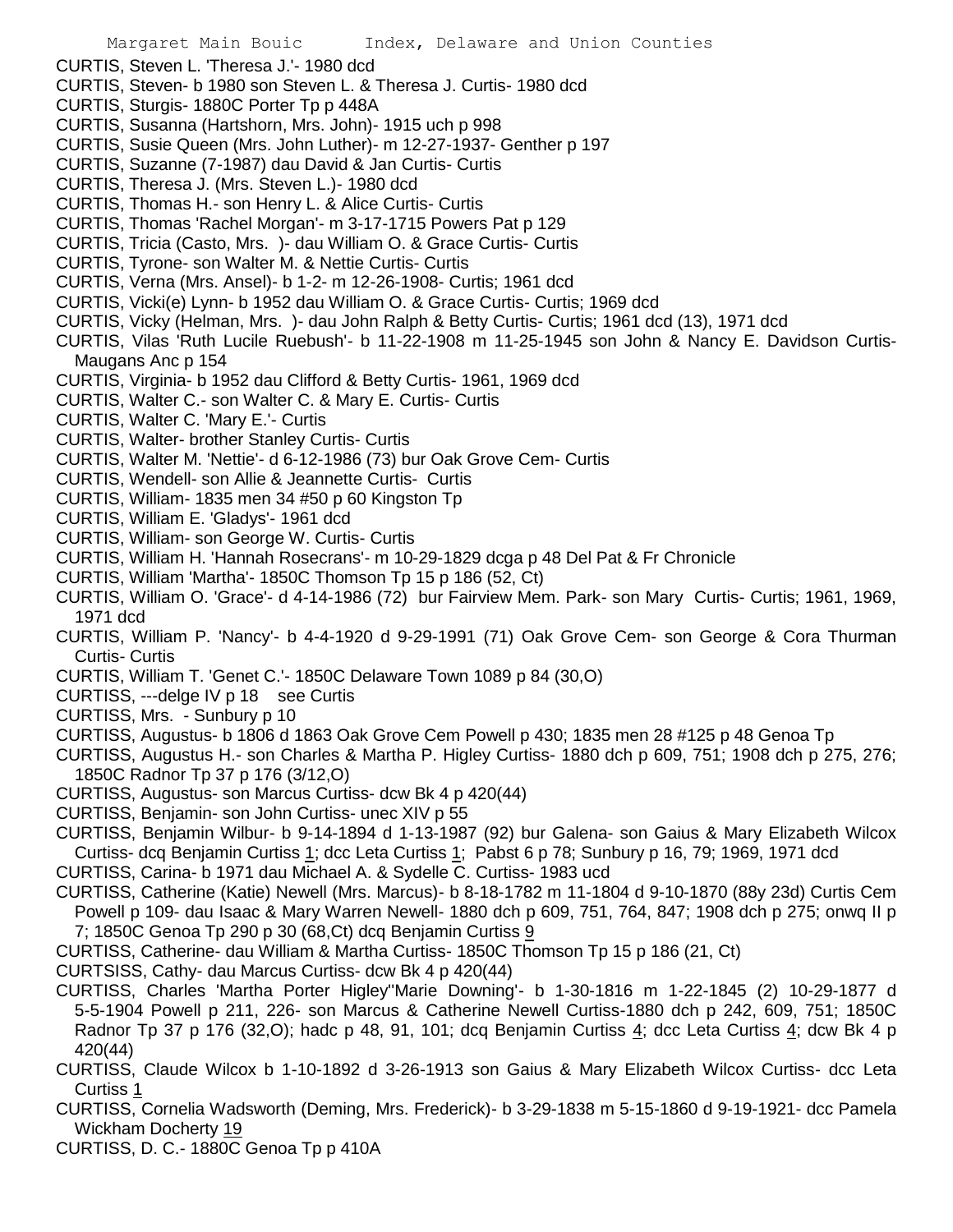- CURTISS, Emily- d 1-10-1892 (83y11m) Curtis Cem Powell p 109 dau Marcus Curtiss; 1880C Genoa Tp p 401D
- CURTISS, Florence Jessamine (Huecker, Mrs. Samuel)- b 7-28-1876 m 10-9-1927 dau Dwight Cornish & Emma Jane Schofield Curtiss- Pabst Pion II p 244
- CURTISS, Gaius 'Mary Elizabeth Wilcox'- b 2-5/2-1857/6 m 4-1-1891 d 7-12-1919- Galena Cem Powell p 13 son Charles & Martha Porter Higley Curtiss- 1880 dch p 751; dcc Leta Curtiss 2; dcq Benjamin Curtiss 2; 1880C Genoa Tp p 401D
- CURTISS, George M.- dg 1-3-1901; delge VI p 23
- CURTISS, George William- b 8-2-1873 Genoa Tp son H. C. & Augustus Norton Curtiss- dcb
- CURTISS, H.- Powell p 211 (Radnor Tp 1814)
- CURTISS, Harriet W.- dau Augustus & Jane Curtiss- 1850C Genoa Tp 304 p 31 (5,O); delge X p 37
- CURTISS, H. C.- 1880C Genoa Tp p 410A
- CURTISS, Henry- son Marcus Curtiss- dcw Bk 4 p 420(44)
- CURTISS, Hester (Beach, Mrs. Daniel)- m 1724 dau Benjamin Curtiss- unec XIV p 55
- CURTISS, Irene- sister Mary Curtiss- delge IV p 63
- CURTISS, Jacob- b 1978 son Michael A. & Sydelle C. Curtiss- 1983 ucd
- CURTISS, Jane B. (Mrs. Oliver)- dcw Bk 4 p 295(32)
- CURTISS, Jane Wheatley (Mrs. Augustus)- b 1806 m 6-23-1842 dcm d 7-12-1881 (72-7-12) Curtis Cem Powell p 109, 430- 1850C Genoa Tp 304 p 31 (41,NH); 1880C Genoa Tp p 400B
- CURTISS, Jerry P. 'Marcia J.'- 1980 dcd
- CURTISS, Jesse E. L.- b 6-8-1873 Delaware Town dau A. F. & Eunice Wederford Curtiss- dcb
- CURTISS, Jesse- b 7-28-1876 Genoa Tp son Dwight & Emma Schfield Curtiss- dcb
- CURTISS, John 'Mary Lewis'- b 1-20-1739/40 d 3-25-1801 dcc Leta Curtiss 16; dcq Benjamin Curtiss 16; delge IX p 29
- CURTISS, John R- 1835 men 51 #81 p 93 Porter Tp
- CURTISS, John- son William Curtiss- unec XIV p 55
- CURTISS, Judah- b 1981 son Michael A. & Sydelle C. Curtiss- 1983 ucd
- CURTISS, Leonard Hoyt 'Lucy Francis Hughes'- b 5-31-1885 m 6-22-1910 son Dwight Cornish & Emma Jane Scofield Curtiss- Pabst Pion I p 245
- CURTISS, Leonard 'Mary Ann Hough'- b 4-4-1811 m 5-4-1836 d 4-27-1890 Curtis Cem Powell p 108- son Marcus & Katy Newell Curtiss- 1880 dch p 847, 848; 1835 men 28 #126 p 48 Genoa Tp; 1840C Genoa Tp delge IV p 67; 1850C Genoa Tp 305 p 31 (38,O); 1880C Genoa Tp p 401D; dcw Bk 4 p 420(44); hadc p 26; Pabst 0
- CURTISS, Leta Mary- b 9-11-1897 d 3-5-1995 (97)- dau Gaius & Mary Elizabeth Wilcox Curtiss- dcc Leta Curtiss 1; dcq Benjamin Curtiss 1; 1961, 1980 dcd; Pabst 7 p 8; 1969, 1971 dcd; Sunbury p 16
- CURTISS, Lori- b 1969 dau Jerry P. & Marcia J. Curtiss- 1980 dcd
- CURTISS, Marcia J. (Mrs. Jerry P.)- 1980 dcd
- CURTISS, Marcus 'Catherine Newell'- b 9-19-1780 m 11-1804 d 12-1-1868 (88y23d) Curtis Cem Powell p 109, 280- son John & Mary Lewis Curtiss- 1880 dch p 193, 447, 606, 609, 611, 751, 764, 847; 1908 dch p 206, 207, 275, 380, 451; dcc Leta Curtiss 8; dcq Benjamin Curtiss 8; Pabst 6 p 3, 38, 45; 1820C Genoa Tp; 1830C Genoa Tp delge III p 72; 1840C Genoa Tp delge IV p 67; 1850C Genoa Tp 290 p 30 (69,Ct); onwq II p 7; hadc p 26, 28; Pabst 0; Pabst Pion II p 154; dcw Bk 4 p 420(44); delge V p 67, VI p 8; Sunbury p 15
- CURTISS, Marcus- son Marcus & Katie Newell Curtiss- 1880 dch p 751
- CURTISS, Marquis- 1835 men 28 #124 p 48 Genoa Tp
- CURTISS, Martha Porter Higley (Mrs. Charles)- b 1-29-1815 m 1-22-1845 d 9-9-1873 Radnor Cem Powell p 226- dau Micah & Mehitable Bowen Higley- dcc Leta Curtiss 5; dcq Benjamin Curtiss 5; 1850C Radnor Tp 37 p 176 (22, Mass)
- CURTISS, Mary Ann Hough (Mrs. Leonard)- b 1-2-1813 d 1-28-1864 Curtis Cem Powell p 108- dau Sylvester & Sarah Hough- 1850C Genoa Tp 305 p 31 (36,O)
- CURTISS, Mary Elizabeth Wilcox (Mrs. Gaius)- b 3-13-1862 m 4-1-1891 d 4-23-1946 Galena Cem Powell p 13- dau Thomas & Harriet Williams Wilcox- dcc Leta Curtiss 3; dcq Benjamin Curtiss 3
- CURTISS, Mary- sister Irene Curtiss- delge iV p 63
- CURTISS, Mary (Keeler, Mrs. Ransom)- m 11-17-1841 dcm; dau Marus Curtiss- dcw Bk 4 p 420(44); 1850C Harlem Tp 606 p 55 (31,O)
- CURTISS, Mary Lewis (Mrs. John)- m 12-2-1762 d 9-9-1815- dcc Leta Curtiss 17
- CURTISS, Maryetta- dau William & Martha Curtiss- 1850C p 186 (13,O)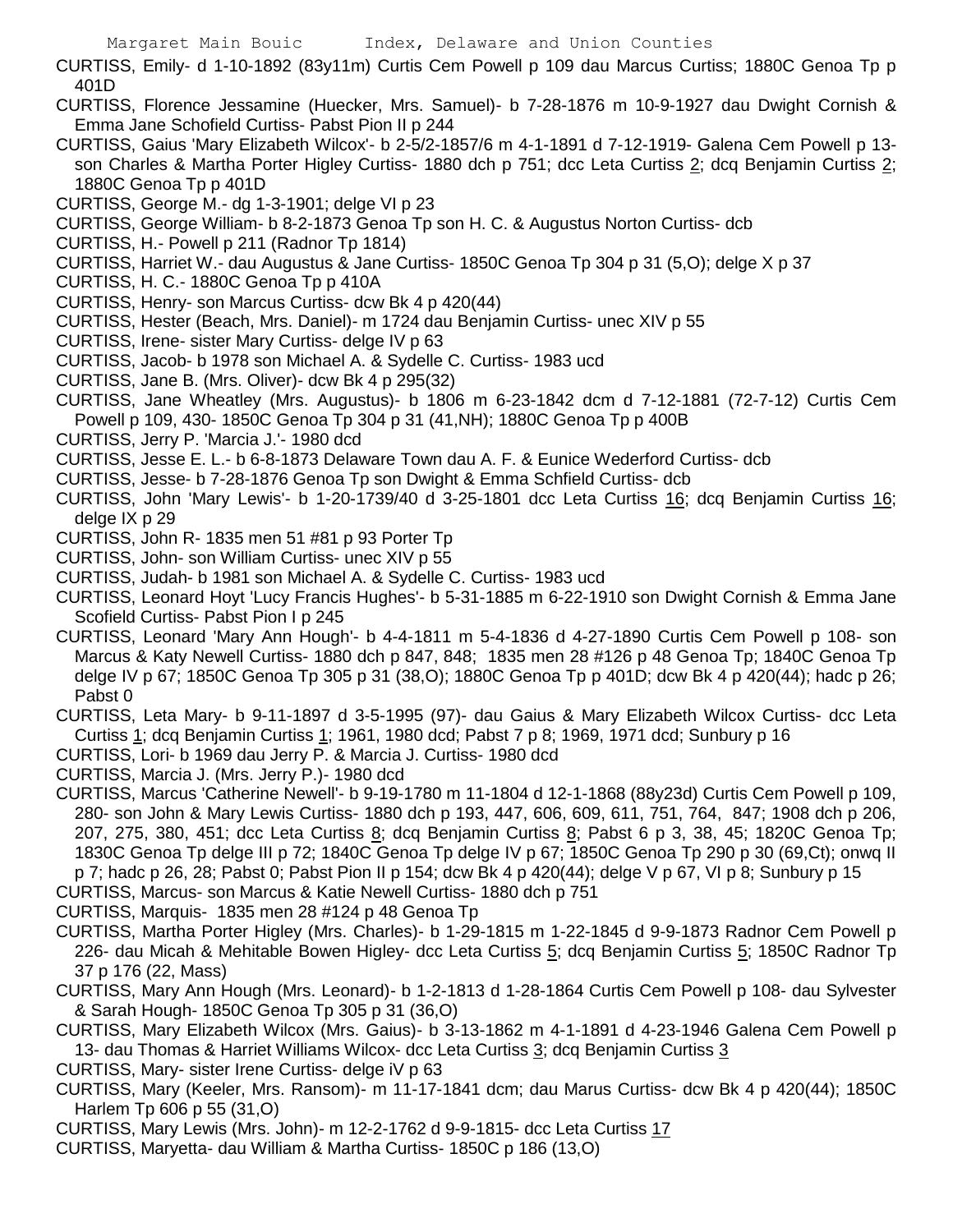- Margaret Main Bouic Index, Delaware and Union Counties CURTISS, Matthew- b 1974 son Michael A. & Sydelle Curtiss- 1983 ucd CURTISS, Micah- b 1975 son Michael A. & Sydelle Curtiss- 1983 ucd CURTISS, Michael A. 'Sydelle C.'- 1983 ucd; Curtiss CURTISS, Michelle- b 1971 dau Jerry P. & Marcia J. Curtiss- 1980 dcd CURTISS, Newel- son Augustus & Jane Curtiss- dcw Bk 4 p 229(25); 1850C Genoa Tp 304 p 31 (6,O); 1880C Genoa Tp p 400B CURTISS, O. H. 'Sarah Wurtsbaugh'- m consent 1860- unec V p 10 CURTISS, Oliver 'Jane B.'- son Marcus & Catherine Newell Curtiss- d 10-20-1866 (45y) Curtis Cem Powell p 109 -1850C Genoa Tp 290 p 30 (25,O); hadc p 48; dcw Bk 4 p 295 (32); Pabst 0; hadc p 48 CURTISS, Rachel (Rugg, Mrs. )- dau Marcus Curtiss- dcw Bk 4 p 420 (44) CURTISS, Sarah- b 1973 dau Jerry P. & Marcia J. Curtiss- 1980 dcd CURTISS, Sarah Wurtsbaugh (Mrs. O. H.)- m consent 1860- unec V p 10 CURTISS, Sydelle C. (Mrs. Michael A.)-1983 ucd CURTISS, William- unec XIV p 55 CURTMAN, Johannes P.- Ekelberry Ledter- delge X p 52 CURTNER, Bob- delge X p 5 CURTS, Eugene- 1880C Delaware Town p 498A CURVER, Lucy L. (Walters, Mrs. Samuel)- m 12-23-1866 ucm 4107 CURWIN,--see Corwin CURWIN, George- son John Curwin- Powers Pat p 258 CURWIN, John- Powers Pat p 258 CUSCIA?, Mary E.- 1870C Liberty Tp Un Co 19 p 3 (25,O) CUSHING, Dr.- wsc Grah p 46 CUSHING, Benjamin D/T.- d 10-22-1850 (26y) unec VII p 54; mt 11-6-1850 CUSHING, B. F.- 1880 dch p 361 CUSHING, Carroll- b 11-31-1861 d age 4- son Charles Leavitt & Sarah Caroline Trone Cushing- Howison 443 CUSHING, Charles Leavitt 'Sarah Caroline Trone'- m 11-9-1856 d 1865- Howison (139) CUSHING, Charles L. 'Harriet Elizabeth Royston'- son Charles Leavitt & Sarah Caroline Trone Cushing-Howison 444
- CUSHING, Daniel- Pabst Pion II p 194; delge VI p 9
- CUSHING, Estelle (Deres, Mrs. Albert F.)- Deres; Cushing
- CUSHING, Ida May (Buckingham, Mrs. Thomas)(Donohoe, Mrs. Stephen Rosser)- dau Charles Leavitt & Sarah Caoline Trone Cushing- Howison 442
- CUSHING, James R.- b 1850 d 1911 Oak Grove Cem Powell p 430
- CUSHING, Jane M. (Davids, Mrs. Asher A.)- m 12-4-1838 dcm
- CUSHING, Mary Eleanor (Wilkins, Mrs. William Henry)- b 2-23-1848 m 11-25-1869- Howison (414)
- CUSHING, Mary- b 6-19-1881 Delaware Town dau James R. & Mary Kuous Cushing, dcb
- CUSHING, Sarah Caroline Trone (Mrs. Charles Leavitt)(Richards, Mrs. William C.)- b 11-8-1835 m(1) 11-9-1856 (2) 10-15-1868 d 9-17-1923- dau Rev. John & Delilah Thompson Trone- Howison 139
- CUSHING, Sarah Sumner (Paine, Mrs. Charles)- Powers Pat p 307
- CUSHION(?), John- 1835 men 43 #203 p 78 Marlborough Tp
- CUSHMAN, --family of Russell Sage #307, unec XI p 3
- UCUSHMAN, Almira Warner (Mrs. )- dau John H. & Julia Robinson Warner- dumch p 386
- CUSHMAN, Alta Mae Yoder (Mrs. Frank)- b 4-12-1905 d 9-21-1977 (72) bur Woodstock- dau Aaron & Mary Esch Yoder- Cushman
- CUSHMAN, Anna- dau David & Laura Charles Cushman- b 10-1879- 1880C Claibourne Tp 99-104 p 10 (8/12,O,O,O)
- CUSHMAN, Artemas 'Elizabeth A. Graves'- m 8-26-1860 dcm
- CUSHMAN, Arthur G.- son Arthur E. & Mary E. Blake Cushman- Cushman
- CUSHMAN, Bailey- son Charles & Verna Green Cushman- Cushman
- CUSHMAN, Belinda Mitchell (Mrs. )- dau David & Nancy Hunter Mitchell Jr.- 1883 uch V p 274; Genther p 197
- CUSHMAN, Bertha (Karrer, Mrs. Henry)- dau Arthur E. & Mary E. Blake Cushman- Cushman
- CUSHMAN, Betsy (Moore, Mrs. )- dau Robert & Mary G. Wilson Cushman- Cushman
- CUSHMAN, Carol (Cripe, Mrs. V. Daniel,Sr.)(Mrs. )- Cripe
- CUSHMAN, Charles B.' Margaret V. Goodman'- b 6=26=1919 m 4-3-1943 d 11-10-1993 (74) Woodstock Cemson Arthur R. & Mary E. Blake Cushman- Cushman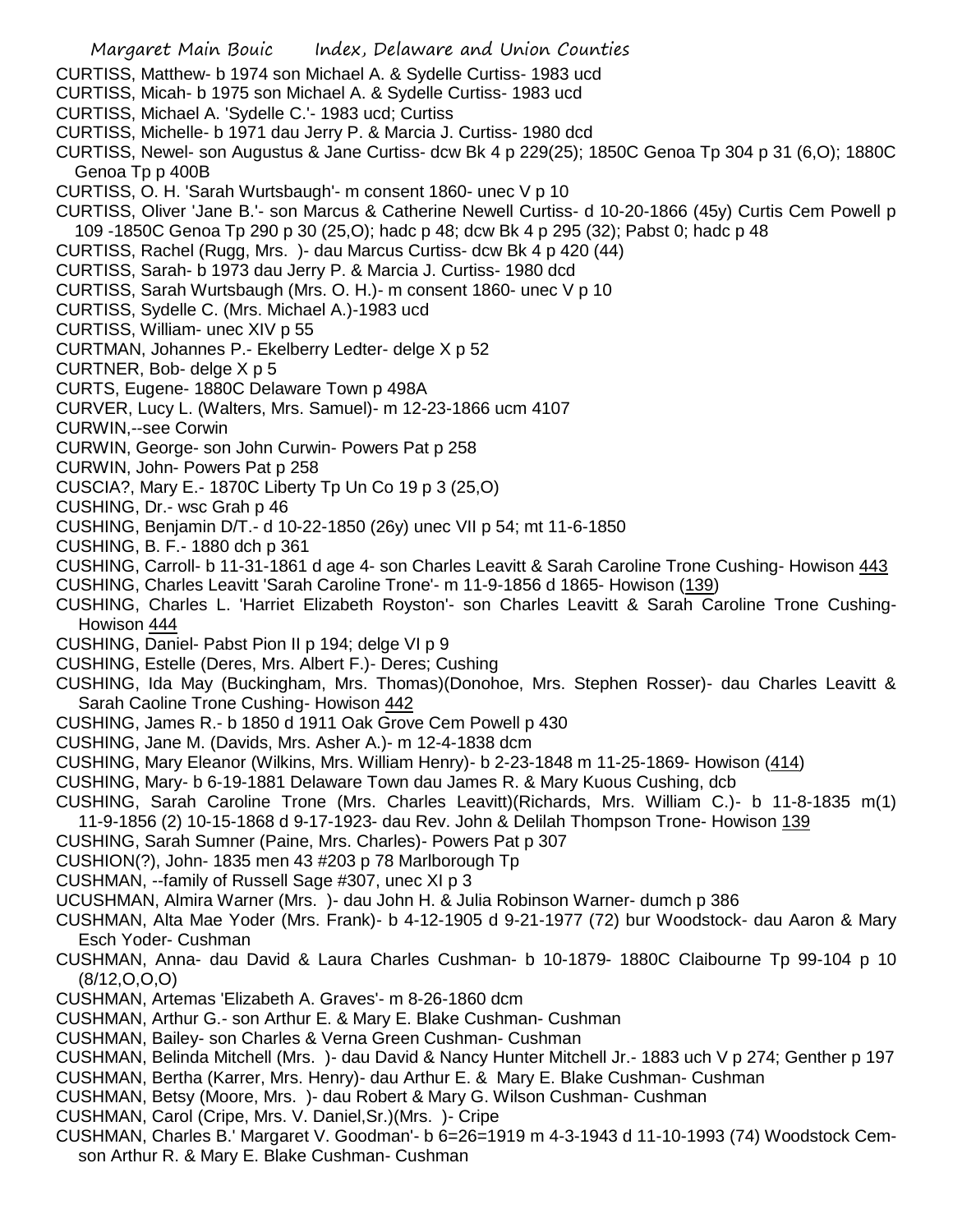CUSHMAN, Charles- son Charles B. & Margaret V. Goodman Cushman- Cushman

CUSHMAN, Charles 'Verna Green'- Cushman

- CUSHMAN, Clyde 'Grail'- son David & Laura Charles Cushman- 1880C Claibourne Tp 99-104 p 10 (4,O,O,O); 1900C Richwood 106-113 p 4B (24,O,Can,O)
- CUSHMAN, David Clyde 'Grace Watson'- b 1876 d 1948 Claibourne Cem p 53
- CUSHMAN, David 'Laura A. Charles'- b 6-1853/4 m 9-3-1874 ucm 5532 d 1904 Claibourne Cem p 76; mt 3 p 2; 1880C Claibourne Tp 99-104 (28, O,Canada,Can) p 195A; 1900C Claibourne Tp 51-56 p 3A (45,O,Can,Eng;Can,Eng) b 6-1854
- CUSHMAN, Dorothy (Picklesimer, Mrs. Lowell)- dau Frank & Alta Mae Yoder Cushman- Cushman
- CUSHMAN, Earl- son Frank & Alta Mae Yoder Cushman- Cushman
- CUSHMAN, Edna- b 1884- Claibourne Cem p 76
- CUSHMAN, Edna- sister Daisy Zella Clayton- 1985 uch p 124
- CUSHMAN, Elizabeth A. Graves (Mrs. Artemas)- m 8-26-1860 dcm
- CUSHMAN, Florence Abigal (Mrs. James C.) b 2-1882 d 1952 (Biddle stone) Claibourne Cem p 44; 1900C Richwood 349-374 p 14A (18,O,O,O)
- CUSHMAN, Frank 'Alta Mae Yoder'- b 3-16-1898 d 2-1-1976 (77) bur Woodstock Cem- son Charles & Verna Green Cushman- Cushman
- CUSHMAN, Franklin 'Susan B. Gifford'- m 7-16-1837 Madison Co unec IX p 5
- CUSHMAN, Freeman- b 2-1884 d 1950 Claibourne Cem p 76 son David & Laura A. Charles Cushman- 1900C Claibourne Tp 51-56 p 3A (16,O,O,O)
- CUSHMAN, Gertrude (Leach, Mrs. )- dau Robert & Mary G. Wilson Cushman- Cushman
- CUSHMAN, Gloria (Hanson, Mrs. Walter Staser)- m 11-8-1948- Weiser p 36
- CUSHMAN, Grace Watson (Mrs. David Clyde)- b 1879 d 1966 Claibourne Cem p 53
- CUSHMAN, Grail (Mrs. Clyde D.)- b 2-1879 1900C Richwood 106-103 p 4B (21,O); m 3y 1ch
- CUSHMAN, James- 1880C Delaware Town p 486C
- CUSHMAN, James C. 'Florence A.' -b 9-1876 1900C Richwood 349-374 p 14A (23,O,O,O)
- CUSHMAN, James- son Frank & Alta Mae Yoder Cushman- Cushman
- CUSHAMN, James M.- b 1877 d 1949 Claibourne Cem p 44- son David & Laura Charles Cushman- 1880C Claibourne Tp 99-104 (2,O,O,O)
- CUSHMAN, James- son Robert & Mary G. Wilson Cushman- Cushman
- CUSHMAN, Jeanne (Snyder, Mrs. )- dau Robert & Mary G. Wilson Cushman- Cushman
- CUSHMAN, John F.- son Arthur E. & Mary E. Blake Cushman- Cushman
- CUSHMAN, Josephine (Claar, Mrs. Roy)- dau Arthur E. & Mary E. Blake Cushman- Cushman
- CUSHMAN, Julia (Orahood, Mrs. )- dau Arthur & Mary Blake Cushman- Cushman
- CUSHMAN, Laura A. Charles (Mrs. David)- b 1859 m 9-3-1874 ucm 5532 d 1948 Claibourne Cem p 76;mt 3 p 2; 1880C Claibourne Tp 99-104 (22,O,O,Penn); 1900C Claibourne Tp 51-56 p 2B (41,O,O,Penn)
- CUSHMAN, Lois (Cheney, Mrs. John)- dau Frank & Alta Mae Yoder Cushman- Cushman
- CUSHMAN, Lydia A.- b 5-29-1857 d 3-19-1940 Claibourne Cem p 44
- CUSHMAN, M.- 1883 uch IV p 533
- CUSHMAN, Margaret "Margo"V. Goodman (Mrs. Charles B.)- m 4-3-1943- Cushman
- CUSHMAN, Mariah Minter (Mrs. Stephen)- m 1-7-1860 dcm
- CUSHMAN, Mary Ann (Wise, Mrs. Duncan)- m 7-31-1862 dcm
- CUSHMAN, Mary E. Blake (Mrs. )- b 4-16-1884 m 1903 d 2-26-1966 bur Woodstock- dau William H. & Jane Wetzel Blake- Cushman
- CUSHMAN, Mary G. Wilson (Mrs. Robert)- m 10-11-1929- Cushman
- CUSHMAN, Mary (Headley, Mrs. )- dau Frank & Alta Mae Yoder Cushman- Cushman
- CUSHMAN, Mary Lynne (Davisson, Mrs. )- dau Robert & Mary G. Wilson Cushman- Cushman
- CUSHMAN, May (Ogg, Mrs. Clyde)- dau Charles & Verna Green Cushman- Cushman
- CUSHMAN, Melinda (Curren, Mrs. Henry W.)- m 9-2-1856 dcm
- CUSHMAN, ---(Orahood, Mrs. Robert)- dau Mary E. Blake Cushman- Cushman
- CUSHMAN, Nina (Blazer, mrs. Glen)- dau Charles & Verna Green Cushman- Cushman
- CUSHMAN, Rita (Anderson, Mrs. )- dau Robert & Mary G. Wilson Cushman- Cushman
- CUSHMAN, Robert H.- son Arthur E. & Mary E. Blake Cushman- Cushman
- CUSHMAN, Robert 'Mary G. Wilson'- m 10-11-1929- Cushman
- CUSHMAN, Ruth P.- b 4-1898 dau Clyde D. & Grail Cushman- 1900C Richwood 106-113 p 4B (2,O,O,O)
- CUSHMAN, Ruth (Wibright, Mrs. )- dau Robert & Mary G. Wilson Cushman- Cushman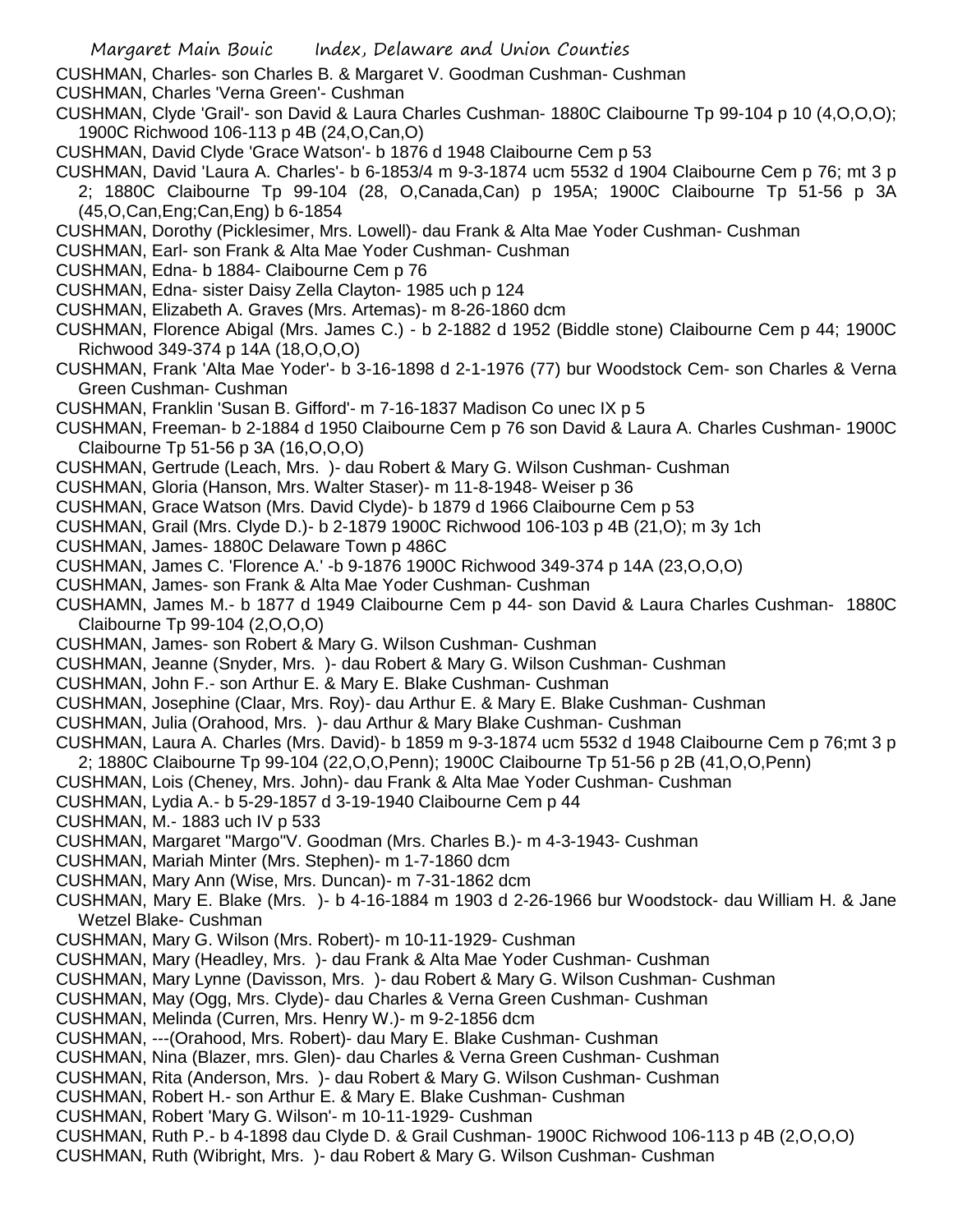CUSHMAN, Stephem- from Canada 4-1845 Nat 10-5-1867, delge VIII p 59

- CUSHMAN, Stephen 'Mariah Minter'- m 1-7-1860 dcm
- CUSHMAN, Susan B. Gifford (Mrs. Franklin)- m 7-16-1837 Madison Co unec IX p 5
- CUSHMAN, Suzan (Mrs. Thad)- Cushman
- CUSHMAN, Thad 'Suzan'- son Charles B. & Margaret V. Goodman Cushman- Cushman
- CUSHMAN, Verna (Bergandine, Mrs. Frank)- dau Arthur E. & Mary E. Blake Cushman- Cushman
- CUSHMAN, Verna Green (Mrs. Charles)- Cushman
- CUSHMAN, William H.- son Mary E. Blake Cushman- Cushman
- CUSHTER, Earoline (Tubbs, Mrs. Varnum C.)- m 8-7-1851 dcm
- CUSIC, Bridget Agnes O'Day (Mrs. Michael)- b 1860 d 1912 ped Michael Madden #215 21- unec X p 59
- CUSIC, Albert- son John & Catherine Cusic- 1870C York Tp 236-230 p 31 (47,O)
- CUSIC, Catherine (Mrs. John)- 1870C York Tp 236-230 p 30 (47,O)
- CUSIC, Helen Marie (Madden, Mrs. William P.)- b 1-31-1908 m 2-25-1925 d 4-3-1986 dau James Anthony & Ila Marie Milligan Cusic- ped Michael Madden #215 5; delge IV p 33; unec X p 58
- CUSIC, Ila Marie Milligan (Mrs. James A.)- b 6-10-1887 m 9-4-1907 d 12-14-1921 dau John Walter & Minnie Spratt Milligan- ped Michael Madden 11- delge IV p 33; unec X p 58
- CUSIC, Israel- son John & Catherine Cusic- 1870C York Tp 236-230 p 30 (9,O)
- CUSIC, James Anthony 'Ida Marie Milligan (Mrs. James A.)- b 10-18-1887 m 9-4-1907 d 2-17-1956 son Micheal & Bridget Agnes O'Day Cusick- ped Michael Madden 10; delge IV p 33; unec X p 58
- CUSIC, John 'Catherine'- 1870C York Tp 236-230 p 30 (57, Md)
- CUSIC, Margaret (Bethard, Mrs. Thomas M.)- m 3-16-1871 ucm 4892 dau John & Catherine Cusic- 1870C York Tp 236-230 p 30 (18,O)
- CUSIC, Mary E. (Cox, Mrs. Ebenezer)- m 11-30-1871 ucm 5019
- CUSICK, Amanda Wilkins (Mrs. William H.)- m 2-22-1877 ucm 6031- dau Charles E. & Martha M. Raymond Wilkins- 1915 uch p 1026
- CUSICK, Bridget Agnes O'Day (Mrs. Michael)- b 5-12-1860 d 5-4-1912- ped Michael Madden 21- delge IV p 33; unec X p 59
- CUSICK, Elizabeth- b 1957 dau Robert E. & Helen M. Cusick- 1961, 1969, 1971 dcd
- CUSICK, Florence Mildred (McKitrick, Mrs. Carl Il)- b 1901- McKitrick p 298
- CUSICK, Helen M. (Mrs. Robert E.)- 1961, 1969, 1971, 1980 dcd
- CUSICK, John M.- uca p 99
- CUSICK, Julia- b 1961 dau Robert E. & Helen M. Cusick- 1961, 1971, 1980 dcd
- CUSICK, Kent E.- 1983 ucd
- CUSICK, Mary- b 1955 dau Robert E. & Helen M. Cusick- Cusick; 1961, 1969, 1971 dcd
- CUSICK, Micheal 'Bridget Agnes O'Day'- b 7-12-1846 m 3-30-1875 d 1-20-1899 ped Michael Madden 20 delge IV  $p$  33; unec X  $p$  59
- CUSICK, Michel- 1870C Richwood 102-97 (24, Irel)
- CUSICK, Robert E. 'Helen M.'- 1961, 1969, 1971, 1980 dcd
- CUSICK, William H. 'Amanda C. Wilkins'- m 2-22-1877 ucm 6031 (Cusic)son John & Catherine Cusic- 1870C York Tp 236-230 p 30 (15,O)
- CUSSINS, Mary (Lewis, Mrs. Thomas)- m 2-20-1855- unec VIII p 35
- CUSTARD, Anthony- 1835 men 19 #69 p 30 Concord Tp
- CUSTARD, Eliza- 1870C Jerome Tp 60 (12,O)
- CUSTARD, Eliza Jane- niece of Isabelle Benton- dcw Bk 4 p 424(45)
- CUSTARD, Ellen- 1850C Dover Tp 849-866 p 127 (44,o); 1870C Paris Tp 75 p 11 (70,O)
- CUSTARD, George- 1883 uch V p 452; uca p 58; Allen Tp; unec XI p 69
- CUSTARD, Jacob- 1835 men 19 #47 p 29 Concord Tp; 1850C Concord Tp 2214 p 130 (84,NJ)
- CUSTARD, Jacob- 1830C Darby Tp 76 (40-50); unec V p 49
- CUSTARD, Marcia L. (Key, Mrs. Timothy E.)- m 11-3-1853 dcm
- CUSTARD, Maria J. (Boyer, Mrs. William A.)- m 9-1-1875 ucm 5728; mt e p 15
- CUSTARD/CUSTER, Rachel (Rader, Mrs. David)- b Va 1804 m 12-30-1824 d 9-14-1889 ped Marilynn Phillips Miller 25- delge IV p 72
- CUSTARD, William- 1835 men 19 48 p 29 Concord Tp
- CUSTER, Amanda (Norris, Mrs. Alexander)- m 12-1-1881 ucm 7076; 1880C Claibourne Tp 111-117 p 11 (-,O,O,Penn) p 0196
- CUSTER, Andy A- 1991 ucd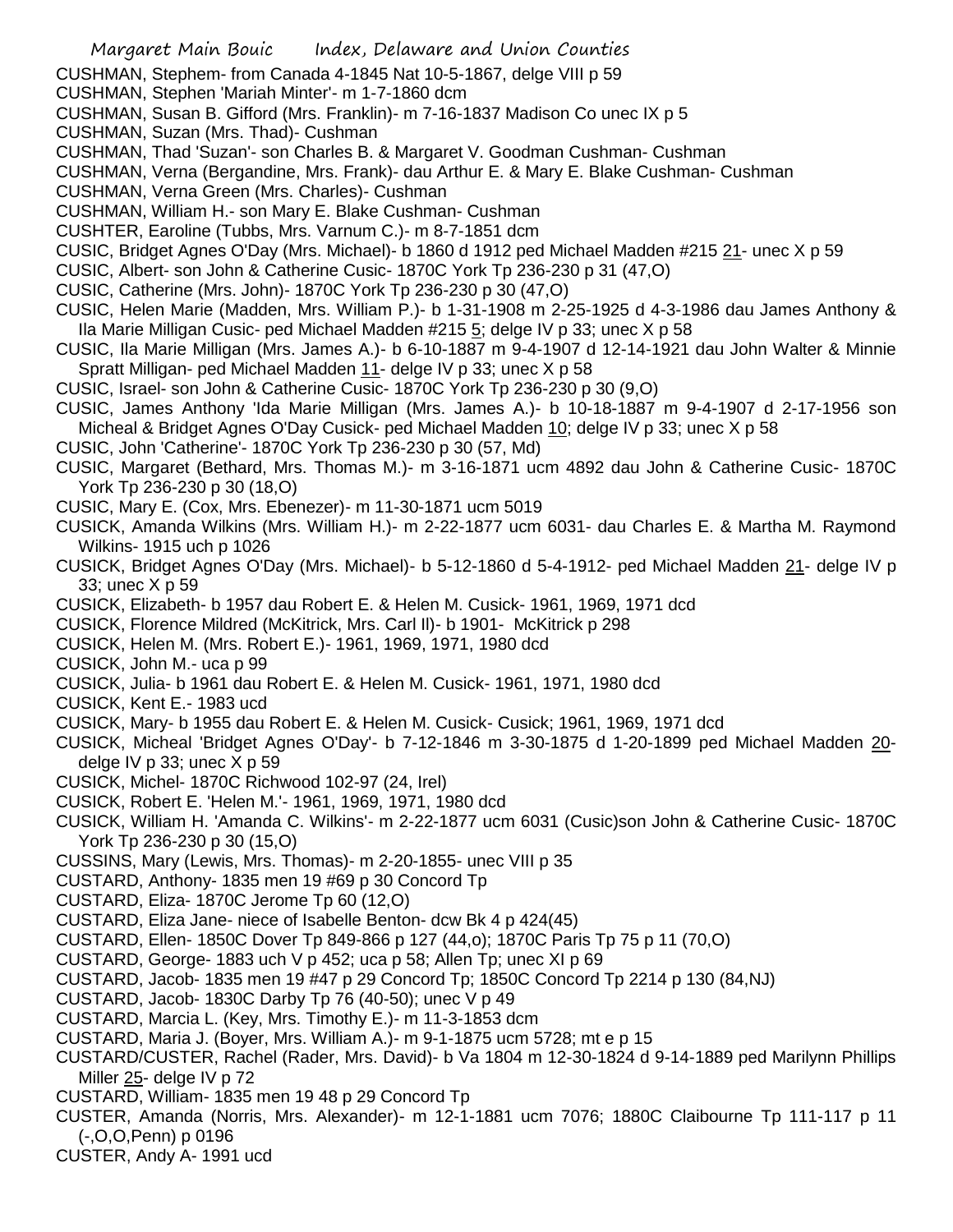- CUSTER, Arnold 'Rebecca'- son Paul & Gertrude Strypers Custer- dcq Thomas Graham 200
- CUSTER, Ann Maria Fadley (Mrs. Emanuel)- dau Peter & Susanna Noyce Fadley- dcq Thomas Graham 51
- CUSTER, Berthier- unec VIII p 29
- CUSTER, B. J.- unec XIII p 12
- CUSTER, Bruce/Brice- son Marvin B. Custer- engaged to Pamela Jean Henry- Custer
- CUSTER, Camille (Decker, Mrs. Richard Bruce)(Lieffers, Mrs. )- m 9-25-1971- McKitrick p 269
- CUSTER, Carol (Griffin, Mrs. Dennis)- m 5-1-1965 dau William E. Custer- Custer
- CUSTER, Charles- brother William F. Custer- Custer
- CUSTER, Chris- b 1976 son Cindy A. Custer- 1991 ucd
- CUSTER, David- brother William F. Custer- Custer
- CUSTER, Dwight- Custer
- CUSTER, Dr. 'Effie J. Zimmerman'- dumch p 262
- CUSTER, Effie J. Zimmerman (Mrs. Dr.)- dau Isaac & Anna Over Zimmerman- dumch p 262
- CUSTER, Elizabeth Ann Fish (Mrs. Martin)- m 8-30-1969- dau Robert Fisk- Custer
- CUSTER, Elizabeth Myers (Mrs. John M.)- m 12-18-1850 Madison Co unec XI p 46
- CUSTER, Elizabeth (Weiser, Mrs. J. H.)- b 5-25-1834 d 2-5-1894 Milford Cem Un Al p 34
- CUSTER, Emanuel 'Ann Maria Fadley'- son Nicholas & Susanna Margaretta Hoppin Custer- dcq Thomas Graham 50
- CUSTER, General George A.- 1985 uch p 114
- CUSTER, Gertrude Streypers (Mrs. Paul)- dcq Thomas Graham 401
- CUSTER, Hannah (Sager, Mrs. Newton)- m 7-6-1837 Madison Co unec IX p 5
- CUSTER, Isaac N.- 1908 dch p 412
- CUSTER, James L. 'Rebecca'- 1980 dcd
- CUSTER, Jesse, Miss- d Wed bur Howsmon Cem, Madison Co Democrat- 6-25-1879, unec XII p 31
- CUSTER, John M. 'Elizabeth Myers'- m 12-18-1850 Madison Co unec XI p 46
- CUSTER, Joseph S.- Millcreek Tp unec XI p 69
- CUSTER, Katrina Anne- b 11-29-1973 dau Martin W. Custer- Custer
- CUSTER, Kathy (Mrs. Thomas J.)- 1983, 1991 ucd
- CUSTER, Marcia Kay (Denman, Mrs. Keith Jay)- dau Dwight Custer- Custer
- CUSTER, Margaret C. (Asbury, Mrs. Philip)- m 12-23-1849 Madison Co unec XI p 45
- CUSTER, Martin W. 'Elizabeth Ann Fisk'-m 8-30-1969- son William S. Custer- Custer
- CUSTER, Mary (Cummings, Mrs. Joseph Sr.)- dau Emanuel & Ann Marie Fadley Custer- dcq Thomas Graham 25
- CUSTER, Mary Jo (Mrs. William F.)- Custer
- CUSTER, Missouri C. (Jones, Mrs. Job K.)- m 4-5-1837 Madison Co unec VIII p 68
- CUSTER, Nicholas 'Susanna Margaretta Hoppin'- son Arnold & Rebecca Custer- dcq Thomas Graham 100
- CUSTER, Paul 'Gertrude Strypers'- dcq Thomas Graham 400
- CUSTER, Rebecca (Mrs. James L.)- 1980 dcd
- CUSTER, Rebecca (Mrs. Arnold)- dcq Thomas Graham 201
- CUSTER, Robert- brother William F. Custer- Custer
- CUSTER, Susan (Freshwater, Mrs. William)- descendant of Gen George A. Custer- 1985 uch p 114
- CUSTER, Susanna Margaretta Hoppin (Mrs. Nicholas)- dau Pastor & Anna Elizabeth Sprogle Hoppin- dcq Thomas Graham 101
- CUSTER, Todd- b 1981 son Cindy A. Custer- 1991 ucd
- CUSTER, Thomas J. 'Kathy'- 1983, 1991 ucd
- CUSTER, William F.'Mary Jo'- d 2-14-1988 (70)- Custer; 1980 dcd
- CUSTERD, Joseph- 1860C Union Tp 626-632 p 88 (17,O)
- CUSTERED, Ellener- 1860C Paris Tp 1197-1207 p 159 (50, Penn)
- CUSTON, Betty Lain Atwood (Williamson, Mrs. Harold Leroy)(Mrs. Marvin Lee)- b 8-7-1938 m 2-13-1954 (2) 7-3-1964 dau Lawrence Nathan & Gladys Leona kidd Atwood- McKitrick p 143
- CUSTON, Dixie Lee- b 6-16-1968 dau Marvin Lee & Betty Lain Atwood Custon- McKitrick p 143
- CUSTON/CUSTIN, Marvin Lee 'Betty Lain Atwood'- m 7-3-1964 son Clifford Hugh & Beatrice Pauline Vaughn Custon- McKitrick p 143
- CUSTON, Paul Bryan- b 6-14-1965 son Marvin Lee & Betty Lain Atwood Custon- McKitrick p 143
- CUSTUS, Rev. D. L.- 1915 uch p 222
- CUSTUS, John- son Rebecca Custus- 1850C Delaware Town 1038 p 81 (2, Pa)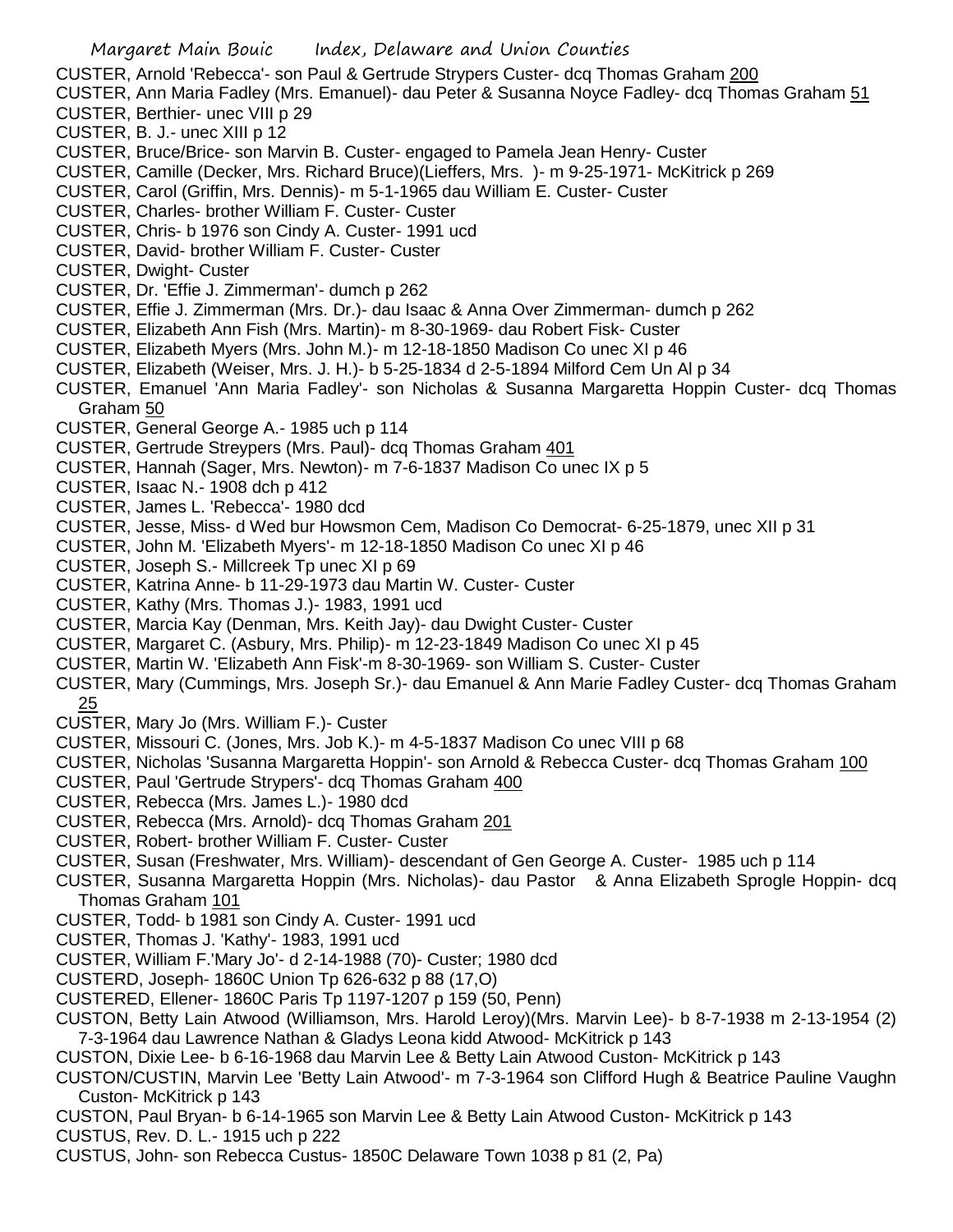CUSTUS, Margaret- dau Rebecca Custus- 1850C Delaware Town 1038 p 81 (3,Pa)

- CUSTUS, Rebecca- 1850C Delaware Town 1038 p 81 (24,Pa)
- CUTCHALL, Sarah (Hickle, Mrs. Timothy)- 1880 dch p 773
- CUTCHAN/MCCUTCHEN, Hodge- d 1868- Kilborune Cem p 1
- CUTCHEON, Reid M.- 1880 dch p 572, 584
- CUTCHEON, Sarah M. (Canan, Mrs. George W.)- 1883 uch V p 614
- CUTHBERT, Ann- sister Roy A. Cuthbert- Cuthbert
- CUTHBERT, Betty Liggett (Mrs. )- dau Luther Liggett- Carr 11441112
- CUTHBERT, Dewitt- b 1969/7 son Roy E. & Joann Cuthbert- 1969, 1971 dcd
- CUTHBERT, Jeannie (Miller, Mrs. )- dau Roy A. & Lillian Cuthbert- Cuthbert
- CUTHBERT, Ida (Cochran, Mrs. )- sister Roy A. Cuthbert- Cuthbert
- CUTHBERT, Joann (Mrs. Roy E.)- 1969, 1971 dcd
- CUTHBERT, Lillian (Mrs. Roy A.)- Cuthbert
- CUTHBERT, Penny Jeanne- b 1962/1- dau Roy E. & Joann Cuthbert- engaged to Joseph J. Williams-Cuthbert 1969, 1971 dcd
- CUTHBERT, Roy A. 'Lillian'- d 1-4-1980- bur Fairview Mem. Park- Cuthbert
- CUTHBERT, Roy A. Jr.- son Roy A. & Lillian Cuthbert- Cuthbert
- CUTHBERT, Roy E. 'Joann'- 1969, 1971 dcd
- CUTHBERT, Thomas- Harlem Tp 1826- delge VI p 8
- CUTHBERTSON, Rev. John- McKitrick p 52, 57, 58, 60, 62, 125, 126 (diary)(register of marriages)
- CUTLED, William H. O.- 1908 dch p 391
- CUTLER & BURROUGHS- delge VII p 46
- CUTLER & DAVIS- delge VI p 21, VII p 46
- CUTLER, Abigail Parlser (Mrs. Lewis)- m 4-20-1844 dcm
- CUTLER, Abner- 1820C Pickaway Co- Pabst Pion I p 80, 82
- CUTLER, Alice (Graham, Mrs. )- dau Curtis D. Sr. & Pearl Looney Cutler- Cutler
- CUTLER, Amanda- dau John & Matilda McGown Cutler- dumch p 461; 1850c Concord Tp 2230 p 130 (9,O)
- CUTLER, Amelia Baur (Mrs. William)- Cutler
- CUTLER, Amos- Pabst Pion I p 82 (1790 Vt)
- CUTLER, Ann (Corbin, Mrs. Joseph T.)- m 2-6-1853 dcm- dau John & Matilda A. McGown Cutler- 1850C Concord Tp 2230 p 130 (15,O); Pabst Pion I p 81
- CUTLER, Anna- Grad DHS 1889 delge VII p 20
- CUTLER, Anthony- Pabst Pion I p 82 (1790 Vt)
- CUTLER, Arlington- son William & Elizabeth Short Curtler- 1880 dch p 846; Pabst Pion I p 99
- CUTLER, Artemus- 1850c Berkshire Tp 184 p 18 (75 Vt)- Pabst Pion I p 80
- CUTLER, Barbara (Carter, Mrs. )- dau Curtis D. Sr. & Pearl Looney Cutler- Cutler
- CUTLER, Barbara J. Hopper (Mrs. Jeffrey W.)- m 4-24-1982 dau Robert W. Hopper- Cutler
- CUTLER, Benjamin- 1915 uch p 410; 1883 uch V p 233
- CUTLER, Benoni- Freshwater p 82 (1790 Vt)
- CUTLER, Bernadine (Mrs. Donald W.)- 1969, 1971, 1980 dcd
- CUTLER, Betsey- 1915 uch p 215; 1883 uch V p 234; unvmec p 2
- CUTLER, Betsy- 1840C Berkshire Tp 187 (50-60); 1850C Berkshire Tp 51 p 6 (60, Conn)
- CUTLER, Blythe L. (Mrs. Carroll R.)- 1983 ucd
- CUTLER, Carlene Annette Persinger (Mrs. Gary Steven)- m 9-1-1990 dau William & Judy Persinger- Cutler
- CUTLER, Carol (Mrs. Sidney)(Kaufman, Mrs. Robert)- Cutler
- CUTLER, Carrie Harrison (McLenegan, Mrs. Samuel Bowman)- m 3-1-1887- Weiser p 212
- CUTLER, Carroll R. 'Blythe L.'- 1983 ucd
- CUTLER, Mrs. C. F.- delge X p 64 (1893)
- CUTLER, Charles- Pabst Pion I p 80, 1830C p 82
- CUTLER, Christine Lodyn (Mrs. Michael F.)- m 1-15=1977 dau Michael Lodyn- Cutler
- CUTLER, Clara- b 1872 d 1906 Marlborough Cem p 194
- CUTLER, Clarissa- Pabst Pion I p 83
- CUTLER, Claudius- son William & Elizabeth Short Cutler- 1880 dch p 846; Pabst Pion I p 99
- CUTLER, Cornelia F. Willis (Mrs. John S.)- m 11-5-1850 dcm- dau Buckley Willis; dumch p 461; Pabst Pion I p 81; delge IX p 4
- CUTLER, Curtis D. Jr.'Patsy'- b 19711 son Curtis D. Sr. & Pearl Looney Cutler- Cutler; 1961, 1969, 1971, 1980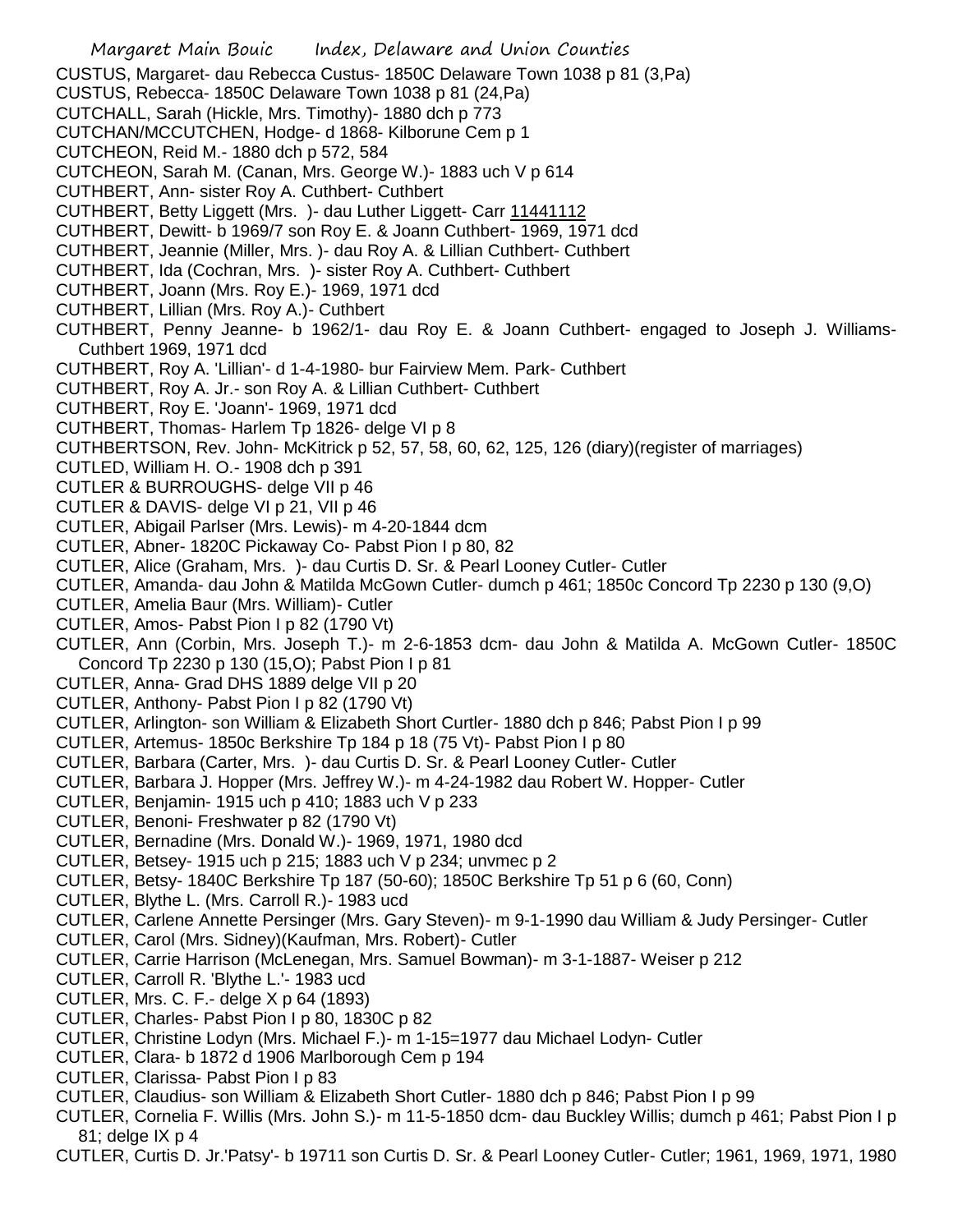dcd

- CUTLER, Curtis D. Sr. 'Pearl Looney'-m 10-6-1915 d 7-27-1982 (86) bur Fairview Mem. Park- Cutler; 1961, 1969, 1971, 1980 dcd
- CUTLER, Cynthia (Foust, Mrs. Samuel S.)- m 3-13-1836 dcm; Pabst Pion I p 80
- CUTLER, Cynthia Lynne Canegali (Mrs. Mark David)- m 1-31-1976 dau Robert H. Canegali- Cutler
- CUTLER, Daniel- Pabst Pion I p 80 1830C
- CUTLER, David (Butler Co)- Pabst Pion I p 80
- CUTLER, Dewsbury- Pabst Pion I p 82 (1790 Vt0
- CUTLER, Donald W. 'Bernadine'- 1969, 1971, 1980 dcd- son Curtis D. Sr. & Pearl Looney Cutler- Cutler
- CUTLER, Donna (McLane, Mrs. )- dau Curtis D. Sr. & Pearl Looney Cutler- Cutler
- CUTLER, E.- Pabst Pion I p 80; 1830C; hadc p 58 Westfield Tp
- CUTLER, Edith (Crissinger, Mrs. )- dau Curtis D. Sr. & Pearl Looney Cutler- Cutler
- CUTLER, Edward- b 1964 son Donald W. & Bernadine Cutler- 1969, 1971, 1980 dcd
- CUTLER, Elisha 'Emma Marquis'- m 12-15-1836 Madison Co unec VIII p 67
- CUTLER, Elizabeth Short (Mrs. William)- m 10-20-1853 dcm- 1880 dch p 846; Pabst Pion I p 81, 99
- CUTLER, Elnora E. (Wambaugh, Mrs. U. L.)- b 6-1-1858- dau William & Elizabeth Short Cutler- Pabst Pion I p 99
- CUTLER, Elsie (Ross, Mrs. )- dau Curtis D. Sr. & Pearl Looney Cutler- Cutler
- CUTLER, Elvira- 1850C Berkshire Tp 184 p 18 (27,O)
- CUTLER, Emory 'Olive McClure'- son John & Matilda A. McGown Cutler- 1850C Concord Tp 2230 p 130 (12,O); Pabst Pion I p 92
- CUTLER, Enos- Pabst Pion I p 80; 1830C
- CUTLER, Ephraim (Wayne Co)- Pabst Pion I p 80; 1830C p 99
- CUTLER, Farron- son William & Elizabeth Short Cutler- 1880 dch p 846; Pabst Pion I p 99
- CUTLER, Flavius- son William & Elizabeth Short Cutler- 1880 dch p 846; Pabst Pion I p 99
- CUTLER, Flora M. Hill (Mrs. Orange)- b 6-1847 m 7-5-1865 ucm 3744- dau Robert & Elizabeth M. Rea Hill-1883 uch V p 313; 1900C Jerome Tp 248-257 p 11A (52,O,O,O) m 34y, 3 ch
- CUTLER, Fred W.- Powell p 429
- CUTTER, Frederick W.- b 9-1-1872 Concord Tp son W. H. & Isabell McClure Cutler dcb
- CUTLER, Freddie- b 1879 d 1884 Marlborough Cem p 194
- CUTLER, Frederick 'Marie Peak'- b 1828 d 1879 Marlborough Cem p 194; Powell p 367, 368
- CUTLER, Frederick- son William & Elizabeth Short Cutler- 1880 dch p 846; Pabst Pion I p 99
- CUTLER, Gary Steven 'Carlene Annette Persinger'- m 9-1-1990 son Sidney & Carol Cutler- Cutler
- CUTLER, Gideon B. 'Lavina Marquis'- m 3-12-1835 ucm 342; 1883 uch V p 228
- CUTLER, Gladys Neheher (Wager, Mrs. Lorenzo Jess)(Mrs. Sheldon)- b 4-1-1906 m(1) 12-15-1926 (2) 8-23-1958 dau Archilles & Dora Belle Stanton Neheher- Maugans Anc p 54
- CUTLER, Harriet- b 1831 d 1864 Marlborough Cem p 194
- CUTLER, Harry 'Isabella Havens'- Powers Pat p 118
- CUTLER, Henry C.- son John & Matilda A. McGown Cutler- dumch p 461; 1850C Concord Tp 2230 p 130 (17,O); Pabst Pion I p 83, 89, 90, 91; Pabst 0
- CUTLER, I.- Pabst Pion I p 1830C p 80
- CUTLER, Isaac- Pabst Pion I p 1830C p 80
- CUTLER, Isabel (James, Mrs. Obediah)- m 5-23-1824 Madison Co unec V p 15
- CUTLER, Isabel McClure (Mrs. William H.)- m 7-5-1865 dcm- dau James & Olive Skinner McClure- opc 175; 1880 dch p 816; 1908 dch p 582; Pabst Pion I p 81, 99
- CUTLER, Isabelle- dpc p 82
- CUTLER, Isabella Havens (Mrs. Harry)- Powers Pat p 118, 119
- CUTLER, J.- uca p 92, 93
- CUTLER, Lt. James- Genther p 187
- CUTLER, James- 1915 uch p 280; 1883 uch IV p 285, 523, 526, V p 592, 598, 603; Pabst Pion I p 80, 82; uca p 96; delge X p 35
- CUTLER, James- 1880C Claibourne Tp p 199A
- CUTLER, James- 1860C Jerome Tp 225 p 33 (31,O)
- CUTLER, James H.- 1840C Berkshire Tp 179 (50-60)
- CUTLER, Dr. James 'Lydia Pim'- b Concord Tp 4-23-1831 d 1910 Claibourne Cem p 32- son John & Matilda A. McGown Cutler- 1880 dch p 283; 1908 dch p 382; dumch p 460, 461; Fowler picture p 43, 117; 1915 uch p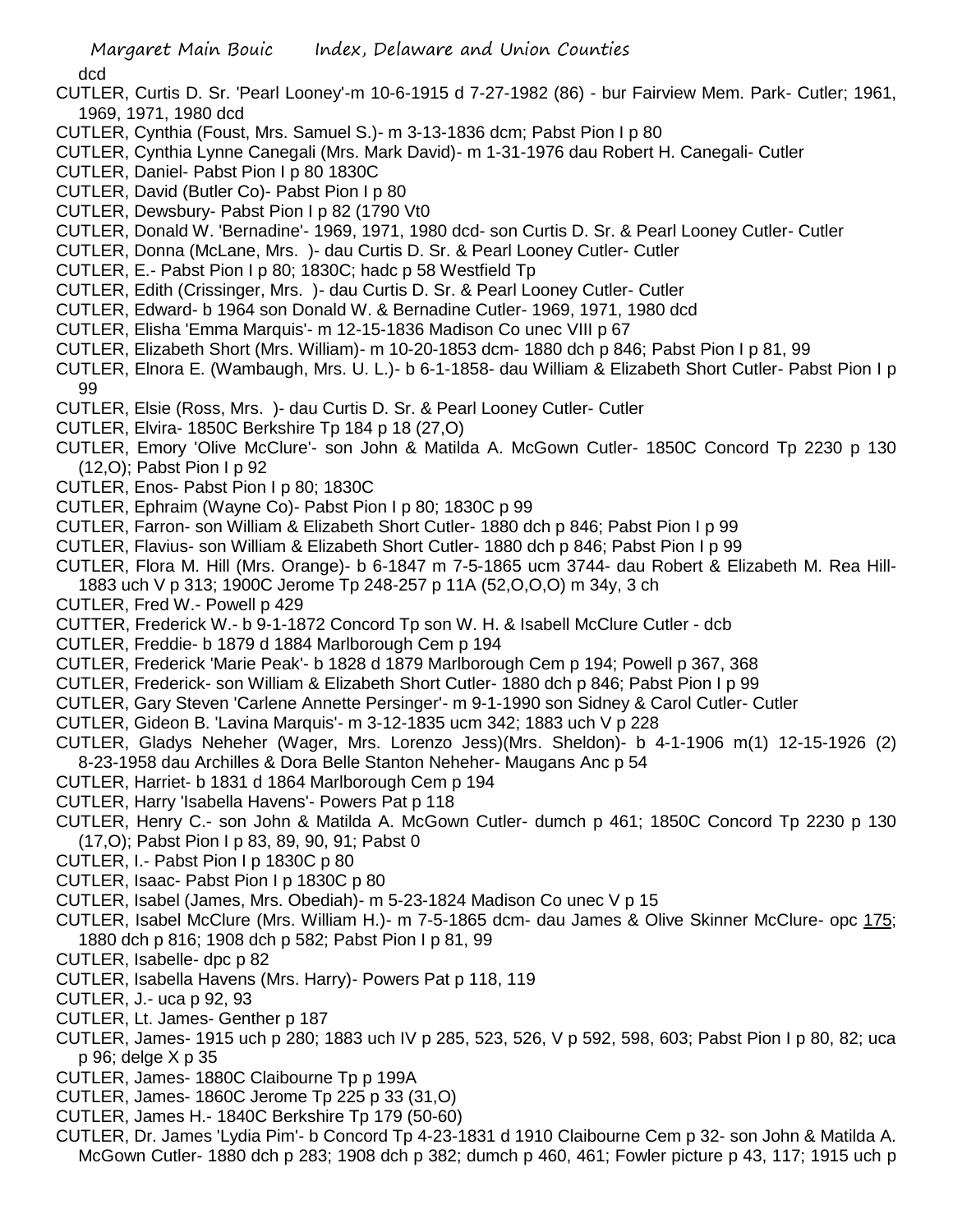131, 153, 166, 170, 280, 367, 423; hjt p 41, 49, 67, 74, 75, 80, 83, 84, 171, 186, 191, 200, 201; 1850C Concord Tp 2230 p 130 (19,O); 1883 uch IV p 438, 440, 446, V p 314; Pabst Pion I p 83, 89, 90, 91, 99 CUTLER, James O- 1908 dch p 434

- CUTLER, Jane McLeod (Mrs. Silas B.)- m 1-6-1842 dcm; Pabst Pion I p 81
- CUTLER, Janice Marie Kinkade (Mrs. Michael)- b 10-30-1962 m 5-19-1983 dau Robert Castle & Edith Laurabell Rrausch- St. Paul p 78
- CUTLER, Jarvis- Washington Co Pabst Pion I p 80
- CUTLER, Jeffrey W. 'Barbara J. Hopper'- b 1959 m 4-24-1982 son Donald W.& Bernadine Cutler- Cutler; 1969, 1971 dcd
- CUTLER, Jerold- b 1954 son Donald W. & Bernadine Cutler- 1969, 1971 dcd
- CUTLER, Jessie C. (Andrews, Mrs. J. H.)-b 5-18-1879 Concord Tp dau Orange D. & Flora M. Hill Cutler- 1908 dch p 681; dcb
- CUTLER, Jessie O- b 6-29-1877 Concord Tp son Wm. H. & Isabella R. McClure Cutler- dcb
- CUTLER, Joel-Pabst Pion I p 82 (1790,Vt); Cutler
- CUTLER, Joel (15-1990)- son Tom & Sue Cutler- Cutler
- CUTLER, John (Huron Co)- Pabst Pion I p 80
- CUTLER, John (Madison Co)-Pabst Pion I p 80
- CUTLER, John 'Mabel'- unec VII p 37
- CUTLER, John 'Matilda A. McGown'- d 1870- 1880 dch p 494, 618; 1908 dch p 448; dumch p 461; Fowler p 117; Pabst Pion I p 8; 1835 men 19 #41 p 29 Concord Tp; 1850C Concord Tp 2230 p 130 (69, Del); Pabst Pion I p 90, 99; hadc p 22; delge IV p 19; Pabst 0
- CUTLER, John S. 'Cornelia F. Willis'- m 11-5-1850 dcm- son John & Matilda A. McGown Cutler- dumch p 461; Pabst Pion I p 80, 91
- CUTLER, Jonathan- Pabst Pion I p 82 (1790 Vt)
- CUTLER, Josiah- Pabst Pion I p 82 (1790 Vt)
- CUTLER, Judson- son William & Elizabeth Short Cutler- 1880 dch p 846; Pabst Pion I p 99
- CUTLER, Kathleen (Fathbruckner, Mrs. )- dau Curtis D. Sr. & Pearl Looney Cutler- Cutler
- CUTLER, Kenneth- b 1979 son Carroll R. & Blythe L. Cutler- 1983 ucd
- CUTLER, Kevin Michael- b 6-3-1978 son Tom Cutler- Cutler
- CUTLER, Kristher- b 1983 ch Carroll R. & Blythe L. Cutler- 1983 ucd
- CUTLER, Kyle- (6-1990) son Tom & Sue Cutler- Cutler
- CUTLER, Lalla F.- b 4-13-1899 d 6-30-1890 Claibourne Cem p 32 dau James Cutler
- CUTLER, Lallah Rookh- b 6-1890 adopted dau Dr. James & Lydia Pim Cutler- dumch p 463; 1880C Claibourne Tp p 199A
- CUTLER, Lalla Rookh- b 11-13-1869 to US 11-30-1874 d 6-30-1890 (20-7-17) Claibourne Cem p 32; 1880C Claibourne Tp 184-197 p 199B (10,O)
- CUTLER, Lamira- b 1839 d 1874 Marlborough Cem p 194
- CUTLER, Larry- b 1963 son Curtis D. Jr. & Patsy Cutler- 1969, 1971, 1980 dcd
- CUTLER, Laura Irene (Decot, Mrs. George Richard)- b 1959 m 4-3-1982 dau Curtis D. Cutler,Jr.- Cutler; 1969, 1971, 1980 dcd
- CUTLER, Lavina Marquis (Mrs. Gideon B.)- m 3-12-1835 ucm 342
- CUTLER, Lewis 'Abigail Parlser' m 4-20-1844 dcm
- CUTLER, Lewis- 1850C Berkshire Tp 79 p 9 (62, NY)
- CUTLER, Lorane- Pabst Pion I p 1830C p 80
- CUTLER, Lt/-1883 uch V p 524
- CUTLER, Luretta- dau Sarcius & Mary Jane Draper Cutler- 1880C Jackson Tp 2 p 228C (4,O,O,O)
- CUTLER, Lusty Jane (Burris, Mrs. Charles William)- m consent 1891 unec IV p 17
- CUTLER, Lydia- Grad DHS 1889 delge VII p 20
- CUTLER, Lydia Black (Mrs. Otis)- m 6-19-1844 dcm
- CUTLER, Lydia E.- dau N. E. Cutler- (9 on 7-20-1880) Pabst Pion I p 83, 92, 93
- CUTLER, Lydia Pim/Pimm (Mrs. Dr. James)- b 4-28-1845 m 8-18-1864 d 1-3-1891/2 (46-8-5) Claibourne Cem p 32)- dau Carolin S. Pimm dumch p 463; Fowler p 118; 1880C Claibourne Tp 184-197 (35,Penn,Penn,NY)
- CUTLER, Lynn Ellen (Wypasek, Mrs. Edmund Michael)- b 1956 m 9-6-1980 dau Donald William & Bernadine Cutler- Cutler; 1969, 1971 dcd
- CUTLER, Mabel (Mrs. John)- unec VII p 37
- CUTLER, ---dau John & Mabel Cutler- d 11-30-1824 (22y) unec VII p 37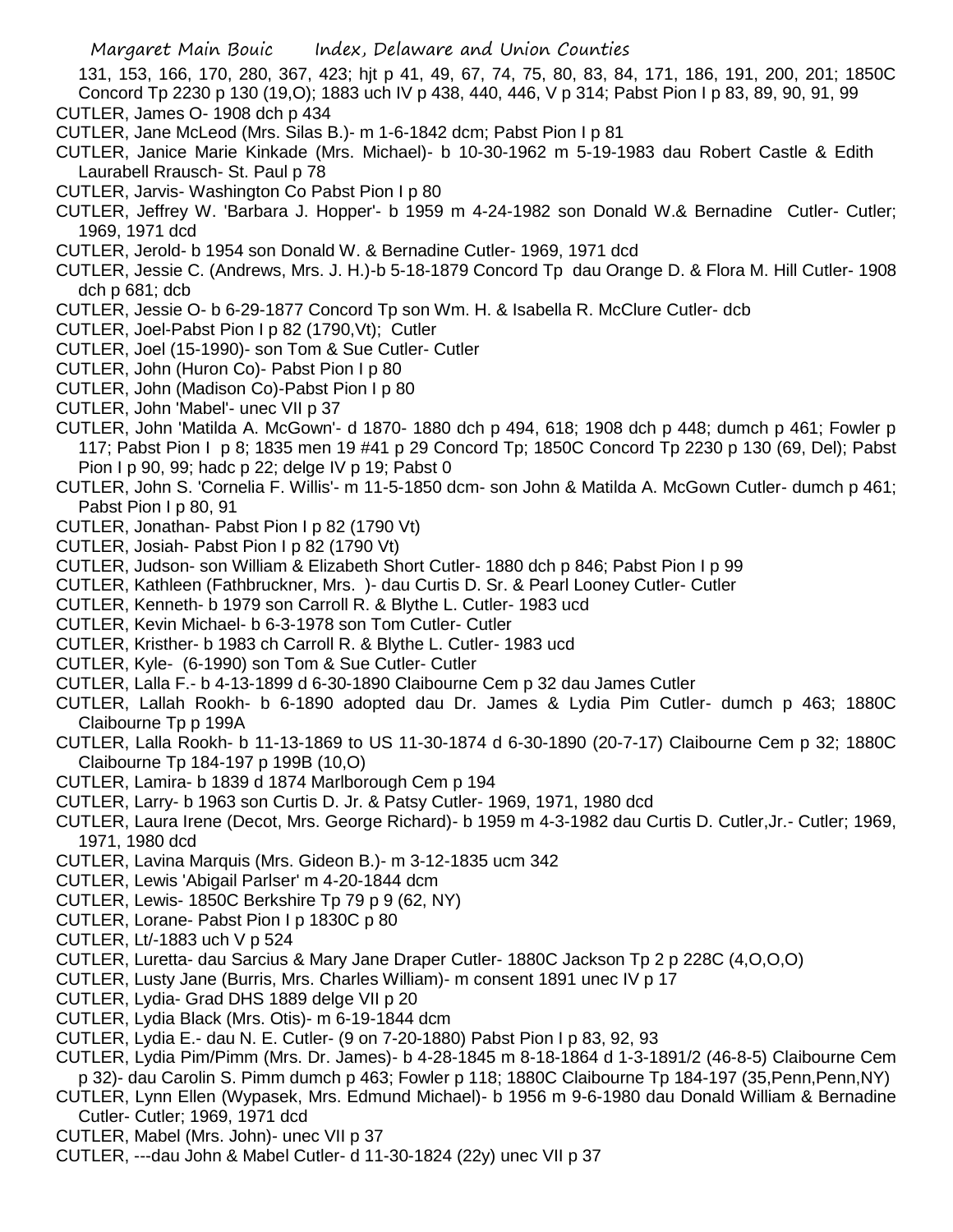- CUTLER, Maria Peak (Mrs. Frederick)- b 1841 d 1909 Marlborough Cem p 194; Powell p 367- dau Daniel & Clarissa Peak- Pabst Pion I p 99
- CUTLER, Mark David 'Cynthia Lynne Canegali' b 1952 m 1-31-1976- son Donald W. & Bernadine Cutler-Cutler; 1969, 1971 dcd
- CUTLER, Mary (Mrs. )(79-1926) d 3-8-1929 Jackson Tp- uninf p 19
- CUTLER, Mary Jane- unec IV p 17
- CUTLER, Mary J. Draper (Mrs. Sardius)- m 10-4-1873 ucm 5343 1880C Jackson Tp 2 p 228C (26,O,O,O)
- CUTLER, Matilda A. (Corbin, Mrs. Joseph)- see Ann- dau John & Matilda A. McGown Cutler- dumch p 461
- CUTLER, Matilda A. McGown (Mrs. John)- 1880 dch p 618; dumch p 461; 1850C Concord Tp 2230 p 130 (41,O); Pabst Pion I p 90, 99; delge IV p 19
- CUTLER, Matilda A.- b 5-4-1871 Concord Tp dau Wm. H. & Isabella H. McCline Cutler- dcb
- CUTLER, Michael F. 'Christine Lodyn'- m 1-15- 1977 son Joel Cutler- Cutler
- CUTLER, Michael 'Janice Marie Kinkade'- b 10-10-1960 m 5-19-1982- St. Paul p 78
- CUTLER, Moses- Pabst Pion I p 82 (1790 Vt)
- CUTLER, Nancy Marquis- dau James & Barbara Sager Marquis- 1883 uch V p 227
- CUTLER, N. E.- son John & Matilda McGown Cutler- dumch p 461; Pabst Pion I p 90, 91, 92
- CUTLER, Nellie- dau William & Elizabeth Short Cutler- 1880 dch p 846; Pabst Pion I p 99
- CUTLER, Nicolette Lyn- b 11-9-1979 dau Mark David & Cynthia Lynne Canegali Cutler- Cutler
- CUTLER, Olive (Carthel, Mrs. )- sister Curtis D. Cutler,Sr.- Cutler
- CUTLER, Olive (Joseph, Mrs. )- dau Curtis D. Sr. & Pearl Looney Cutler- Cutler
- CUTLER, Olive McClure (Mrs. Emory)- dau James & Olive Skinner McClure- opc 157; 1908 dch p 582; Pabst 3 p 18; Pabst Pion I p 83, 91, 92, 93
- CUTLER, Orange/Orrin D. 'Flora M. Hill;- m 7-4-1865 ucm 3744 son John & Matilda McGown Cutler- 1908 dch p 431, 681; 1883 uch V p 313; 1850C Concord Tp 230 p 130 (7,O); 1880C Concord Tp p 272A; 1900C Jerome Tp 2248-257 p 11A (56,O,Del,O) m 34y; mt 3 p 15; Pabst Pion I p 91
- CUTLER, Orin- b 1874 d 1874 Marlborough Cem p 194
- CUTLER, Otis 'Lydia Black'- m 6-19-1844 dcm
- CUTLER, Patsy (Mrs. Curtis D. Jr.)- 1969, 1971, 1980 dcd
- CUTLER, Pearl Looney (Mrs. Curtis D. Sr.)- m 10-6-1915 d 12-28-1983 (87) bur Fairview Mem. Park- Cutler; 1961, 1969, 1971, 1980 dcd
- CUTLER, R.- Pabst Pion I p 80 1830C
- CUTLER, Mrs. R. D. (Ropp, Mrs. W. T.)- 1880 dch p 748; 1908 dch p 358
- CUTLER, Rebecca- Pabst Pion I p 91
- CUTLER, Richard- b 1953 son Curtis D. Sr. & Pearl Looney Cutler- Cutler
- CUTLER, Richard S.- d Aug 1953- Oak Grove Cem
- CUTLER, Ruth (Corwin, Mrs. Russell D)- b 3-5-1912 d 2-9-1991 dau William & Amelia Baur Cutler- Corwin
- CUTLER, S.- unec IV p 17
- CUTLER, Sardius 'Mary J. Draper'- m 10-4-1873 ucm 5343; 1880C Jackson Tp p 0229 (26,O,NY,Del)
- CUTLER, Sarah (Bryson, Mrs. Thomas)- dcc Grace Newhouse Jones 11; dcq Pauline Newhouse 11; 1880 dch
- p 732; 1850C Scioto Tp 2337l ped Larry Newhouse #151 19; unec IX p 22; delge V p 47
- CUTLER, Sarah (Gillson, Mrs. Charles A.)- m 4-8-1841 dcm; Pabst Pion I p 81
- CUTLER, Schuyler- Pabst Pion I p 80- 1830C
- CUTLER, Seth R. (Hamilton Co)- Pabst Pion I p 80; delge II p 24
- CUTLER, Sheldon 'Gladys Neheher'- m 8-23-1958 d 12-4-1969- Maugans Anc p 54
- CUTLER, Silas- Pabst Pion I p 82 (1790 Vt)
- CUTLER, Silas B. 'Jane McLeod'- m 1-6-1842 dcm; Pabst Pion I p 81
- CUTLER, Sue (Mrs. Tom)- Cutler
- CUTLER, Susanna Edgecomb (Hodgden, Mrs. James)(Mrs. Robert)- b 10--27-1808 d 12-15-1874 dau Robert & Susanna McKinney Edgecomb- unec VIII p 12
- CUTLER, Mrs. S. W.- dpc p 81
- CUTLER, Thomas- Pabst Pion I p 80, 82
- CUTLER, Tom'Sue'- son Joel Cutler- Cutler
- CUTLER, Waldo- son Curtis D. Sr. & Pearl Looney Cutler- Cutler
- CUTLER, William- sheriff- 1976 dch p 346
- CUTLER, William- d 9-1880 (50-4-28) Center Village Cem Powell p 121
- CUTLER, William 'Amelia Baur'- Cutler; Corwin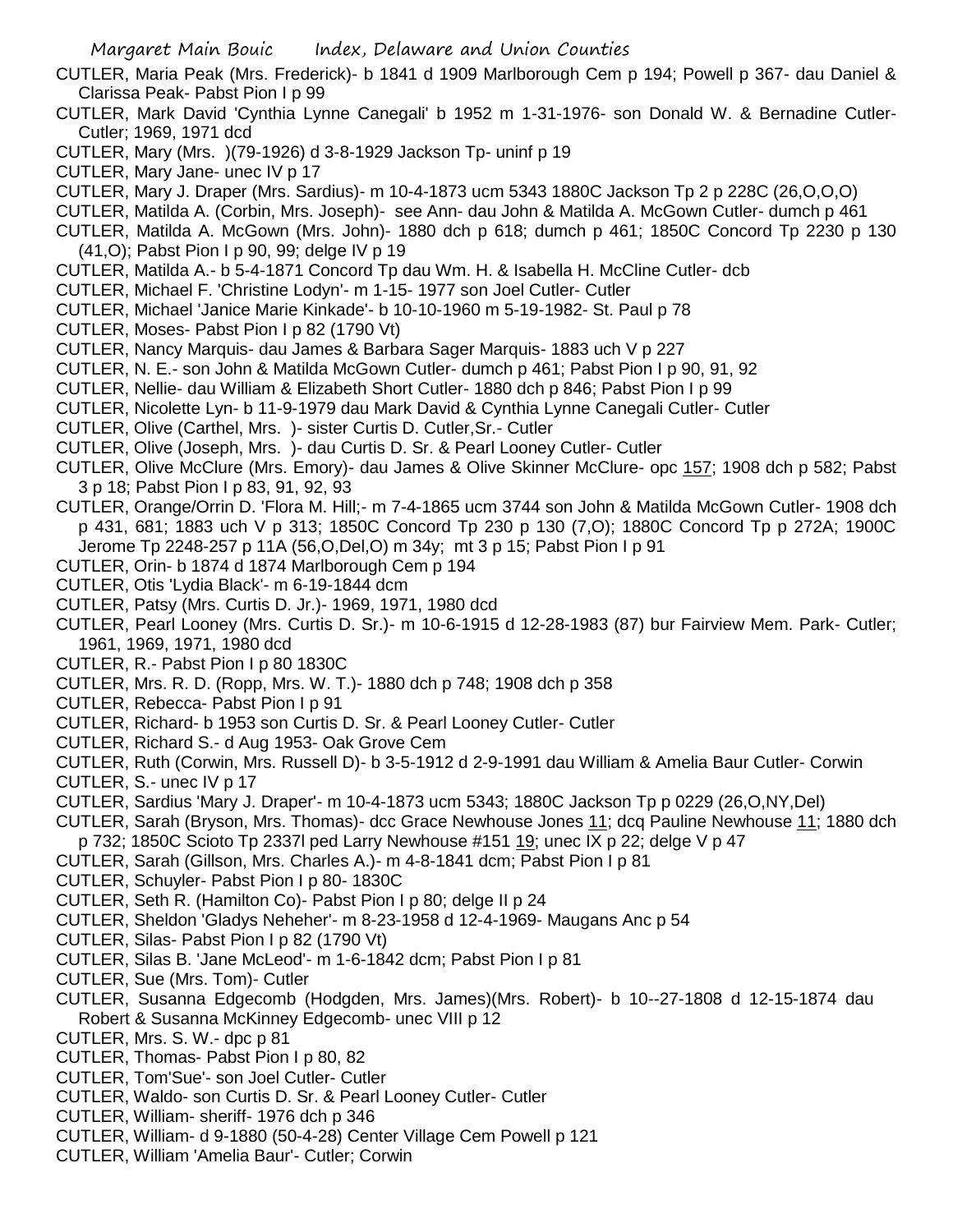- CUTLER, William 'Elizabeth Short'- m 10-20-1853 dcm; Pabst 0; 1880 dch p 846; 1908 dch p 391, 82?; Pabst Pion I p 81, 83, 99
- CUTLER, William H. 'Isabella McClure'- b 9-23-1936 m 7-5-1865 dcm d 1910 son John & Matilda A. McGown Cutler- opc 176; 1908 dch p 102, 582; 1880 dch p 217, 618; dumch p 461; Pabst Pion I p 81, 91, 92, 99; 1850C Concord Tp 2230 p 130 (14,O); delge VII p 38
- CUTLER, William H.- 1880C Delaware Town p 491A
- CUTLER, Mrs. William- 1908 dch p 174, 177, 178
- CUTLER, William- son William & Elizabeth Short Cutler- Pabst Pion I p 99
- CUTLER, Zachariah- Pabst Pion I p 82 (1790 Vt)
- CUTLET, Bob 'Mary Catherine Barber'- Maugans Anc p 206
- CUTLET, Mary Catherine Barber (Ms. Bob)- dau Chalres 7 Grace Todd Barber- Maugans Anc p 206
- CUTLIP, Ada (Mrs. )- d 1-2-1982 (79) bur Galena Cem- Cutlip
- CUTLIP, Gene W. 'Marcella'- 1969 dcd
- CUTLIP, Leona Williams (Mrs. )- d 12-21-1984 (68) Calif.- Cutlip sister Harold Williams- Cutlip
- CUTLIP, Loma (Vigil, Mrs. )- dau Ada Cutlip- Cutlip
- CUTLIP, Marcella (Mrs. Gene W.)- 1969 dcd
- CUTLIP, Margy Caty (Mrs. William)- dau Wilbur & Ethel Todd Caty- Maugans Anc p 206
- CUTRAL, Susan (Ellington, Mrs. Daneil)- m 5-22-1818 Madison Co unec IV p 30
- CUTRIGHT, Sally Allington (Mrs. Samuel)- m 3-16-1812 Madison Co- unec IV p 21
- CUTRIGHT, Samuel 'Sally Allington'- m 3-16-1812 Madison Co- unec IV p 21
- CUTSHALL, Daniel 'Elizabeth Decker'- m 11-13-1842 dcm; hadc p 88; 1835 men 64 #61 p 120 Westfield Tp
- CUTSHALL, Elizabeth Decker (Mrs. Daniel)- m 11-13-1842 dcm
- CUTSHAW, Maria Barry (Mrs. Philip)- m 10-22-1840 dcm
- CUTSHAW, Philip 'Maria Barry'- m 10-22-1840
- CUTSHAW, Sarah Ann (Schmick, Mrs. Alfred J.)- m 12-29-1864 dcm
- CUTTER, Benjamin B.- MR-DAR p 448
- CUTTER, Edward 'Susanna Booker'- m 1-16-1847 dcm
- CUTTER, Elizabeth (McCloud, Mrs. Curtis)- m 9-20-1821 Madison Co unec IV p 52 CUTTER, Flavins- b 2-5- 1874 Harlem Tp son Wm. & ELizabeth Cutter- dcb
- CUTTER, Frances Ann Harrington (Mrs. Norman)- McKitrick p 369
- CUTTER, James- b 4-1833 1880C Claibourne Tp p 199A; 1900C Richwood 430-461 p 16B (67,O,Del,O)
- CUTTER, Mary Webber (McKittrick, Mrs. Hugh)- b 2-18-1839 m 1-24-1859 d 5-27-1909- dau Norman & Frances Ann Harrinton Cutter- McKitrick p 369, 370
- CUTTER, Norman 'Frances Ann Harrington'- McKitrick p 369
- CUTTER, Seth- Pabst 1 p 8
- CUTTER, Susanna Booker (Mrs. Edward)- m 1-16-1847 dcm
- CUTTER, William- Powers Pat p 47
- CUTTER, William- 1880C Harlem Tp p 438A
- CUTTING, Aaron 'Margaret'- d 8-5-1844 (50) Peak Cem Powell p 354
- CUTTING, Aaron 'Mary'- dcq Lena Stratton Strawser 14
- CUTTING, Catharine Benjamin (Mrs. James)- b 3-6-1745 m 6-3-1768 dau Samuel & Mary Hammond Benjamin- Genther p 228
- CUTTING, Cordelia (Clark, Mrs. Watson N.)- m 6-13-1947 dcm
- CUTTING, Elizabeth (Barber, Mrs. David)- dau Aaron & Mary Cutting- dcq Lena Stratton Strawser 7
- CUTTING, Hezekiah 'Mary Hager'- m 3-24-1713/14- Genther p 161
- CUTTING, James 'Catharine Benjamin'- Genther p 228
- CUTTING, Leonard- Powers p 147, 148
- CUTTING, Margaret (Mrs. Aaron)- d 9-12-1856 (59) Peak Cem Powell p 354
- CUTTING, Marie (French, Mrs.James)- French Bible, unec XIII p 11
- CUTTING, Mary (Mrs. Aaron)- dcq Lena Stratton Strawser 15
- CUTTING, Mary Hager (Mrs. Hezekiah)- bapt. 7-25-1697 m 3-24-1713/14 dau Samuel & Sarah Mixer Hager-Genther p 161
- CUTTING, William- Powers Pat p 148
- CUTWRIGHT, Mariah Rowan (Mrs. Thomas N.)- m 7-7-1841 Madison Co unec IX p 55
- CUTWRIGHT, Thomas N. 'Mariah Rowan'- m 7-7-1841 Madison Co unec IX p 55
- CUYKENDALL, Hiram- 1880 dch p 570; 1908 dch p 461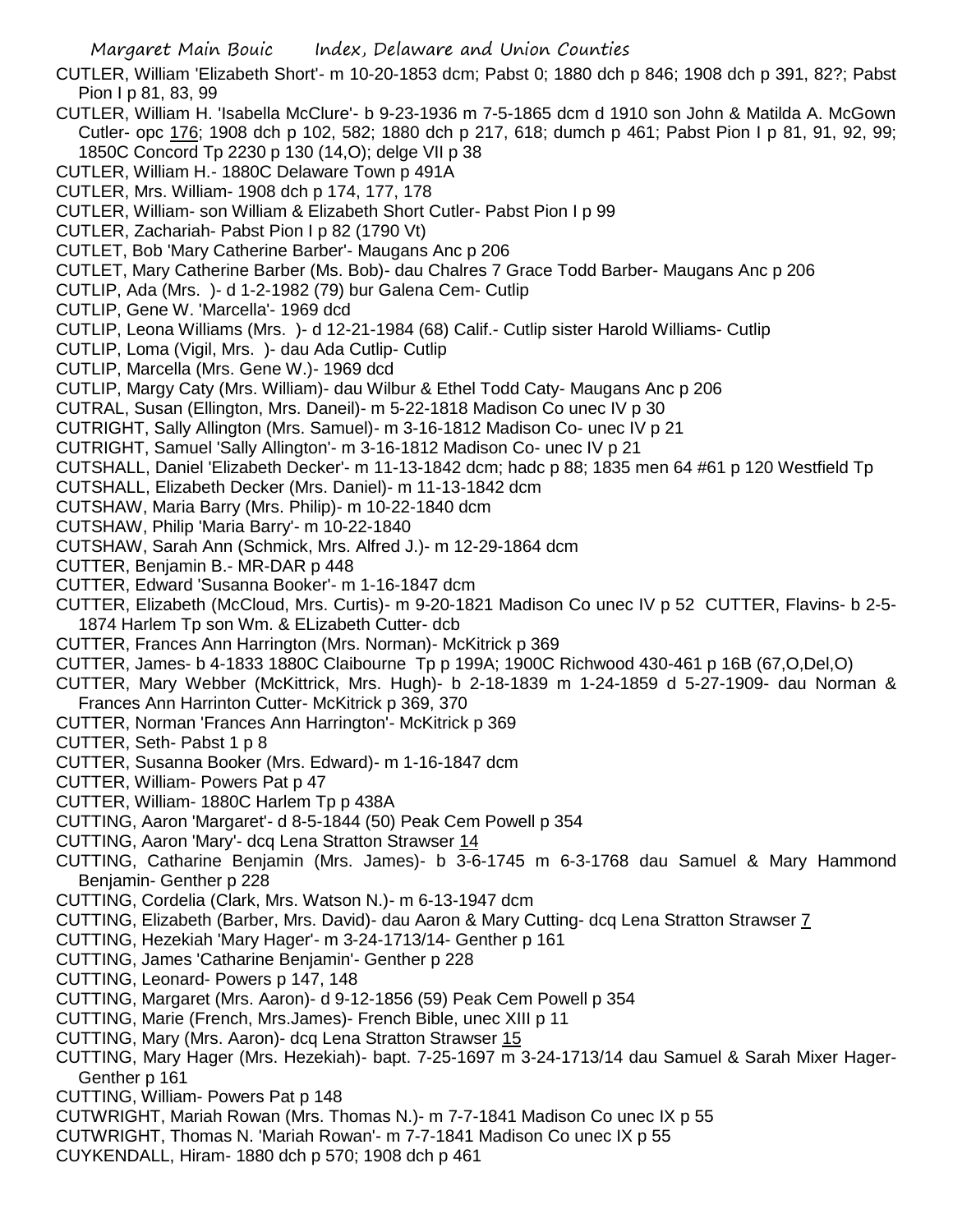- Margaret Main Bouic Index, Delaware and Union Counties CUZZI, Rita F. (Kenedy, Mrs. Thomas Boyd)- m 10-18-1945- Weiser p 836 CUZZOLINA, Gloria June Saleme (Mrs. John D.0- b 5-9-1925 m 9-25-1948- dau Louise & Sylvia Marcella Winkleman Saleme - Weiser p 762 CUZZOLINA, Jan- ch John D. & Gloria June Saleme Cuzzolina- Weiser p 762 CUZZOLINA, John- son John D. & Gloria June Saleme Cuzzolina- Weiser p 762 CUZZOLINA, John D. 'Gloria June Saleme'- m 9-26-1948- Weiser p 762 CUZZOLINA, Nan- dau John D. & Gloria June Saleme Cuzzolina- Weiser p 762 CVETANOVIC, Gina Campos (Mrs. Stevan)- m 10-29-1994- Cvetanovic CVETANOVIC, Nada (Mrs. Dr. Nikola)- Cvetanovic CVETANOVIC, Dr. Nikola'Nada'- Cvetanovic CVETANOVIC, Stevan 'Gina Campos'- m 10-29-1994 son Dr. Nilola & Nada Cvetanovic- Cvetanovic CVETANOVIC, Venice- dau Dr. Nikola Cvetanovic- engaged to Corey David Rose- Cvetanovic CYDRUS, Chester R. 'Mildred I.'- 1967 ucd CYDRUS, Mildred I. (Mrs. Chester R.)- 1967 ucd CYDRUS, M.- 1983 ucd CYLE, Danny 'Pat'- 1971 ucd CYLE, Pat (Mrs. Danny)- 1971 ucd CYPHER, Ann (Birko, Mrs. )- dau Margaret Hillman Cypher- Cypher CYPHER, Charles- son Margaret Hillman Cypher- Cyhper CYPHER, Florence (Dixon, Mrs. )- dau Margaret Hillman Cypher- Cypher CYPHER, Harry- son Margaret Hillman Cypher- Cypher CYPHER, Joseph W.'Patricia'- b 9-5-1926 Pittsburgh m 1962 d 2-23-1975 (48) cremated, bur Neb. son Margaret Hillman Cypher- Cypher; 1975 ucd CYPHER, Kathleen- dau Margaret Hillman Cypher- Cypher CYPHER, Kevin- b 1965 son Joseph W. & Patricia Cypher- Cypher; 1975 ucd CYPHER, Margaret Hillman (Mrs. )- Cypher CYPHER, Margaret- dau Margaret Hillman Cypher- Cypher CYPHEDR, Mary (Demerell, Mrs. )- dau Margaret Hillman Cypher- Cypher CYPHER, Robert- b 1963 son Joseph W. Cypher- Cypher; 1975 ucd CYPHERD, Elizabeth Higgins (Mrs. James)- m 10-10-1820 Madison Co unec IV p 52 CYPHERD, James Elizabeth Higgins'- m 10-10-1820 Madison Co unec IV p 52 CYPHERS, Mary Fulton (Mrs. Paul)- dau James & Margaret Stoydell Fulton- dumch p 346 CYPHERS, Paul 'Mary Fulton'- dumch p 346 CYPHERS, Ralph/Cy- d 11-9-1872 (83) bur St. Mary's- uncle of Dr. James G. Parker- Cyphers CYPRESS, Mary (Kingry, Mrs. Daniel)- m 11-20-1828 Madison Co unec V p 39 CYPRESS, Mary (Soward, Mrs. Robert)- m 9-10-1818 Madison Co unec IV p 30 CYR, Louise (LaVoie, Mrs. Frank J.)- m 9-7-1926- LaVoie, Cyr CYRUS, Betsy E. (Shaffer, Mrs. Cyrus)- m 6-28-1986 dau Rev.H. David & Judy Cyrus- Cyrus CYRUS, Christina- b 1972 dau Gary E. & Darlene J. Cyrus- 1975 ucd CYRUS, Darlene J. (Mrs. Gary E.)- 1975, 1979 ucd CYRUS, H. David 'Judy'- Cyrus CYRUS, Gary E. 'Darlene J.'- 1975, 1979 ucd CYRUS, John- son Rev. H.David & Judy Cyrus- Cyrus CYRUS, Judy (Mrs. Rev. H. David)- Cyrus CYRUS, Robbie- b 1972 ch Gary E. & Darlene J. Cyrus- 1979 ucd CYRUS, Rosa Lee Serena (Jewell, Mrs. Ronald Irven)- 1985 uch p 81 CYRUS, Theresa Lynn (Perry, Mrs. Gary Joseph)- m 7-31-1982 dau Rev. H. David & Judy Cyrus- Cyrus CZAKO, Alan James 'Jodene Kim LeFever'- son Alex & Judy Czako- Czako CZAKO, Hannah Grace Jean- b 10-18-1994 d 1-3-1995 (10m) bur Corland- dau Alan James & Jodene Kim LeFever Czako- Czako CZAKO, Kirsten Shane- dau Alan James & Fodene Kim LeFever Czako- Czako CZAKO, Megan Elizabeth- dau Alan James & Jodene Kim LeFever Czako- Czako CZAKO, Molly- dau Alan James & Jodene Kim LeFever Czako- Czako CZERKOWICZ, James- 1981 ucd
- CZIRAKI/Czeraki, Amy- b 1972 dau Robert J. & Kristine Cziraki- 1980 dcd
- CZIRAKI, Andrew- b 1978 son Robert J. & Kristine Cziraki- 1980 dcd